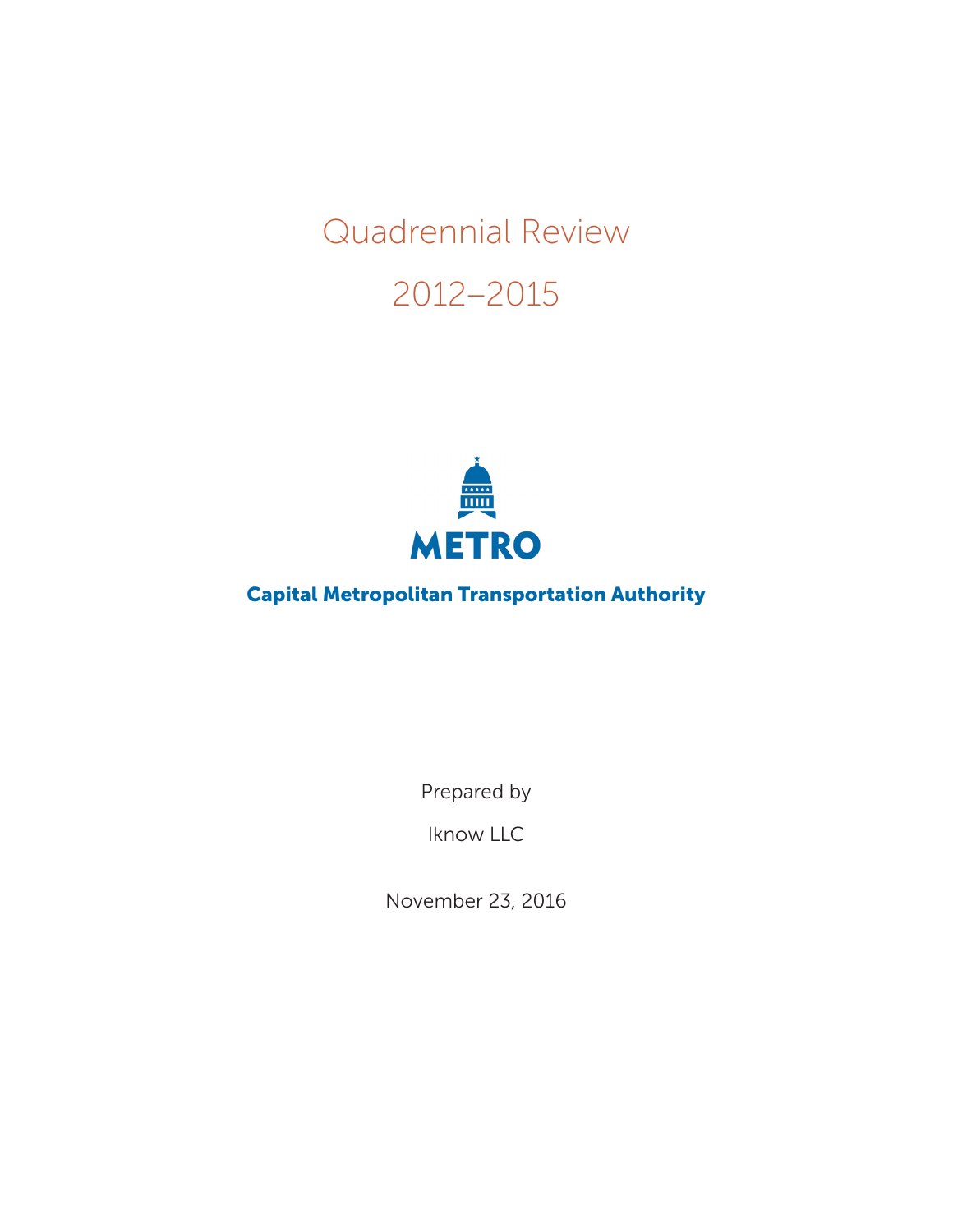## Contents

#### **Section 1-Performance Indicators**

| 2.1  |  |
|------|--|
| 2.2  |  |
| 2.3  |  |
| 2.4  |  |
| 2.5  |  |
| 2.6  |  |
| 2.7  |  |
| 2.8  |  |
| 2.9  |  |
| 2.10 |  |
|      |  |

#### **Section 2-Statutory Compliance**

| 1.1             |  |
|-----------------|--|
|                 |  |
| $1\overline{5}$ |  |
|                 |  |
|                 |  |
|                 |  |
|                 |  |
|                 |  |
|                 |  |
| 25              |  |
|                 |  |
|                 |  |
| 28              |  |
|                 |  |
|                 |  |
|                 |  |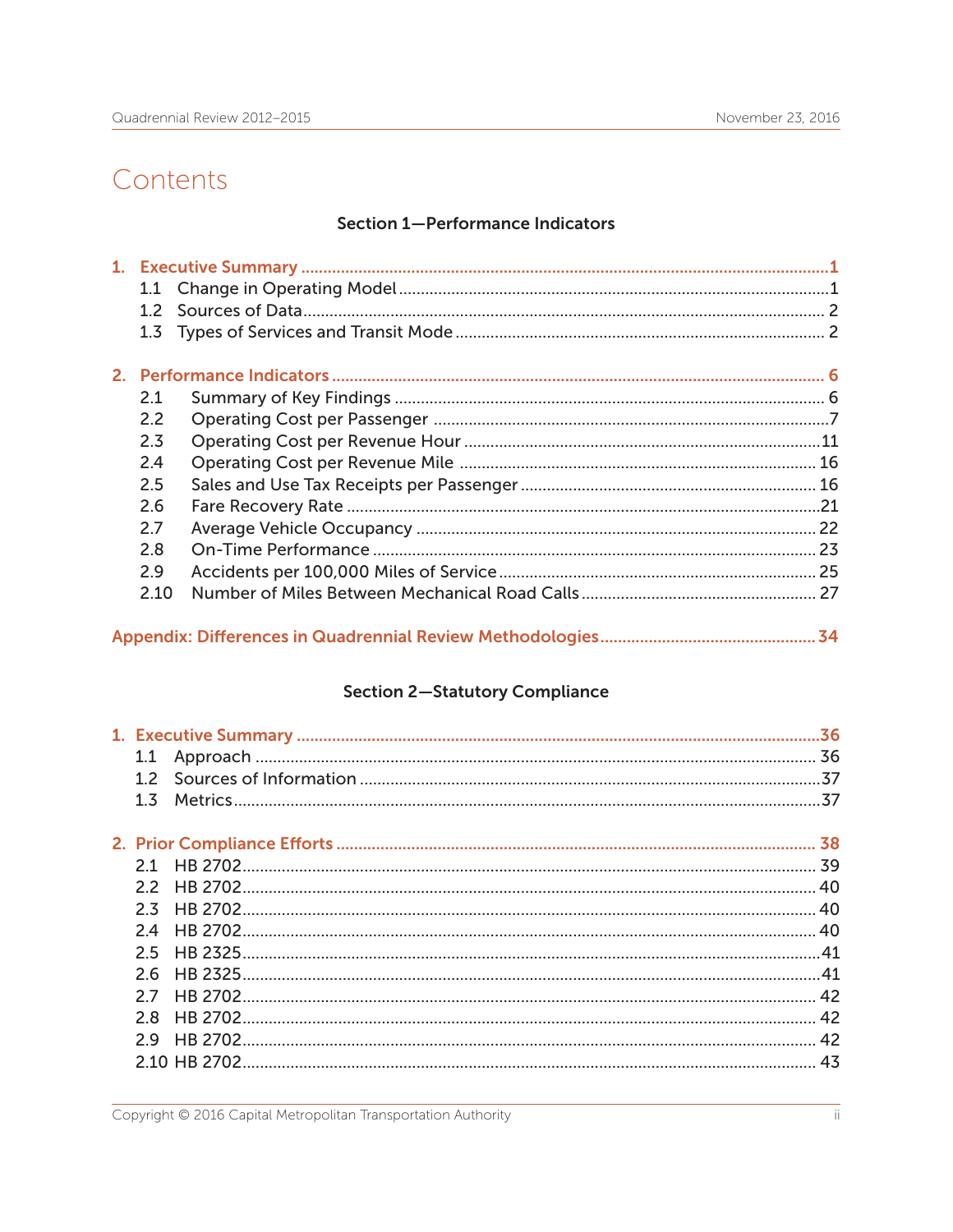| 3. Statutory Amendments to the Texas Transportation Code Section 451  46    |     |
|-----------------------------------------------------------------------------|-----|
| 3.1                                                                         |     |
| 32                                                                          |     |
|                                                                             |     |
| 3.4                                                                         |     |
| 3.5                                                                         |     |
|                                                                             |     |
|                                                                             |     |
|                                                                             |     |
|                                                                             |     |
|                                                                             |     |
|                                                                             |     |
| 5.1                                                                         |     |
|                                                                             |     |
|                                                                             |     |
|                                                                             |     |
|                                                                             |     |
| <b>Section 3-Vehicle Transit Operations and Maintenance</b>                 |     |
|                                                                             |     |
| 2. Organization of the Vehicle Transit Operations and Maintenance Section56 |     |
|                                                                             | .57 |
|                                                                             |     |
|                                                                             |     |
|                                                                             |     |
|                                                                             |     |
|                                                                             |     |
|                                                                             |     |
|                                                                             |     |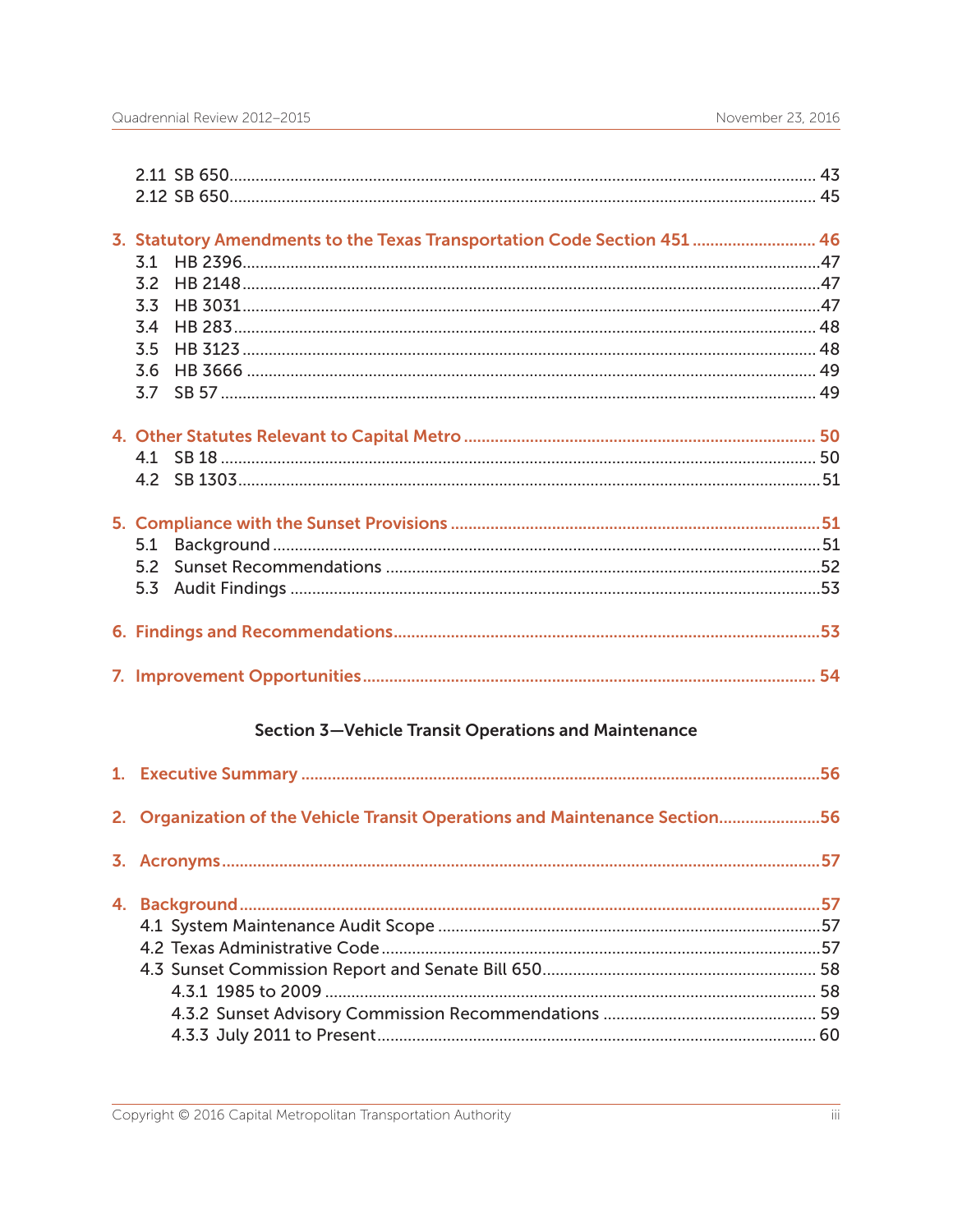| 5.4.8 Capital Metro's Triennial Review of Maintenance-Related Issues76 |  |
|------------------------------------------------------------------------|--|
|                                                                        |  |
|                                                                        |  |
|                                                                        |  |
|                                                                        |  |
|                                                                        |  |
|                                                                        |  |
|                                                                        |  |
|                                                                        |  |
|                                                                        |  |
|                                                                        |  |
|                                                                        |  |
|                                                                        |  |
|                                                                        |  |
|                                                                        |  |
|                                                                        |  |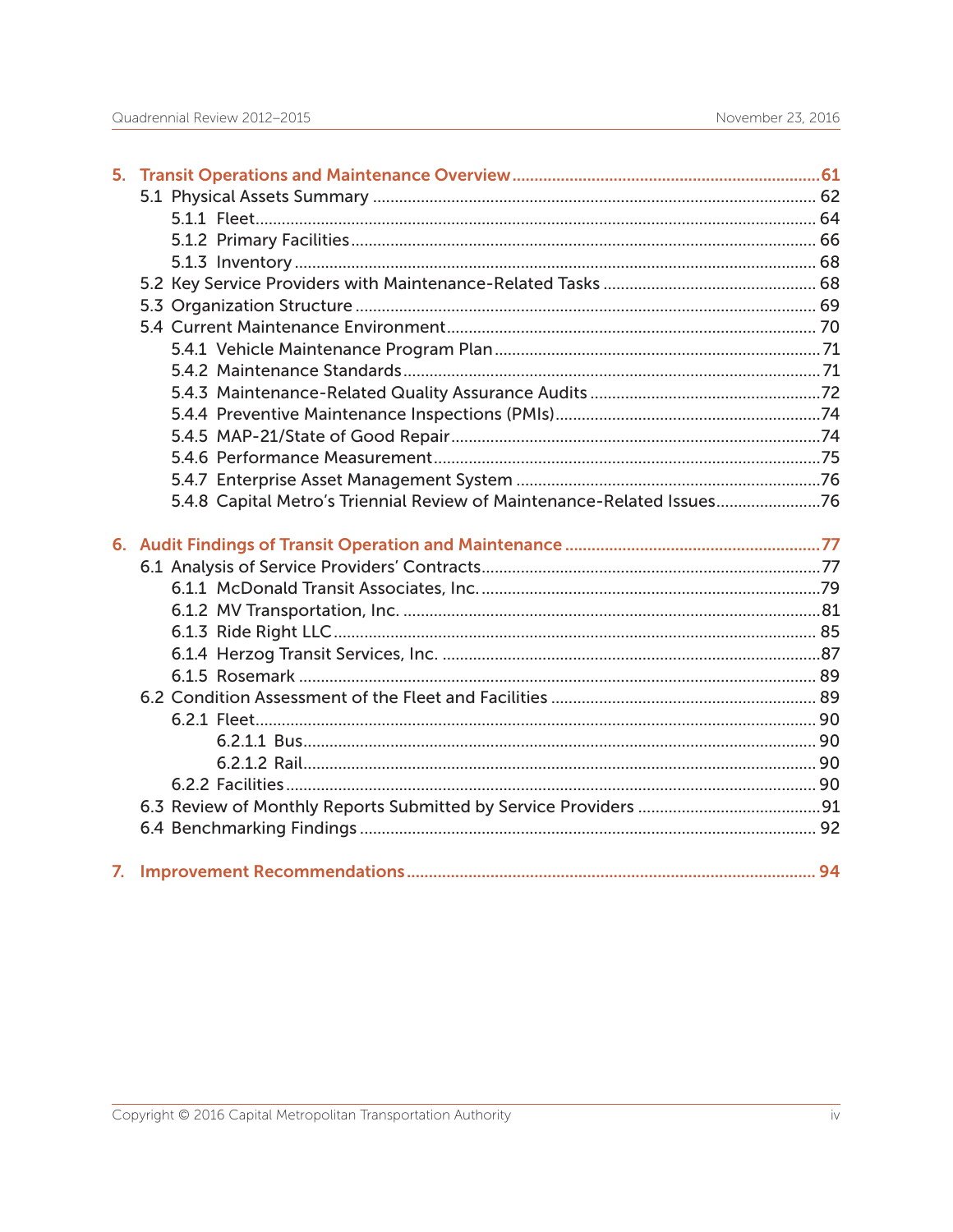## Section 1 Performance Indicators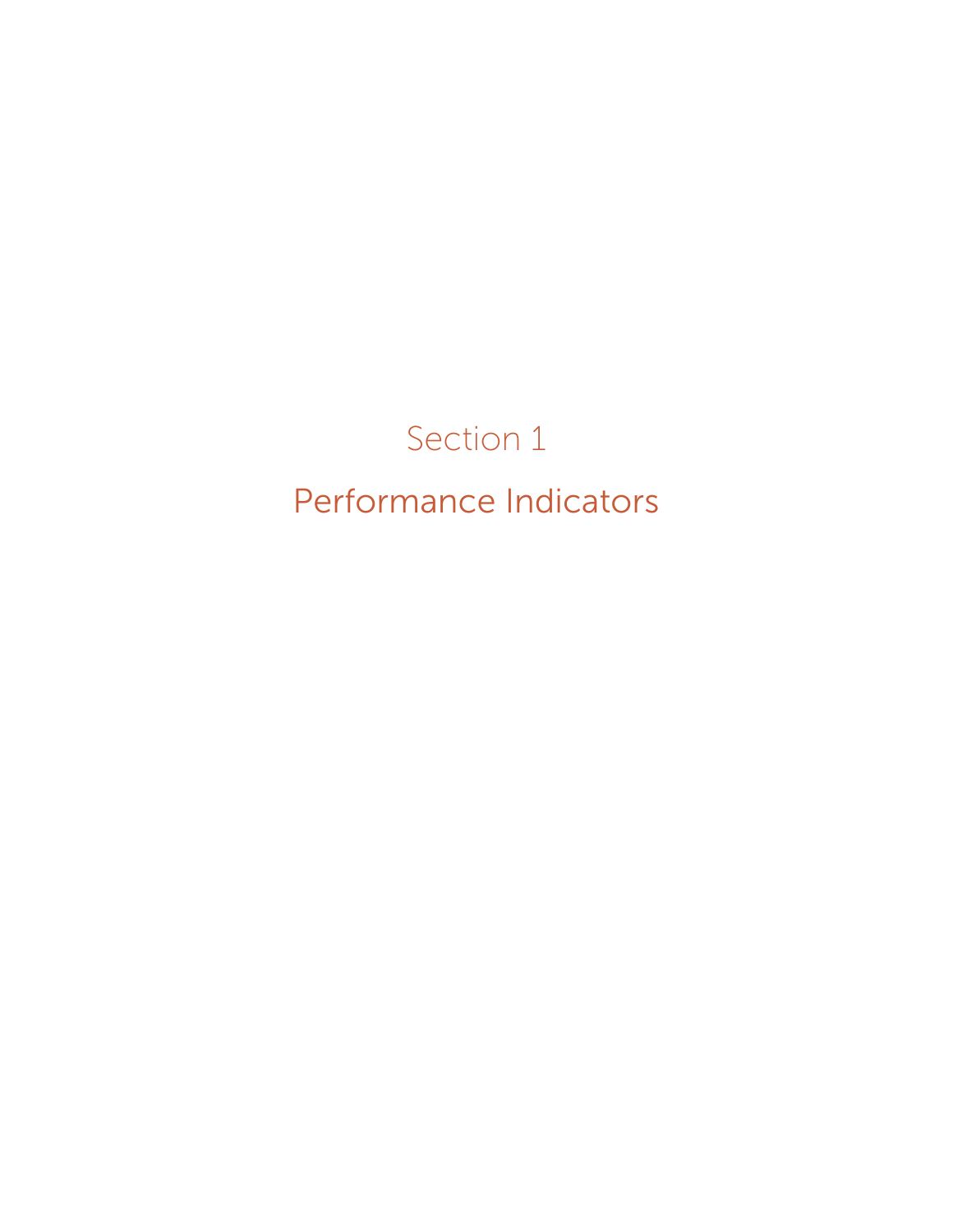## 1. Executive Summary

The purpose of this section of the report is to examine Capital Metropolitan Transportation Authority's (CMTA) compliance with nine key performance indicators in accordance with Texas Transportation Code Section 451.454 statutory requirements:

- **Operating cost per passenger**
- $\blacksquare$  Operating cost per revenue hour
- **Operating cost per revenue mile**
- Sales and use tax receipts per passenger
- **Fare recovery rate**
- $\blacksquare$  Average vehicle occupancy
- **n** On-time performance
- Number of accidents per 100,000 miles
- Number of miles between mechanical road calls.

Iknow's view is that Cap Metro saw very strong improvement in several key metrics (miles between mechanical road calls and sales and use tax receipts per passenger), but remains challenged by rising operating costs.

Where available, data since 2002 has been presented to provide perspective on how these performance indicators have changed over time. Commentary has been added to note significant events that took place during the review period or to note interesting trends in the data. The last quadrennial performance review was conducted by the Texas A&M Transportation Institute, which covered the period 2008–2011. Each section contains definitions and a calculation methodology and each chart and table contains sources should the reader wish to further investigate.

In reviewing the source data and calculation methodologies used by the previous authors of the quadrennial review, several discrepancies were noted (these are addressed in the Appendix). These differences are not significant to the final performance report or trend analysis. Where the discrepancies did occur, no efforts were made to restate the historical data.

#### 1.1 Change in Operating Model

A new labor structure model for transit service that would be directly operated by private contractors began on August 19, 2012. The change was a direct result of a Texas Sunset Commission review in 2010 that outlined recommendations for improvement in four areas: finance, labor, rail, and governance/public engagement. The resulting legislation, SB650, adopted by the 82nd Texas legislature (2011), mandated the labor structure changes, in addition to other improvements. Table 1.1 shows the contracted services of Capital Metro during the review period.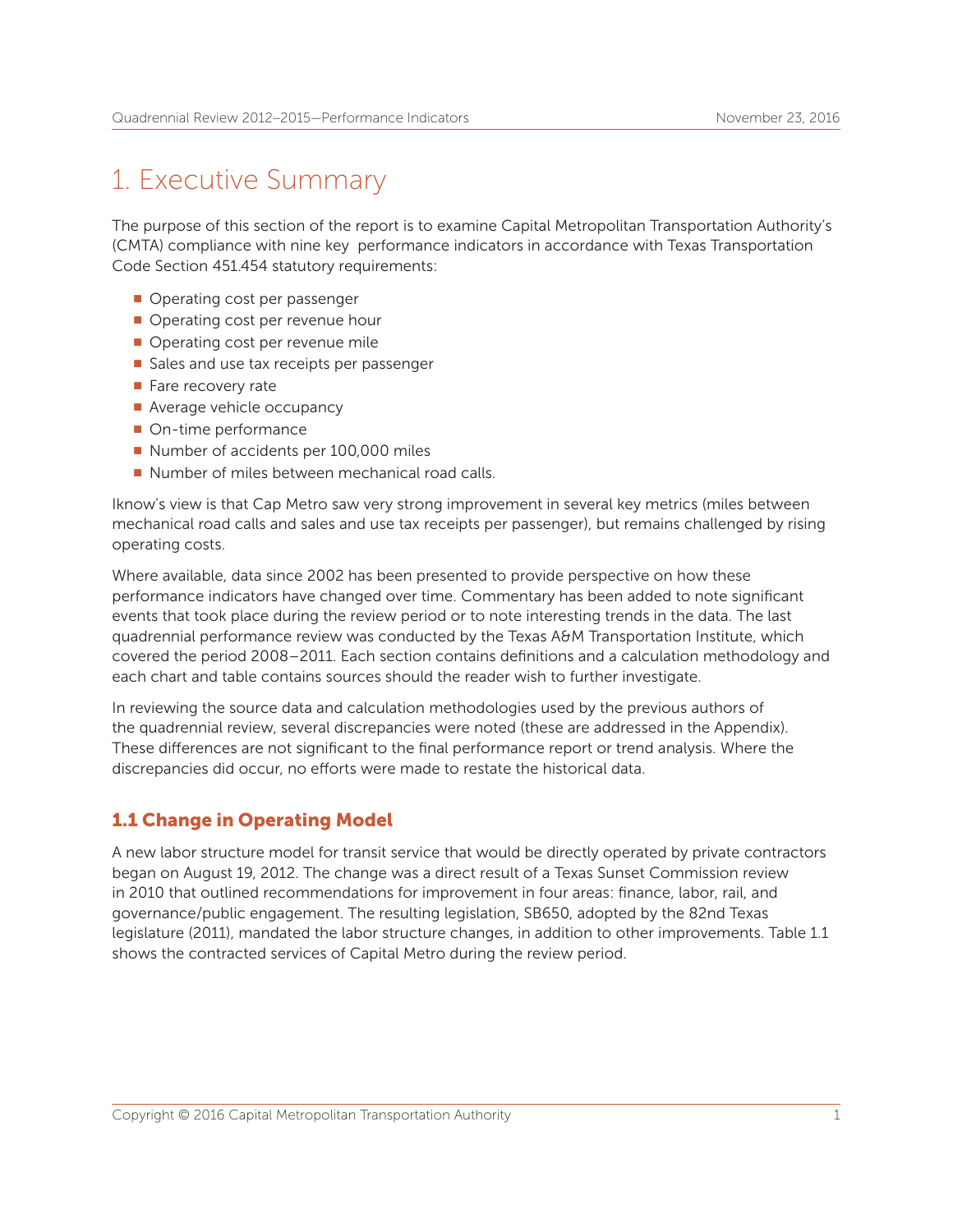| <b>Service</b>   | Company                                  | Years         |
|------------------|------------------------------------------|---------------|
| Motor Bus*       | Veolia Transportation                    | 2012-2014     |
|                  | Capital Area Rural Transportation System | 2012-2015     |
|                  | First Transit                            | $2012 - 2015$ |
|                  | <b>McDonald Transit Association</b>      | 2012-2015     |
| Commuter Bus     | McDonald Transit Association             | 2012-2015     |
|                  | Capital Area Rural Transportation System | 2014-2015     |
| Demand Response  | LeFleur Transportation of Texas, Inc.    | 2012-2014     |
|                  | MV Transportation, Inc.                  | $2012 - 2015$ |
|                  | Capital Area Rural Transportation System | 2014-2015     |
|                  | Austin Ride Right                        | 2014-2015     |
| Demand Response- | Greater Austin Transportation Company    | 2012-2015     |
| Taxi             |                                          |               |
| Rail             | Herzog                                   | 2012-2015     |
| Vanpool          | VRIDE, Inc.                              | 2014-2015     |

#### Table 1.1 Capital Metro Contracted Services

Source: National Transit Database

\*CMTA entered into a contract with MV Contract Transportation, Inc., to provide bus service in 2015 but the service didn't start until 2016.

#### 1.2 Sources of Data

The primary source of data for the Capital Metro quadrennial performance review is the National Transit Database (NTD). The NTD is the nation's source for information and statistics on the transit systems of the United States. Recipients or beneficiaries of grants from the Federal Transit Administration (FTA) are required by statute to submit data to the NTD. Each year, NTD performance data are used to apportion over \$5 billion of FTA funds to transit agencies in urbanized areas. Annual NTD reports are submitted to Congress summarizing transit service and safety data. FTA audits each transit agency's annual NTD data to ensure compliance with statute.

Not all data for the performance indicators are available in the annual NTD reports. Capital Metro provided data for accidents, passenger incidents, and on-time performance. The methodology for how the data was calculated can be found in each of the sections, respectively. The source of the historical data is the previous Quadrennial Performance Reviews. No effort has been made to validate this data. Table 1.2 summarizes the data elements and the sources for the data for calculation of the performance indicators required for this report.

#### 1.3 Types of Service and Transit Mode

The Federal Transit Administration classifies data by type of service. There are two types of services: directly operated and purchased transportation. Prior to 2013, Capital Metro utilized both types of services. Beginning in 2013, with the exception of Vanpool transit, all of Capital Metro's service falls in the purchased transportation category. Vanpool service was outsourced in 2014. Table 1.3 provides the definitions of the two modes of transit as defined in the National Transit Database.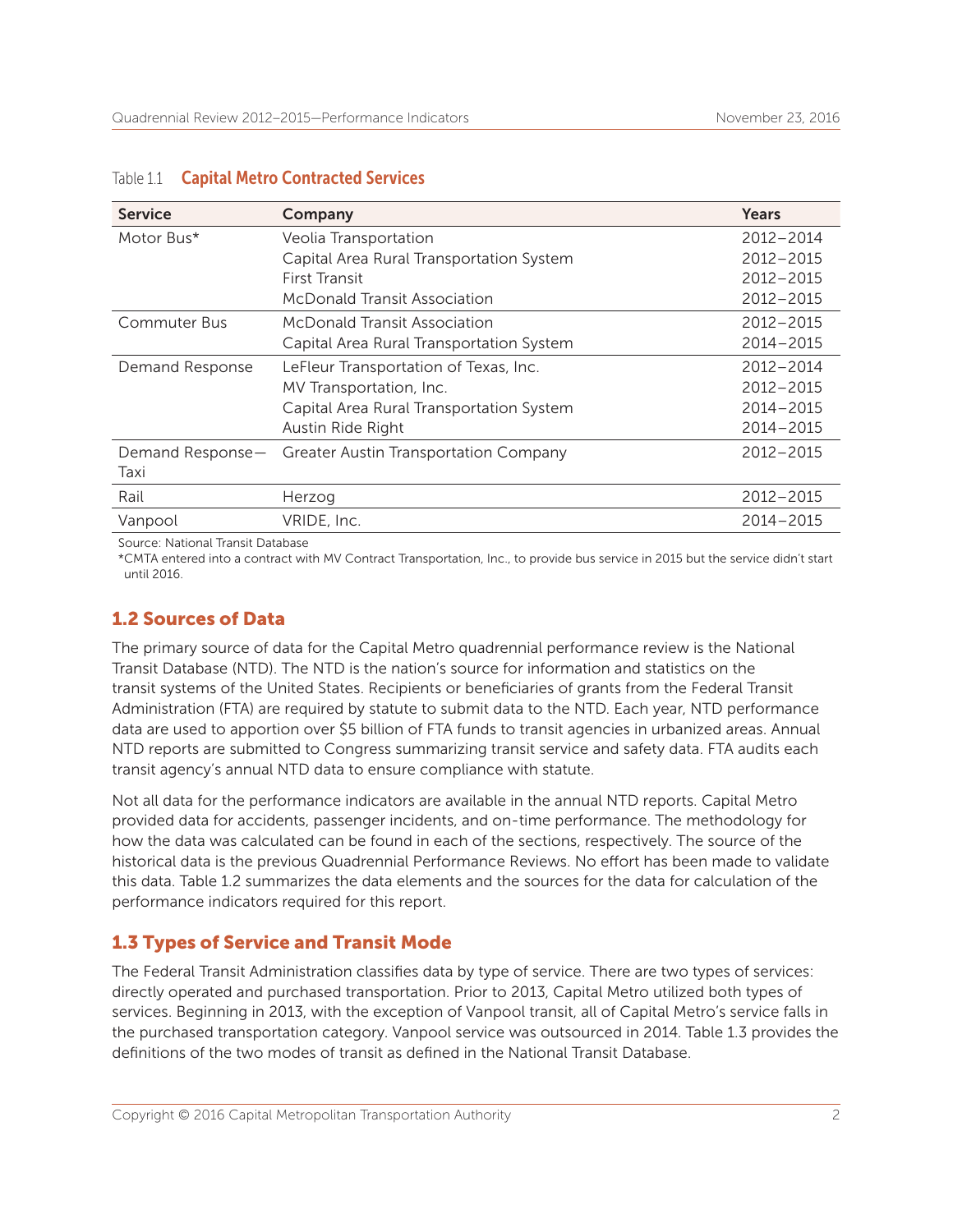| <b>Source</b>           | <b>Data Element</b>               | <b>Data Record</b>                           | <b>Fiscal Years</b> |
|-------------------------|-----------------------------------|----------------------------------------------|---------------------|
| <b>National Transit</b> | <b>Operating Expenses</b>         | Form F30, Form F40                           | 2002-2015           |
| Database                | Unlinked Passenger Trips          | Form S10                                     | $2002 - 2015$       |
|                         | Vehicle Revenue Hours             | Form S10                                     | $2002 - 2015$       |
|                         | Vehicle Revenue Miles             | Form S10                                     | $2002 - 2015$       |
|                         | Passenger Miles                   | Form S10                                     | $2002 - 2015$       |
|                         | Fare Revenues                     | Form F10                                     | $2002 - 2015$       |
|                         | Sales and Use Tax Receipts        | Form F10                                     | 2002-2015           |
|                         | <b>Mechanical System Failures</b> | Form R20                                     | 2002-2015           |
| Capital Metro           | On-Time Performance               | Pointcheck Summary/<br>Trapeze/OrbCAD        | 2002-2015           |
|                         | <b>Accident Rate</b>              | Quadrennial Review,<br>Cambridge Systematics | 2002-2006           |
|                         | Accidents and Incidents           | Access Database                              | 2007-2014           |
|                         | Accidents and Incidents           | Risk Master Accelerator                      | 2015                |

#### Table 1.2 Sources of Data for Quadrennial Performance Review, 2002–2015

Source: Capital Metro

#### Table 1.3 Definition of Types of Transit Modes

| <b>Type of Transit Modes</b>     | <b>Definition</b>                                                                                                                                                                                                                                                                                                                                                                                                                                                                                                                                                                                          |
|----------------------------------|------------------------------------------------------------------------------------------------------------------------------------------------------------------------------------------------------------------------------------------------------------------------------------------------------------------------------------------------------------------------------------------------------------------------------------------------------------------------------------------------------------------------------------------------------------------------------------------------------------|
| Directly Operated (DO)           | Transportation service provided directly by a transit agency, using<br>their employees to supply the necessary labor to operate the revenue<br>vehicles. This includes instances where an agency's employees provide<br>purchased transportation services to the agency through a contractual<br>agreement.                                                                                                                                                                                                                                                                                                |
| Purchased Transportation<br>(PT) | Transportation service provided to a public transit agency or<br>governmental unit from a public or private transportation provider based<br>on a written contract. The provider is obligated in advance to operate<br>public transportation services for a public transit agency or governmental<br>unit for a specific monetary consideration, using its own employees to<br>operate revenue vehicles. Purchased transportation does not include:<br>$\blacksquare$ Franchising,<br>Licensing operations,<br>• Management services,<br>■ Cooperative agreements, or<br>Private conventional bus service. |

Source: National Transit Database Glossary

The Federal Transit Administration also classifies data by type of transit mode as shown in Table 1.4.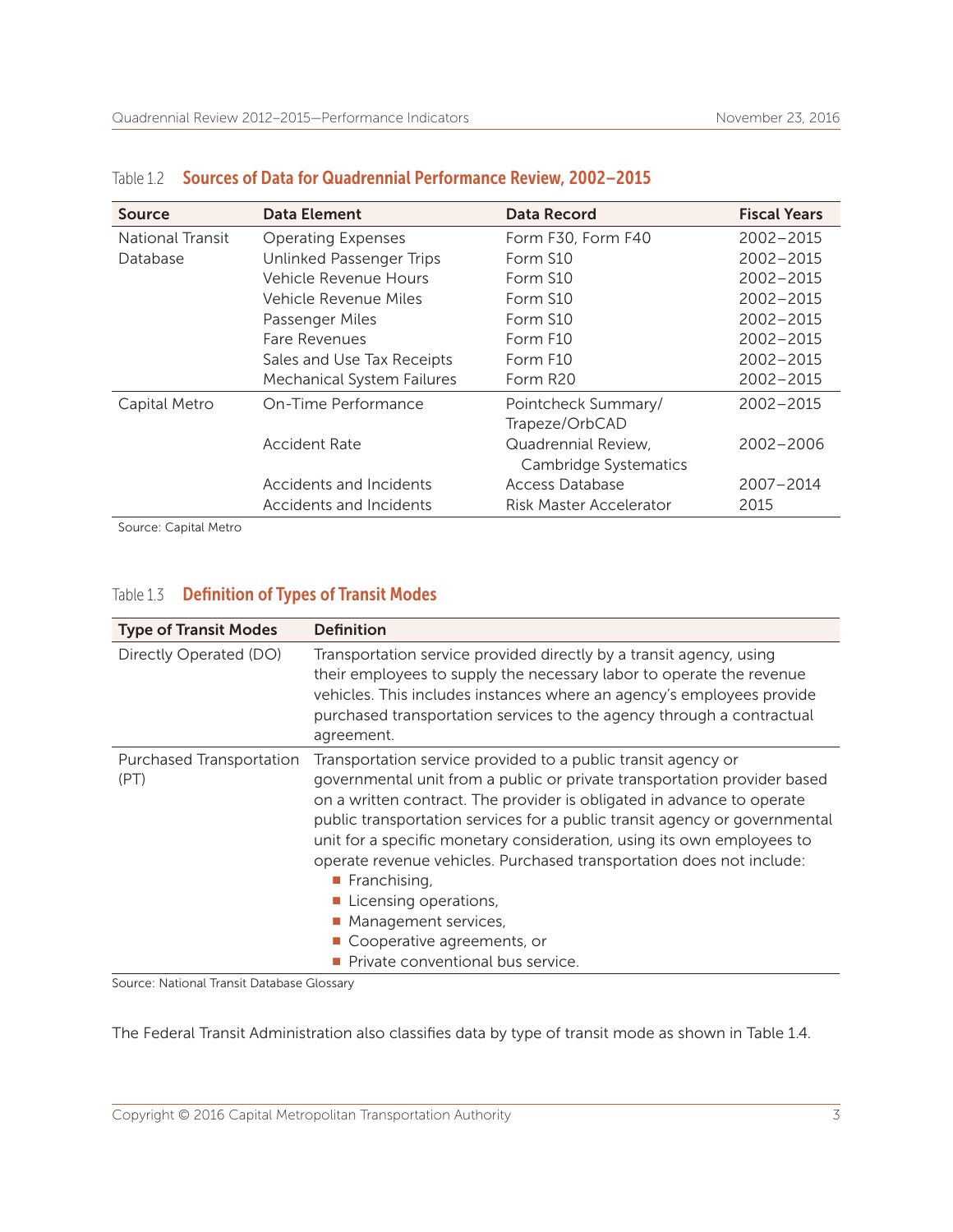#### Table 1.4 Definition of Modes of Transit

| <b>Type of Service</b>        | <b>Definition</b>                                                                                                                                                                                                                                                                                                                                                                                                                   |
|-------------------------------|-------------------------------------------------------------------------------------------------------------------------------------------------------------------------------------------------------------------------------------------------------------------------------------------------------------------------------------------------------------------------------------------------------------------------------------|
| Motor Bus (MB)                | A transit mode comprised of rubber-tired passenger vehicles operating<br>on fixed routes and schedules over roadways. Vehicles are powered by:<br>Diesel<br>Gasoline<br>■ Battery<br>Alternative fuel engines contained within the vehicle.                                                                                                                                                                                         |
| Commuter Bus (CB)             | Fixed-route bus systems that are primarily connecting outlying areas with<br>a central city through bus service that operates with at least five miles of<br>continuous closed-door service. This service may operate motorcoaches<br>(aka over-the-road buses), and usually features peak scheduling<br>multiple-trip tickets and limited stops in the central city.                                                               |
| Demand Response (DR)          | A transit mode comprised of passenger cars, vans, or small buses<br>operating in response to calls from passengers or their agents to the<br>transit service, who then dispatches a vehicle to pick up the passengers<br>and transport them to their destinations. A demand response (DR)<br>operation is characterized by the following:                                                                                           |
|                               | a) The vehicles do not operate over a fixed route or on a fixed schedule<br>except, perhaps, on a temporary basis to satisfy a special need, and<br>b) Typically, the vehicle may be dispatched to pick up several passengers<br>at different pick-up points before taking them to their respective<br>destinations and may even be interrupted en route to these<br>destinations to pick up other passengers.                      |
| Demand Response-<br>Taxi (DT) | A special form of the demand response mode operated through taxicab<br>providers. The mode is always a purchased transportation type of service.                                                                                                                                                                                                                                                                                    |
| Commuter Rail (CR)            | A transit mode that is an electric- or diesel-propelled railway for urban<br>passenger train service consisting of local, short distance travel operating<br>between a central city and adjacent suburbs. Service must be operated<br>on a regular basis by or under contract with a transit service for the<br>purpose of transporting passengers within urbanized areas (UZAs), or<br>between urbanized areas and outlying areas. |
| Hybrid Rail (YR)              | Rail System Primarily operating routes on the national system of railroads,<br>but not operating with the characteristics of commuter rail. This service<br>typically operates light rail-type vehicles as diesel multiple-unit trains<br>(DMUs). These trains do not meet Federal Railroad Administration<br>standards, and so must operate with temporal separation from freight rail<br>traffic.                                 |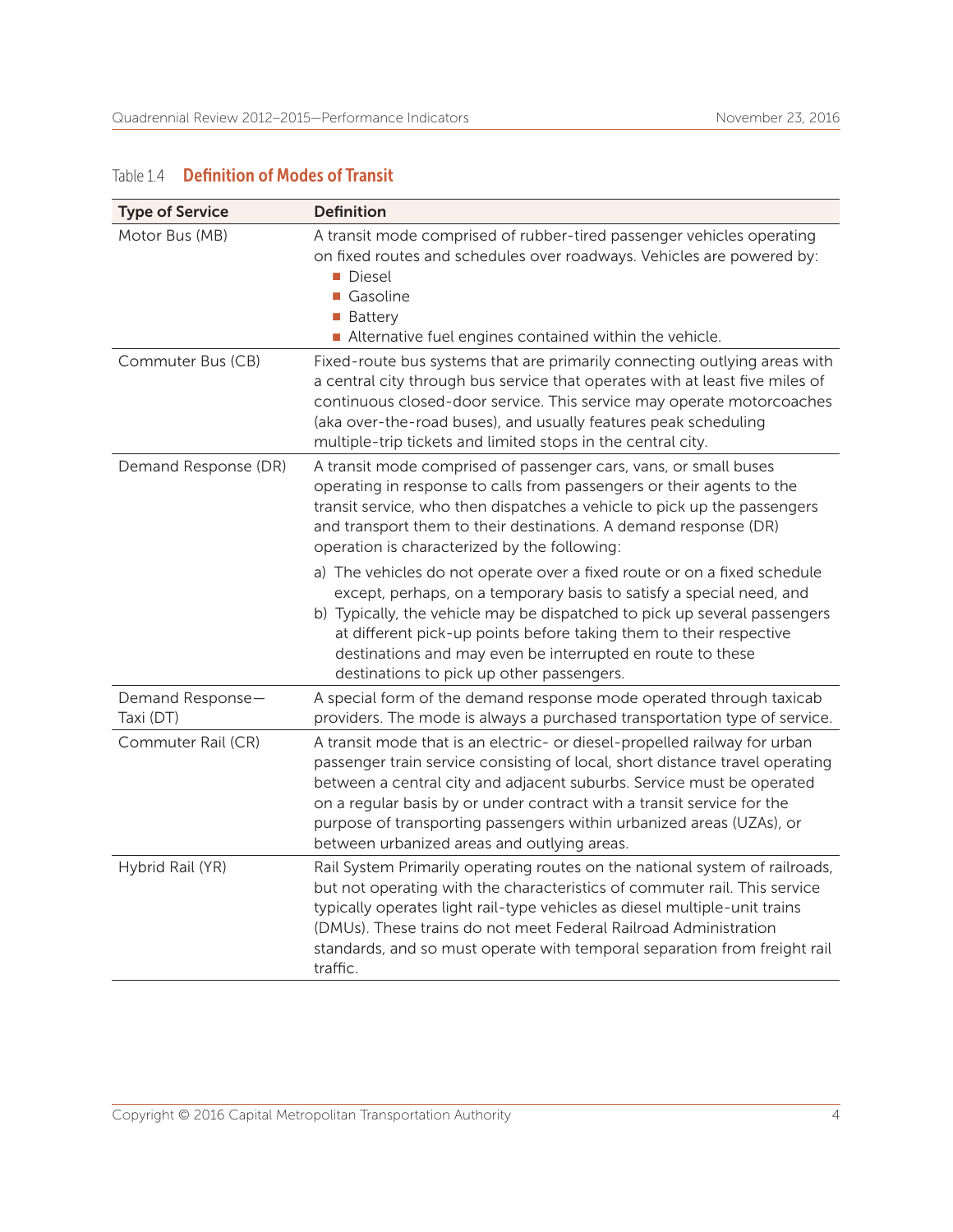| Vanpool (VP) | A transit mode comprised of vans, small buses, and other vehicles           |
|--------------|-----------------------------------------------------------------------------|
|              | operating as a ride-sharing arrangement, providing transportation to a      |
|              | group of individuals traveling directly between their homes and a regular   |
|              | destination within the same geographical area. The vehicles shall have      |
|              | a minimum seating capacity of seven persons, including the driver. For      |
|              | inclusion in the NTD, it is considered mass transit service if it meets the |
|              | requirements for public mass transportation and is publicly sponsored.      |

Source: National Transit Database Glossary

Table 1.5 summarizes the classification for services by type of service as contained in this Quadrennial Review.

#### Table 1.5 **Classifications for Services**

| <b>Type of Service</b>   | Mode                 | <b>Fiscal Years</b> |
|--------------------------|----------------------|---------------------|
| Directly Operated        | Motor Bus            | $2002 - 2012$       |
|                          | Demand Response      | $2002 - 2012$       |
|                          | Vanpool              | 2002-2014           |
| Purchased Transportation | Motor Bus            | 2002-2015           |
|                          | Commuter Bus         | $2012 - 2015$       |
|                          | Demand Response      | $2002 - 2015$       |
|                          | Demand Response-Taxi | 2010-2015           |
|                          | Rail-Commuter Rail   | 2010                |
|                          | Rail-Hybrid Rail     | $2011 - 2015$       |
|                          | Vanpool              | 2014-2015           |

Source: Capital Metro

Capital MetroRail was inaugurated in March 2010. The line operates on 32 miles of freight track and serves 9 stations. It connects downtown Austin with Austin's northern suburbs. The Federal Transit Administration initially classified it as Commuter Rail (CR). In 2011, the FTA re-examined the definitions of transit modes and reclassified MetroRail as Hybrid Rail (YR).

Commuter Bus service has been in operation since before 2002. Prior to 2012 it was included with Motor Bus data. After 2012, the Federal Transit Administration reclassified it as Commuter Bus. Roughly 10 percent of bus routes are Commuter Bus routes, which generally offer peak service from outlying areas.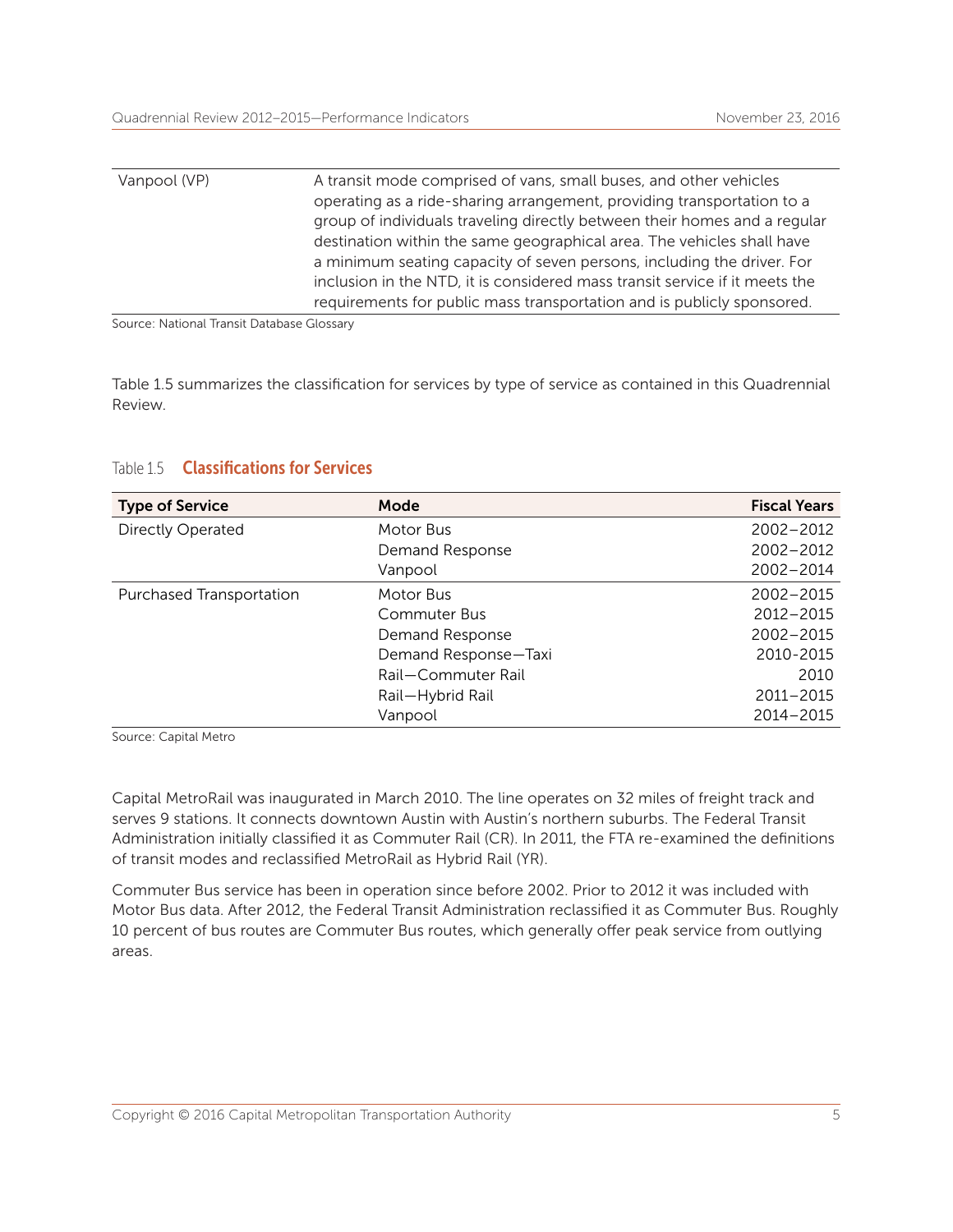## 2. Performance Indicators

#### 2.1 Summary of Key Findings

- Annual operating cost per passenger rose 21.9 percent during the review period (2012–2015), from \$4.60 to \$5.51. This was primarily a function of an 18.7 percent increase in operating costs. A broad expansion of service across all modes of transit (as reflected in an almost 14 percent and 9 percent growth in revenue hours and revenue miles, respectively), as well as an inflation rate of 5.3 percent over the period, accounted for the bulk of the operating cost growth.
- **Derating cost per revenue hour** grew by 4.3 percent during the review period from \$116.16 to \$121.16. Revenue hours grew by almost 14 percent as there was an across-the-board expansion in service and the introduction of a new transit mode (rail) in 2010.
- **P** Operating cost per revenue mile increased 9.3 percent during the period. Revenue miles grew by 8.6 percent, spurred by strong growth in rail due to the introduction of Friday night and Saturday afternoon and evening service, as well as the start of MetroRapid Bus service in 2014.
- **Sales and use tax receipts per passenger** rose 30.8 percent. With overall passenger trips down 2.6 percent, the rise was due entirely to favorable demographics and an improving economy, which spurred consumer spending and in turn drove sales and use tax receipts up over 27 percent.
- **The fare recovery rate**, which is defined as annual revenue as a percent of operating cost, rose and fell during the period, but overall increased slightly from 11.7 percent to 11.9 percent. Fare revenues increased 21.5 percent due to fare hikes in January of 2014 and 2015. Operating costs growing at a slightly slower rate (18.7 percent) accounts for the marginal increase in the fare recovery rate.
- **Average vehicle occupancy**, which is defined as passenger miles as a percent of revenue miles, rose 3.3 percent. Revenue miles grew 8.6 percent due to new rail service, while passenger miles increased 12.1 percent. A rise in the average distance ridden per passenger explains why passenger miles grew faster than revenue miles.
- **n** On-time performance was very strong during the period. System-wide motorbus performance has remained remarkably stable over the 2012–2015 period. In fact, over the past decade, ontime performance has ranged from 87 to 89 percent. Rail and Demand Response on-time performance have also been extremely robust (mid- to upper-90 percent range).
- **The number of accidents per 100,000 miles rose dramatically during the period. All four transit** modes saw accidents rise by at least 30 percent. Motor bus and demand response saw a significant, double-digit rise in the number of accidents per 100,000 miles while rail accidents remained flat during the period.
- **n** Miles between mechanical road calls increased for bus and fell for both Rail and Demand Response. The spike in bus mechanical road calls was due to the introduction of a new system which allowed for better service monitoring. This resulted in identifying many instances where contractors were not categorizing incidents as road calls.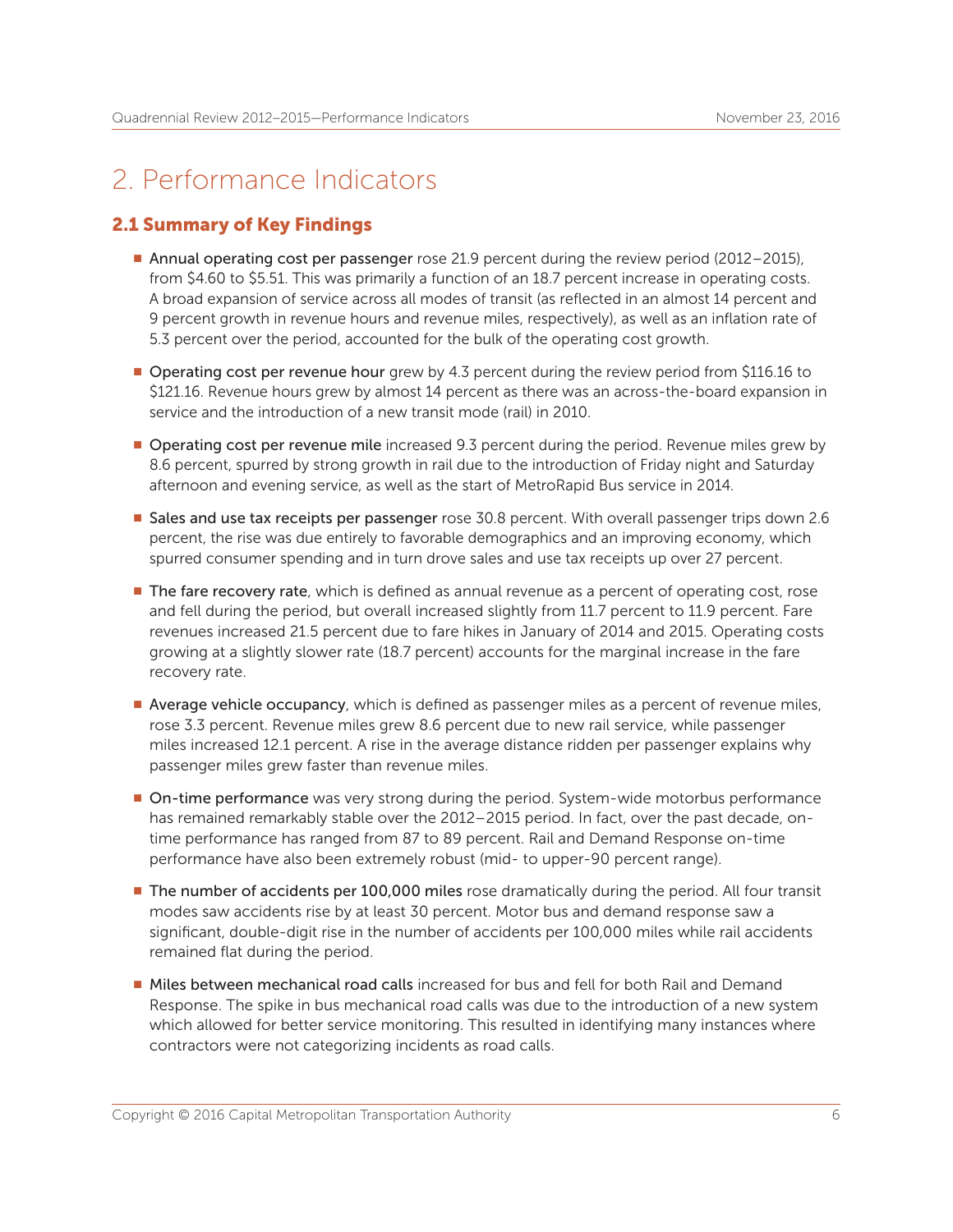#### 2.2 Operating Cost per Passenger

Operating cost per passenger is computed by dividing the authority's annual operating cost by the passenger trips for the same period. For the purpose of reporting performance indicators, operating cost means the authority's costs of providing public transit service, including purchased transportation not performed by the authority, but excluding the costs of:

- $\blacksquare$  depreciation, amortization, and capitalized charges;
- $\blacksquare$  charter bus operations; and
- $\blacksquare$  coordination of carpool and vanpool activities.

Passenger trips means the number of all passenger boardings, including transfers, but excluding charter passengers and carpool and vanpool passengers whose trips are only coordinated by the authority. In NTD terms, the equivalent term for passenger trips is "unlinked passenger trips."

Table 1.6 shows Capital Metro's operating cost by type of service (directly operated and purchased transportation) and by transit mode (Motor Bus, Demand Response, Demand Response Taxi, Rail, and Vanpool).

Operating cost for all modes of transit (excluding Vanpool) grew by 18.7 percent during the review period, which represented a 5.9 percent CAGR (combined annual growth rate). This annual growth rate was consistent with the long-term annual growth rate observed over the 2002–2015 period. Seventy-two percent of all operating cost was allocated to Bus (motor and commuter), 20 percent to Demand Response and 8 percent to Rail in 2015. These figures have remained relatively stable over the review period. Figure 1.1 shows the annual operating cost by each of the four transit modes for the review period.

To better understand operating cost, it is necessary to break down the costs by function and by expense item. Table 1.7 shows the cost by function and by expense item for all transit modes.

All four functions (Vehicle Operations, Vehicle Maintenance, Nonvehicle Maintenance, and General Administrative) experienced double-digit percent changes during the period, led by nonvehicle maintenance, which grew 47.4 percent, and general administrative, which grew 30.4 percent. Nonvehicle maintenance, which refers to all activities associated with facility maintenance, grew mostly due to rail line upgrade and maintenance. General administrative, defined as all activities associated with general administration of the agency, was impacted by pension contributions and expenses associated with the transition to all-purchased transit.

In looking at the cost by expense line item, operators' Salaries/Wages dropped to \$0 in 2013 as Capital Metro ceased directly operated service.

Associated with the drop in salaries and wages was a commensurate drop in fringe benefits, which are the payments or accruals to others (insurance companies, governments, etc.) on behalf of an employee and payments and accruals direct to an employee arising from something other than a piece of work.

The expense line item "In Report," which rose by 191.5 percent from 2012 to 2013, refers to contracted services. The rise reflects the change in model as Capital Metro moved from a mix of directly owned and purchased transportation to purchased transportation only.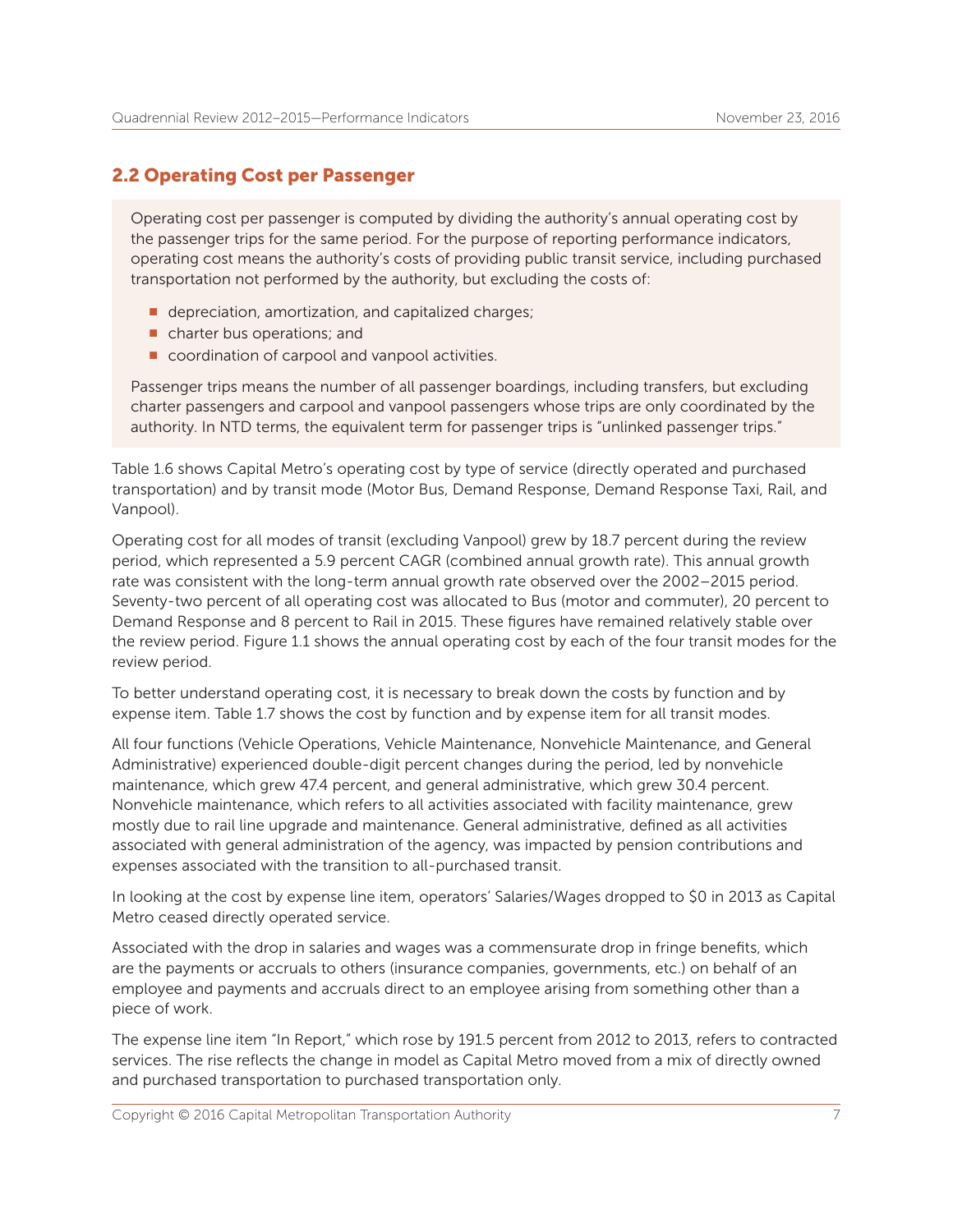| Table 1.6                         | Annual Operating Cost by Type of Service and Transit Mode<br>2002-2015, in mill | ions                    |           |                    |                                         |        |                        |           |                                         |                                   |         |
|-----------------------------------|---------------------------------------------------------------------------------|-------------------------|-----------|--------------------|-----------------------------------------|--------|------------------------|-----------|-----------------------------------------|-----------------------------------|---------|
|                                   |                                                                                 | Directly Operated       |           |                    | Purchased Transportation                |        |                        | Combined  |                                         |                                   |         |
| Year                              | Motor Bus                                                                       | يە<br>Demand<br>Respons | Motor Bus | Response<br>Demand | Response<br>Demand<br>(Taxi DR)<br>Taxi | Rail   | Commuter<br><b>Bus</b> | Motor Bus | Response<br>Including<br>Demand<br>Taxi | All Modes<br>Excluding<br>Vanpool | Vanpool |
| 2002                              | \$58.1                                                                          | \$14.7                  | \$17.2    | \$1.6              |                                         |        |                        | \$75.3    | \$16.3                                  | \$91.6                            | \$0.6   |
| 2003                              | \$68.1                                                                          | \$18.0                  | \$18.6    | \$2.2              |                                         |        |                        | \$86.7    | \$20.2                                  | \$106.9                           | \$0.7   |
| 2004                              | \$73.0                                                                          | \$18.1                  | \$16.2    | \$2.7              |                                         |        |                        | \$89.2    | \$20.8                                  | \$110.0                           | \$0.8   |
| 2005                              | \$79.9                                                                          | \$21.1                  | \$17.1    | \$2.4              |                                         |        |                        | \$97.0    | \$23.5                                  | \$120.5                           | \$0.9   |
| 2006                              | \$82.1                                                                          | \$21.0                  | \$20.4    | \$3.4              |                                         |        |                        | \$102.5   | \$24.4                                  | \$126.9                           | \$1.2   |
| 2007                              | \$83.6                                                                          | \$22.5                  | \$23.7    | \$3.2              |                                         |        |                        | \$107.3   | \$25.7                                  | \$133.0                           | \$1.4   |
| 2008                              | \$86.7                                                                          | \$24.1                  | \$28.9    | \$3.4              |                                         |        |                        | \$115.6   | \$27.4                                  | \$143.1                           | \$1.6   |
| 2009                              | \$84.1                                                                          | \$24.2                  | \$31.0    | \$4.2              |                                         |        |                        | \$115.0   | \$28.3                                  | \$143.4                           | 515     |
| 2010                              | \$76.2                                                                          | \$25.6                  | \$32.0    | \$0.1              | \$3.5                                   | \$6.9  |                        | \$108.1   | \$29.2                                  | \$144.2                           | \$1.2   |
| 2011                              | \$80.2                                                                          | \$24.6                  | \$34.3    | \$1.0              | \$2.4                                   | 59.4   |                        | \$114.5   | \$28.0                                  | \$151.9                           | \$1.2   |
| 2012                              | 5<br>\$69.                                                                      | \$23.2                  | \$40.8    | \$6.8              | \$0.9                                   | \$11.4 | \$9.8                  | \$110.3   | \$30.8                                  | \$162.2                           | \$2.2   |
| 2013                              |                                                                                 |                         | \$111.9   | \$31.3             | 50.5                                    | \$13.7 | \$7.7                  | \$111.9   | \$31.8                                  | \$165.1                           | \$2.1   |
| 2014                              |                                                                                 |                         | \$127.1   | \$33.0             | \$0.4                                   | \$15.8 | \$7.7                  | \$127.1   | \$33.3                                  | \$184.0                           | 51.5    |
| 2015                              |                                                                                 |                         | \$134.4   | \$37.6             | \$0.9                                   | \$14.8 | \$4.9                  | \$134.4   | \$38.5                                  | \$192.6                           | \$2.0   |
| 2002-2015<br>CAGR                 |                                                                                 |                         | 17.1%     | 27.4%              |                                         |        |                        | 4.6%      | 6.8%                                    | 5.9%                              | 9.3%    |
| 2012-2015<br>CAGR                 |                                                                                 |                         | 48.8%     | 76.8%              | 0.4%                                    | 9.2%   | $-20.4%$               | 6.8%      | 7.7%                                    | 5.9%                              | $-2.9%$ |
| 2002-2015<br>Percentage<br>Change |                                                                                 |                         | 681.2%    | 2221.1%            |                                         |        |                        | 78.5%     | 136.1%                                  | 110.3%                            | 216.9%  |
| Percentage<br>2012-2015<br>Change |                                                                                 |                         | 229.7%    | 452.5%             | 1.2%                                    | 30.3%  | $-49.6%$               | 21.9%     | 24.9%                                   | 18.7%                             | $-8.4%$ |
|                                   | Source: National Transit Database, Form<br>$CAGR = Combined Annual GroupRate$   | 50                      |           |                    |                                         |        |                        |           |                                         |                                   |         |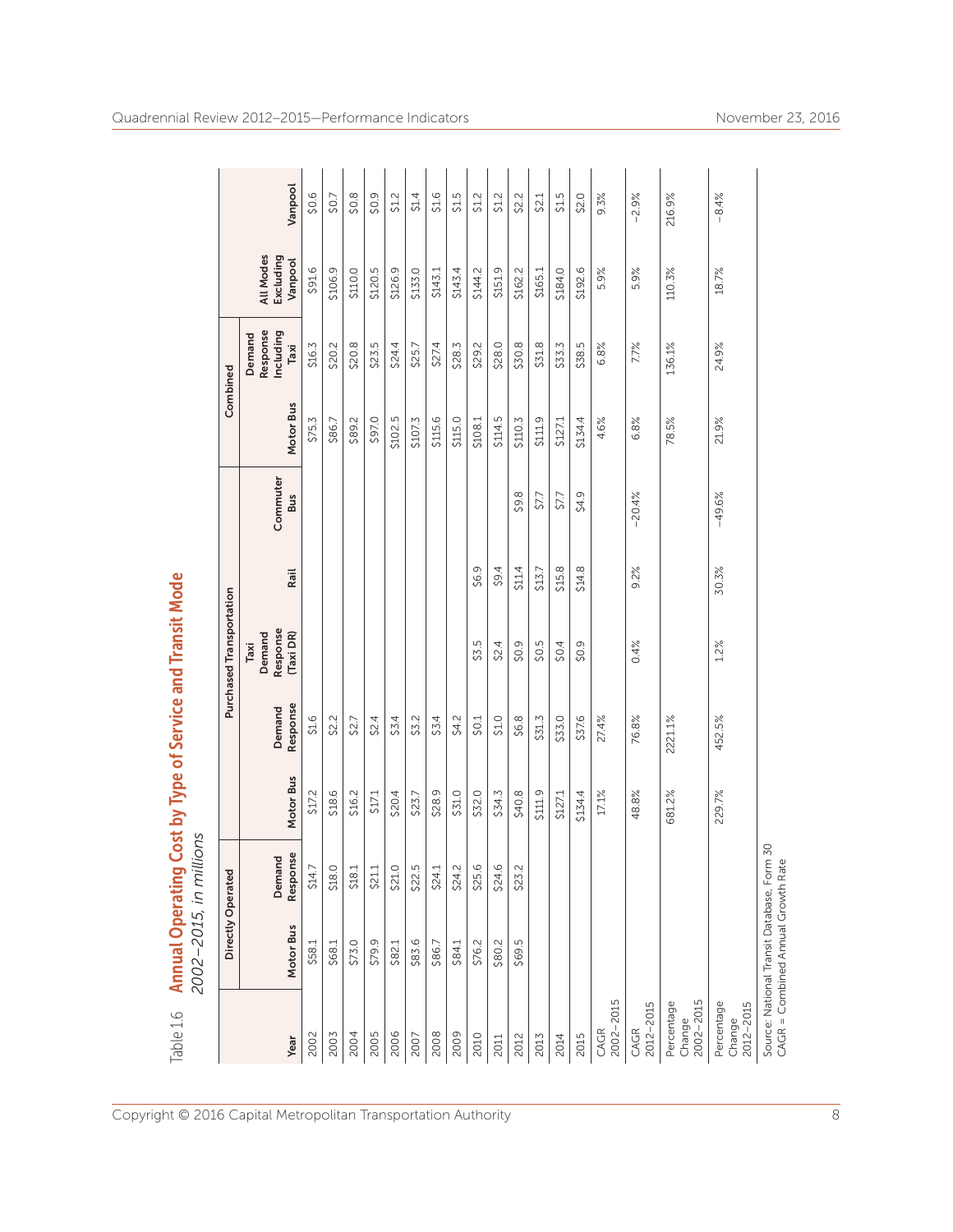

#### Figure 1.1 Annual Operating Cost by Transit Mode  *2012–2015*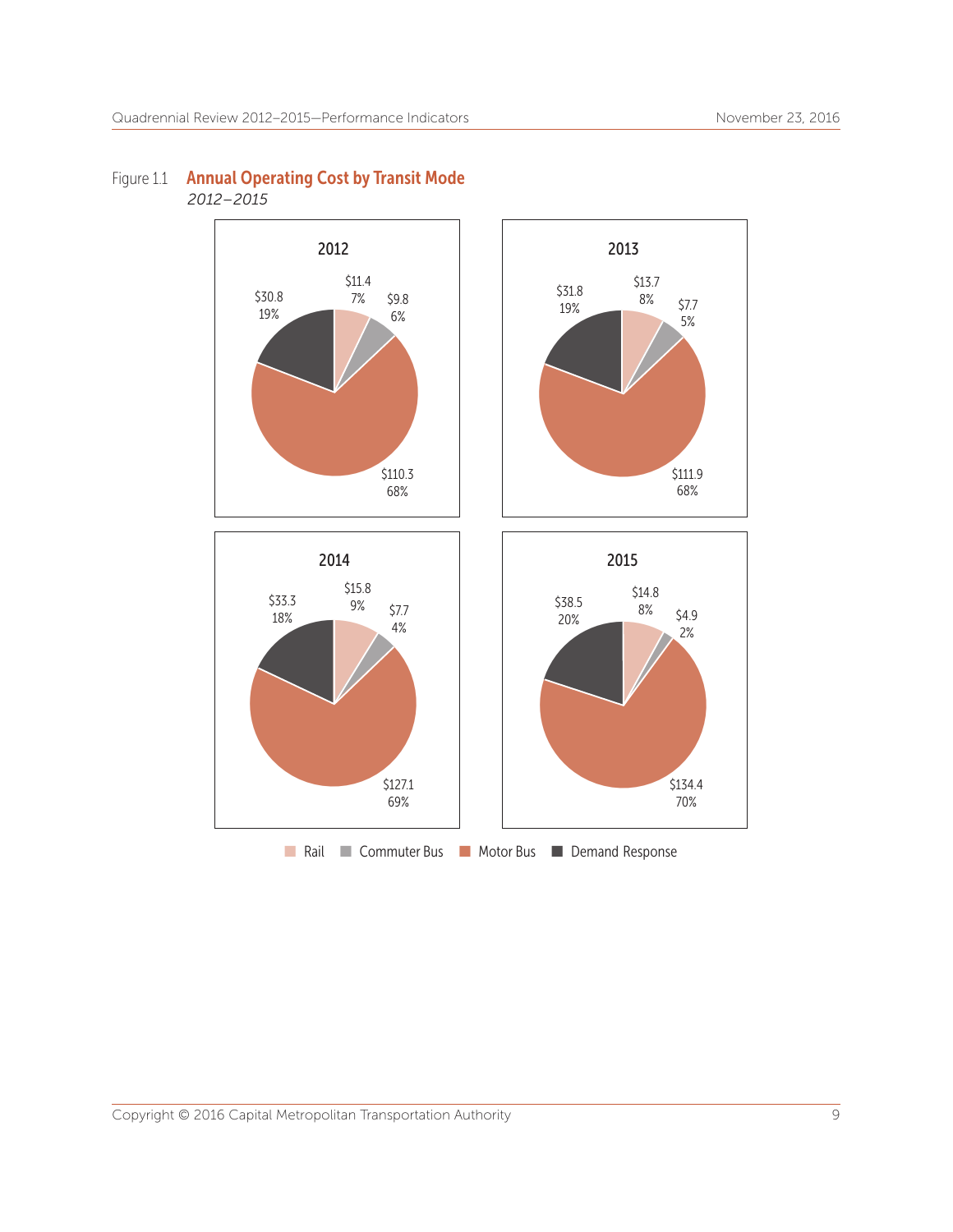| Annual Operating Cost by Function and Expense Item<br>2012-2015, in millions<br>Table 1.7  |                  |               |               |                  |       |            |         |       |           |           |
|--------------------------------------------------------------------------------------------|------------------|---------------|---------------|------------------|-------|------------|---------|-------|-----------|-----------|
|                                                                                            |                  |               |               |                  |       | % of Total |         |       |           | 2012-2015 |
| (All Transit Modes)<br>Cost by Function                                                    | 2012             | 2013          | 2014          | 2015             | 2012  | 2013       | 2014    | 2015  | \$ Change | % Change  |
| Vehicle Operations                                                                         | \$86.7           | \$86.9        | \$96.3        | \$97.0           | 52.7% | 52.0%      | 51.9%   | 49.8% | \$10.3    | 11.9%     |
| Vehicle Maintenance                                                                        | \$32.2           | \$32.8        | \$36.0        | \$37.0           | 19.6% | 19.6%      | 19.4%   | 19.0% | \$4.9     | 15.2%     |
| Nonvehicle Maintenance                                                                     | \$6.6            | \$11.5        | \$10.8        | \$9.7            | 4.0%  | 6.9%       | 5.8%    | 5.0%  | \$3.1     | 47.4%     |
| General Administrative                                                                     | \$39.1           | \$36.0        | \$42.4        | \$50.9           | 23.8% | 21.5%      | 22.9%   | 26.2% | \$11.9    | 30.4%     |
| Total                                                                                      | \$164.5          | \$167.2       | 185.5         | 194.6            |       |            |         |       |           |           |
|                                                                                            |                  |               |               |                  |       |            |         |       |           |           |
| Cost by Expense Line Item                                                                  |                  |               |               |                  |       |            |         |       |           |           |
| Services' Salaries/Wages                                                                   | 23.0             | 0.0           | 0.0           | $\circ$          | 13.9% | 0.0%       | 0.0%    | 0.0%  | $$ -23.0$ | $-100.0%$ |
| Other Salaries/Wages                                                                       | 25.5             | 15.6          | 16.8          | 18.6             | 15.5% | 9.3%       | 9.1%    | 9.5%  | $$-6.9$   | $-27.2%$  |
| Fringe Benefits                                                                            | 37.2             | 7.6           | 9.6           | 12.2             | 22.6% | 4.6%       | 5.2%    | 6.2%  | $$ -25.0$ | $-67.3%$  |
| Services                                                                                   | 15.6             | 17.4          | 21.2          | 18.2             | 9.5%  | 10.4%      | 11.4%   | 9.4%  | 527       | 17.0%     |
| Fuel/Lube                                                                                  | 15.7             | 16.0          | 16.3          | 14.8             | 9.5%  | 9.6%       | 8.8%    | 7.6%  | $$ -0.9$  | $-5.6%$   |
| Tires/Tubes                                                                                | $\overline{0}$   | $\frac{0}{2}$ | 0.0           | $\overline{0}$   | 0.4%  | 0.5%       | 0.0%    | 0.0%  | $5 - 0.7$ | $-100.0%$ |
| Other Materials/Supplies                                                                   | 6.7              | 0.0           | 1.9           | 1.6              | 4.1%  | 0.0%       | 1.0%    | 0.8%  | $5 - 5.1$ | $-76.1%$  |
| Utilities                                                                                  | C <sub>1</sub>   | 2.2           | 2.2           | 2.6              | 0.1%  | 1.3%       | 1.2%    | 1.3%  | 5.5       | 2041.6%   |
| Casualty/Liability Costs                                                                   | 2.7              | 2.2           | 0.1           | $1.\overline{3}$ | 1.6%  | 1.3%       | 0.5%    | 0.7%  | $5 - 1.4$ | $-51.9%$  |
| Taxes                                                                                      | $\overline{0}$ . | 1.0           | $\frac{0}{1}$ | 11               | 0.6%  | 0.0%       | 0.5%    | 0.6%  | \$0.1     | 13.6%     |
| In Report                                                                                  | 35.3             | 102.9         | 113.5         | 122.7            | 21.5% | 61.6%      | 61.2%   | 63.1% | \$874     | 247.4%    |
| Miscellaneous Expenses                                                                     | $1.\overline{3}$ | 1.4           | 2.0           | 1.6              | 0.8%  | 1.4%       | $1.1\%$ | 0.8%  | \$0.3     | 24.4%     |
| Total                                                                                      | 164.6            | 167.2         | 185.5         | 194.6            |       |            |         |       |           |           |
| Note: Discrepancy in 2012 totals are due to rounding.<br>Source: National Transit Database |                  |               |               |                  |       |            |         |       |           |           |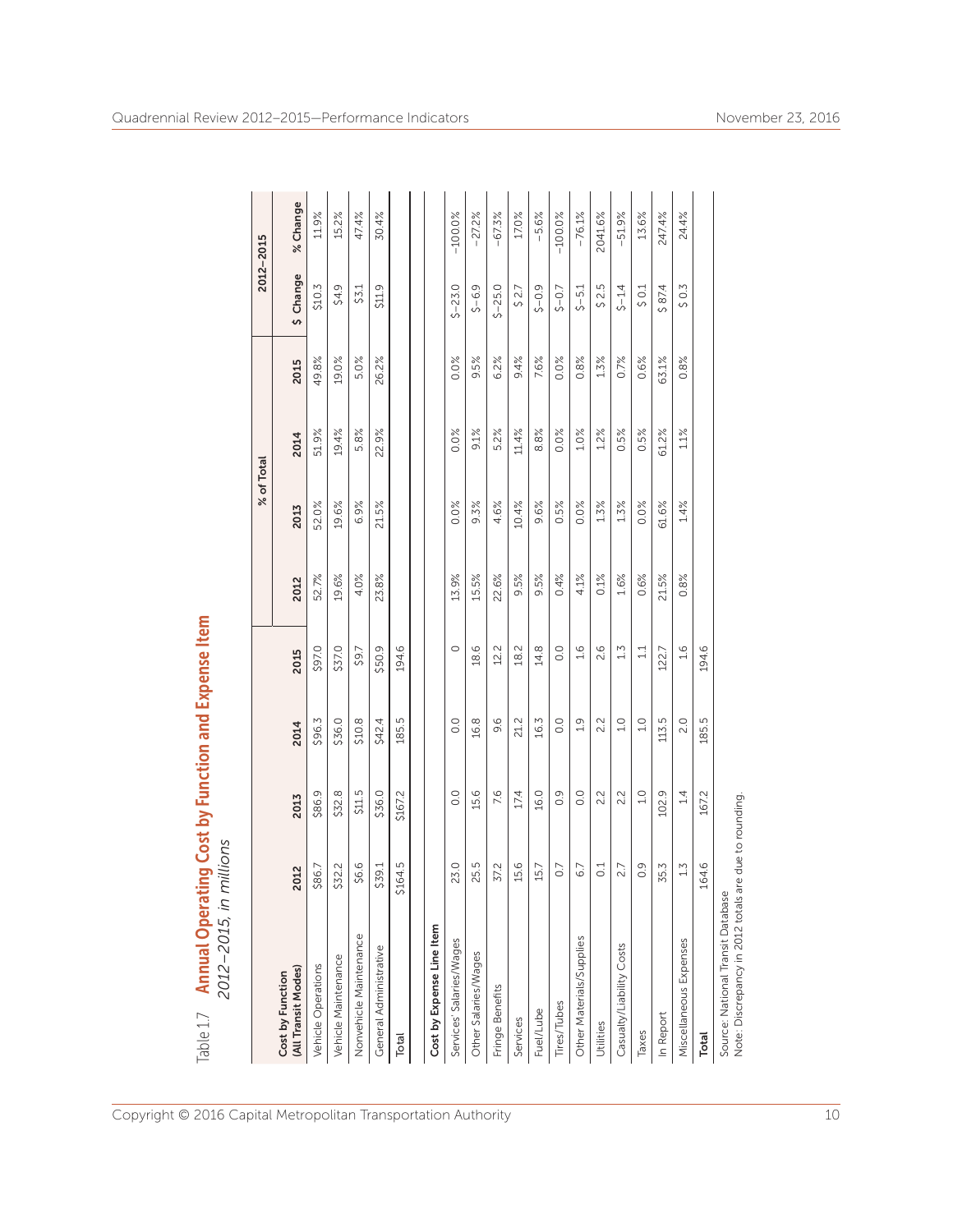The Consumer Price Index (CPI), which is a measure of the average change in prices over time in a fixed market basket of goods and services, grew annually by 1.3 percent during the period, or 5.3 percent overall.<sup>1</sup>

Finally, it is important to note when looking at the operating cost to understand that the 2012–2015 period saw a tremendous expansion in service offered by Capital Metro. For example, Rail expanded to Friday and Saturday night service in 2012, and Bus introduced MetroRapid service, limited-stop service along popular routes, in 2014.

Table 8 provides Capital Metro's operating cost per passenger trip by service and by transit mode.

Overall, operating cost per passenger rose by 21.9 percent in the review period. Rail saw a 17.5 percent drop in operating cost over the period. Demand Response saw a very significant growth of 67.0 percent, although this figure is somewhat distorted by the transition of Demand Response to all purchase transportation in 2013. The rise can be also attributed to an increase in service (passenger miles were up 46.5 percent, revenue miles were up 47.6 percent for the review period). An overall drop in ridership also boosted operating cost per passenger.

#### 2.3 Operating Cost per Revenue Hour

Operating cost per revenue hour is computed by dividing the authority's annual operating cost by the total of scheduled hours that authority revenue vehicles are in revenue service for the same period. Revenue service means the time an authority revenue vehicle is in service to carry passengers, other than charter passengers. A revenue vehicle means a vehicle operated by an authority or as a purchased service that is used to carry paying passengers. Revenue hours do not include hours that a vehicle is not available for transporting passengers; for example, the time for travel to/from the operating facility and the start/end of revenue service.

Operating costs were previously reported in Table 1.6. Table 1.9 shows revenue hours by type of service and transit mode.

Overall revenue hours of service grew consistently during the review period, from 1.4 million to 1.6 million, for an average annual growth rate of 4.4 percent, much higher than the overall average annual growth during the 2002–2015 period of 1.6 percent. This was due to expansion of service across all modes as well as the 2010 introduction of a new transit mode (Rail). Demand Response saw tremendous growth during the period (52.2 percent, 21.1 percent adjusted), primarily due to a rise in unlinked passenger trips.

Motor Bus transit accounts for almost 75 percent of total revenue hours. Table 1.10 shows the revenue hours percentage breakdown by transit mode.

Table 1.11 shows Capital Metro's operating cost per revenue hour by service and transit mode.

<sup>1</sup> Bureau of Labor Statistics, Consumer Price Index, South Region, All Urban Consumers, Cities (population 500,000– 1,500,000), 2006–2016.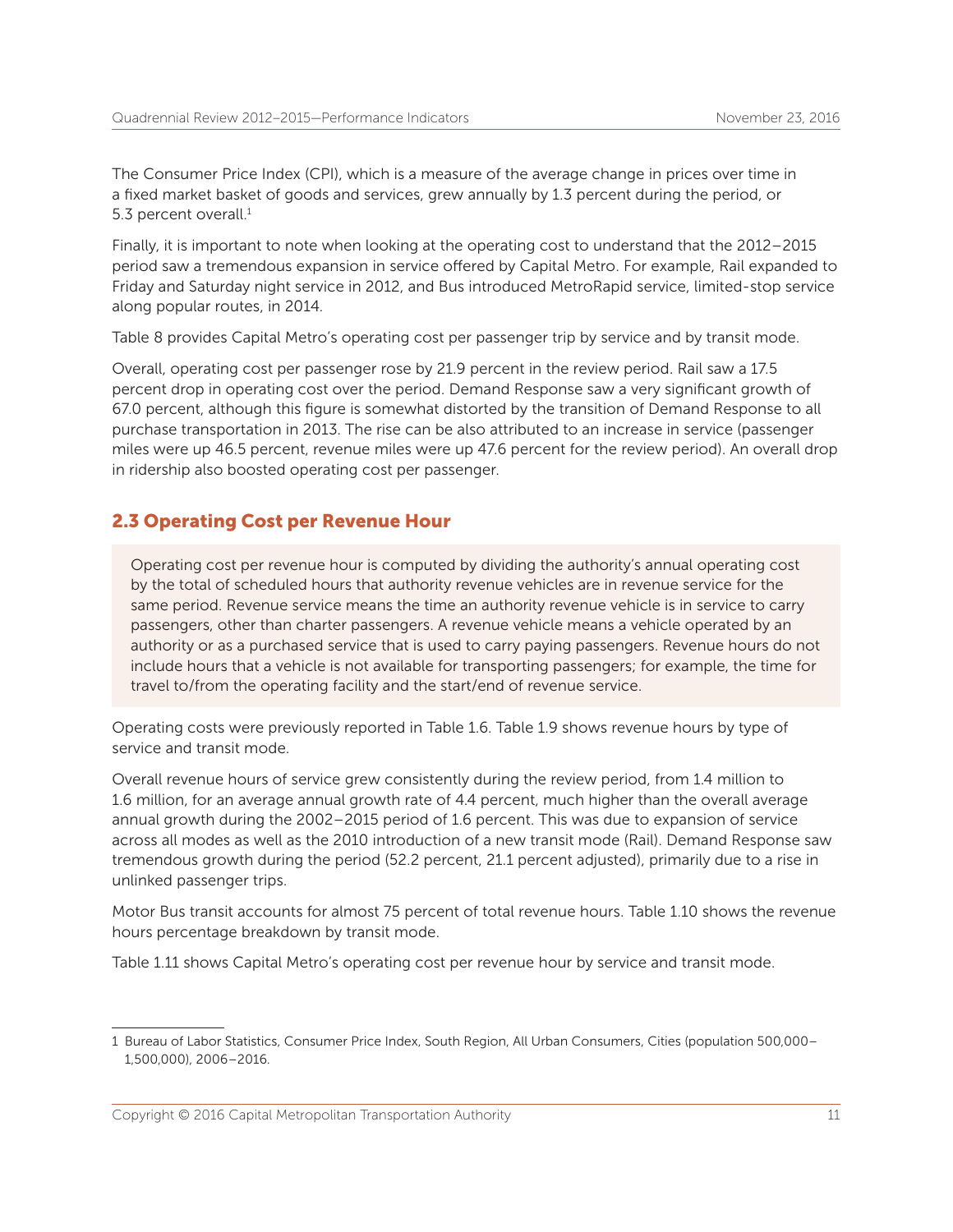| Table 1.8                         | <b>Operating Cost per Passenger by Service and Transit Mode</b><br>2002-2015, in mill                                                                                                                                               | lions              |           |                    |                          |          |                        |           |                                         |                                   |          |
|-----------------------------------|-------------------------------------------------------------------------------------------------------------------------------------------------------------------------------------------------------------------------------------|--------------------|-----------|--------------------|--------------------------|----------|------------------------|-----------|-----------------------------------------|-----------------------------------|----------|
|                                   |                                                                                                                                                                                                                                     | Directly Operated  |           |                    | Purchased Transportation |          |                        |           | Combined                                |                                   |          |
| Year                              | Motor Bus                                                                                                                                                                                                                           | Response<br>Demand | Motor Bus | Response<br>Demand | $(Taxi DR)$<br>**        | Rail     | Commuter<br><b>Bus</b> | Motor Bus | Response<br>Including<br>Demand<br>Taxi | Excluding<br>All Modes<br>Vanpool | Vanpool  |
| 2002                              | \$2.54                                                                                                                                                                                                                              | \$38.27            | \$1.42    | $\ast$             |                          |          |                        | \$2.16    | \$42.18                                 | \$2.59                            | \$2.48   |
| 2003                              | \$2.81                                                                                                                                                                                                                              | \$46.41            | \$1.50    | $\ast$             |                          |          |                        | \$2.37    | \$51.85                                 | \$2.89                            | \$2.96   |
| 2004                              | \$3.02                                                                                                                                                                                                                              | \$44.75            | \$1.48    | $\star$            |                          |          |                        | \$2.54    | \$51.05                                 | \$3.10                            | \$3.27   |
| 2005                              | \$3.48                                                                                                                                                                                                                              | \$48.98            | \$1.80    | $\ast$             |                          |          |                        | \$2.99    | \$54.41                                 | \$3.66                            | \$3.02   |
| 2006                              | \$3.17                                                                                                                                                                                                                              | \$53.07            | \$2.38    | \$18.17            |                          |          |                        | \$2.97    | \$41.85                                 | \$3.62                            | \$3.49   |
| 2007                              | \$3.56                                                                                                                                                                                                                              | \$53.27            | \$2.48    | \$12.65            |                          |          |                        | \$3.25    | \$38.10                                 | \$3.94                            | \$4.32   |
| 2008                              | \$3.51                                                                                                                                                                                                                              | \$50.55            | \$2.48    | \$14.18            |                          |          |                        | \$3.18    | \$38.41                                 | \$3.86                            | \$4.50   |
| 2009                              | \$3.27                                                                                                                                                                                                                              | \$54.27            | \$2.43    | \$16.13            |                          |          |                        | \$2.99    | \$40.28                                 | \$3.66                            | \$4.64   |
| 2010                              | \$3.36                                                                                                                                                                                                                              | \$54.33            | \$2.63    | \$13.21            | \$18.53                  | \$57.05  |                        | \$3.11    | \$43.85                                 | \$4.05                            | \$4.70   |
| 2011                              | \$3.82                                                                                                                                                                                                                              | \$52.87            | \$2.75    | \$17.92            | \$19.20                  | \$24.86  |                        | \$3.42    | \$43.29                                 | \$4.40                            | \$5.43   |
| 2012                              | \$3.66                                                                                                                                                                                                                              | \$60.51            | \$2.80    | \$34.83            | \$25.65                  | \$21.54  | \$16.28                | \$3.29    | \$50.40                                 | \$4.60                            | \$9.86   |
| 2013                              |                                                                                                                                                                                                                                     |                    | \$3.28    | \$52.86            | \$22.64                  | \$16.43  | \$12.04                | \$3.28    | \$51.86                                 | \$4.56                            | \$9.72   |
| 2014                              |                                                                                                                                                                                                                                     |                    | \$3.98    | \$53.71            | \$18.13                  | \$20.71  | \$13.52                | \$3.98    | \$52.60                                 | \$5.42                            | \$6.38   |
| 2015                              |                                                                                                                                                                                                                                     |                    | \$4.17    | \$58.15            | \$30.26                  | \$17.76  | \$8.40                 | \$4.17    | \$56.96                                 | \$5.61                            | \$5.90   |
| 2002-2015<br>CAGR                 |                                                                                                                                                                                                                                     |                    | 8.6%      |                    |                          |          |                        | 5.2%      | 2.3%                                    | 6.1%                              | 6.9%     |
| 2012-2015<br>CAGR                 |                                                                                                                                                                                                                                     |                    | 14.1%     | 18.6%              | 5.7%                     | $-6.2%$  | $-19.8%$               | 8.2%      | 4.2%                                    | 6.8%                              | $-15.7%$ |
| 2002-2015<br>Percentage<br>Change |                                                                                                                                                                                                                                     |                    | 192.6%    |                    |                          |          |                        | 93.3%     | 35.0%                                   | 116.1%                            | 138.1%   |
| Percentage<br>2012-2015<br>Change |                                                                                                                                                                                                                                     |                    | 48.5%     | 67.0%              | 18.0%                    | $-17.5%$ | $-48.4%$               | 26.7%     | 13.0%                                   | 21.9%                             | $-40.2%$ |
|                                   | *Purchased Transportation Demand Response (DR) Passenger Trips 2002-2006 may not be accurately reported.<br>**Taxi DR included in Purchased DR 2006-2009<br>CAGR = Compound Annual Growth Rate<br>Source: National Transit Database |                    |           |                    |                          |          |                        |           |                                         |                                   |          |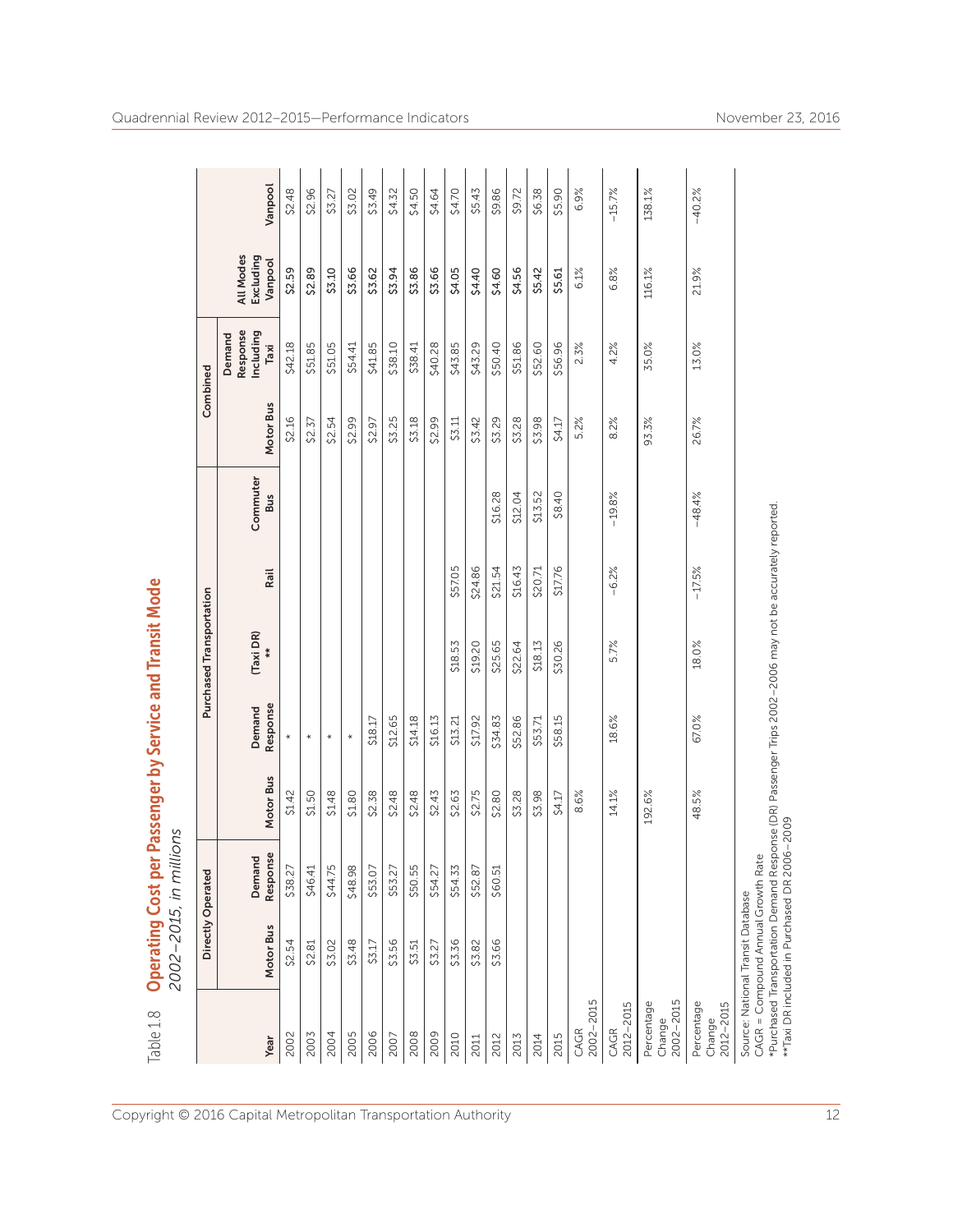| Table 1.9                             | 2002-2015, in mill                                                      | lions                                        |           | Revenue Hours by Service and Transit Mode                                                                |                          |       |                        |           |                                         |                                   |         |
|---------------------------------------|-------------------------------------------------------------------------|----------------------------------------------|-----------|----------------------------------------------------------------------------------------------------------|--------------------------|-------|------------------------|-----------|-----------------------------------------|-----------------------------------|---------|
|                                       |                                                                         | Directly Operated                            |           |                                                                                                          | Purchased Transportation |       |                        |           | Combined                                |                                   |         |
| Year                                  | Motor Bus                                                               | Response<br>Demand                           | Motor Bus | Response<br>Demand                                                                                       | (Taxi DR)<br>**          | Rail  | Commuter<br><b>Bus</b> | Motor Bus | Response<br>Including<br>Demand<br>Taxi | All Modes<br>Excluding<br>Vanpool | Vanpool |
| 2002                                  | 0.85                                                                    | 0.19                                         | 0.26      | 0.001                                                                                                    |                          |       |                        | 1.11      | 0.19                                    | 1.29                              | 0.05    |
| 2003                                  | 0.87                                                                    | 0.20                                         | 0.26      | 0.001                                                                                                    |                          |       |                        | 1.14      | 0.20                                    | 1.34                              | 0.04    |
| 2004                                  | 0.86                                                                    | 0.21                                         | 0.25      | 0.001                                                                                                    |                          |       |                        | 1.11      | 0.21                                    | 1.31                              | 0.04    |
| 2005                                  | 0.82                                                                    | 0.22                                         | 0.24      | 0.001                                                                                                    |                          |       |                        | 1.06      | 0.22                                    | 1.28                              | 0.05    |
| 2006                                  | 0.78                                                                    | 0.20                                         | 0.26      | 0.000                                                                                                    |                          |       |                        | 1.04      | 0.20                                    | 1.24                              | 0.06    |
| 2007                                  | 0.78                                                                    | 0.21                                         | 0.31      | 0.073                                                                                                    |                          |       |                        | 1.09      | 0.29                                    | 1.37                              | 0.05    |
| 2008                                  | 0.79                                                                    | 0.23                                         | 0.32      | 0.068                                                                                                    |                          |       |                        | 1.11      | 0.30                                    | 1.41                              | 0.05    |
| 2009                                  | 0.76                                                                    | 0.21                                         | 0.34      | 0.081                                                                                                    |                          |       |                        | 1.10      | 0.29                                    | 1.40                              | 0.06    |
| 2010                                  | 0.68                                                                    | 0.23                                         | 0.36      | 0.003                                                                                                    | 0.050                    | 0.003 |                        | 1.04      | 0.28                                    | 1.33                              | 0.05    |
| 2011                                  | 0.69                                                                    | 0.24                                         | 0.40      | 0.031                                                                                                    | 0.036                    | 0.008 |                        | 1.09      | 0.31                                    | 1.41                              | 0.04    |
| 2012                                  | 0.63                                                                    | 0.20                                         | 0.40      | 0.104                                                                                                    | 0.009                    | 0.010 | 0.037                  | 1.03      | 0.32                                    | 1.40                              | 0.04    |
| 2013                                  |                                                                         |                                              | 1.04      | 0.314                                                                                                    | 0.005                    | 0.012 | 0.037                  | 1.04      | 0.32                                    | 1.41                              | 0.04    |
| 2014                                  |                                                                         |                                              | 1.07      | 0.334                                                                                                    | 0.006                    | 0.012 | 0.040                  | 1.07      | 0.34                                    | 1.46                              | 0.03    |
| 2015                                  |                                                                         |                                              | 1.16      | 0.368                                                                                                    | 0.007                    | 0.012 | 0.040                  | 1.16      | 0.38                                    | 1.59                              | 0.07    |
| 2002-2015<br>CAGR                     |                                                                         |                                              | 12.3%     | 60.9%                                                                                                    |                          |       |                        | 0.4%      | 5.5%                                    | 1.6%                              | 3.2%    |
| 2012-2015<br>CAGR                     |                                                                         |                                              | 42.7%     | 52.2%                                                                                                    | $-5.4%$                  | 5.5%  | 2.8%                   | 4.0%      | 5.8%                                    | 4.4%                              | 22.3%   |
| $2002 - 2015$<br>Percentage<br>Change |                                                                         |                                              | 350.8%    | 48286.2%                                                                                                 |                          |       |                        | 5.0%      | 101.7%                                  | 22.9%                             | 50.3%   |
| Percentage<br>2012-2015<br>Change     |                                                                         |                                              | 190.3%    | 252.7%                                                                                                   | $-15.4%$                 | 17.6% | 8.6%                   | 12.6%     | 18.3%                                   | 13.8%                             | 82.8%   |
|                                       | CAGR = Compound Annual Growth Rate<br>Source: National Transit Database | **Taxi DR included in Purchased DR 2006-2009 |           | *Purchased Transportation Demand Response (DR) Passenger Trips 2002-2006 may not be accurately reported. |                          |       |                        |           |                                         |                                   |         |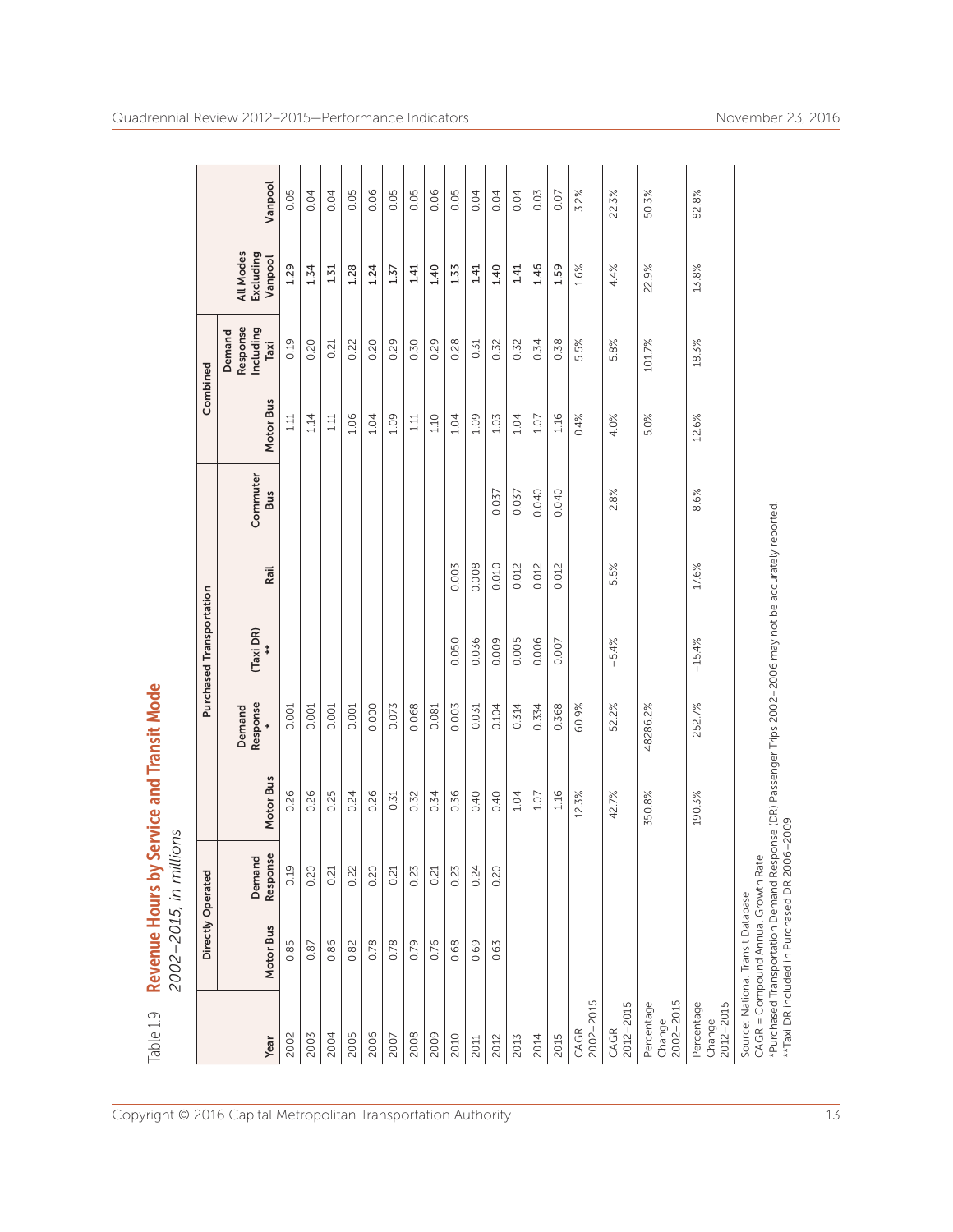| Table 1.10 | 2002-2015, %                                                                                                                                                                                           |                    |           |                    | Revenue Hours Percentage Breakdown by Transit Mode |      |                        |           |                                         |
|------------|--------------------------------------------------------------------------------------------------------------------------------------------------------------------------------------------------------|--------------------|-----------|--------------------|----------------------------------------------------|------|------------------------|-----------|-----------------------------------------|
|            |                                                                                                                                                                                                        | Directly Operated  |           |                    | Purchased Transportation                           |      |                        | Combined  |                                         |
| Year       | Motor Bus                                                                                                                                                                                              | Response<br>Demand | Motor Bus | Response<br>Demand | (Taxi DR)<br>$*$                                   | Rail | Commuter<br><b>Bus</b> | Motor Bus | Response<br>Including<br>Demand<br>Taxi |
| 2002       | 65.7%                                                                                                                                                                                                  | 14.3%              | 19.9%     | 0.1%               |                                                    |      |                        | 85.6%     | 14.4%                                   |
| 2003       | 65.3%                                                                                                                                                                                                  | 14.9%              | 19.7%     | 0.1%               |                                                    |      |                        | 85.0%     | 15.0%                                   |
| 2004       | 65.4%                                                                                                                                                                                                  | 15.8%              | 18.7%     | 0.1%               |                                                    |      |                        | 84.1%     | 15.9%                                   |
| 2005       | 64.2%                                                                                                                                                                                                  | 17.3%              | 18.4%     | 0.1%               |                                                    |      |                        | 82.6%     | 17.4%                                   |
| 2006       | 63.0%                                                                                                                                                                                                  | 16.1%              | 20.9%     | 0.0%               |                                                    |      |                        | 83.9%     | 16.1%                                   |
| 2007       | 56.8%                                                                                                                                                                                                  | 15.5%              | 22.4%     | 5.3%               |                                                    |      |                        | 79.2%     | 20.8%                                   |
| 2008       | 56.4%                                                                                                                                                                                                  | 16.2%              | 22.5%     | 4.9%               |                                                    |      |                        | 78.9%     | 21.1%                                   |
| 2009       | 54.4%                                                                                                                                                                                                  | 15.3%              | 24.6%     | 5.8%               |                                                    |      |                        | 78.9%     | 21.1%                                   |
| 2010       | 51.1%                                                                                                                                                                                                  | 17.4%              | 27.3%     | 0.2%               | 3.8%                                               | 0.2% |                        | 78.5%     | 21.3%                                   |
| 2011       | 49.3%                                                                                                                                                                                                  | 17.1%              | 28.3%     | 2.2%               | 2.6%                                               | 0.5% |                        | 77.5%     | 21.9%                                   |
| 2012       | 45.3%                                                                                                                                                                                                  | 14.6%              | 28.7%     | 7.5%               | 0.6%                                               | 0.7% | 2.6%                   | 73.9%     | 26.1%                                   |
| 2013       |                                                                                                                                                                                                        |                    | 73.9%     | 22.3%              | 0.4%                                               | 0.8% | 2.6%                   | 73.9%     | 26.1%                                   |
| 2014       |                                                                                                                                                                                                        |                    | 73.2%     | 22.9%              | 0.4%                                               | 0.8% | 2.7%                   | 73.2%     | 26.8%                                   |
| 2015       |                                                                                                                                                                                                        |                    | 73.1%     | 23.1%              | 0.5%                                               | 0.8% | 2.5%                   | 73.1%     | 26.9%                                   |
|            | *Purchased Transportation Demand Response (DR) Passenger Trips 2002-2006 may not be accurately reported.<br>**Taxi DR included in Purchased DR 2006-2009<br>Source: National Transit Database Form S10 |                    |           |                    |                                                    |      |                        |           |                                         |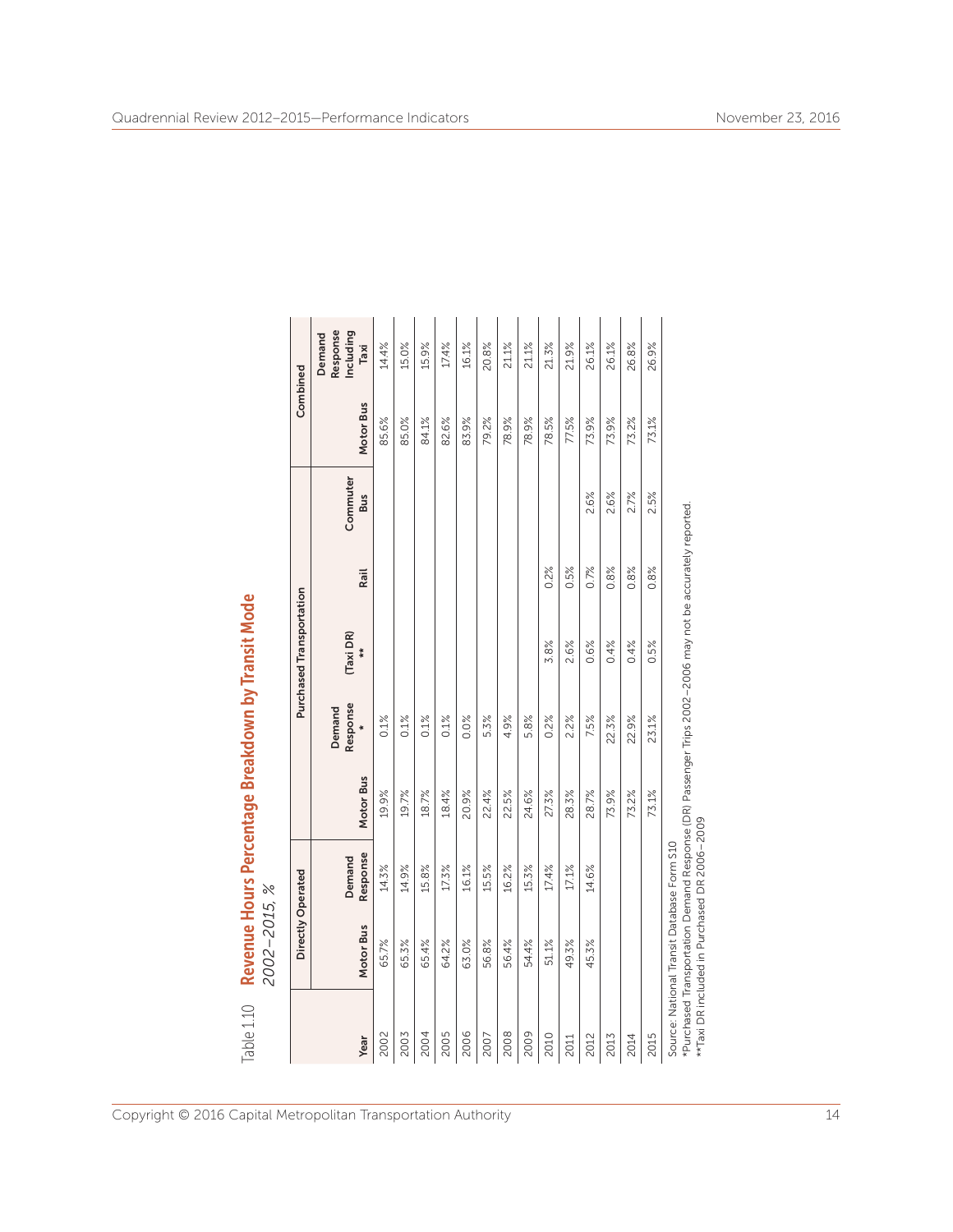| Table 1.11                        | 2002-2015                                                                                                                                                                                                                          |                        | <b>Operating Cost per Revenue Hours by Service and Transit Mode</b> |                    |                          |         |                        |           |                    |                                   |          |
|-----------------------------------|------------------------------------------------------------------------------------------------------------------------------------------------------------------------------------------------------------------------------------|------------------------|---------------------------------------------------------------------|--------------------|--------------------------|---------|------------------------|-----------|--------------------|-----------------------------------|----------|
|                                   | Directly Operated                                                                                                                                                                                                                  |                        |                                                                     |                    | Purchased Transportation |         |                        | Combined  |                    |                                   |          |
| Year                              | Motor Bus                                                                                                                                                                                                                          | Response<br>ठ<br>Deman | Motor Bus                                                           | Response<br>Demand | (Taxi DR)<br>**          | Rail    | Commuter<br><b>Bus</b> | Motor Bus | Response<br>Demand | All Modes<br>Excluding<br>Vanpool | Vanpool  |
| 2002                              | \$68.35                                                                                                                                                                                                                            | \$79.27                | \$66.71                                                             | $\star$            |                          |         |                        | \$67.97   | \$87.66            | \$70.80                           | \$14.24  |
| 2003                              | \$78.01                                                                                                                                                                                                                            | \$90.33                | \$70.85                                                             | $\ast$             |                          |         |                        | \$76.36   | \$101.12           | \$80.07                           | \$16.93  |
| 2004                              | \$84.98                                                                                                                                                                                                                            | \$87.05                | \$65.75                                                             | $\star$            |                          |         |                        | \$80.70   | \$99.35            | \$83.67                           | \$17.66  |
| 2005                              | \$97.05                                                                                                                                                                                                                            | \$94.71                | \$72.33                                                             | $\star$            |                          |         |                        | \$91.53   | \$105.20           | \$93.91                           | \$17.41  |
| 2006                              | \$104.80                                                                                                                                                                                                                           | \$105.05               | \$78.79                                                             |                    |                          |         |                        | \$98.32   | \$122.09           | \$102.15                          | \$18.95  |
| 2007                              | \$107.33                                                                                                                                                                                                                           | \$105.55               | \$76.93                                                             | \$43.84            |                          |         |                        | \$98.73   | \$89.86            | \$96.88                           | \$26.97  |
| 2008                              | \$109.06                                                                                                                                                                                                                           | \$105.37               | \$91.19                                                             | \$49.44            |                          |         |                        | \$103.97  | \$92.47            | \$101.54                          | \$29.18  |
| 2009                              | \$110.69                                                                                                                                                                                                                           | \$113.27               | \$90.30                                                             | \$51.47            |                          |         |                        | \$104.34  | \$96.29            | \$102.65                          | \$23.89  |
| 2010                              | \$112.10                                                                                                                                                                                                                           | \$111.02               | \$87.99                                                             | \$24.15            | \$70.48                  | \$2,720 |                        | \$103.70  | \$103.10           | \$108.53                          | \$25.43  |
| 2011                              | \$115.66                                                                                                                                                                                                                           | \$101.88               | \$86.12                                                             | \$32.38            | \$66.79                  | \$1,236 |                        | \$104.89  | \$90.80            | \$107.91                          | \$29.48  |
| 2012                              | \$109.98                                                                                                                                                                                                                           | \$113.52               | \$101.82                                                            | \$65.31            | \$97.65                  | \$1,116 | \$264.2                | \$106.81  | \$97.23            | \$116.16                          | \$59.95  |
| 2013                              |                                                                                                                                                                                                                                    |                        | \$107.61                                                            | \$99.51            | \$87.93                  | \$1,187 | \$210.0                | \$107.61  | \$99.33            | \$117.26                          | \$56.42  |
| 2014                              |                                                                                                                                                                                                                                    |                        | \$119.30                                                            | \$98.73            | \$63.91                  | \$1,361 | \$195.2                | \$119.30  | \$98.16            | \$126.34                          | \$51.44  |
| 2015                              |                                                                                                                                                                                                                                    |                        | \$115.61                                                            | \$102.31           | \$116.81                 | \$1,237 | \$122.6                | \$115.61  | \$102.60           | \$121.16                          | \$30.04  |
| 2002-2015<br>CAGR                 |                                                                                                                                                                                                                                    |                        | 4.3%                                                                |                    |                          |         |                        | 4.2%      | 1.2%               | 4.2%                              | 5.9%     |
| 2012-2015<br>CAGR                 |                                                                                                                                                                                                                                    |                        | 4.3%                                                                | 16.1%              | 6.2%                     | 3.5%    | $-22.6%$               | 2.7%      | $1.8\%$            | 1.4%                              | $-20.6%$ |
| 2002-2015<br>Percentage<br>Change |                                                                                                                                                                                                                                    |                        | 73.3%                                                               |                    |                          |         |                        | 70.1%     | 17.0%              | 71.1%                             | 110.9%   |
| Percentage<br>2012-2015<br>Change |                                                                                                                                                                                                                                    |                        | 13.5%                                                               | 56.7%              | 19.6%                    | 10.8%   | $-53.6%$               | 8.2%      | 5.5%               | 4.3%                              | $-49.9%$ |
|                                   | *Purchased Transportation Demand Response (DR) Passenger Trips 2002-2006 may not be accurately reported<br>**Taxi DR included in Purchased DR 2006-2009<br>CAGR = Compound Annual Growth Rate<br>Source: National Transit Database |                        |                                                                     |                    |                          |         |                        |           |                    |                                   |          |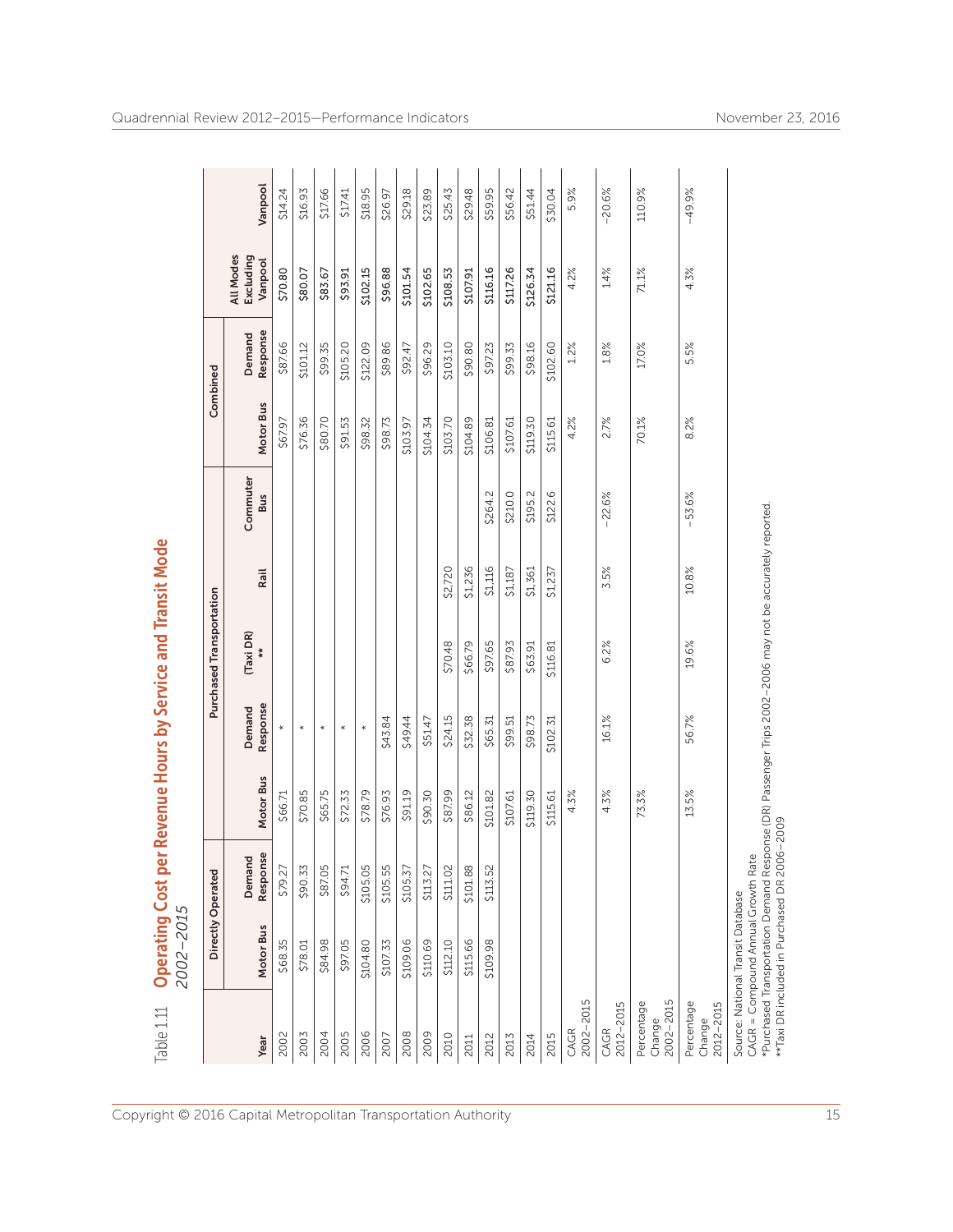The Capital Metro operating cost per revenue hours for all transit modes except Vanpool rose 4.3 percent during the review period. This figure resulted from a rise in operating costs by 18.7 percent and a rise in revenue hours of 13.8 percent. Demand Response saw a 56.7 percent increase from 2012–2015. Commuter Bus saw a 53.6 percent drop. Prior to 2015, commuter bus and fixed-route bus costs were combined and allocated based on miles. These calculations were changed to more accurately reflect the cost for each transit mode and not allocated based on miles. This resulted in a lower operating cost for commuter bus and slightly higher cost for motor bus.

#### 2.4 Operating Cost per Revenue Mile

Operating cost per revenue mile is computed by dividing the authority's annual operating cost by the number of miles traveled by authority revenue vehicles while in revenue service for the same period. Revenue service means the time an authority revenue vehicle is in service to carry passengers, other than charter passengers. A revenue vehicle means a vehicle operated by an authority or as a purchased service that is used to carry paying passengers. Revenue miles do not include miles for travel to/from the operating facility for the start/end of revenue service or other miles when the vehicle is not in service to carry passengers.

Operating cost data is reported in Table 1.6, and revenue miles are reported in Table 1.12 by service and transit mode.

For all transit modes excluding Vanpool, revenue miles increased 8.6 percent from 2012–2015. Bus, which represents 70 percent of all revenue miles, grew 8.8 percent, due to new and expanded routes. Rail growth was 21.5 percent over this period, with a large spike in 2012 and 2013. In 2012, Capital Metro added Friday evening and Saturday afternoon and evening regularly scheduled service. Demand Response grew at 15.2 percent, aided by a near double-digit rise in passenger miles.

Table 1.13 provides Capital Metro's operating cost per revenue mile by service and transit mode.

Changes in the operating cost per revenue mile for all modes was mixed. Commuter Bus fell, while Rail, Demand Response, and Motor Bus grew during the review period. On average, operating cost per revenue mile for all modes of transit with the exception of vanpool grew 9.3 percent. This reflects a 18.7 percent rise in operating costs and a 8.6 percent rise in revenue miles.

#### 2.5 Sales and Use Tax Receipts per Passenger

The sales and use tax receipts per passenger are computed by dividing the annual receipts from authority sales and use taxes by passenger trips for the same period. Passenger trips refers to unlinked passenger trips, which is the number of passengers who board public transportation vehicles.

Figure 1.2 shows the trend in Capital Metro sales and use tax revenues for 2002–2015.

The steady increase in sales receipts during the 2012–2015 period is a function of favorable demographics and an improving economy. Population in the Austin area has grown 14.8 percent from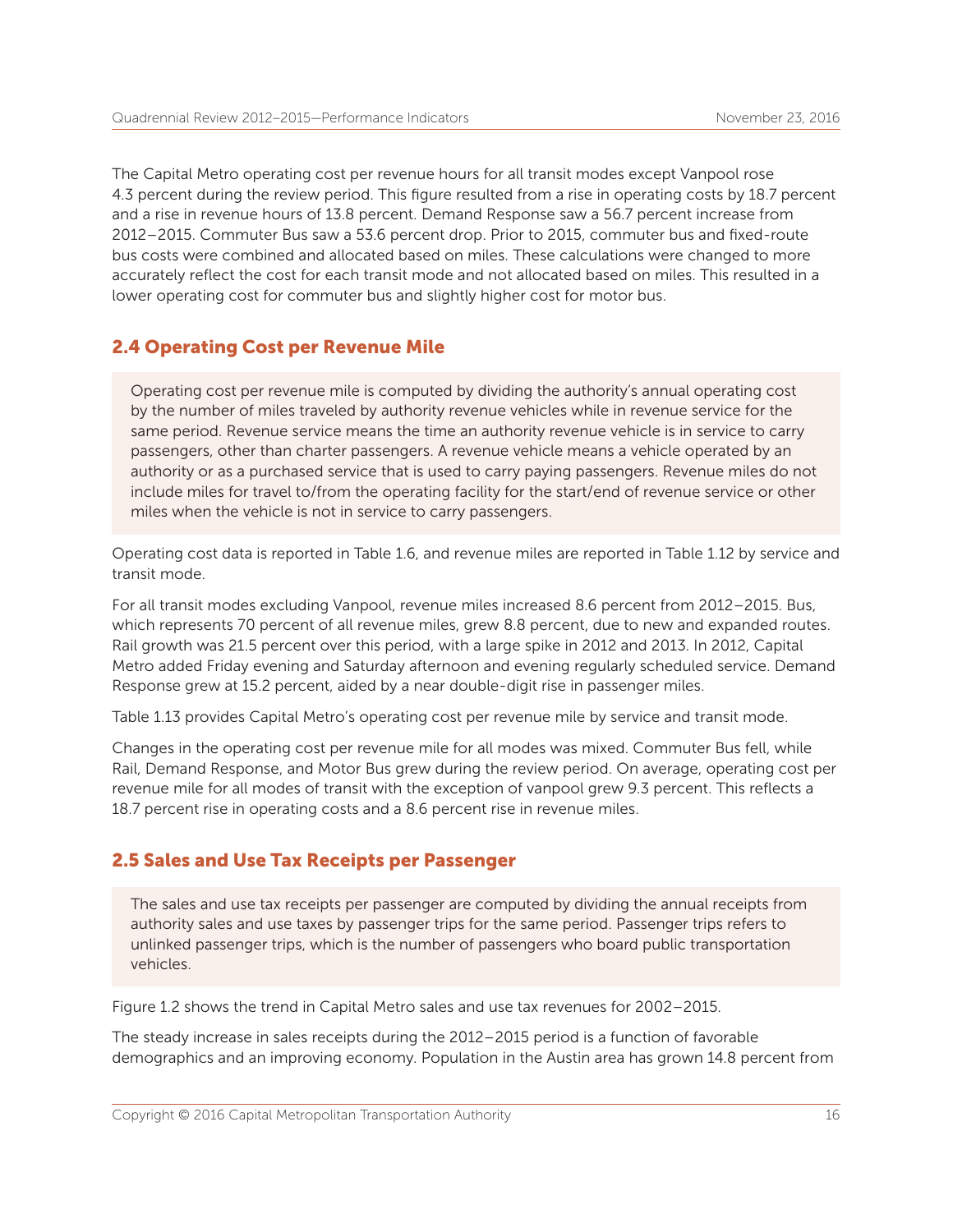| Table 1.12                            | 2002-2015, in mil.                                                      |                                              | lions     | Revenue Miles by Service and Transit Mode                                                                |                          |       |                        |           |                                         |                                   |               |
|---------------------------------------|-------------------------------------------------------------------------|----------------------------------------------|-----------|----------------------------------------------------------------------------------------------------------|--------------------------|-------|------------------------|-----------|-----------------------------------------|-----------------------------------|---------------|
|                                       |                                                                         | Directly Operated                            |           |                                                                                                          | Purchased Transportation |       |                        |           | Combined                                |                                   |               |
| Year                                  | Motor Bus                                                               | Response<br>Demand                           | Motor Bus | Response<br>Demand                                                                                       | (Taxi DR)<br>**          | Rail  | Commuter<br><b>Bus</b> | Motor Bus | Response<br>Including<br>Demand<br>Taxi | All Modes<br>Excluding<br>Vanpool | Vanpool       |
| 2002                                  | 10.2                                                                    | 2.6                                          | 3.6       | 0.020                                                                                                    |                          |       |                        | 13.9      | 2.6                                     | 16.5                              | 1.5           |
| 2003                                  | 10.5                                                                    | 2.6                                          | 5.7       | 0.018                                                                                                    |                          |       |                        | 14.1      | 2.7                                     | 16.8                              | 1.5           |
| 2004                                  | 10.4                                                                    | Ō.<br>$\sim$                                 | 3.4       | 0.017                                                                                                    |                          |       |                        | 13.8      | 2.9                                     | 16.7                              | 1.2           |
| 2005                                  | 10.1                                                                    | 3.0                                          | S<br>N,   | 0.018                                                                                                    |                          |       |                        | 13.7      | 3.0                                     | 16.7                              | LN            |
| 2006                                  | 9.7                                                                     | 2.7                                          | O<br>m    | 0.000                                                                                                    |                          |       |                        | 13.2      | 2.7                                     | 16.0                              | 1.6           |
| 2007                                  | $\circ$<br>oi                                                           | Ō.<br>$\sim$                                 | 4.2       | 1.478                                                                                                    |                          |       |                        | 13.8      | 4.4                                     | 18.1                              | 1.5           |
| 2008                                  | œ<br>oi                                                                 | 3.2                                          | 44        | 1.248                                                                                                    |                          |       |                        | 14.2      | 44                                      | 18.6                              | 1.6           |
| 2009                                  | $\sim$<br>o,                                                            | œ<br>$\sim$                                  | 4.8       | 1.562                                                                                                    |                          |       |                        | 14.0      | 4.3                                     | 18.3                              | 1.5           |
| 2010                                  | M<br>$\infty$                                                           | $\sigma$<br>$\sim$                           | 5.1       | 0.036                                                                                                    | 1.135                    | 0.063 |                        | 13.4      | 4.1                                     | 17.5                              | 1.5           |
| 2011                                  | O<br>∞                                                                  | Q<br>m                                       | Lņ<br>ம்  | 0.365                                                                                                    | 0.776                    | 0.176 |                        | 14.1      | 4.1                                     | 18.4                              | 1.2           |
| 2012                                  | 7.5                                                                     | Q<br>m.                                      | 5.4       | 1.537                                                                                                    | 0.228                    | 0.237 | 0.707                  | 12.9      | 4.1                                     | 18.5                              | $\mathbb{1}1$ |
| 2013                                  |                                                                         |                                              | 12.8      | 4.487                                                                                                    | 0.123                    | 0.279 | 0.702                  | 12.8      | 4.7                                     | 18.4                              | 1.1           |
| 2014                                  |                                                                         |                                              | 13.0      | 4.666                                                                                                    | 0.111                    | 0.280 | 0.739                  | 13.0      | 4.6                                     | 18.8                              | 0.9           |
| 2015                                  |                                                                         |                                              | 14.0      | 4.942                                                                                                    | 0.150                    | 0.288 | 0.748                  | 14.0      | 4.8                                     | 20.1                              | 2.2           |
| 2002-2015<br>CAGR                     |                                                                         |                                              | 10.9%     | 53.0%                                                                                                    |                          |       |                        | $0.1\%$   | 4.7%                                    | 1.5%                              | 4.2%          |
| 2012-2015<br>CAGR                     |                                                                         |                                              | 37.7%     | 47.6%                                                                                                    | $-13.2%$                 | 6.7%  | 1.9%                   | 2.8%      | 4.8%                                    | 2.8%                              | 25.5%         |
| $2002 - 2015$<br>Percentage<br>Change |                                                                         |                                              | 284.6%    | 24984.8%                                                                                                 |                          |       |                        | $1.0\%$   | 81.9%                                   | 22.1%                             | 70.3%         |
| Percentage<br>$2012 - 2015$<br>Change |                                                                         |                                              | 161.2%    | 221.6%                                                                                                   | $-34.5%$                 | 21.5% | 5.8%                   | 8.8%      | 15.2%                                   | 8.6%                              | 97.4%         |
|                                       | CAGR = Compound Annual Growth Rate<br>Source: National Transit Database | **Taxi DR included in Purchased DR 2006-2009 |           | *Purchased Transportation Demand Response (DR) Passenger Trips 2002-2006 may not be accurately reported. |                          |       |                        |           |                                         |                                   |               |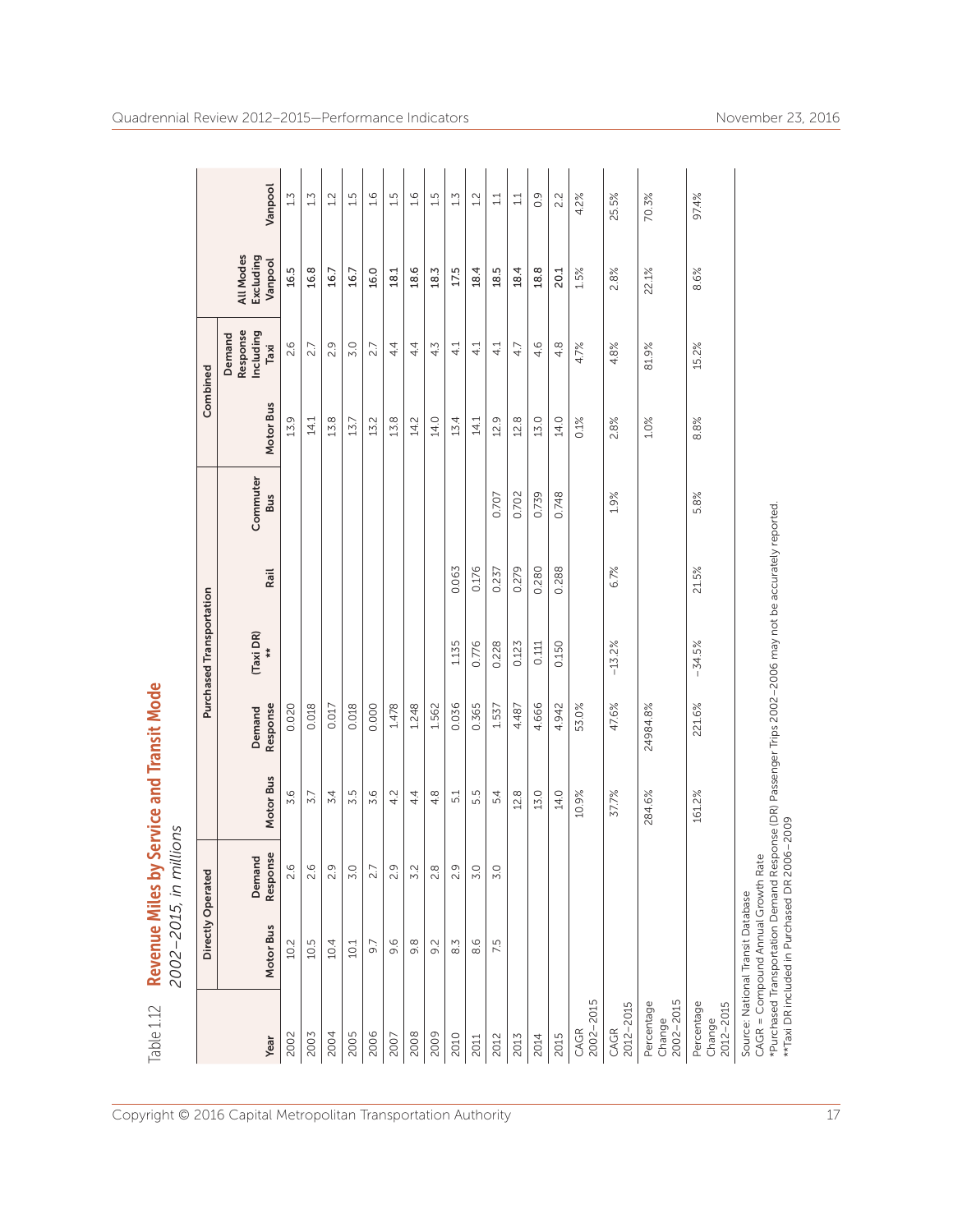| Table 1.13                        | 2002-2015                                                                                                                                                                                                                          |                    | Operating Cost per Revenue Mile by Service and Transit Mode |                    |                          |          |                        |           |                                         |                                   |          |
|-----------------------------------|------------------------------------------------------------------------------------------------------------------------------------------------------------------------------------------------------------------------------------|--------------------|-------------------------------------------------------------|--------------------|--------------------------|----------|------------------------|-----------|-----------------------------------------|-----------------------------------|----------|
|                                   |                                                                                                                                                                                                                                    | Directly Operated  |                                                             |                    | Purchased Transportation |          |                        |           | Combined                                |                                   |          |
| Year                              | Motor Bus                                                                                                                                                                                                                          | Response<br>Demand | Motor Bus                                                   | Response<br>Demand | (Taxi DR)                | Rail     | Commuter<br><b>Bus</b> | Motor Bus | Response<br>Including<br>Demand<br>Taxi | Excluding<br>All Modes<br>Vanpool | Vanpool  |
| 2002                              | \$5.68                                                                                                                                                                                                                             | \$5.63             | \$4.73                                                      | $\star$            |                          |          |                        | \$5.43    | \$6.21                                  | \$5.56                            | \$0.49   |
| 2003                              | \$6.51                                                                                                                                                                                                                             | \$6.80             | \$5.06                                                      | $\ast$             |                          |          |                        | \$6.13    | \$7.60                                  | \$6.37                            | \$0.57   |
| 2004                              | \$7.02                                                                                                                                                                                                                             | \$6.29             | \$4.71                                                      | $\star$            |                          |          |                        | \$6.45    | \$7.16                                  | \$6.57                            | \$0.64   |
| 2005                              | \$7.88                                                                                                                                                                                                                             | \$6.96             | \$4.85                                                      | $\star$            |                          |          |                        | \$7.10    | \$7.72                                  | \$7.21                            | \$0.59   |
| 2006                              | \$8.49                                                                                                                                                                                                                             | \$7.66             | \$5.73                                                      | $\star$            |                          |          |                        | \$7.74    | \$8.90                                  | \$7.94                            | \$0.73   |
| 2007                              | \$8.71                                                                                                                                                                                                                             | \$7.82             | \$5.69                                                      | \$2.16             |                          |          |                        | \$7.80    | \$5.90                                  | \$7.34                            | \$0.91   |
| 2008                              | \$8.88                                                                                                                                                                                                                             | \$7.60             | \$6.56                                                      | \$2.71             |                          |          |                        | \$8.16    | \$6.22                                  | \$7.70                            | \$0.99   |
| 2009                              | \$9.19                                                                                                                                                                                                                             | \$8.74             | \$6.41                                                      | \$2.66             |                          |          |                        | \$8.23    | \$6.55                                  | \$7.83                            | \$1.00   |
| 2010                              | \$9.18                                                                                                                                                                                                                             | \$8.82             | \$6.31                                                      | \$1.76             | \$3.10                   | \$108.99 |                        | \$8.09    | \$7.16                                  | \$8.24                            | \$0.91   |
| 2011                              | \$9.35                                                                                                                                                                                                                             | \$8.18             | \$6.22                                                      | \$2.73             | \$3.13                   | \$53.28  |                        | \$8.12    | \$6.76                                  | \$8.25                            | \$1.08   |
| 2012                              | \$9.26                                                                                                                                                                                                                             | \$7.83             | \$7.61                                                      | \$4.43             | \$3.75                   | \$47.90  | \$13.82                | \$8.57    | \$7.44                                  | \$8.75                            | \$1.96   |
| 2013                              |                                                                                                                                                                                                                                    |                    | \$8.72                                                      | \$6.97             | \$3.72                   | \$49.09  | \$11.01                | \$8.72    | \$6.72                                  | \$8.96                            | \$1.99   |
| 2014                              |                                                                                                                                                                                                                                    |                    | \$9.79                                                      | \$7.06             | \$3.22                   | \$56.51  | \$10.45                | \$9.79    | \$7.23                                  | \$9.80                            | \$1.71   |
| 2015                              |                                                                                                                                                                                                                                    |                    | \$9.60                                                      | \$7.61             | \$5.80                   | \$51.37  | \$6.58                 | \$9.60    | \$8.06                                  | \$9.57                            | \$0.91   |
| 2002-2015<br>CAGR                 |                                                                                                                                                                                                                                    |                    | 5.6%                                                        |                    |                          |          |                        | 4.5%      | 2.0%                                    | 4.3%                              | 4.9%     |
| 2012-2015<br>CAGR                 |                                                                                                                                                                                                                                    |                    | 8.1%                                                        | 19.8%              | 15.6%                    | 2.4%     | $-21.9%$               | 3.9%      | 2.7%                                    | 3.0%                              | $-22.6%$ |
| 2002-2015<br>Percentage<br>Change |                                                                                                                                                                                                                                    |                    | 103.1%                                                      |                    |                          |          |                        | 76.7%     | 29.8%                                   | 72.2%                             | 86.1%    |
| Percentage<br>2012-2015<br>Change |                                                                                                                                                                                                                                    |                    | 26.2%                                                       | 71.8%              | 54.5%                    | 7.3%     | $-52.4%$               | 12.0%     | 8.4%                                    | 9.3%                              | $-53.6%$ |
|                                   | *Purchased Transportation Demand Response (DR) Passenger Trips 2002-2006 may not be accurately reported<br>**Taxi DR included in Purchased DR 2006-2009<br>CAGR = Compound Annual Growth Rate<br>Source: National Transit Database |                    |                                                             |                    |                          |          |                        |           |                                         |                                   |          |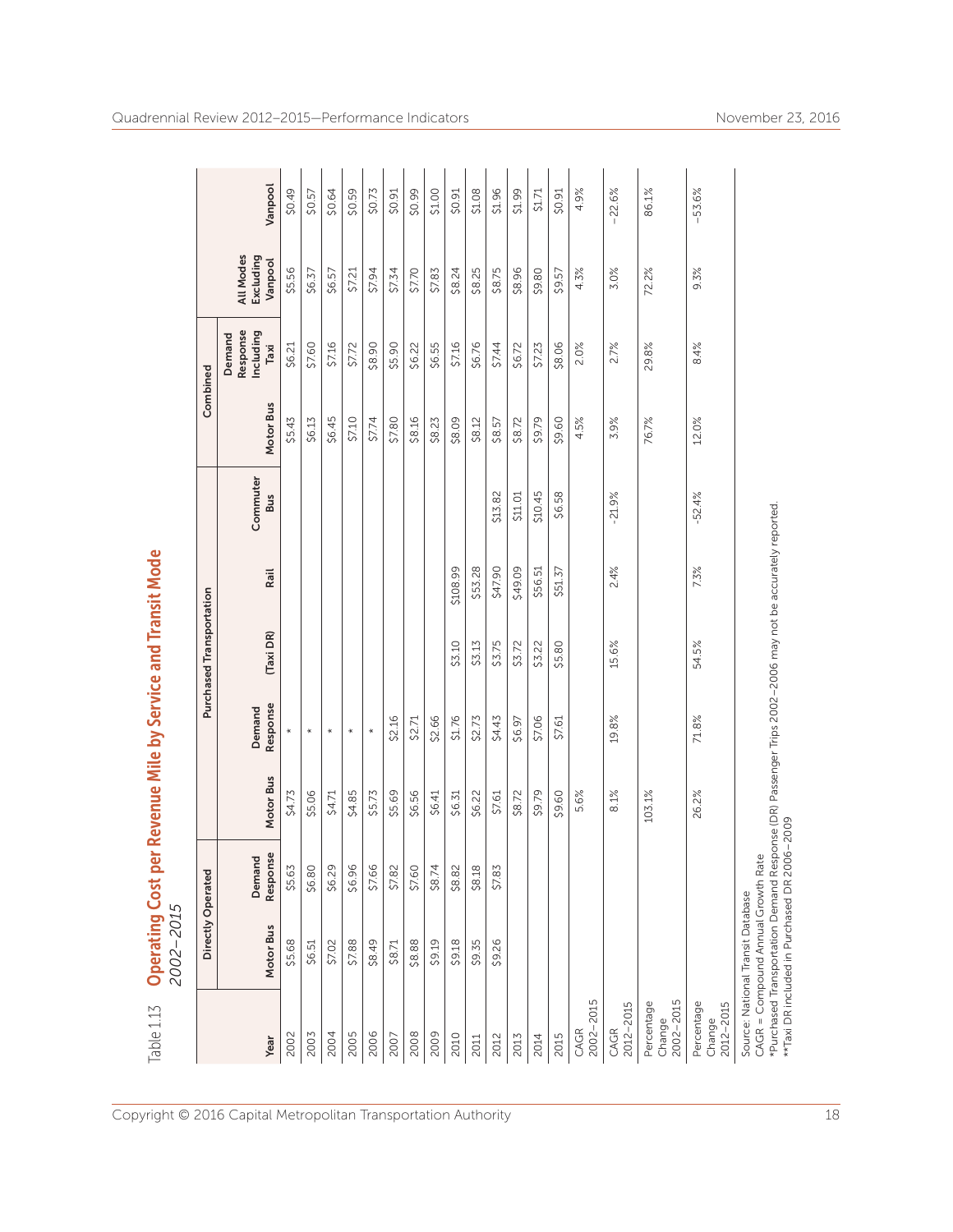

#### Figure 1.2 **Sales and Use Tax Revenues**

 *2002–2015, in millions*

 $2010 - 2015$ , more than triple the U.S. average  $(4.1 \text{ percent})^2$  In addition to more potential spenders, consumer spending and consumer confidence has risen during the period. Personal consumption expenditures, which is the primary measure of consumer spending on goods and services in the U.S. economy, rose 9.8 percent during the period.<sup>3</sup>

Table 1.14 shows Capital Metro's sales and use tax receipts per passenger.

The combination of a decrease in passenger trips during the period (from 35.3 million to 34.4 million) and an 27.3 percent increase in sales and use tax receipts (from \$165.2 million to \$210.4 million) resulted in a 30.8 percent rise in tax receipts per passenger trip for all modes of transit with the exception of Vanpool. Passenger trips fell by 2.6 percent during this period, in contrast with a national increase of unlinked passenger trips, which rose by 2.4 percent for the similar period, according to the American Public Transportation Authority.4

Multiple explanations exist for why passenger trips declined during the period. Fare increases that occurred in 2014 could serve as a disincentive, as evidenced by a steep drop in unlinked passenger trips the year the fare increase was introduced. The drop in consumer fuel prices of 43.6 percent

<sup>2</sup> U.S. Census Bureau, Population percent change (April 1, 2010–July 1, 2015) as quoted on: https://www.census.gov/ quickfacts/table/PST045215/00

<sup>3</sup> Bureau of Economic Analysis, Table 2.3.1. Percent Change From Preceding Period in Real Personal Consumption Expenditures by Major Type of Product, Updated on August 26, 2016.

<sup>4</sup> American Public Transportation Authority, APTA Public Transportation Ridership Report, appearing on http://www.apta. com/resources/statistics/Pages/ridershipreport.aspx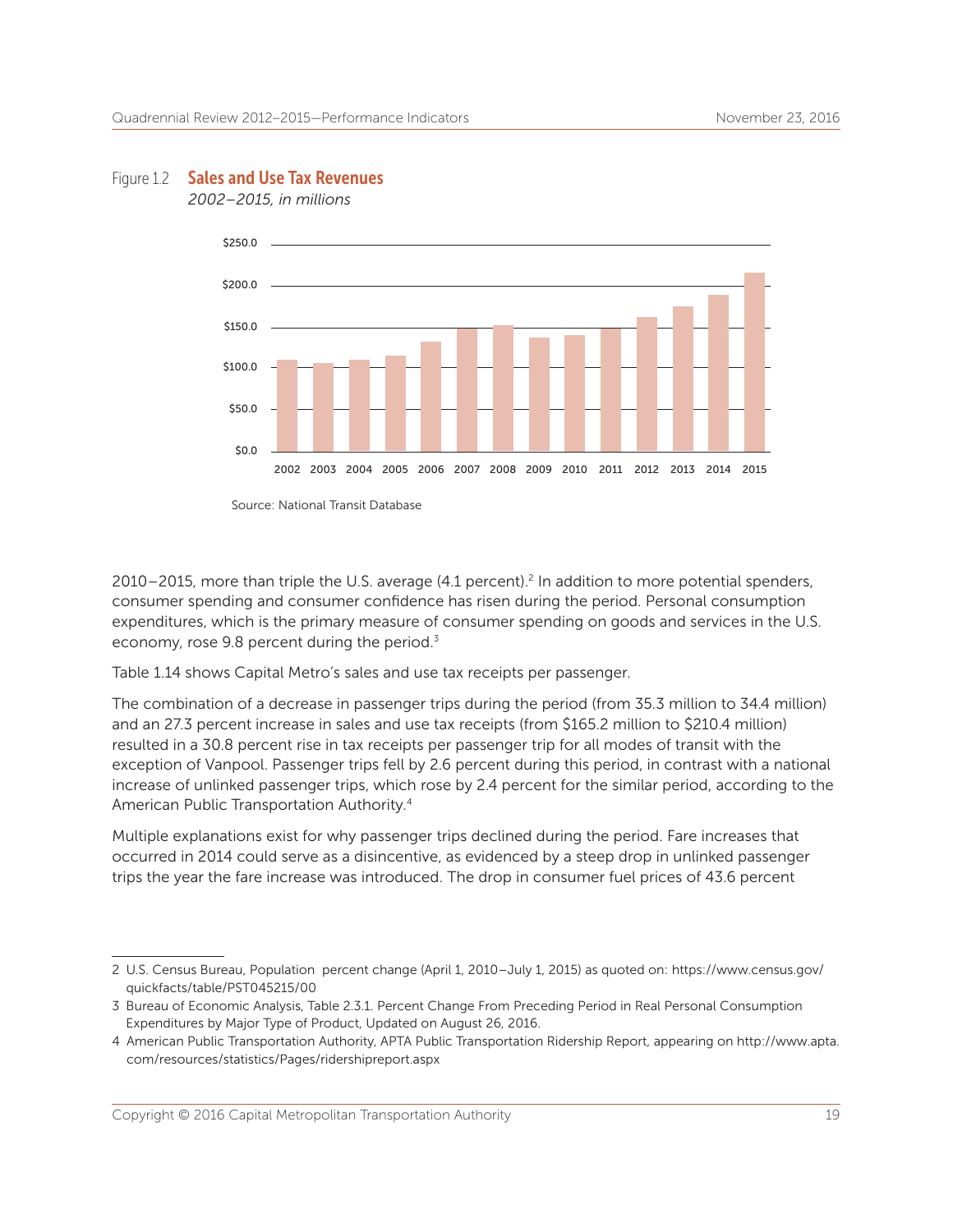### Table 1.14 Sales and Use Tax Receipts per Passenger

|                                | <b>Sales and Use Tax</b> | <b>Unlinked Passenger</b> |                         |
|--------------------------------|--------------------------|---------------------------|-------------------------|
|                                | <b>Receipts</b>          | <b>Trips All Modes</b>    | <b>Tax Receipts per</b> |
| Year                           | (in millions)            | (in millions)             | <b>Passenger Trip</b>   |
| 2002                           | \$112.3                  | 35.3                      | \$3.18                  |
| 2003                           | \$106.3                  | 37.0                      | \$2.87                  |
| 2004                           | \$114.5                  | 35.5                      | \$3.23                  |
| 2005                           | \$122.1                  | 32.9                      | \$3.71                  |
| 2006                           | \$135.9                  | 35.0                      | \$3.88                  |
| 2007                           | \$150.3                  | 33.7                      | \$4.46                  |
| 2008                           | \$153.8                  | 37.1                      | \$4.15                  |
| 2009                           | \$139.9                  | 39.1                      | \$3.58                  |
| 2010                           | \$141.9                  | 35.6                      | \$3.98                  |
| 2011                           | \$151.2                  | 34.5                      | \$4.38                  |
| 2012                           | \$165.2                  | 35.3                      | \$4.68                  |
| 2013                           | \$179.0                  | 36.2                      | \$4.95                  |
| 2014                           | \$193.8                  | 33.9                      | \$5.71                  |
| 2015                           | \$210.4                  | 34.4                      | \$6.12                  |
| CAGR 2002-2015                 | 4.9%                     | $-0.2%$                   | 5.2%                    |
| CAGR 2012-2015                 | 8.4%                     | $-0.9%$                   | 9.4%                    |
| Percentage Change<br>2002-2015 | 87.4%                    | $-2.7%$                   | 92.6%                   |
| Percentage Change<br>2012-2015 | 27.3%                    | $-2.6%$                   | 30.8%                   |

Source: National Transit Database

CAGR = Combined Annual Growth Rate

over the review period could make driving an appealing alternative to public transportation.<sup>5</sup> Finally, increased traffic congestion resulting from rapid population growth, could lead to dissatisfaction with Capital Metro services.

<sup>5</sup> The week of January 2, 2012, the Texas regular conventional retail gasoline price per gallon was \$3.12. The week of December 28, 2015, the price was \$1.76. Source: Energy Information Administration. Data can be found at: http:// www.eia.gov/oil\_gas/petroleum/data\_publications/wrgp/mogas\_history.html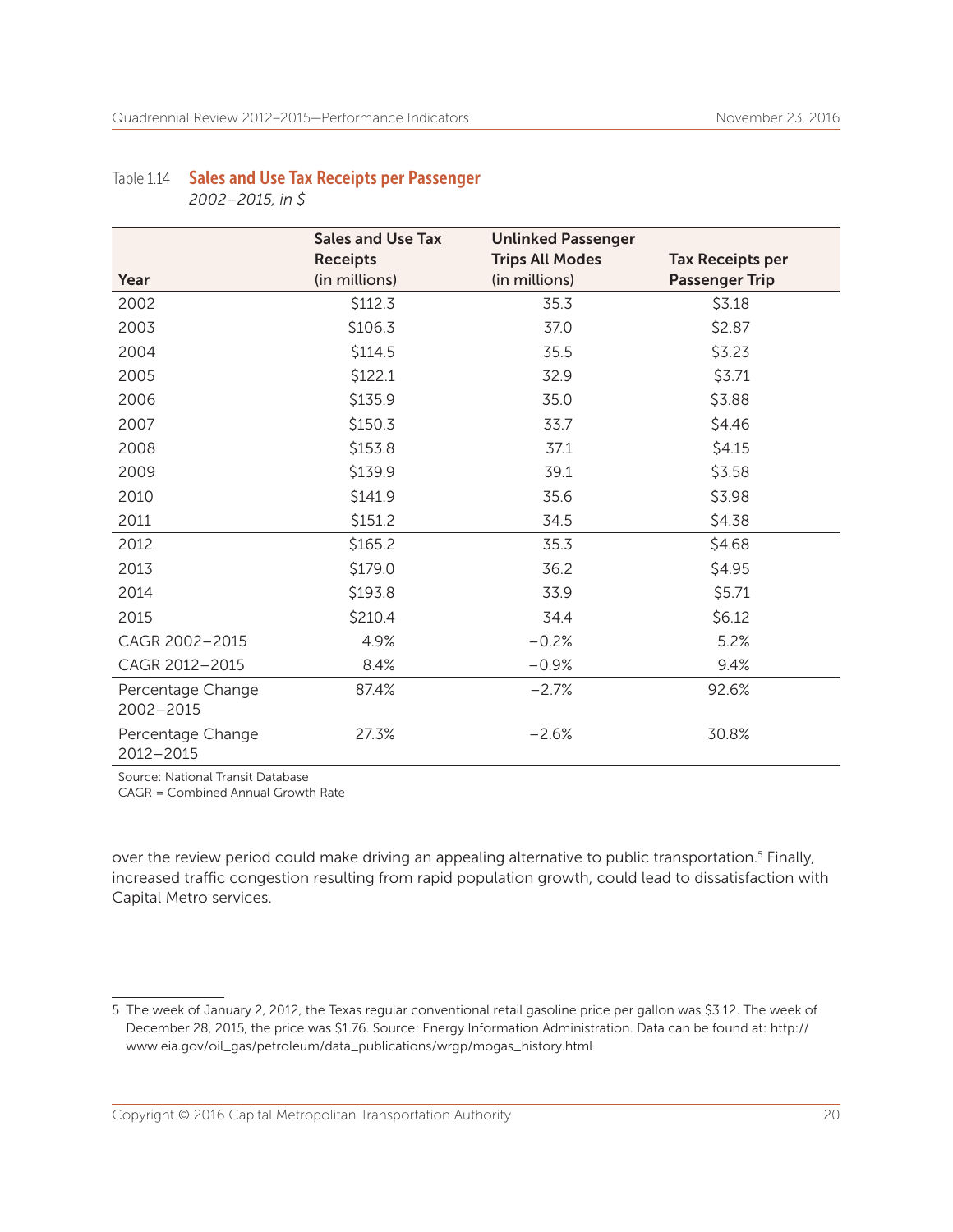#### 2.6 Fare Recovery Rate

The fare recovery rate is computed by dividing the annual revenue (including fares, tokens, passes, tickets, and route guarantees, provided by passengers and sponsors of passengers) by the operating cost for the same period. Charter revenue, interest income, advertising income, and other operating income are excluded from revenue provided by passengers and sponsors of passengers. Capital Metro's contract revenues from the UT Shuttle service and other sponsored pass programs are included as fare revenue.

In fall 2013, the Capital Metro Board of Directors approved a two-phase fare restructuring program. In January 2014, Capital Metro launched a new tiered-fare system consisting of three main service categories: Local, Premium, and Commuter. The Local Service, which includes all local bus routes and UT Shuttle, will have a base fare of \$1.00, unchanged from 2010. The Premium Service, which was introduced to coincide with the MetroRapid Service, costs \$1.50 for a single ride and \$3.00 for a day pass. The Regional fare category was replaced by the Commuter Service, which included access to MetroRail, MetroExpress, Local, and Premium Services. A single ticket will be \$2.75 with a 1-day pass costing \$5.50. Finally, Capital Metro is simplifying MetroRail service by eliminating rail zones and charging a single flat fee of \$2.75.

The second phase of the fare restructuring occurred in January of 2015. Capital Metro made changes to all pass prices, including the Local base fare which increased 25 cents to \$1.25 with Local Day Passes costing \$2.50. Premium fares rose by 25 cents to \$1.75 for a Single Ride and \$3.50 for a Day Pass. Commuter fares increased by 75 cents to \$3.50 for a Single Ride, \$7 for a Day Pass, \$27.50 for a 7-Day Pass and \$96.25 for a 31-Day Pass.

Table 1.15 shows Capital Metro's fare revenue by service and transit mode.

Motor Bus saw fare revenues increase each year during the review period. In fact, since 2002, Motor Bus has experienced revenue increases each year, averaging over 6 percent. This is partially explained by the contract with the University of Texas, which has both fixed and variable pricing, thus providing some protection when ridership drops, as it did during the 2012–2015 period (from 35.3 million to 34.4 million).

Fare revenue for Rail rose and fell during the period as Capital Metro negotiated a two-year deal with the City of Austin in which they paid a fixed amount for weekend rail service (the deal was 2012–2013, which corresponded with the rapid rise in fare revenue).

Table 1.16 gives the average fare recovery rate by service and transit mode. The fare recovery rate is a measure of the percentage of operating expenses offset by fare revenue.

The fare recovery rate rose and fell during the period, but overall increased slightly from 11.7 percent to 11.9 percent.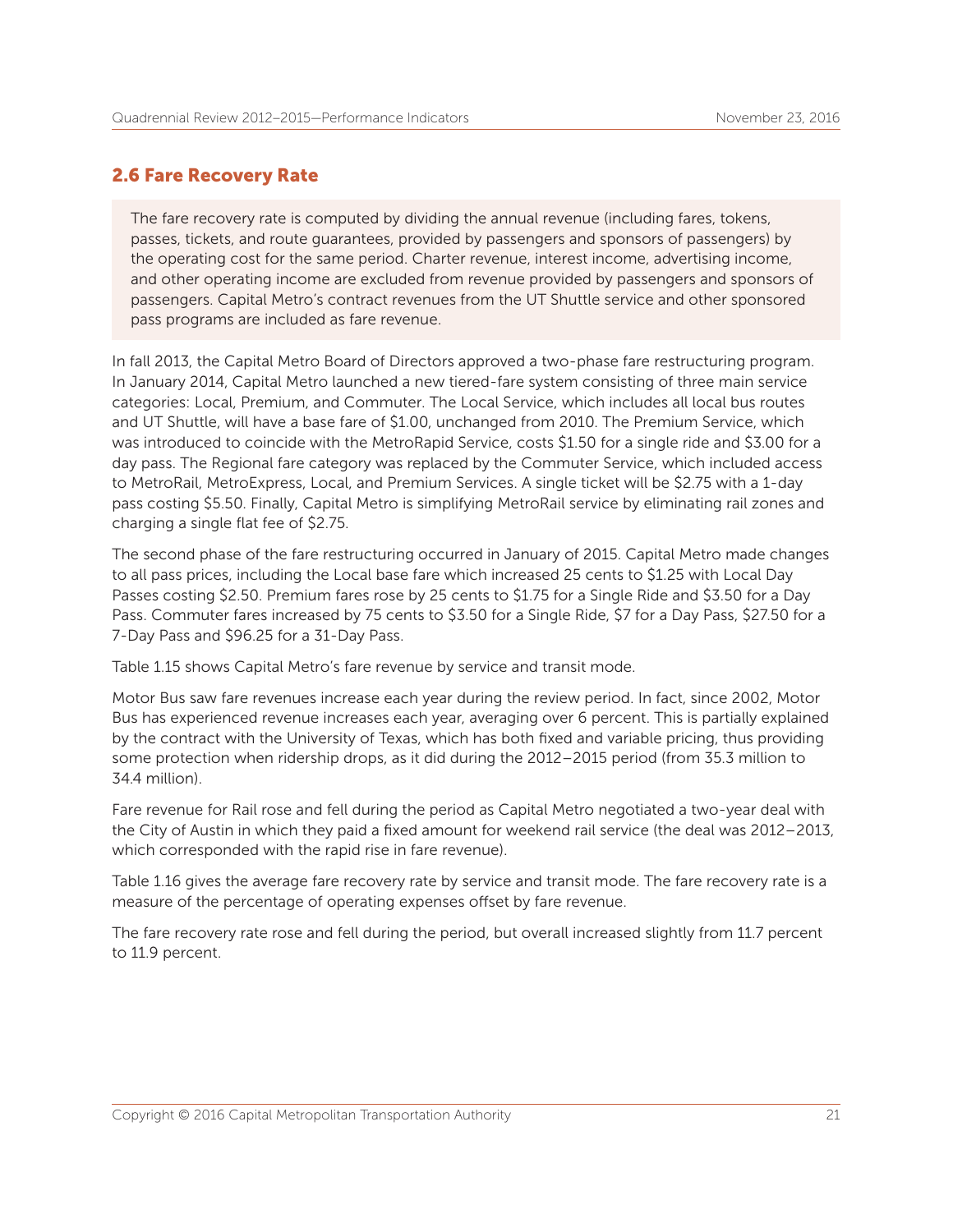#### Table 1.15 Fare Revenue by Service and Transit Mode

 *2002–2015, in millions*

|                                   |                  |                    |                             |                            | Purchased |                        |                                                 |         |
|-----------------------------------|------------------|--------------------|-----------------------------|----------------------------|-----------|------------------------|-------------------------------------------------|---------|
| Year                              | <b>Motor Bus</b> | Demand<br>Response | <b>Directly</b><br>Operated | <b>Motor Bus</b><br>and DR | Rail      | Commuter<br><b>Bus</b> | <b>All Modes</b><br><b>Excluding</b><br>Vanpool | Vanpool |
| 2002                              | \$8.50           | \$0.15             | \$3.27                      | \$5.39                     |           |                        | \$8.65                                          | \$0.24  |
| 2003                              | \$9.03           | \$0.52             | \$3.45                      | \$6.09                     |           |                        | \$9.55                                          | \$0.22  |
| 2004                              | \$9.13           | \$0.44             | \$3.94                      | \$5.63                     |           |                        | \$9.57                                          | \$0.21  |
| 2005                              | \$9.92           | \$0.27             | \$4.40                      | \$5.80                     |           |                        | \$10.20                                         | \$0.26  |
| 2006                              | \$10.52          | \$0.27             | \$4.90                      | \$5.89                     |           |                        | \$10.78                                         | \$0.34  |
| 2007                              | \$11.40          | \$0.31             | \$5.18                      | \$6.53                     |           |                        | \$11.71                                         | \$0.37  |
| 2008                              | \$12.38          | \$0.36             | \$5.53                      | \$7.21                     |           |                        | \$12.74                                         | \$0.31  |
| 2009                              | \$13.44          | \$0.44             | \$6.75                      | \$7.13                     |           |                        | \$13.88                                         | \$0.54  |
| 2010                              | \$13.89          | \$0.65             | \$7.81                      | \$6.72                     | \$0.03    |                        | \$14.57                                         | \$0.55  |
| 2011                              | \$15.50          | \$0.72             | \$8.46                      | \$7.76                     | \$0.95    |                        | \$17.18                                         | \$0.51  |
| 2012                              | \$15.79          | \$0.78             | \$7.90                      | \$8.66                     | \$2.27    | \$0.11                 | \$18.94                                         | \$0.48  |
| 2013                              | \$16.68          | \$0.63             |                             | \$17.31                    | \$3.36    | \$0.68                 | \$21.35                                         | \$0.51  |
| 2014                              | \$18.37          | \$0.73             |                             | \$19.10                    | \$3.14    | \$0.48                 | \$22.71                                         | \$0.40  |
| 2015                              | \$19.26          | \$0.77             |                             | \$20.02                    | \$2.49    | \$0.50                 | \$23.01                                         | \$0.87  |
| CAGR<br>2002-2015                 | 6.5%             | 13.1%              |                             | 10.6%                      |           |                        | 7.8%                                            | 10.6%   |
| CAGR<br>2012-2015                 | 6.8%             | $-0.6%$            |                             | 32.2%                      | 3.2%      | 64.7%                  | 6.7%                                            | 22.1%   |
| Percentage<br>Change<br>2002-2015 | 126.6%           | 395.5%             |                             | 271.8%                     |           |                        | 165.9%                                          | 268.5%  |
| Percentage<br>Change<br>2012-2015 | 22.0%            | $-1.8%$            |                             | 131.1%                     | 9.8%      | 346.9%                 | 21.5%                                           | 81.9%   |

Source: National Transit Database

CAGR = Compound Annual Growth Rate

Note: UT Shuttle and Other Transportation Revenue (in lieu of fares) included with Motor Bus/Purchased Fare Revenues

#### 2.7 Average Vehicle Occupancy

Average vehicle occupancy is computed by dividing the annual passenger miles by the miles traveled by authority revenue vehicles in revenue service for the same time period. The annual passenger miles are computed by multiplying annual passenger trips by the average distance ridden per passenger during the same time period. The average distance ridden per passenger is determined by sampling the average passenger distance on a random selection of bus trips during the year. The methodology is established by the requirements for reporting passenger miles to the National Transit Database.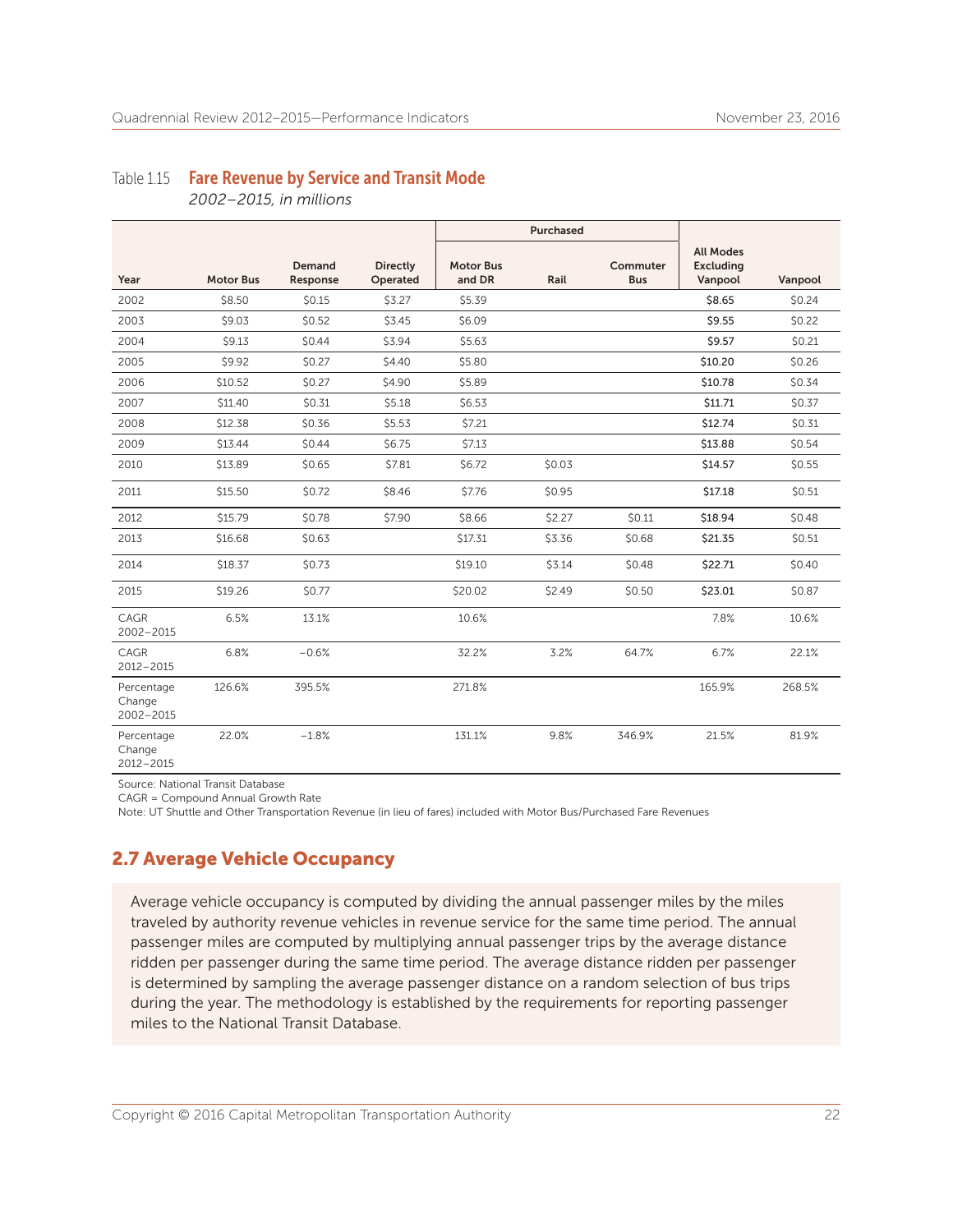### Table 1.16 Fare Recovery Rate by Service and Transit Mode

 *2002–2015, %*

|      |                  |                    |                             |                            | Purchased |                        |                                                 |         |
|------|------------------|--------------------|-----------------------------|----------------------------|-----------|------------------------|-------------------------------------------------|---------|
| Year | <b>Motor Bus</b> | Demand<br>Response | <b>Directly</b><br>Operated | <b>Motor Bus</b><br>and DR | Rail      | Commuter<br><b>Bus</b> | <b>All Modes</b><br><b>Excluding</b><br>Vanpool | Vanpool |
| 2002 | 11.3%            | 0.9%               | 4.5%                        | 28.6%                      |           |                        | 9.4%                                            | 36.8%   |
| 2003 | 10.4%            | 2.6%               | 4.0%                        | 29.2%                      |           |                        | 8.9%                                            | 30.4%   |
| 2004 | 10.2%            | 2.1%               | 4.3%                        | 29.9%                      |           |                        | 8.7%                                            | 27.0%   |
| 2005 | 10.2%            | 1.2%               | 4.4%                        | 29.7%                      |           |                        | 8.5%                                            | 30.0%   |
| 2006 | 10.3%            | 1.1%               | 4.8%                        | 24.7%                      |           |                        | 8.5%                                            | 29.3%   |
| 2007 | 10.6%            | 1.2%               | 4.9%                        | 24.3%                      |           |                        | 8.8%                                            | 26.5%   |
| 2008 | 10.7%            | 1.3%               | 5.0%                        | 22.3%                      |           |                        | 8.9%                                            | 20.2%   |
| 2009 | 11.7%            | 1.6%               | 6.2%                        | 20.3%                      |           |                        | 9.7%                                            | 36.6%   |
| 2010 | 12.8%            | 2.2%               | 7.7%                        | 18.9%                      | 0.5%      |                        | 10.1%                                           | 45.6%   |
| 2011 | 13.5%            | 2.6%               | 8.1%                        | 20.6%                      | 10.2%     |                        | 11.3%                                           | 40.9%   |
| 2012 | 14.3%            | 2.5%               | 8.5%                        | 17.9%                      | 19.9%     | 1.2%                   | 11.7%                                           | 21.6%   |
| 2013 | 14.9%            | 2.0%               |                             | 12.1%                      | 24.5%     | 8.8%                   | 12.9%                                           | 23.9%   |
| 2014 | 14.4%            | 2.2%               |                             | 11.9%                      | 19.8%     | 6.2%                   | 12.3%                                           | 26.6%   |
| 2015 | 14.3%            | 2.0%               |                             | 11.6%                      | 16.8%     | 10.2%                  | 11.9%                                           | 42.8%   |

Source: National Transit Database

Note: UT Shuttle and Other Transportation Revenue (in lieu of fares) included with Motor Bus/Purchased Fare Revenues

Table 1.17 shows Capital Metro's passenger miles by service and transit mode for the period 2002–2015.

Passenger miles for all modes (excluding Vanpool) increased 12.1 percent from 2012–2015. Rail passenger miles grew 58.1 percent due to the addition of weekend and evening service in 2012 and 2013. Motor Bus miles grew, primarily due to the opening of two MetroRapid routes in 2014. The MetroRapid service covers popular routes and offers expanded capacity and service.

Table 1.18 shows Capital Metro's average vehicle occupancy by service and by transit mode for the period 2002–2015.

Average vehicle occupancy increased by 3.3 percent during the period 2012–2015.

#### 2.8 On-Time Performance

According to the instructions for computation of performance indicators in Texas Transportation Code Section 451.455, an authority's on-time performance is computed by determining an annual percentage of revenue vehicle trips that depart from selected locations at a time not earlier than the published departure time and not later than five minutes after that published time.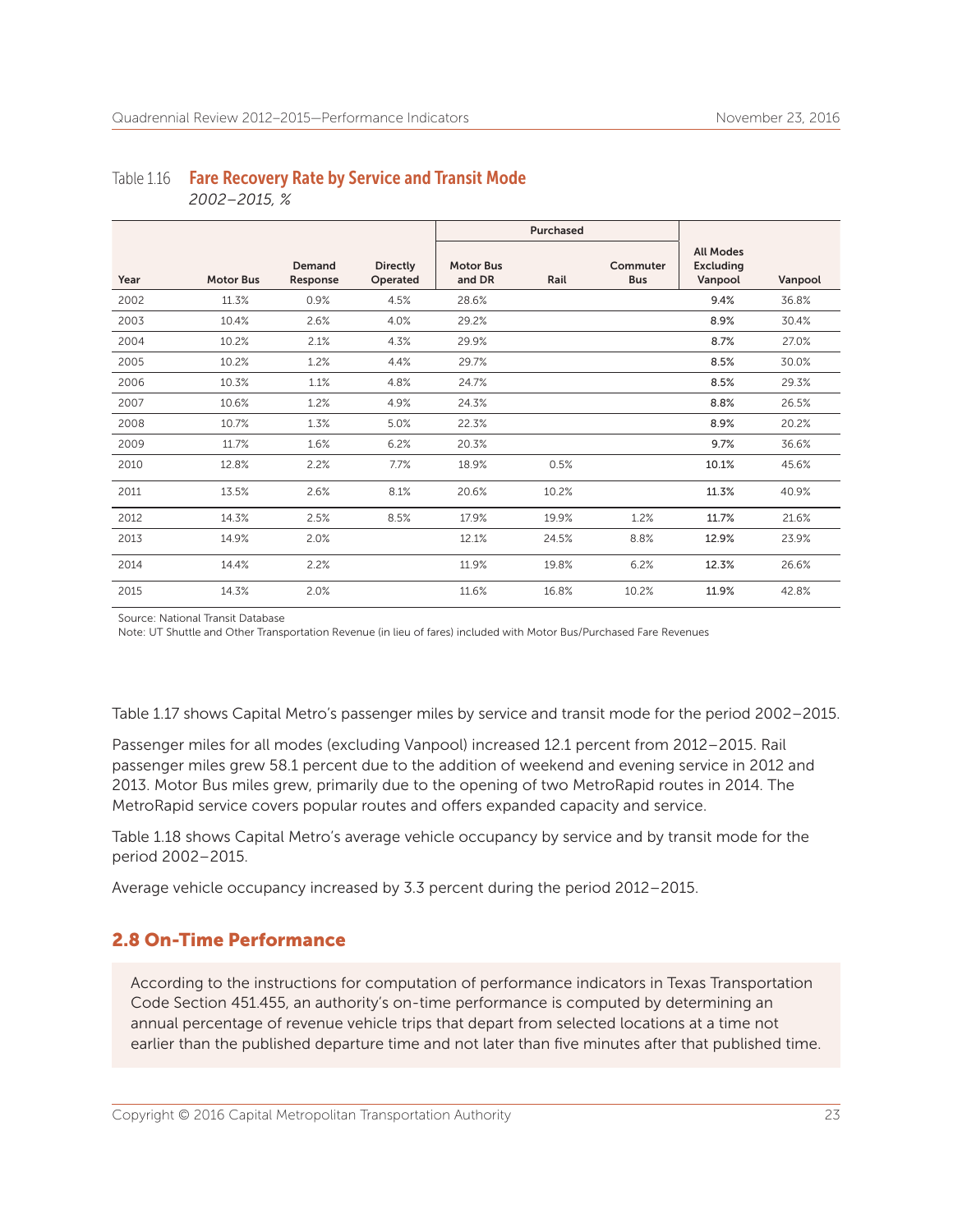#### Table 1.17 Passenger Miles by Service and Transit Mode  *2002–2015, in millions*

|                                       | <b>Directly Operated</b> |                    |                  |                              | <b>Purchased Transportation</b> |       |                        |                                                 |         |
|---------------------------------------|--------------------------|--------------------|------------------|------------------------------|---------------------------------|-------|------------------------|-------------------------------------------------|---------|
| Year                                  | <b>Motor Bus</b>         | Demand<br>Response | <b>Motor Bus</b> | Demand<br>Response<br>$\ast$ | (Taxi DR)<br>$***$              | Rail  | Commuter<br><b>Bus</b> | <b>All Modes</b><br><b>Excluding</b><br>Vanpool | Vanpool |
| 2002                                  | 77.7                     | 3.2                | 31.6             | 0.05                         |                                 |       |                        | 112.6                                           | 5.5     |
| 2003                                  | 83.9                     | 3.3                | 32.5             | 0.04                         |                                 |       |                        | 119.7                                           | 4.8     |
| 2004                                  | 82.3                     | 3.6                | 30.7             | 0.03                         |                                 |       |                        | 116.5                                           | 4.8     |
| 2005                                  | 76.0                     | 3.8                | 28.1             | 0.04                         |                                 |       |                        | 107.9                                           | 5.5     |
| 2006                                  | 96.4                     | 3.5                | 24.3             | 1.08                         |                                 |       |                        | 125.2                                           | 6.3     |
| 2007                                  | 94.4                     | 3.4                | 31.2             | 1.47                         |                                 |       |                        | 130.5                                           | 6.1     |
| 2008                                  | 109.5                    | 3.6                | 40.8             | 1.53                         |                                 |       |                        | 155.5                                           | 6.2     |
| 2009                                  | 125.8                    | 3.3                | 45.3             | 1.73                         |                                 |       |                        | 176.2                                           | 7.3     |
| 2010                                  | 99.7                     | 3.5                | 42.0             | 0.04                         | 1.23                            | 2.15  |                        | 148.6                                           | 6.1     |
| 2011                                  | 99.7                     | 3.3                | 34.9             | 0.40                         | 0.90                            | 6.42  |                        | 145.6                                           | 5.4     |
| 2012                                  | 84.7                     | 3.0                | 47.0             | 1.59                         | 0.26                            | 8.53  | 9.30                   | 154.3                                           | 5.6     |
| 2013                                  |                          |                    | 133.2            | 4.77                         | 0.14                            | 13.28 | 9.73                   | 161.1                                           | 5.8     |
| 2014                                  |                          |                    | 135.3            | 4.94                         | 0.13                            | 12.01 | 8.92                   | 161.3                                           | 6.3     |
| 2015                                  |                          |                    | 144.8            | 5.01                         | 0.18                            | 13.49 | 9.60                   | 173.1                                           | 10.5    |
| CAGR<br>2002-2015                     |                          |                    | 12.4%            | 41.6%                        |                                 |       |                        | 3.4%                                            | 5.1%    |
| CAGR<br>$2012 - 2015$                 |                          |                    | 45.5%            | 46.5%                        | $-11.8%$                        | 16.5% | 1.1%                   | 3.9%                                            | 23.1%   |
| Percentage<br>Change<br>2002-2015     |                          |                    | 358.8%           | 9078.6%                      |                                 |       |                        | 53.7%                                           | 91.6%   |
| Percentage<br>Change<br>$2012 - 2015$ |                          |                    | 208.1%           | 214.5%                       | $-31.5%$                        | 58.1% | 3.2%                   | 12.1%                                           | 86.6%   |

Source: National Transit Database

CAGR = Compound Annual Growth Rate

\*Purchased Transportation Demand Response (DR) Passenger Trips 2002–2006 may not be accurately reported.

\*\*Taxi DR included in Purchased DR 2006–2009

On-time performance is not reported to the National Transit Database. The source of data for ontime performance is Capital Metro, which conducted field checks at approximately 25 high-volume bus locations once per month between the hours of 6 a.m. and 6 p.m. Monday through Friday. Rail and Demand Response figures were captured electronically using Trapeze and OrbCAD, respectively. Table 1.19 documents on-time performance by transit mode and for the Capital Metro system.

Discussions with Capital Metro staff and Iknow analysis indicate a leading factor affecting demand response and bus on-time performance is congestion. Austin has experienced explosive population growth recently—an increase of 14.8 percent from 2010–2015, according to the U.S. Census Bureau. This has naturally put a strain on the transportation infrastructure. As a result, traffic congestion has increased. Austin is now the fourth most congested city in the United States, according to INRIX, a leading transportation watchdog agency.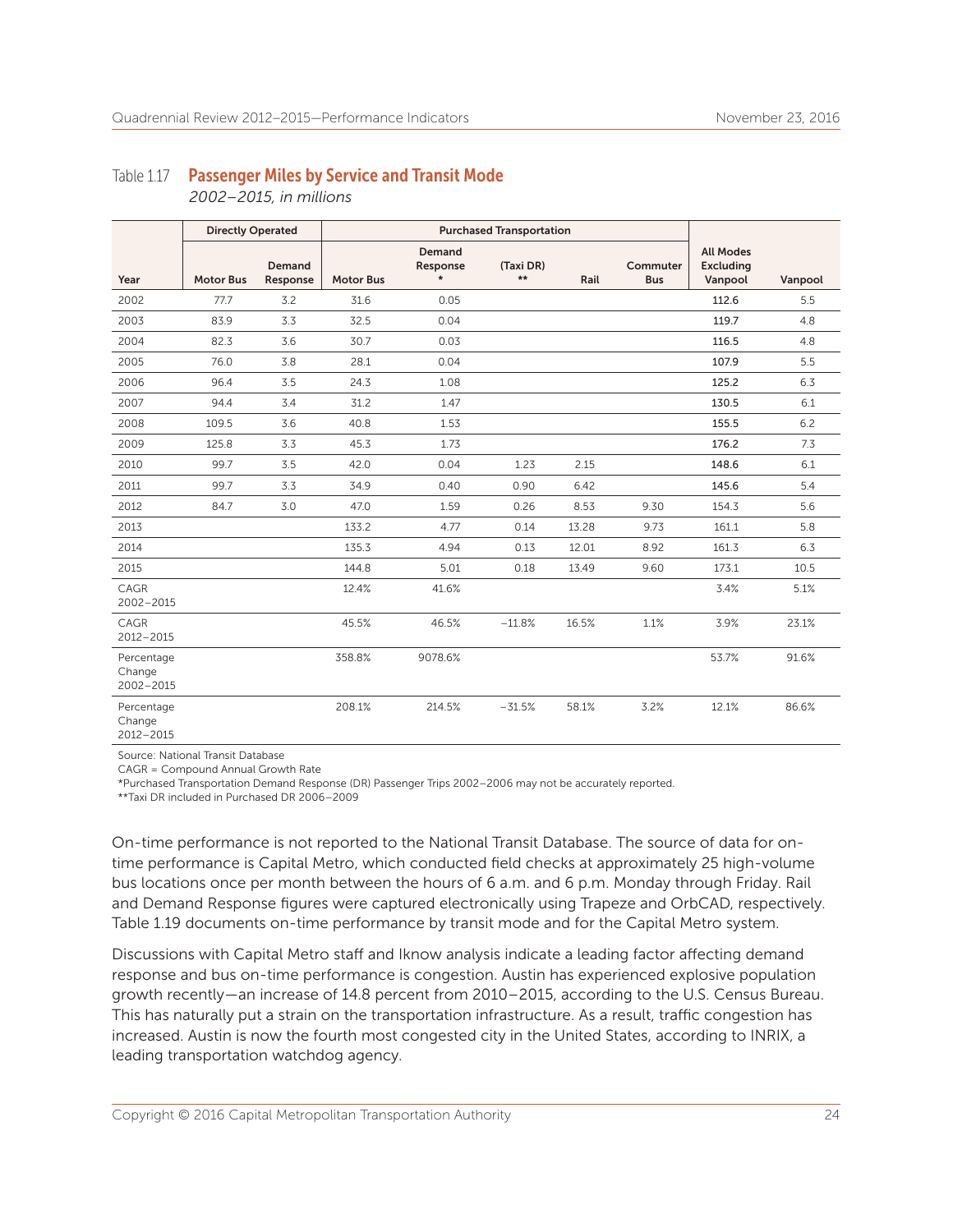|                                   |                  |                    |                      | <b>Purchased Transportation</b> |       |                        |                                                 |         |
|-----------------------------------|------------------|--------------------|----------------------|---------------------------------|-------|------------------------|-------------------------------------------------|---------|
| Year                              | <b>Motor Bus</b> | Demand<br>Response | Directly<br>Operated | <b>Motor Bus</b><br>and DR      | Rail  | Commuter<br><b>Bus</b> | <b>All Modes</b><br><b>Excluding</b><br>Vanpool | Vanpool |
| 2002                              | 7.89             | 1.24               | 6.31                 | 8.64                            |       |                        | 6.83                                            | 4.17    |
| 2003                              | 8.24             | 1.25               | 6.66                 | 8.80                            |       |                        | 7.13                                            | 3.79    |
| 2004                              | 8.17             | 1.25               | 6.46                 | 8.90                            |       |                        | 6.97                                            | 3.88    |
| 2005                              | 7.62             | 1.26               | 6.06                 | 7.93                            |       |                        | 6.46                                            | 3.71    |
| 2006                              | 9.11             | 1.67               | 8.05                 | 7.11                            |       |                        | 7.84                                            | 3.95    |
| 2007                              | 9.13             | 1.12               | 7.84                 | 5.80                            |       |                        | 7.20                                            | 4.00    |
| 2008                              | 10.61            | 1.17               | 8.75                 | 7.49                            |       |                        | 8.37                                            | 3.91    |
| 2009                              | 12.24            | 1.16               | 10.84                | 7.36                            |       |                        | 9.62                                            | 4.97    |
| 2010                              | 10.61            | 1.17               | 9.21                 | 6.94                            | 33.93 |                        | 8.49                                            | 4.59    |
| 2011                              | 9.55             | 1.11               | 8.89                 | 5.44                            | 36.46 |                        | 7.91                                            | 4.65    |
| 2012                              | 10.23            | 1.17               | 8.38                 | 6.85                            | 35.99 | 13.15                  | 8.33                                            | 4.96    |
| 2013                              | 10.38            | 1.04               |                      | 7.92                            | 47.54 | 13.87                  | 8.75                                            | 5.42    |
| 2014                              | 10.43            | 1.10               |                      | 7.91                            | 42.92 | 12.07                  | 8.59                                            | 7.26    |
| 2015                              | 10.34            | 1.09               |                      | 7.85                            | 46.85 | 12.84                  | 8.60                                            | 4.69    |
| CAGR<br>2002-2015                 | 2.1%             | $-1.0%$            |                      | $-0.7%$                         |       |                        | 1.8%                                            | 0.9%    |
| CAGR<br>$2012 - 2015$             | 0.4%             | $-2.3%$            |                      | 4.6%                            | 9.2%  | $-0.8%$                | 1.1%                                            | $-1.9%$ |
| Percentage<br>Change<br>2002-2015 | 31.1%            | $-12.6%$           |                      | $-9.1%$                         |       |                        | 25.9%                                           | 12.5%   |
| Percentage<br>Change<br>2012-2015 | 1.1%             | $-6.9%$            |                      | 14.6%                           | 30.2% | $-2.4%$                | 3.3%                                            | $-5.5%$ |

#### Table 1.18 Average Vehicle Occupancy by Service and Transit Mode  *2002–2015, in millions*

Source: National Transit Database

CAGR = Compound Annual Growth Rate

System-wide Motor Bus performance has remained remarkably stable over the 2012–2015 period. In fact, over the past decade, on-time performance has ranged from 87 percent to 89 percent. Rail and Demand Response on-time performance have also been extremely robust.

#### 2.9 Accidents per 100,000 Miles of Service

As defined by Texas statute, accidents per 100,000 miles is derived by dividing the annual number of accidents by 100,000 and dividing the product by the number of miles for all services, including charter and nonrevenue service, directly operated by the authority for the same period. According to statute, an "accident" includes: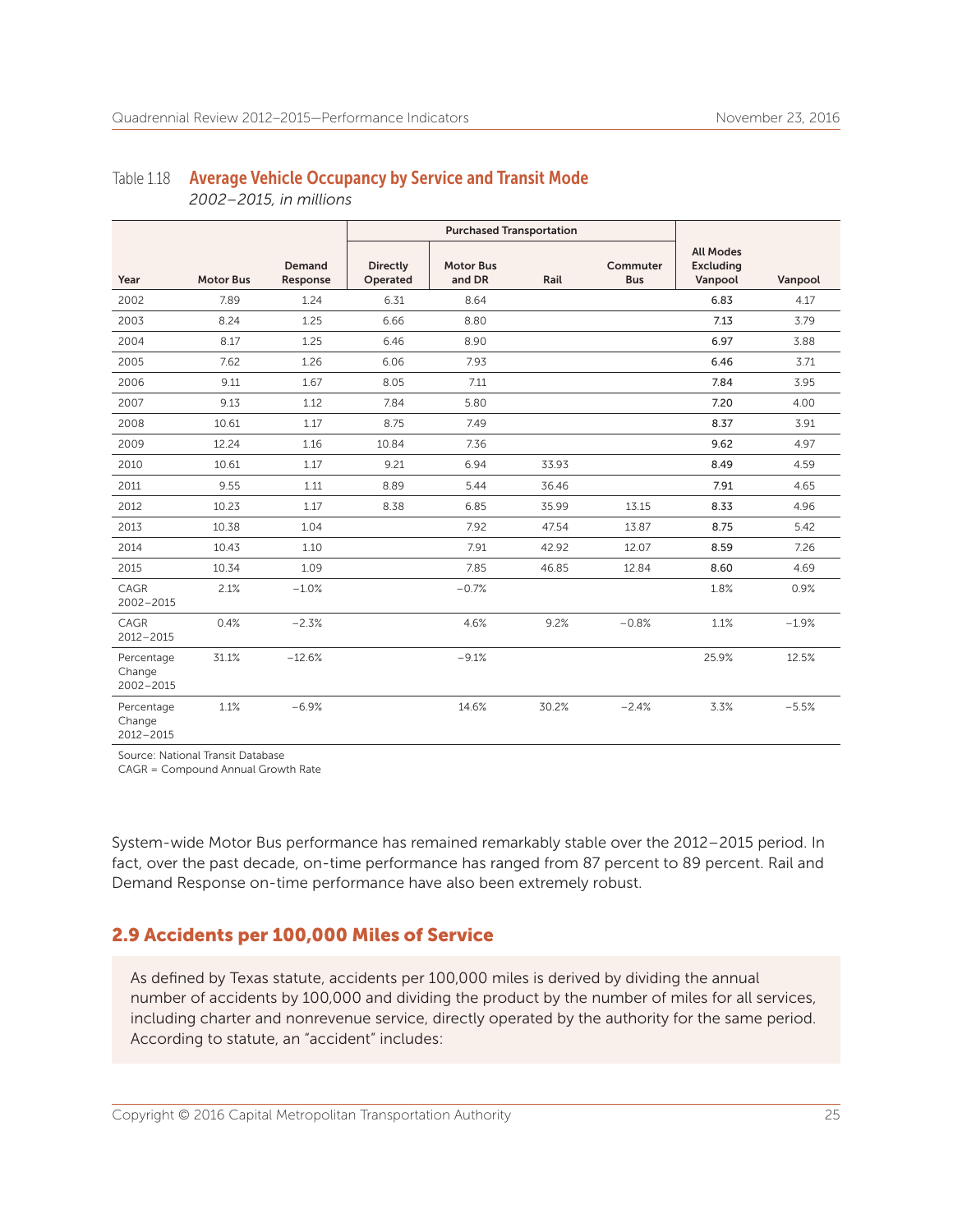#### Motor Bus Year Directly Operated Purchased System Demand Response All **Rail** Rail Commuter Bus 2002 88.9% 2003 89.0% 2004 89.1% 2005 90.0% 2006 88.5% 2007 89.8% 2008 88.1% 88.4% 88.1% 88.7% 2009 89.6% 89.7% 89.6% 88.8% 2010 88.0% 88.4% 88.1% 92.9% 97.3% 2011 88.1% 87.5% 88.0% 95.2% 99.2% 2012 87.2% 87.0% 87.2% 95.5% 99.1% 87.3% 2013 NA 88.5% 88.5% 94.3% 97.6% 89.0% 2014 NA 88.9% 88.9% 93.7% 96.4% 87.8% 2015 NA 87.1% 87.1% 91.3% 96.9% 90.4%

#### Table 1.19 On-Time Performance by Transit Mode  *2002–2015, %*

Source: Capital Metro

N/A = Not applicable

- **n** a collision that involves an authority's revenue vehicles, other than a lawfully parked revenue vehicle, and that results in property damage, injury, or death, and
- n an incident that results in the injury or death of a person on board or boarding or alighting from an authority's revenue vehicle.

Table 1.20 shows Capital Metro accidents by transit mode.

While purchased transportation motor bus accidents rose during the period, if the 2012 figure is normalized to include directly operated as well, motor bus accidents rose by 91.2 percent during the period. Demand Response accidents during the period more than doubled, from 48 (both directly operated and demand response) to 97. Discussions with Capital Metro staff and Iknow analysis indicate a mix of reasons for the rise in accidents. Factors include: (1) the rise in population in the area (which results in more cars on the road); (2) a deteriorating transportation infrastructure; (3) increased use of technology (cell phone use while driving); and (4) increased congestion on the roads. Also, Capital Metro shifted to a purchased transportation model that removes the organization from direct control over safety and security issues. Rail accidents remained stable during the period.

Table 1.21 shows Capital Metro accidents per 100,000 miles of service for directly operated service by transit mode, which ceased to exist in 2012.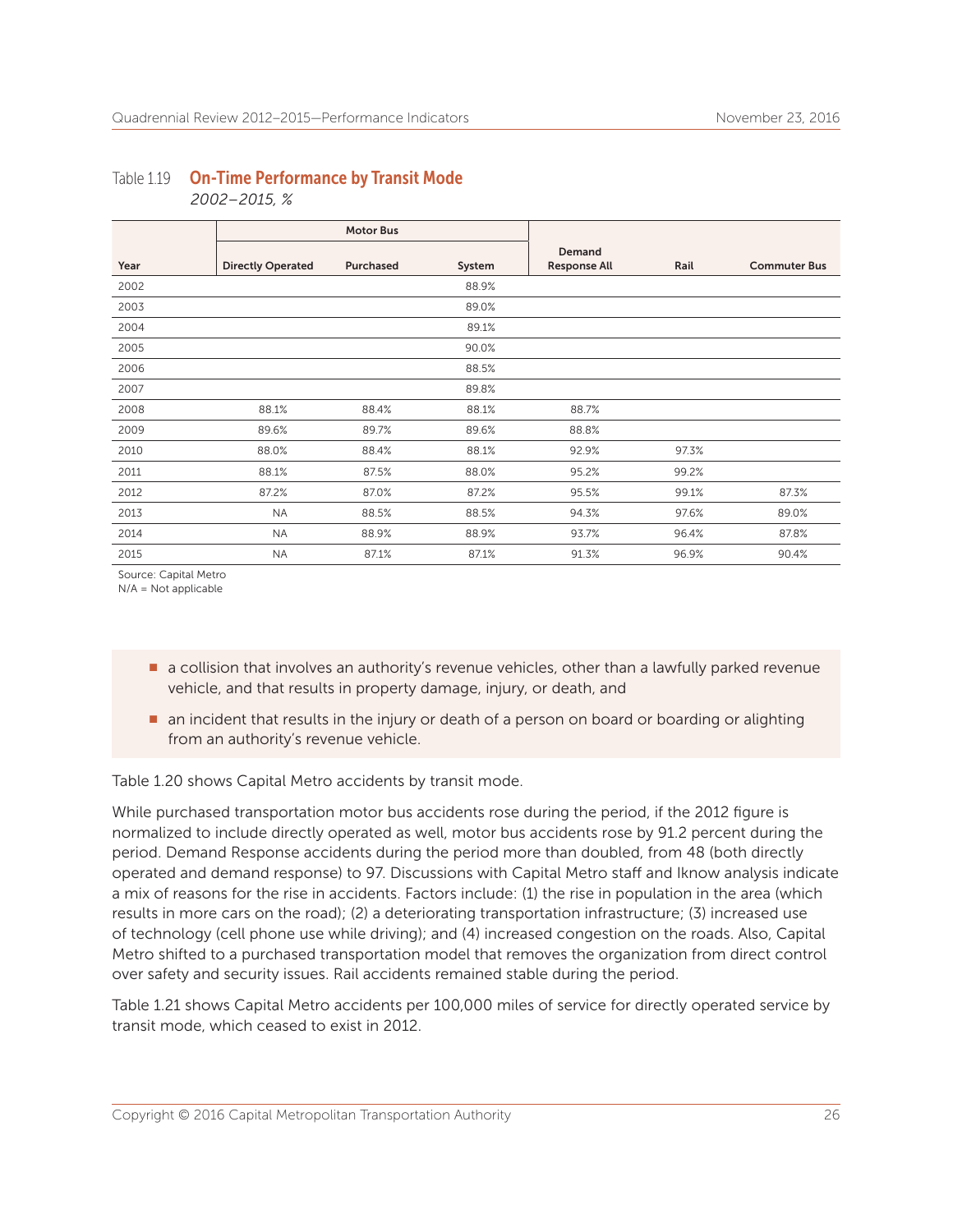Table 1.22 shows Capital Metro accidents per 100,000 miles of purchased transportation service by transit mode.

Accidents per 100,000 miles rose 23.0 percent during the period, with Rail dropping by 15.0 percent while Motor Bus increased by 45.2 percent.

#### 2.10 Number of Miles Between Mechanical Road Calls

According to the instructions for computation of performance indicators in Texas Transportation Code, the number of miles between mechanical road calls is computed by dividing the annual miles for all service directly operated by an authority, including charter and nonrevenue service, by the number of mechanical road calls for the same period. For this performance indicator, mechanical road calls means an interruption in revenue service that is caused by a revenue vehicle equipment failure that requires assistance from a person other than the vehicle operator before the vehicle can be operated normally.

Table 1.23 shows Capital Metro mechanical road calls by transit mode. The extreme jump in the number of Bus mechanical road calls from 2014 to 2015 was due to the introduction of a new computer-aided dispatch (CAD) system that allowed for improved service monitoring. This resulted in identifying many instances where contractors were not categorizing incidents as road calls.

Table 1.24 shows Capital Metro miles between mechanical road calls by transit mode for directly operated service, which ceased to exist in 2012.

Table 1.25 shows Capital Metro miles between mechanical road calls for purchased transportation service.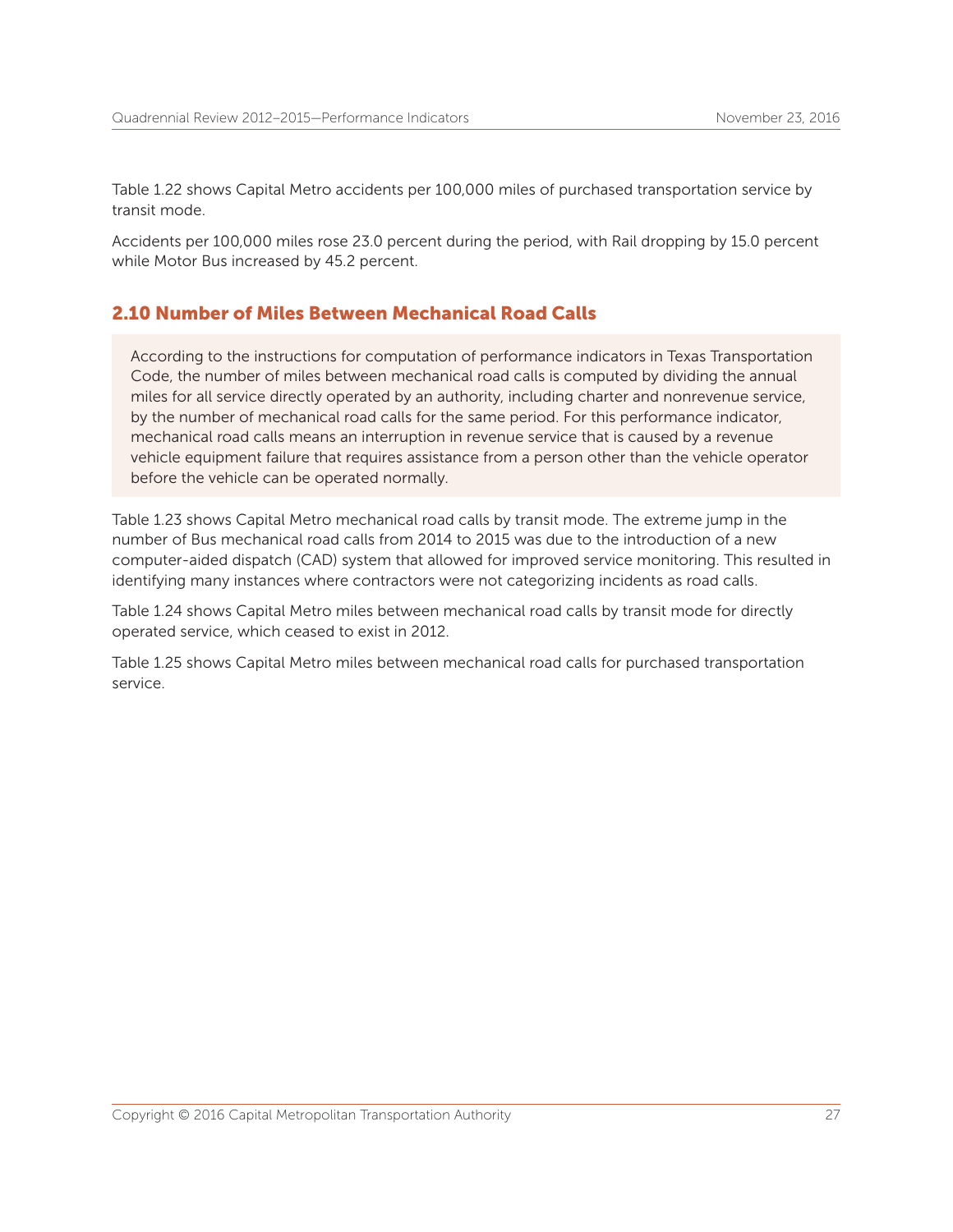| Table 1.20                        | 2007-2015                                                            | <b>Accidents by Transit Mode</b> |                                                                                                                                                                                                                                                                                                                                                                                                                                                                                                      |                          |           |                  |                  |                  |                                        |                          |                  |                         |
|-----------------------------------|----------------------------------------------------------------------|----------------------------------|------------------------------------------------------------------------------------------------------------------------------------------------------------------------------------------------------------------------------------------------------------------------------------------------------------------------------------------------------------------------------------------------------------------------------------------------------------------------------------------------------|--------------------------|-----------|------------------|------------------|------------------|----------------------------------------|--------------------------|------------------|-------------------------|
|                                   |                                                                      |                                  |                                                                                                                                                                                                                                                                                                                                                                                                                                                                                                      | Directly Operated        |           |                  |                  |                  |                                        | Purchased Transportation |                  |                         |
|                                   |                                                                      | Motor Bus                        |                                                                                                                                                                                                                                                                                                                                                                                                                                                                                                      | Demand Response          |           | <b>Total</b>     |                  | Motor Bus        |                                        | Rail**                   |                  | Demand Response         |
|                                   | Vehicle                                                              | Passenger                        | Vehicle                                                                                                                                                                                                                                                                                                                                                                                                                                                                                              | Passenger                | Vehicle   | Passenger        | Vehicle          | Passenger        | Accidents<br>Vehicle<br>Derail-<br>and | Passenger                | Vehicle          | Passenger               |
| Year                              | Accidents                                                            | <b>Incidents</b>                 | <b>Accidents</b>                                                                                                                                                                                                                                                                                                                                                                                                                                                                                     | Incidents                | Accidents | <b>Incidents</b> | <b>Accidents</b> | <b>Incidents</b> | ments                                  | Incidents                | <b>Accidents</b> | <b>Incidents</b>        |
| 2007                              | 279                                                                  | 108                              | 45                                                                                                                                                                                                                                                                                                                                                                                                                                                                                                   | $\mathbb{Z}$             | 324       | 121              | 95               | $\sim$           |                                        |                          |                  |                         |
| 2008                              | 303                                                                  | 106                              | $\overline{7}$                                                                                                                                                                                                                                                                                                                                                                                                                                                                                       | $\overline{2}$           | 577       | 118              | 96               | $^{15}$          |                                        |                          |                  |                         |
| 2009                              | 246                                                                  | 85                               | 88                                                                                                                                                                                                                                                                                                                                                                                                                                                                                                   | $\sim$                   | 334       | 88               | 129              | $\frac{8}{10}$   |                                        |                          |                  |                         |
| 2010                              | 283                                                                  | 89                               | 86                                                                                                                                                                                                                                                                                                                                                                                                                                                                                                   | G                        | 369       | 98               | 129              | 33               |                                        |                          |                  |                         |
| 2011                              | 259                                                                  | 59                               | 48                                                                                                                                                                                                                                                                                                                                                                                                                                                                                                   | $\overline{\phantom{0}}$ | 307       | 66               | 113              | 53               | 5                                      | 13                       |                  |                         |
| 2012                              | 179                                                                  | 64                               | 27                                                                                                                                                                                                                                                                                                                                                                                                                                                                                                   | $\circ$                  | 206       | 64               | 176              | $\frac{8}{18}$   | $\overline{15}$                        | $\circ$                  | $\overline{z}$   | G                       |
| 2013                              |                                                                      |                                  |                                                                                                                                                                                                                                                                                                                                                                                                                                                                                                      |                          |           |                  | 515              | 83               | $\overline{a}$                         | $\circ$                  | 80               | $^{\circ}$              |
| 2014                              |                                                                      |                                  |                                                                                                                                                                                                                                                                                                                                                                                                                                                                                                      |                          |           |                  | 509              | 6                | $\Xi$                                  |                          | 75               | $\overline{\mathbf{u}}$ |
| 2015                              |                                                                      |                                  |                                                                                                                                                                                                                                                                                                                                                                                                                                                                                                      |                          |           |                  | 679              | 72               | $\overline{4}$                         |                          | 5                | $\overline{4}$          |
| 2012-2015<br>CAGR                 |                                                                      |                                  |                                                                                                                                                                                                                                                                                                                                                                                                                                                                                                      |                          |           |                  | 56.8%            | 58.7%            | $-2.3%$                                |                          | 66.5%            | 15.9%                   |
| Percentage<br>2012-2015<br>Change |                                                                      |                                  |                                                                                                                                                                                                                                                                                                                                                                                                                                                                                                      |                          |           |                  | 285.8%           | 300.0%           | $-6.7%$                                |                          | 361.9%           | 55.6%                   |
| Source: CapMetro                  | CAGR = Compound Annual Growth<br>** 2010 Data for Rail not available | Rate                             | A reportable incident (accidents/derailments and incidents) is defined as occurring on transit property or otherwise affecting revenue service that results in one or more of the<br>following conditions: (1) A fatality confirmed within 30 days of the incident; (2) An injury requiring immediate medical attention away from the scene for one or more persons;<br>(3) Property damage equal to or exceeding \$25,000; (4) An evacuation for life safety reasons; or (5) A mainline derailment. |                          |           |                  |                  |                  |                                        |                          |                  |                         |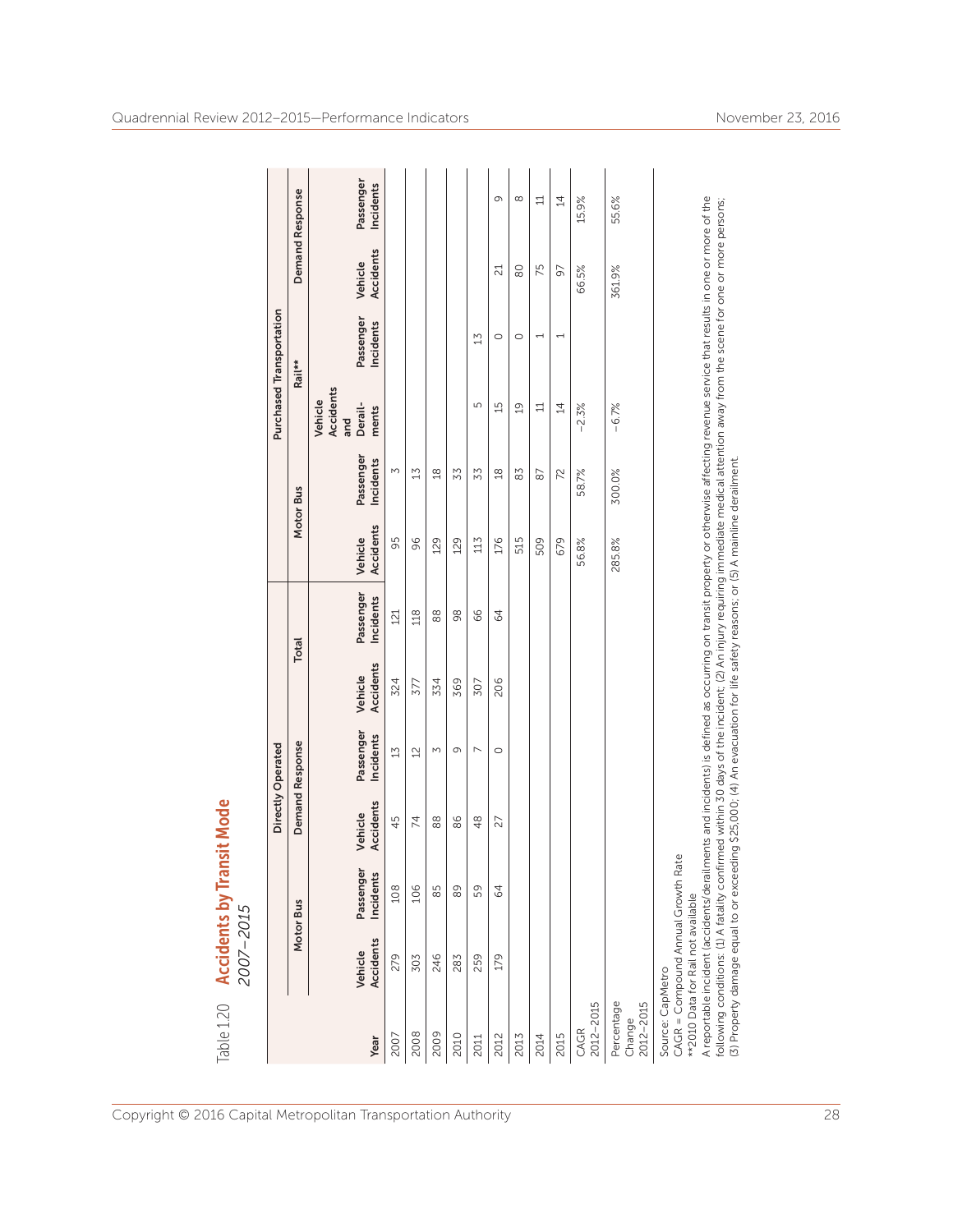|                                                                | $\overline{\phantom{0}}$<br>Φ<br>ത | $\boldsymbol{\omega}$ | $\infty$<br>$\sim$ | $\sigma$<br>$\circ$<br>20 | $\overline{ }$<br>$\overline{\phantom{0}}$<br>$\overline{\phantom{0}}$<br>$\sim$<br>$\sim$ | $\overline{\phantom{0}}$ | $\overline{5}$<br>v.<br>زە<br>នី č |  |
|----------------------------------------------------------------|------------------------------------|-----------------------|--------------------|---------------------------|--------------------------------------------------------------------------------------------|--------------------------|------------------------------------|--|
| Copyright © 2016 Capital Metropolitan Transportation Authority |                                    |                       |                    |                           |                                                                                            |                          |                                    |  |

| 111 | りゃくつ しろうり<br>l<br>j |
|-----|---------------------|
|     |                     |

|      |                             | Directly Operated Motor                                                                                | <b>Bus</b>       |                                           |                      | Directly Operated Demand Response |                  |                                           |                      | Directly Operated Total |                  |                                           |
|------|-----------------------------|--------------------------------------------------------------------------------------------------------|------------------|-------------------------------------------|----------------------|-----------------------------------|------------------|-------------------------------------------|----------------------|-------------------------|------------------|-------------------------------------------|
| Year | <b>Accidents</b><br>Vehicle | Passenger<br><b>Incidents</b>                                                                          | Vehicle<br>Miles | per 100,000<br><b>Accidents</b><br>Miles* | Accidents<br>Vehicle | Passenger<br>Incidents            | Vehicle<br>Miles | per 100,000<br><b>Accidents</b><br>Miles* | Accidents<br>Vehicle | Passenger<br>Incidents  | Vehicle<br>Miles | per 100,000<br><b>Accidents</b><br>Miles* |
| 2007 | 279                         | 108                                                                                                    | 11,049,958       | 3.50                                      | 45                   | 13                                | 3,321,920        | 1.75                                      | 324                  | 121                     | 14,371,878       | 3.10                                      |
| 2008 | 303                         | 106                                                                                                    | 11,240,362       | 3.64                                      | 74                   | $\overline{12}$                   | 3,659,886        | 235                                       | 377                  | 118                     | 14,900,248       | 3.32                                      |
| 2009 | 246                         | 85                                                                                                     | 10,619,408       | 3.12                                      | 88                   |                                   | 3,228,739        | 2.82                                      | 334                  | 88                      | 13,848,147       | 3.05                                      |
| 2010 | 283                         | 89                                                                                                     | 9,782,268        | 8 %                                       | 86                   | 9                                 | 3,395,410        | 2.8                                       | 369                  | 86                      | 13,177,678       | 3.54                                      |
|      | 259                         | 59                                                                                                     | 9,997,377        | 3.18                                      | $\frac{8}{3}$        |                                   | 3,519,396        | 1.56                                      | 307                  | 66                      | 13,516,773       | 2.76                                      |
| 2012 | 179                         | 64                                                                                                     | 8,463,747        | 2.87                                      | 27                   | $\circ$                           | 3,450,310        | 0.78                                      | 206                  | 64                      | 11,914,057       | 2.27                                      |
|      |                             | Source: Capital Metro; National Transit Database<br>*Defined as Demand Taxi and Paratransit. It is not |                  | a meaningful metric for Vanpool           |                      |                                   |                  |                                           |                      |                         |                  |                                           |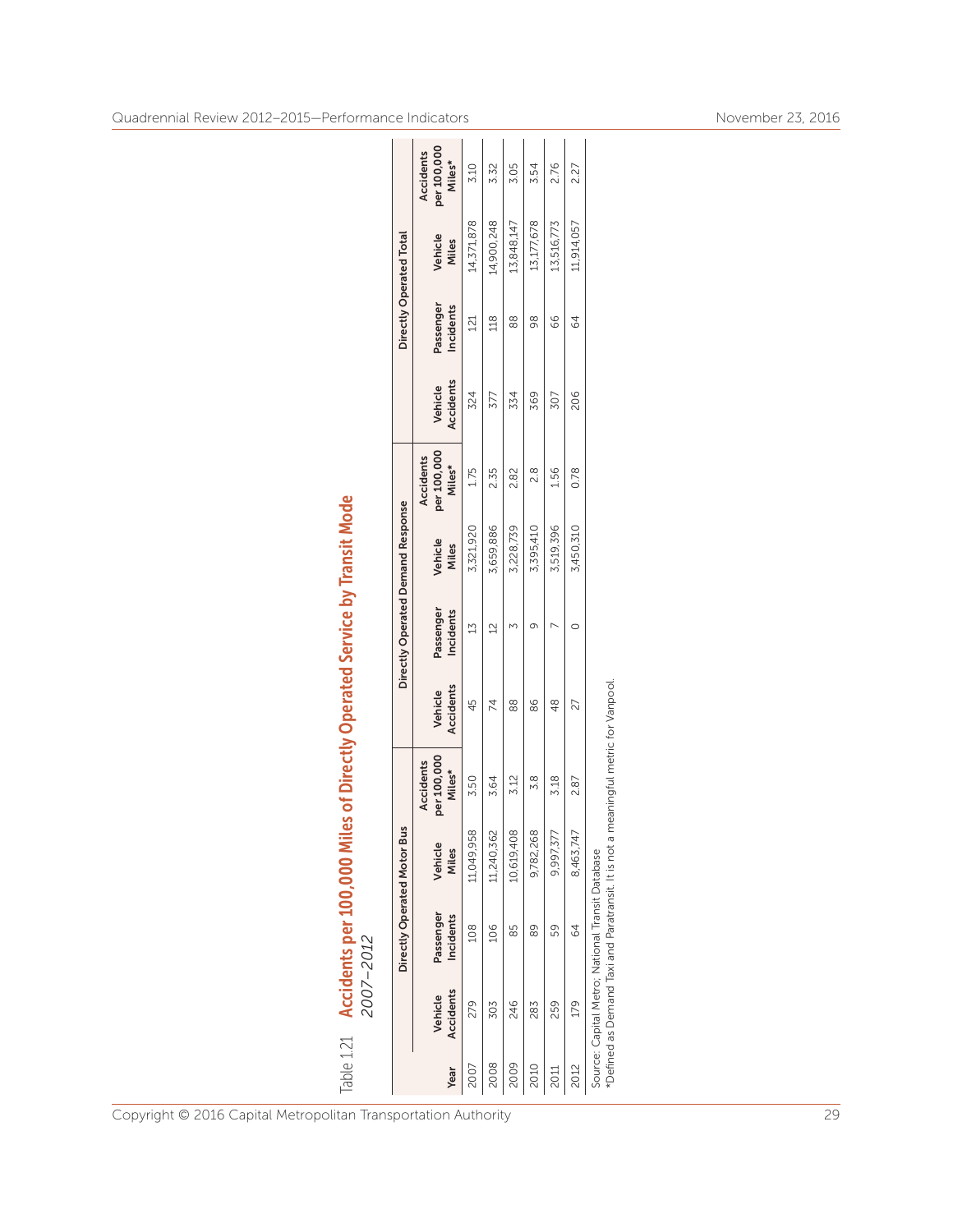| Table 1.22                        | 2007-2015                          | Accidents per 100                                                                                                                  |                   |                                       | 000 Miles of Purchased Transportation Service by Transit Mode, |                        |                  |                                       |                      |                        |                                           |                                      |
|-----------------------------------|------------------------------------|------------------------------------------------------------------------------------------------------------------------------------|-------------------|---------------------------------------|----------------------------------------------------------------|------------------------|------------------|---------------------------------------|----------------------|------------------------|-------------------------------------------|--------------------------------------|
|                                   |                                    | Purchased Transpor                                                                                                                 | tation Motor Bus* |                                       |                                                                | Rail**                 |                  |                                       |                      |                        | Purchased Transportation Demand Response* |                                      |
| Year                              | <b>Accidents</b><br>Vehicle        | Passenger<br>Incidents                                                                                                             | Vehicle<br>Miles  | Accidents<br>100,000<br>Miles*<br>per | <b>Derailments</b><br>Accidents<br>Vehicle<br>and              | Passenger<br>Incidents | Vehicle<br>Miles | Accidents<br>100,000<br>Miles*<br>per | Accidents<br>Vehicle | Passenger<br>Incidents | Vehicle<br>Miles                          | Accidents<br>per<br>100,000<br>Miles |
| 2007                              | 95                                 | M                                                                                                                                  | 4,712,971         | 2.08                                  |                                                                |                        |                  |                                       |                      |                        |                                           |                                      |
| 2008                              | 96                                 | 13                                                                                                                                 | 4,834,998         | 2.25                                  |                                                                |                        |                  |                                       |                      |                        |                                           |                                      |
| 2009                              | 129                                | $\frac{8}{18}$                                                                                                                     | 5,273,645         | 2.79                                  |                                                                |                        |                  |                                       |                      |                        |                                           |                                      |
| 2010                              | 129                                | 33                                                                                                                                 | 5,490,544         | 2.95                                  |                                                                |                        |                  |                                       |                      |                        |                                           |                                      |
| 2011                              | 113                                | 33                                                                                                                                 | 6,139,957         | 2.38                                  | 5                                                              | 13                     | 227,559          | 7.91                                  |                      |                        |                                           |                                      |
| 2012                              | 176                                | $\frac{8}{1}$                                                                                                                      | 5,859,140         | 3.31                                  | 15                                                             | $\circ$                | 285,322          | 5.26                                  | ದ                    | σ                      | 2,022,778                                 | 1.48                                 |
| 2013                              | 515                                | 83                                                                                                                                 | 14,253,229        | 4.20                                  | $\overline{c}$                                                 | $\circ$                | 331,075          | 5.74                                  | 80                   | $\infty$               | 5,418,833                                 | 1.62                                 |
| 2014                              | 509                                | 87                                                                                                                                 | 14,439,501        | 4.13                                  | Ч                                                              | $\overline{ }$         | 330,739          | 3.63                                  | 75                   | $\Xi$                  | 5,542,454                                 | 1.55                                 |
| 2015                              | 679                                | 72                                                                                                                                 | 15,616,894        | 4.81                                  | $\overline{4}$                                                 | $\overline{ }$         | 335,520          | 4.47                                  | 50                   | $\overline{4}$         | 6,082,742                                 | 1.82                                 |
| 2012-2015<br>CAGR                 | 56.8%                              | 58.7%                                                                                                                              | 38.7%             | 13.2%                                 | $-2.3%$                                                        |                        | 5.6%             | $-5.3%$                               | 66.5%                | 15.9%                  | 44.3%                                     | 7.2%                                 |
| Percentage<br>2012-2015<br>Change | 285.8%                             | 300.0%                                                                                                                             | 166.5%            | 45.2%                                 | $-6.7%$                                                        |                        | 17.6%            | $-15.0%$                              | 361.9%               | 55.6.%                 | 200.7%                                    | 23.0%                                |
|                                   | **2010 data for Rail not available | Source: Capital Metro; National Transit Database<br>CAGR = Compound Annual Growth Rate<br>*Defined as Demand Taxi and Paratransit. |                   |                                       | It is not a meaningful metric for Vanpool.                     |                        |                  |                                       |                      |                        |                                           |                                      |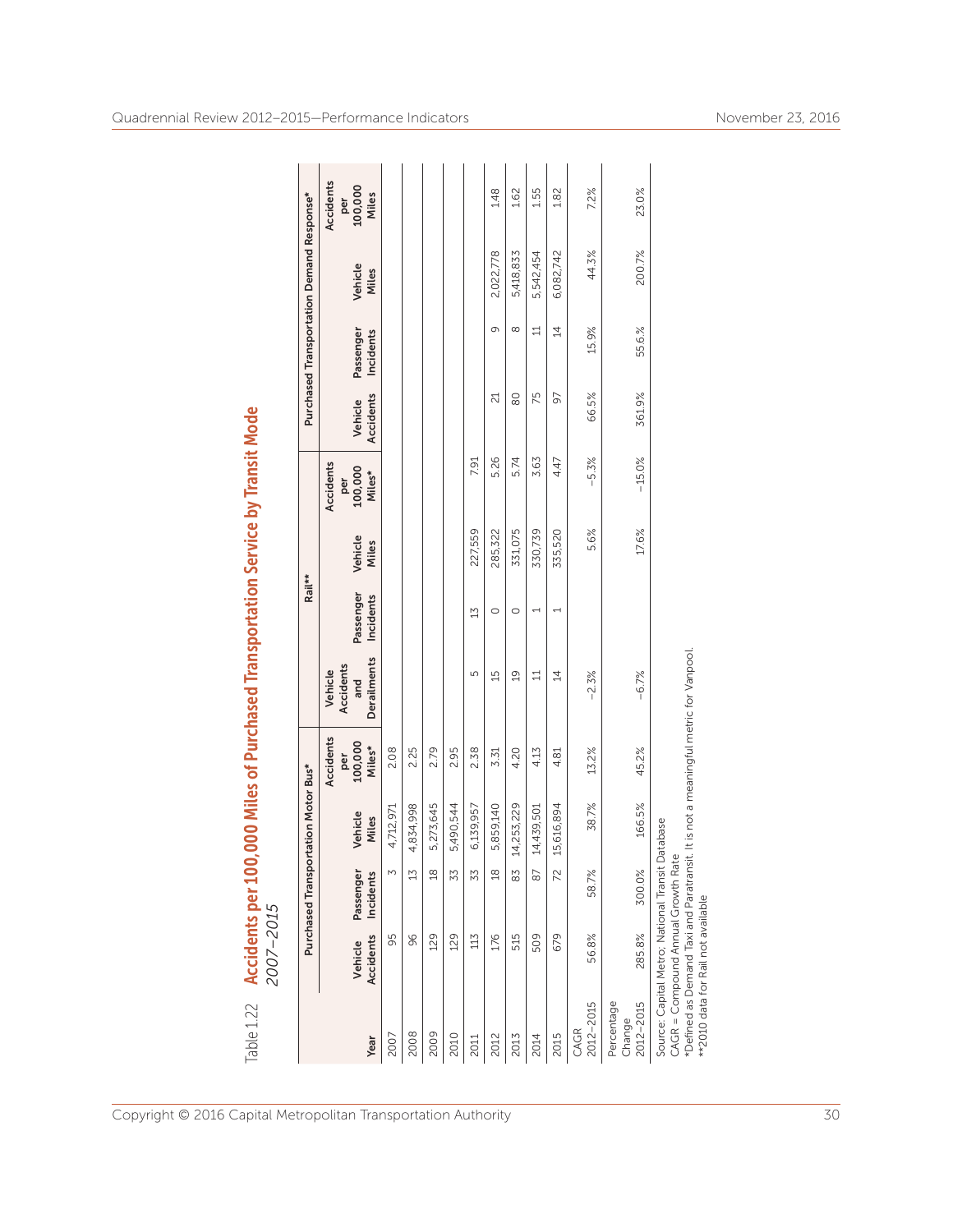| Table 1.23 Mechanical Road Calls by Transit Mode                         |                  |                                                                                                    |                                    |                                      |                                           |                  |                                |                                |                                       |                                |                                |                                |                                |                                |
|--------------------------------------------------------------------------|------------------|----------------------------------------------------------------------------------------------------|------------------------------------|--------------------------------------|-------------------------------------------|------------------|--------------------------------|--------------------------------|---------------------------------------|--------------------------------|--------------------------------|--------------------------------|--------------------------------|--------------------------------|
|                                                                          |                  | 2002-2015                                                                                          |                                    |                                      |                                           |                  |                                |                                |                                       |                                |                                |                                |                                |                                |
|                                                                          |                  |                                                                                                    |                                    | Directly Operated                    |                                           |                  |                                |                                |                                       |                                | Purchased Transportation       |                                |                                |                                |
|                                                                          |                  | Motor Bus                                                                                          |                                    | Demand Response                      | Total                                     |                  |                                | <b>Bus</b>                     | Rail                                  |                                |                                | Commuter Bus                   | Demand Response                |                                |
| Year                                                                     | Failure<br>Major | Mechanical Mechanical<br>Failure<br>Other                                                          | echanical<br>Failure<br>Major<br>Σ | Mechanical<br>Failure<br>Other       | Mechanical Mechanical<br>Failure<br>Major | Failure<br>Other | Mechanical<br>Failure<br>Major | Mechanical<br>Failure<br>Other | Mechanical<br><b>Failure</b><br>Major | Mechanical<br>Failure<br>Other | Mechanical<br>Failure<br>Major | Mechanical<br>Failure<br>Other | Mechanical<br>Failure<br>Major | Mechanical<br>Failure<br>Other |
| 2002                                                                     | 1,377            | 243                                                                                                | 173                                | 15                                   | 1,550                                     | 256              |                                |                                |                                       |                                |                                |                                |                                |                                |
| 2003                                                                     | 2,085            | 424                                                                                                | 135                                | $\approx$                            | 2,220                                     | 444              |                                |                                |                                       |                                |                                |                                |                                |                                |
| 2004                                                                     | 4,704            | 305                                                                                                | 266                                | $\overline{15}$                      | 4,970                                     | 320              |                                |                                |                                       |                                |                                |                                |                                |                                |
| 2005                                                                     | 3,210            | 173                                                                                                | 299                                | $\overline{4}$                       | 3,509                                     | 187              |                                |                                |                                       |                                |                                |                                |                                |                                |
| 2006                                                                     | 2,475            | 203                                                                                                | 277                                | 50                                   | 2,752                                     | 233              |                                |                                |                                       |                                |                                |                                |                                |                                |
| 2007                                                                     | 1,699            | 110                                                                                                | 131                                | $\sim$                               | 1,830                                     | 117              |                                |                                |                                       |                                |                                |                                |                                |                                |
| 2008                                                                     | 1,884            | 128                                                                                                | 292                                | S                                    | 2,176                                     | 133              |                                |                                |                                       |                                |                                |                                |                                |                                |
| 2009                                                                     | 1,774            | 89                                                                                                 | 277                                | $\Xi$                                | 2,051                                     | 100              |                                |                                |                                       |                                |                                |                                |                                |                                |
| 2010                                                                     | 1,657            | 115                                                                                                | 248                                | 5                                    | 1,905                                     | 120              |                                |                                |                                       |                                |                                |                                |                                |                                |
| 2011                                                                     | 1,936            | $117\,$                                                                                            | 162                                | ${}^{\infty}$                        | 2,098                                     | 125              | 963                            | 845                            | $\circ$                               | $\overline{\phantom{0}}$       |                                |                                | $\circ$                        | $\sim$                         |
| 2012                                                                     | 1,857            | 102                                                                                                | 101                                | $\sim$                               | 1,958                                     | 105              | 1,026                          | 1,096                          | $\circ$                               | $\circ$                        | 128                            | $\sim$                         | $\overline{a}$                 | S                              |
| 2013                                                                     |                  |                                                                                                    |                                    |                                      |                                           |                  | 2,156                          | 1,517                          | $\overline{ }$                        | $\overline{ }$                 | 73                             | 32                             | $\Xi$                          | 180                            |
| 2014                                                                     |                  |                                                                                                    |                                    |                                      |                                           |                  | 414                            | 212                            | 4                                     | $\frac{6}{2}$                  | $\frac{8}{2}$                  | $\approx$                      | 186                            | 122                            |
| 2015                                                                     |                  |                                                                                                    |                                    |                                      |                                           |                  | 4,902                          | 418                            | 15                                    | $\frac{6}{2}$                  | 99                             | 22                             | 173                            | 131                            |
| 2012-2015<br>CAGR                                                        |                  |                                                                                                    |                                    |                                      |                                           |                  | 68.4%                          | $-27.5%$                       | 35.7%                                 | 38.7%                          | $-8.2%$                        | 94.3%                          | 108.8%                         | 197.0%                         |
| Percentage<br>$2012 - 2015$<br>Change                                    |                  |                                                                                                    |                                    |                                      |                                           |                  | 377.8%                         | $-61.9%$                       | 150.0%                                | 166.7%                         | $-22.7%$                       | 633.3%                         | 810.5%                         | 2520.0%                        |
| CAGR = Compound Annual Growth Rate<br>**2010 data for Rail not available |                  | Source: Capital Metro; National Transit Database<br>*Defined as Demand Taxi and Paratransit. It is |                                    | not a meaningful metric for Vanpool. |                                           |                  |                                |                                |                                       |                                |                                |                                |                                |                                |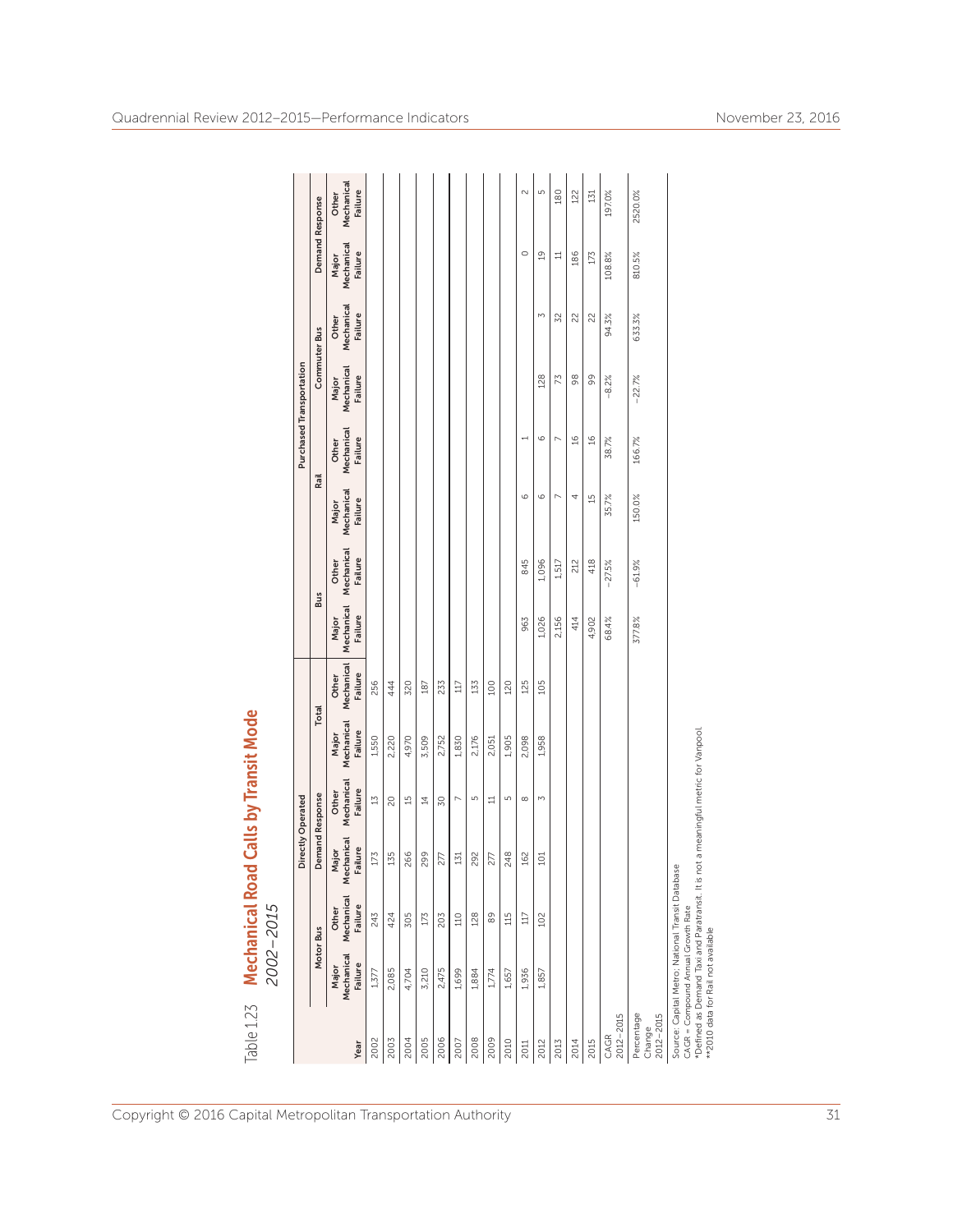| Table 1.24 |                                       | 2002–2012                                         | Miles between Mechanical Road Calls by Transit Mode for Directly Operated Service                                                                                                        |                                       |                                |                                   |                  |                                       |                                |                                |                                                                                                                                         |                                |
|------------|---------------------------------------|---------------------------------------------------|------------------------------------------------------------------------------------------------------------------------------------------------------------------------------------------|---------------------------------------|--------------------------------|-----------------------------------|------------------|---------------------------------------|--------------------------------|--------------------------------|-----------------------------------------------------------------------------------------------------------------------------------------|--------------------------------|
|            |                                       | Directly Operated Motor                           | <b>Bus</b>                                                                                                                                                                               |                                       |                                | Directly Operated Demand Response |                  |                                       |                                |                                | Directly Operated Total                                                                                                                 |                                |
| Year       | Mechanical<br><b>Failure</b><br>Major | Mechanical<br>Failure<br>Other                    | iles<br>Vehicle M                                                                                                                                                                        | <b>Road Calls</b><br>between<br>Miles | Mechanical<br>Failure<br>Major | Mechanical<br>Failure<br>Other    | Vehicle<br>Miles | <b>Road Calls</b><br>between<br>Miles | Mechanical<br>Failure<br>Major | Mechanical<br>Failure<br>Other | Vehicle Miles                                                                                                                           | Road Calls<br>between<br>Miles |
| 2002       | 1,377                                 | 243                                               | 61<br>11,794,1                                                                                                                                                                           | 7,280                                 | 173                            | 13                                | 3,099,068        | 16,662                                | 1,550                          | 256                            | 14,893,229                                                                                                                              | 8,247                          |
| 2003       | 2,085                                 | 424                                               | ğ<br>12,098,3                                                                                                                                                                            | 4,822                                 | 135                            | 20                                | 3,141,895        | 20,270                                | 2,220                          | 444                            | 15,240,273                                                                                                                              | 5,721                          |
| 2004       | 4,704                                 | 305                                               | N<br>12,028,6                                                                                                                                                                            | 2,401                                 | 266                            | $\overline{15}$                   | 3,423,268        | 12,182                                | 4,970                          | 320                            | 15,451,881                                                                                                                              | 2,921                          |
| 2005       | 3,210                                 | 173                                               | 11,742,466                                                                                                                                                                               | 3,471                                 | 299                            | $\overline{4}$                    | 3,577,704        | 11,430                                | 3,509                          | 187                            | 15,320,170                                                                                                                              | 4,145                          |
| 2006       | 2,475                                 | 203                                               | 11,144,304                                                                                                                                                                               | 4,161                                 | 277                            | 30                                | 3,224,694        | 10,504                                | 2,752                          | 233                            | 14,368,998                                                                                                                              | 4,814                          |
| 2007       | 1,699                                 | 110                                               | ஜ<br>11,049,95                                                                                                                                                                           | 6,108                                 | 131                            |                                   | 3,321,920        | 24,072                                | 1,830                          | 117                            | 14, 371, 878                                                                                                                            | 7,382                          |
| 2008       | 1,884                                 | 128                                               | 11,240,362                                                                                                                                                                               | 5,587                                 | 292                            | 5                                 | 3,659,886        | 12,323                                | 2,176                          | 133                            | 14,900,248                                                                                                                              | 6,453                          |
| 2009       | 1,774                                 | 89                                                | $\overline{\infty}$<br>10,619,40                                                                                                                                                         | 5,700                                 | 277                            | $\Xi$                             | 3,228,739        | 11,211                                | 2,051                          | 100                            | 13,848,147                                                                                                                              | 6,438                          |
| 2010       | 1,657                                 | 115                                               | $\frac{8}{2}$<br>9,782,26                                                                                                                                                                | 5,520                                 | 248                            | 5                                 | 3,395,410        | 13,421                                | 1,905                          | 120                            | 13,177,678                                                                                                                              | 6,507                          |
| 2011       | 1,936                                 | 117                                               | 9,997,377                                                                                                                                                                                | 4,870                                 | 162                            | $^{\circ}$                        | 3,519,396        | 20,702                                | 2,098                          | 125                            | 13,516,773                                                                                                                              | 6,080                          |
| 2012       | 1,857                                 | 102                                               | 8,463,747                                                                                                                                                                                | 4,320                                 | 101                            | $\mathsf{M}$                      | 3,450,310        | 33,176                                | 1,958                          | 105                            | 11,914,057                                                                                                                              | 5,775                          |
|            | Source: National Transit Database     |                                                   | Major mechanical system failure-A failure of some mechanical element of the revenue vehicle that prevents the vehicle from completing a scheduled revenue trip or from starting the next |                                       |                                |                                   |                  |                                       |                                |                                |                                                                                                                                         |                                |
|            |                                       |                                                   | scheduled revenue trip because actual movement is limited or because of safety concerns.                                                                                                 |                                       |                                |                                   |                  |                                       |                                |                                |                                                                                                                                         |                                |
|            |                                       | Other mechanical system failure - A failure of so | scheduled revenue trip or from starting the next scheduled revenue trip even though the vehicle is physically able to continue in revenue service.                                       |                                       |                                |                                   |                  |                                       |                                |                                | me other mechanical element of the revenue vehicle that, because of local agency policy, prevents the revenue vehicle from completing a |                                |

Copyright © 2016 Capital Metropolitan Transportation Authority 32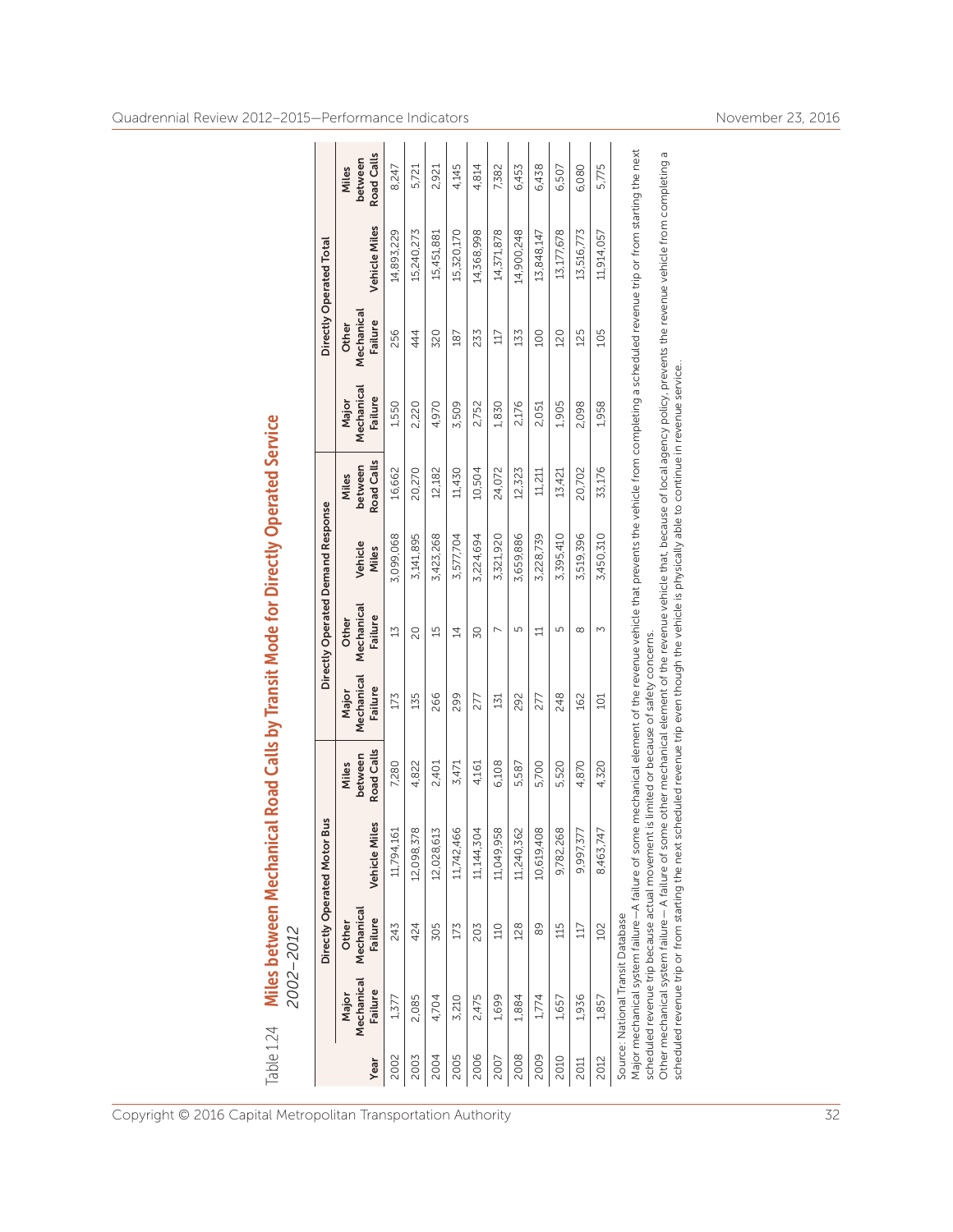|                                   |                             | 2011-2015                                 | Table 1.25 Miles between Mechanical Road Calls by Transit Mode<br>for Purchased Transportation Service                                                                                                                                                                                                                                                                                              |                                       |                                |                                |                  |                                       |                                |                                |                                                                                                                                                                                          |                                |                                |                                |                  |                                       |
|-----------------------------------|-----------------------------|-------------------------------------------|-----------------------------------------------------------------------------------------------------------------------------------------------------------------------------------------------------------------------------------------------------------------------------------------------------------------------------------------------------------------------------------------------------|---------------------------------------|--------------------------------|--------------------------------|------------------|---------------------------------------|--------------------------------|--------------------------------|------------------------------------------------------------------------------------------------------------------------------------------------------------------------------------------|--------------------------------|--------------------------------|--------------------------------|------------------|---------------------------------------|
|                                   |                             |                                           | Purchased Transportation Bus                                                                                                                                                                                                                                                                                                                                                                        |                                       |                                | Rail                           |                  |                                       |                                |                                | Commuter Bus                                                                                                                                                                             |                                |                                | <b>Demand Response</b>         |                  |                                       |
| Year                              | Failure<br>Major            | Mechanical Mechanical<br>Failure<br>Other | Vehicle Miles                                                                                                                                                                                                                                                                                                                                                                                       | <b>Road Calls</b><br>between<br>Miles | Mechanical<br>Failure<br>Major | Mechanical<br>Failure<br>Other | Vehicle<br>Miles | <b>Road Calls</b><br>between<br>Miles | Mechanical<br>Failure<br>Major | Mechanical<br>Failure<br>Other | Vehicle Miles                                                                                                                                                                            | Road Calls<br>between<br>Miles | Mechanical<br>Failure<br>Major | Mechanical<br>Failure<br>Other | Vehicle<br>Miles | <b>Road Calls</b><br>between<br>Miles |
| 2011                              | 963                         | 845                                       | 6,139,957                                                                                                                                                                                                                                                                                                                                                                                           | 3,396                                 | O                              | $\overline{a}$                 | 227,559          | 32,508                                |                                |                                |                                                                                                                                                                                          |                                | $\circ$                        | $\sim$                         | 422,879          | 211,440                               |
| 2012                              | 1,026                       | 1,096                                     | 5,859,140                                                                                                                                                                                                                                                                                                                                                                                           | 2,761                                 | G                              | O                              | 285,322          | 23,777                                | 128                            | M                              | 1,099,267                                                                                                                                                                                | 8,391                          | $\overline{a}$                 | S                              | 1,794,376        | 74,766                                |
| 2013                              | 2,156                       | 1,517                                     | 14,253,229                                                                                                                                                                                                                                                                                                                                                                                          | 3,881                                 |                                |                                | 331,075          | 23,648                                | 73                             | 32                             | 1,087,077                                                                                                                                                                                | 10,353                         | Ч                              | 180                            | 5,296,229        | 27,729                                |
| 2014                              | 414                         | 212                                       | 14,439,501                                                                                                                                                                                                                                                                                                                                                                                          | 23,066                                | 4                              | $\frac{1}{2}$                  | 330,739          | 16,537                                | 98                             | R                              | 1,118,267                                                                                                                                                                                | 9,319                          | 186                            | 122                            | 5,542,454        | 17,995                                |
| 2015                              | 4,902                       | 418                                       | 15,616,894                                                                                                                                                                                                                                                                                                                                                                                          | 2,936                                 | 15                             | $\frac{6}{1}$                  | 335,520          | 10,823                                | 99                             | 22                             | 1,130,597                                                                                                                                                                                | 9,344                          | 173                            | 131                            | 5,933,117        | 19,517                                |
| 2012-2015<br>CAGR                 | 68.4%                       | $-27.5%$                                  | 38.7%                                                                                                                                                                                                                                                                                                                                                                                               | 2.1%                                  | 35.7%                          | 38.7%                          | 5.6%             | $-23.1%$                              | $-8.2%$                        | 94.3%                          | 0.9%                                                                                                                                                                                     | 3.6%                           | 108.8%                         | 197.0%                         | 49.0%            | $-36.1%$                              |
| Percentage<br>2012-2015<br>Change | 377.8%                      | $-61.9%$                                  | 166.5%                                                                                                                                                                                                                                                                                                                                                                                              | 6.3%                                  | 150.0%                         | 166.7%                         | 17.6%            | $-54.5%$                              | $-22.7%$                       | 633.3%                         | 2.9%                                                                                                                                                                                     | 11.4%                          | 810.5%                         | 2520.0%                        | 230.7%           | $-73.9%$                              |
|                                   | because of safety concerns. | CAGR = Compound Annual Growth Rate        | Other mechanical system failure- A failure of some other mechanical element of the revenue vehicle that becaus or local agency policy, prevents the revenue vehicle from completing a scheduled revenue trip or from starting<br>Source: National Transit Database, Form S10 for Vehicle Miles and Form R20 for Mechanical Failures<br>Major mechanical system failure-A failure of some mechanical |                                       |                                |                                |                  |                                       |                                |                                | element of the revenue vehicle that prevents the vehicle from completing a scheduled revenue trip or from starting the next scheduled revenue trip because actual movement is limited or |                                |                                |                                |                  |                                       |
|                                   |                             |                                           | revenue trip even though the vehicle is physically able to continue in revenue service.                                                                                                                                                                                                                                                                                                             |                                       |                                |                                |                  |                                       |                                |                                |                                                                                                                                                                                          |                                |                                |                                |                  |                                       |

 $\overline{1}$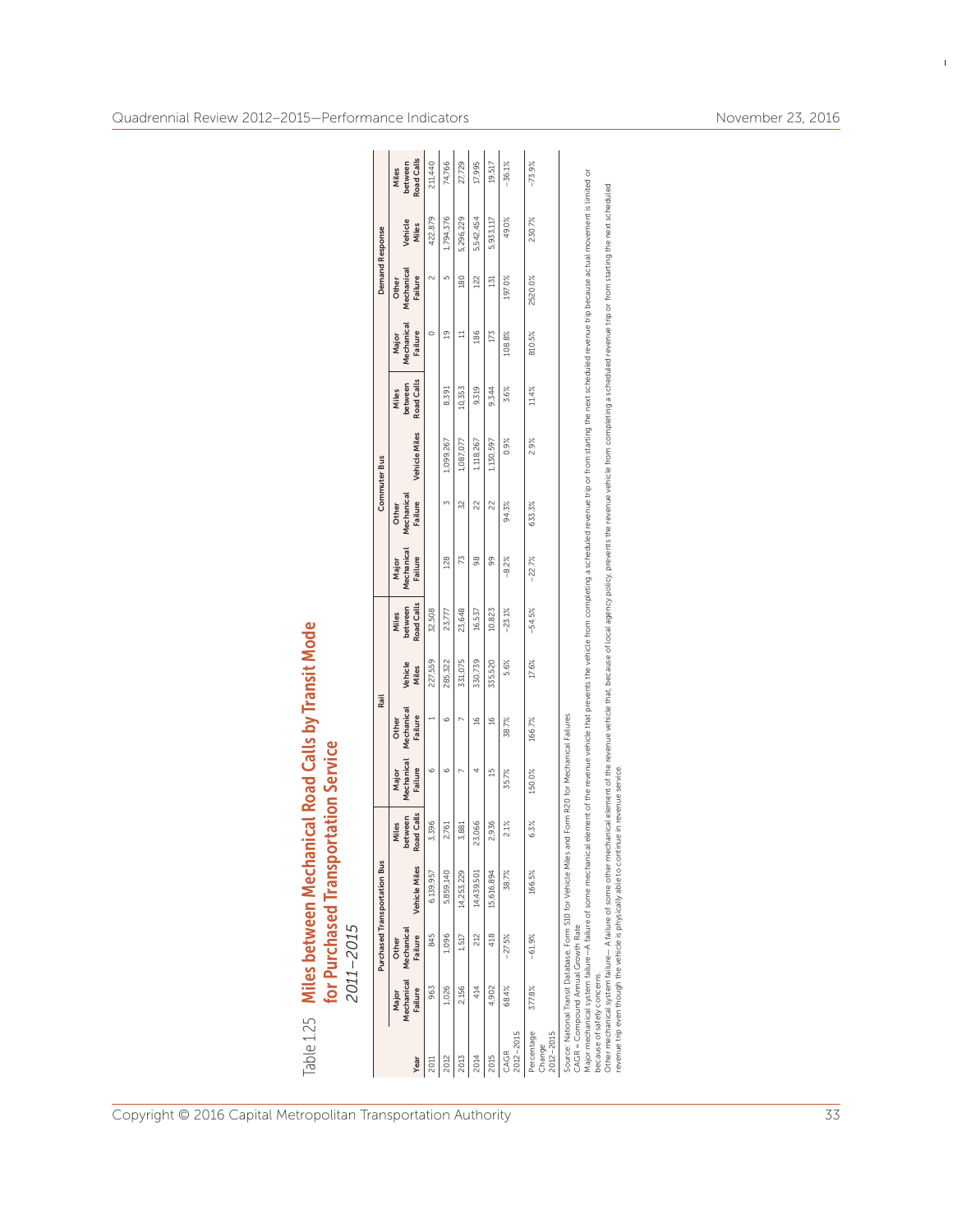## Appendix: Differences in Quadrennial Review **Methodologies**

- 1. In 2006 and 2007, Cambridge Systematics, Inc. (hereafter referred to as "Cambridge"), did not include Demand Response service by Taxi.
	- **This impacted passengers, revenue hours, revenue miles, and passenger miles.**
	- <sup>n</sup> Taxis are included in DR for years 2006–2009 in the 2008–2011 Quadrennial Review.
	- **NTD added Demand Response Taxis as a mode in 2010 and 2011.**
- 2. In three years 2004–2006, Cambridge reported Fare Revenues greater than reported in NTD.
	- This impacts fare revenues, average fare, and fare recovery for Motor Bus, Purchased.
	- $\blacksquare$  The greater amounts by year are:
		- \$0.3 million Motor Bus Purchased 2004
		- \$0.4 million Motor Bus Purchased 2005
		- \$0.3 million Motor Bus Purchased 2006
	- The 2008–2011 Quadrennial Review reports Fare Revenues consistent with NTD 2002–2011.
- 3. In 2007, Cambridge did not report Other Transportation Revenue, although these data were included in previous years.
	- This impacts fare revenues, average fare, and fare recovery for Motor Bus, Purchased. — (\$0.40) million Motor Bus Purchased 2007
	- <sup>n</sup> The 2008–2011 Quadrennial Review includes Other Transportation Revenue consistent with NTD.
- 4. Cambridge appears to have reported only Motor Bus (Fixed-Route), Directly Operated On-Time Performance (2002–2007).
	- **This impacts On-Time Performance trend.**
	- <sup>n</sup> The 2008–2011 Quadrennial Review reports On-Time data for Motor Bus and Demand Response and Rail in 2010 and 2011.
- 5. Cambridge reported only Vehicle Accidents and not Passenger Incidents 2002–2007.
	- This impacts Accidents per 100,000 miles.
	- <sup>n</sup> The 2008–2011 Quadrennial Review reports Accident and Incident data for 2007–2011 per Texas Transportation Code Section 451.455(i).
- 6. Cambridge used data for mechanical failures as reported by Capital Metro.
	- **This impacts Miles between Road Calls.**
	- The 2008-2011 Quadrennial Review reports Mechanical System Failures as reported in NTD 2002–2011.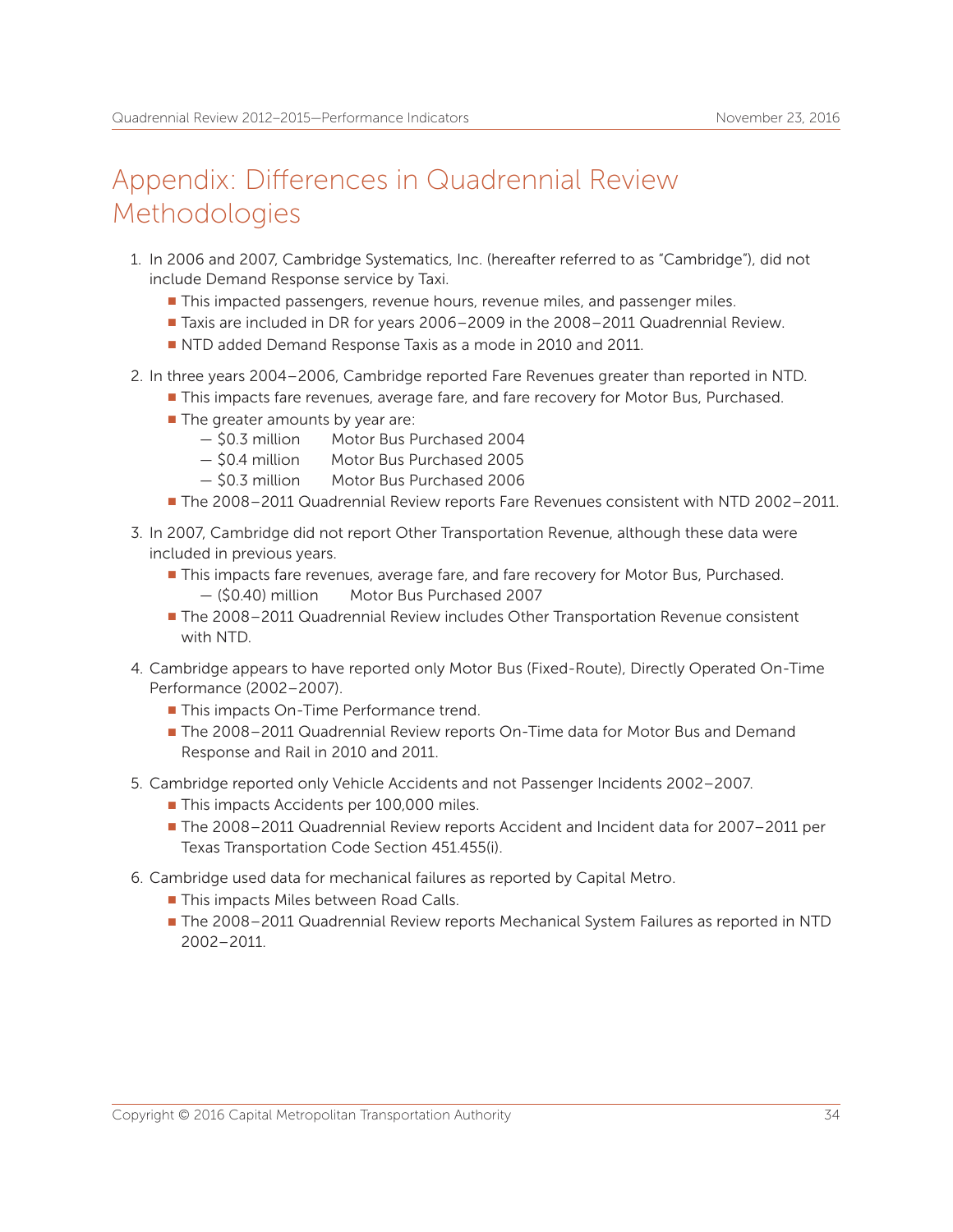# Section 2 Statutory Compliance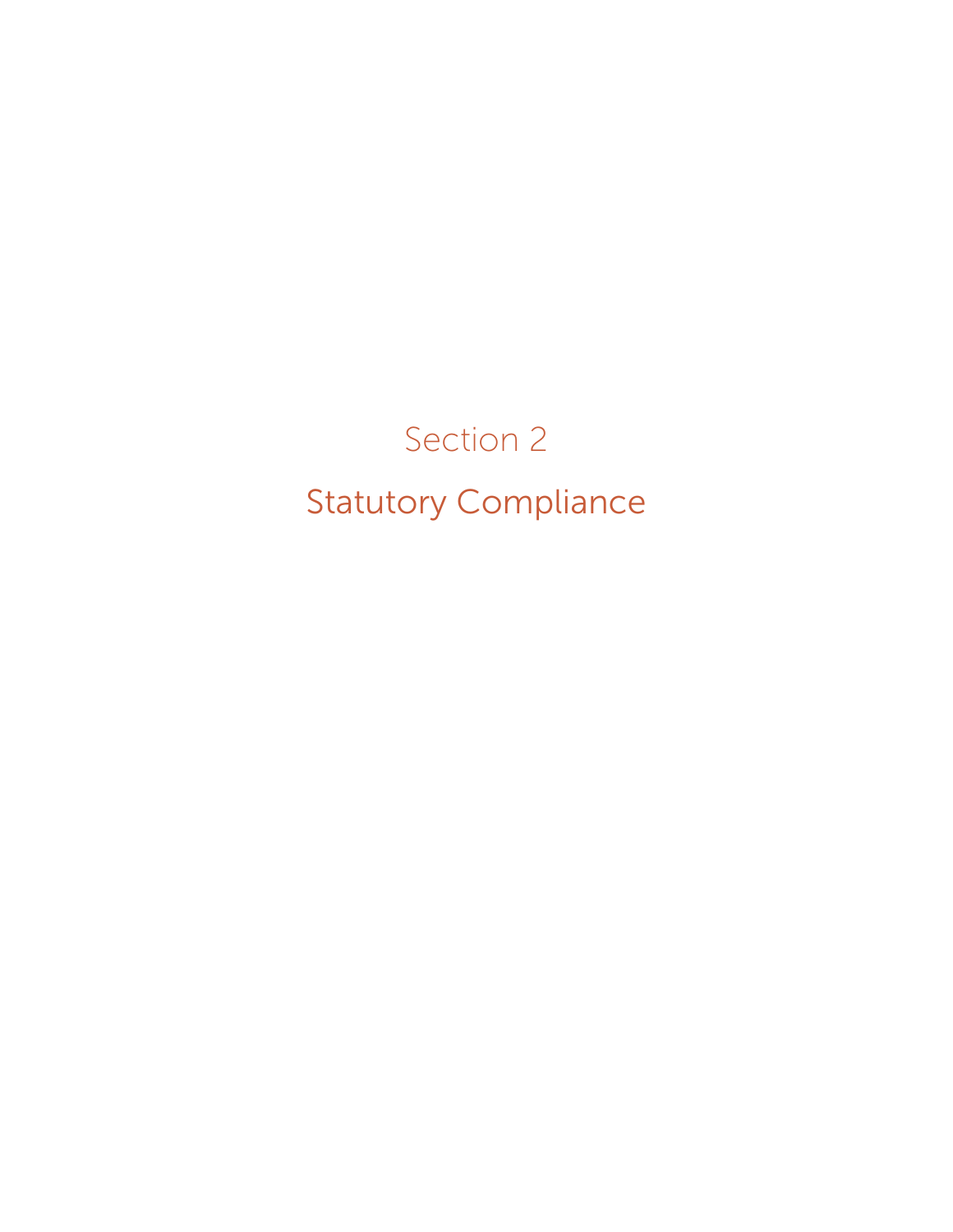## 1. Executive Summary

The purpose of this section of the report is to examine Capital Metropolitan Transportation Authority's (CMTA) compliance with applicable state law.

Iknow's findings are that Capital Metro is in compliance with all applicable Texas state laws and that the Capital Metro Board and staff work diligently to comply with all Texas statutes that govern the Authority's policies, practices, and procedures. The 2016 Quadrennial Performance Review did not find any failure to comply with existing and new provisions of Texas Transportation Code 451 and other relevant State of Texas legislation as of December 2015.

## 1.1 Approach

Iknow started by making the following two assumptions that narrowed our scope to the review of legislative amendments that were enrolled by the 83rd (2013) and 84th (2015) Texas Legislature sessions:

- 1. Previous Quadrennial Performance Reviews assessed Capital Metro's compliance with new legislation from previous Texas Legislature sessions and that all issues raised in those reviews had been thoroughly addressed
- 2. Capital Metro did not regress in its policies or practices that would negatively impact the Authority's ability to satisfy all relevant enacted legislation.

Additionally, we added the 82nd (2011) Texas Legislature Session to our review, even though the 82nd Legislature Session was covered in the previous Quadrennial Review. We felt that the significant impact of Senate Bill 650 (Sunset Advisory Commission recommendations) on Capital Metro's operations required us to include this session in our audit.

We then examined the findings and recommendations of the previous 2008 Quadrennial Review and evaluated the Authority's responses. We note that the previous Quadrennial Performance Review, covering the FY 2008–2011 period, only analyzed the statutory amendments to the Texas Transportation Code Section 451 and not other relevant Texas Government Code.

We took two approaches to identifying bills enrolled in the 83rd (2013) and 84th (2015) Texas Legislature Sessions that were relevant to Capital Metro. First, we reviewed all amendments made to the Texas Transportation Code, Section 451. This was done by reviewing each bill on Texas Legislature Online. Second, we researched amendments in all other code areas in the three Texas Legislature sessions by identifying topics that have direct relevance to Capital Metro. Figure 2.1 lists the key words and phrases that were searched.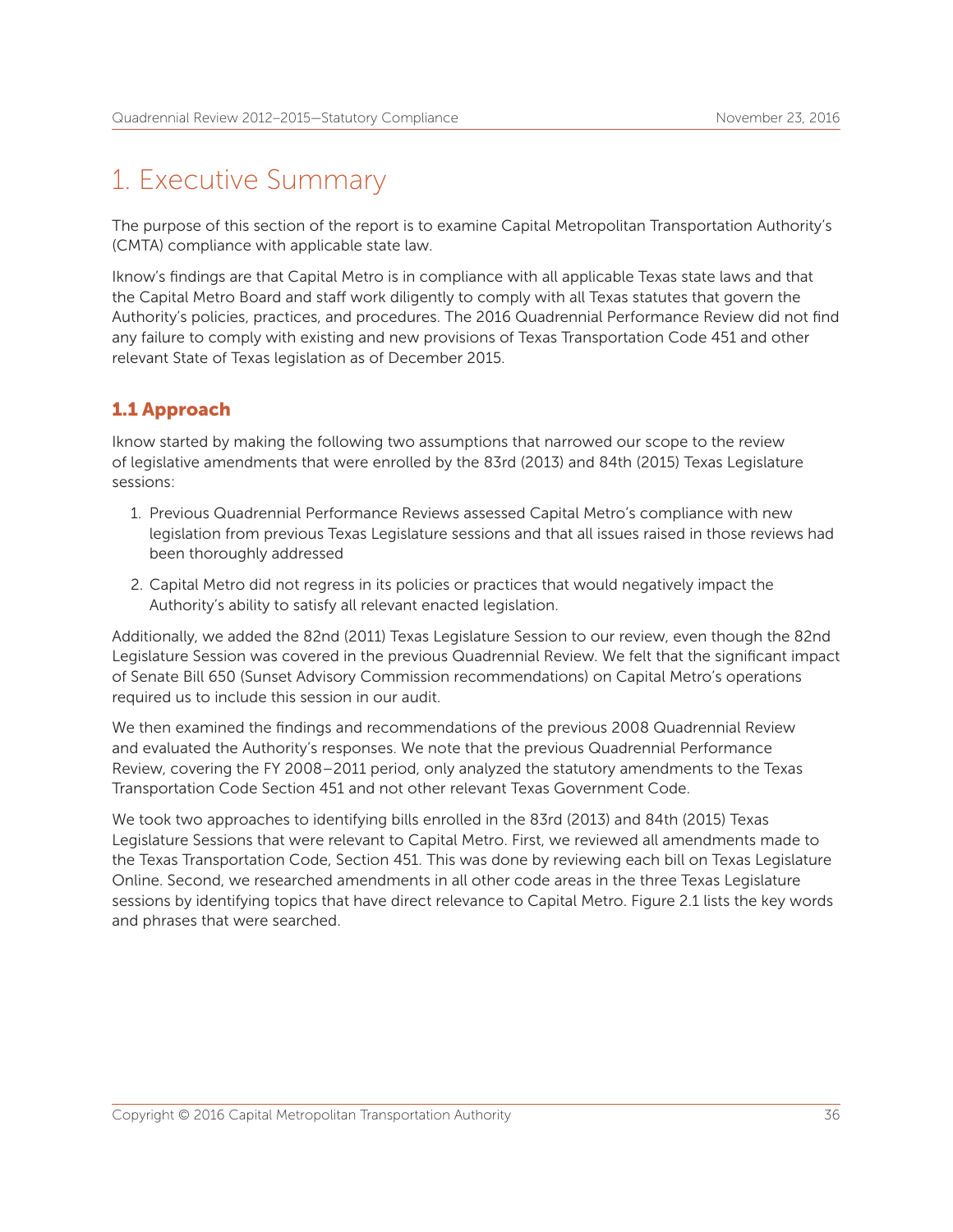#### Figure 2.1 **Key Search Terms**

- **n** Alcoholic beverages **n** Drug testing **n** Public records
- -
	-
- 
- 
- 
- 
- 
- -
- Conflict of interest Open meeting
- 
- **Board matters General HIPPA compliance General Records management**
- Board terms **N** Marijuana n System security
- **n** Commute rail **n** Minimum wage **n** Train maintenance
- Competitive bidding Occupational safety Transportation safety

After the list of relevant House and Senate enrolled bills was created, we conducted interviews with Capital Metro's staff and reviewed relevant data and documents to determine the Authority's compliance with each of the identified statutes.

Because of the significant financial and operational changes required by the Sunset Advisory Commission in February 2011, Iknow prepared a specific section for this statutory compliance audit that directly addresses Capital Metro's progress in implementing the Sunset recommendations.

#### 1.2 Sources of Information

In order to examine Capital Metro's compliance with the relevant statutes, Iknow collected and reviewed several sources of information, including:

- Texas Legislature Online, at http://www.capitol.state.tx.us/,
- <sup>n</sup> Publicly available information on the Authority's website, at http://www.capmetro.org/,
- Internal policy manuals and memoranda provided by Capital Metro staff,
- Interviews with Capital Metro's personnel, and
- Observed policies and practices in use, where relevant.

### 1.3 Metrics

The metrics used to evaluate whether the Authority is meeting the Texas statutes are:

- **Compliant.** An area is considered "compliant" if during the review no findings were noted with the Authority's implementation of statute.
- **Deficient**. An area is considered "deficient" if any of the requirements of a statute were not met.
- **Not Applicable.** An area is deemed "not applicable" if during the review the Authority does not conduct activities relevant to the statute.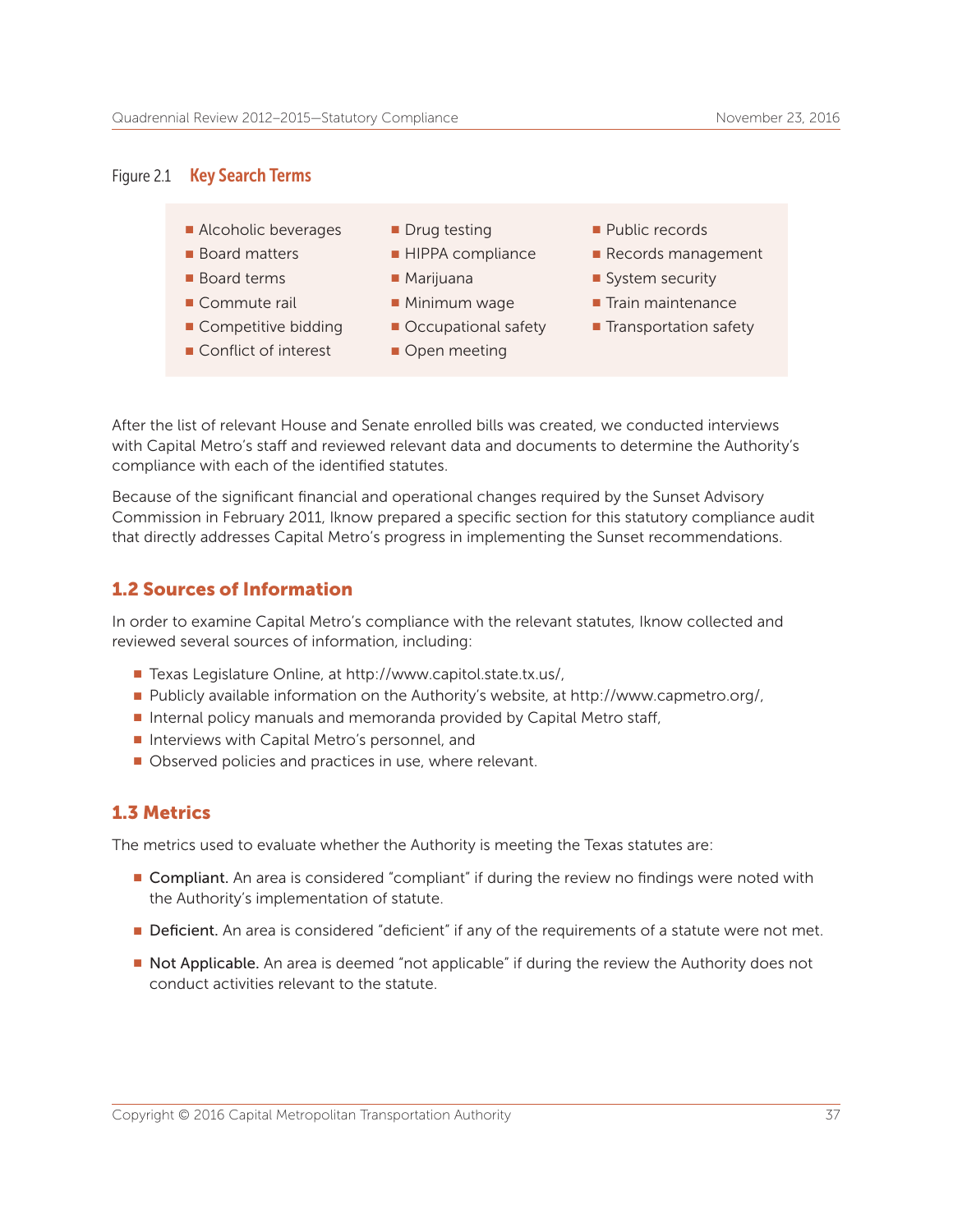## 2. Prior Compliance Efforts

The Capital Metro Board and staff work diligently to comply with all provisions of the statutes governing the Auhority's policies and procedures. The 2012 Quadrennial Performance Review did not find any failure to comply with current provisions of Texas Transportation Code 451 and requirements as of December 2012. Texas A&M Transportation Institute, which conducted the previous Quadrennial Performance Review, identified 12 amendments to the Texas Transportation Code Section 451 that were relevant to Capital Metro. These amendments are discussed below as well as Capital Metro's continued compliance efforts.

| Ref.<br>No.    | <b>Texas Legislature</b><br><b>Session</b> | <b>Bill No.</b>              | <b>Texas</b><br>Transportation<br>Code Chapter /<br><b>Article / Section</b> | <b>Bill Caption</b>                                                                                                         |
|----------------|--------------------------------------------|------------------------------|------------------------------------------------------------------------------|-----------------------------------------------------------------------------------------------------------------------------|
| $\mathbf{1}$   | 82 R - 2011                                | HB 2702,<br>Section 136      | 451.061                                                                      | Relating to the application of statutes that<br>classify political subdivisions according to<br>population.                 |
| $\overline{c}$ | 82 R - 2011                                | HB 2702,<br>Section 138      | 451.0612(a)                                                                  | Relating to the application of statutes that<br>classify political subdivisions according to<br>population.                 |
| 3              | 82 R - 2011                                | HB 2702,<br>Sections 144     | 451.071(a)                                                                   | Relating to the application of statutes that<br>classify political subdivisions according to<br>population.                 |
| $\overline{4}$ | 82 R - 2011                                | HB 2702<br>Section 148       | 451.0612(b)(c)<br>(d)(e)                                                     | Relating to the application of statutes that<br>classify political subdivisions according to<br>population.                 |
| 5              | 82 R - 2011                                | HB 2325,<br>Section 1        | 451.110(c)                                                                   | Relating to the competitive bidding and<br>notice requirements for contracts of certain<br>mass transportation authorities. |
| 6              | 82 R - 2011                                | HB 2325.<br>Sections 2 and 3 | 451.111(a)                                                                   | Relating to the competitive bidding and<br>notice requirements for contracts of certain<br>mass transportation authorities. |
| $\overline{7}$ | 82 R - 2011                                | HB 2702,<br>Section 159      | 451.458                                                                      | Relating to the application of statutes that<br>classify political subdivisions according to<br>population.                 |
| 8              | 82 R - 2011                                | HB 2702.<br>Section 160      | 451.459(a)                                                                   | Relating to the application of statutes that<br>classify political subdivisions according to<br>population.                 |
| 9              | 82 R - 2011                                | HB 2702,<br>Section 161      | 451.460(a)                                                                   | Relating to the application of statutes that<br>classify political subdivisions according to<br>population.                 |

Table 2.1 Enrolled Amendments to the Texas Transportation Code Section 451 82nd, 83rd, and 84th Texas Legislature Sessions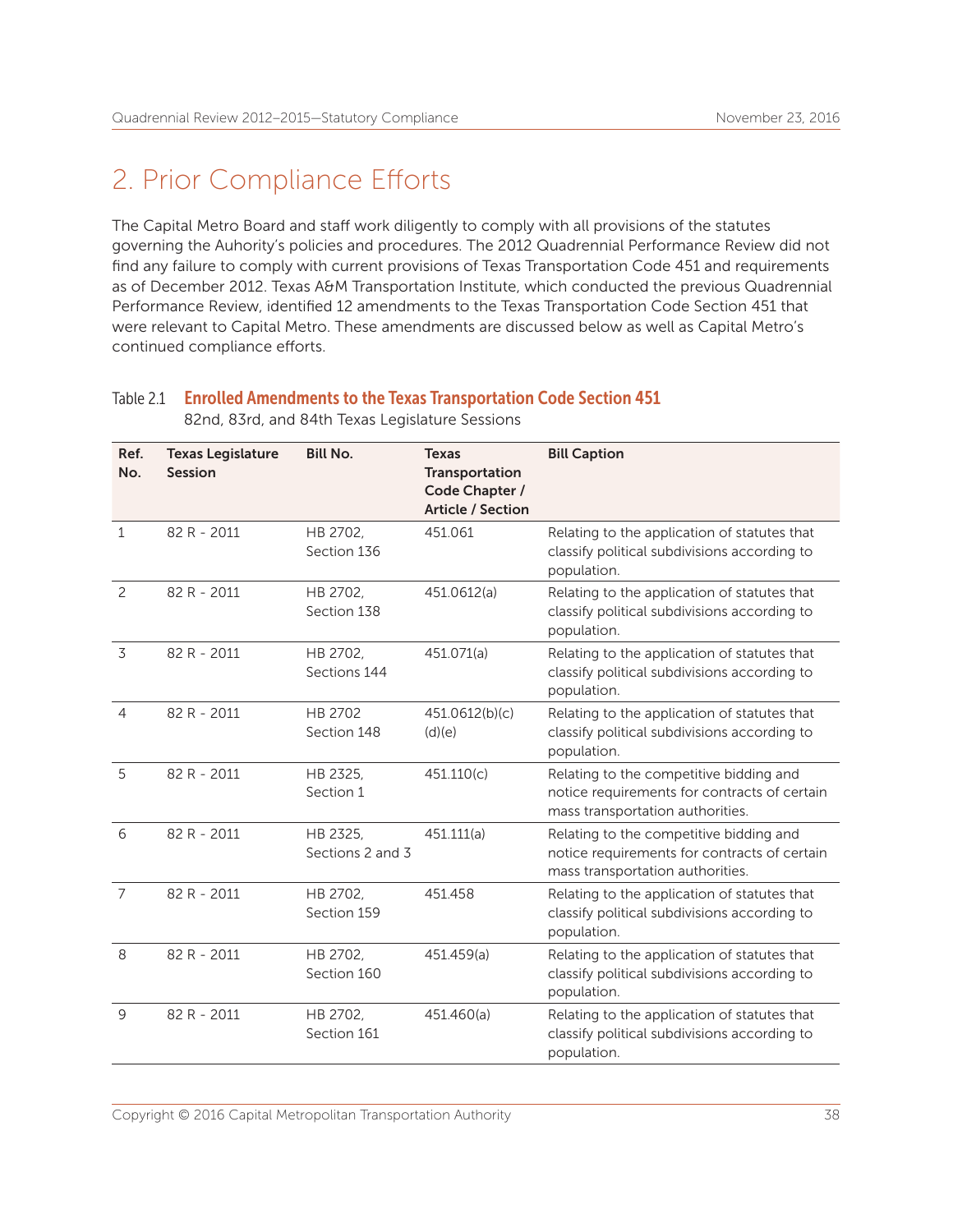| Ref.<br>No. | Texas Legislature<br><b>Session</b> | <b>Bill No.</b>                            | <b>Texas</b><br>Transportation<br>Code Chapter /<br><b>Article / Section</b> | <b>Bill Caption</b>                                                                                         |
|-------------|-------------------------------------|--------------------------------------------|------------------------------------------------------------------------------|-------------------------------------------------------------------------------------------------------------|
| 10          | $82 R - 2011$                       | HB 2702.<br><b>Sections</b><br>$162 - 163$ | 451.501, 451.502.<br>451.5021                                                | Relating to the application of statutes that<br>classify political subdivisions according to<br>population. |
| 11          | 82 R - 2011                         | SB 650.<br><b>Sections</b><br>$132 - 139$  | 451.135 - 451.139                                                            | Relating to the management of certain<br>metropolitan rapid transit authorities.                            |
| 12          | 82 R - 2011                         | SB 650,<br>Sections 2<br>and 3             | 451.461 and<br>451.6101                                                      | Relating to the application of statutes that<br>classify political subdivisions according to<br>population. |

| Table 2.1 Enrolled Amendments to the Texas Transportation Code Section 451 continued |
|--------------------------------------------------------------------------------------|
| 82nd, 83rd, and 84th Texas Legislature Sessions                                      |

### 2.1 HB 2702

| Ref.<br>No.  | <b>Texas Legislative</b><br><b>Session</b> | <b>Bill No.</b>                                                                                                                                                                                                                                                                                                                                                                                                                                                                                                                                                                                                                                                                                                                                                                                                                                                                                                                                                                                                                                                                                                                                                                                                                                                                                                                                                                                                                                                                                                                                                        | <b>Article / Section</b> | <b>Effective Date</b> |
|--------------|--------------------------------------------|------------------------------------------------------------------------------------------------------------------------------------------------------------------------------------------------------------------------------------------------------------------------------------------------------------------------------------------------------------------------------------------------------------------------------------------------------------------------------------------------------------------------------------------------------------------------------------------------------------------------------------------------------------------------------------------------------------------------------------------------------------------------------------------------------------------------------------------------------------------------------------------------------------------------------------------------------------------------------------------------------------------------------------------------------------------------------------------------------------------------------------------------------------------------------------------------------------------------------------------------------------------------------------------------------------------------------------------------------------------------------------------------------------------------------------------------------------------------------------------------------------------------------------------------------------------------|--------------------------|-----------------------|
| $\mathbf{1}$ | 82 R - 2011                                | HB 2702, Section 136                                                                                                                                                                                                                                                                                                                                                                                                                                                                                                                                                                                                                                                                                                                                                                                                                                                                                                                                                                                                                                                                                                                                                                                                                                                                                                                                                                                                                                                                                                                                                   | 451.061                  | 9/1/2011              |
|              |                                            |                                                                                                                                                                                                                                                                                                                                                                                                                                                                                                                                                                                                                                                                                                                                                                                                                                                                                                                                                                                                                                                                                                                                                                                                                                                                                                                                                                                                                                                                                                                                                                        |                          |                       |
|              | <b>Bill Caption</b>                        | Relating to the application of statutes that classify political subdivisions according to<br>population.                                                                                                                                                                                                                                                                                                                                                                                                                                                                                                                                                                                                                                                                                                                                                                                                                                                                                                                                                                                                                                                                                                                                                                                                                                                                                                                                                                                                                                                               |                          |                       |
|              | <b>Description</b>                         | The bill amends existing rules and procedures for the establishment of or a change to<br>fares, tolls, charges, and rents by Capital Metro.                                                                                                                                                                                                                                                                                                                                                                                                                                                                                                                                                                                                                                                                                                                                                                                                                                                                                                                                                                                                                                                                                                                                                                                                                                                                                                                                                                                                                            |                          |                       |
|              | <b>Audit Findings</b>                      | Compliant. In fall 2013, the Capital Metro Board of Directors approved a two-phase<br>fare restructuring program. In January 2014, Capital Metro launched a new tiered-fare<br>system consisting of three main service categories: Local, Premium, and Commuter. The<br>Local Service, which includes all local bus routes and UT Shuttle, will have a base fare of<br>\$1.00, unchanged from 2010. The Premium Service, which was introduced to coincide<br>with the MetroRapid Service, costs \$1.50 for a single ride and \$3.00 for a day pass. The<br>Regional fare category was replaced by the Commuter Service, which included access<br>to MetroRail, MetroExpress, Local, and Premium Services. A single ticket will be \$2.75<br>and a 1-day pass will cost \$5.50. Finally, Capital Metro is simplifying MetroRail service by<br>eliminating rail zones and charging a single flat fee of \$2.75.<br>The second phase of the fare restructuring occurred in January 2015. Capital Metro<br>made changes to all pass prices, including the Local base, which changed by 25 cents to<br>\$1.25 with Local Day Passes costing \$2.50. Premium fares rose by 25 cents to \$1.75 for a<br>Single Ride and \$3.50 for a Day Pass. Commuter fares increased by 75 cents to \$3.50 for<br>a Single Ride, \$7 for a Day Pass, \$27.50 for a 7-Day Pass and \$96.25 for a 31-Day Pass.<br>Capital Metro's fare increases in 2014 and 2015 were reviewed by Capital Metropolitan<br>Planning Organization (CAMPO) and were enacted in compliance with this amendment. |                          |                       |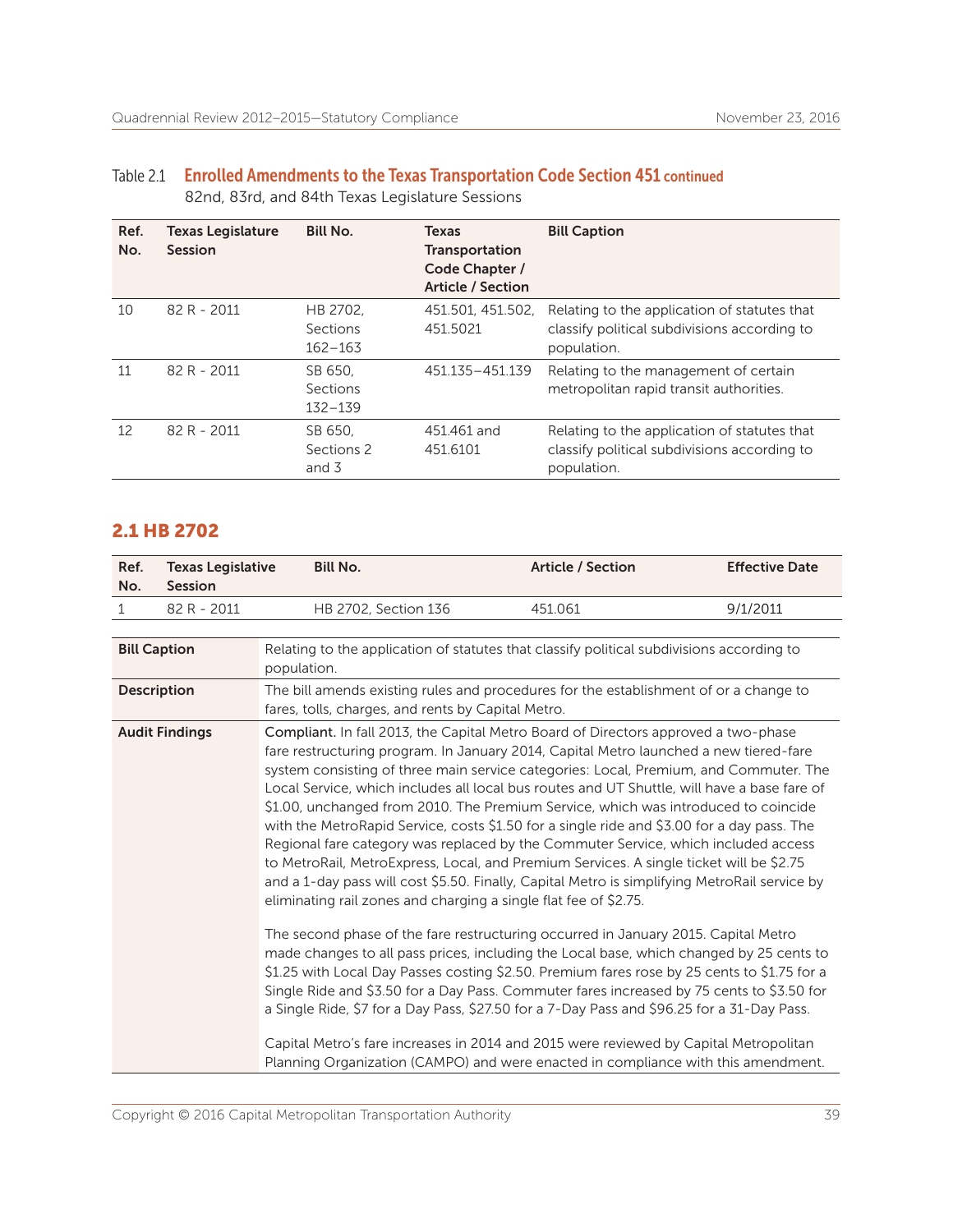## 2.2 HB 2702

| Ref.<br>No.         | <b>Texas Legislative</b><br><b>Session</b> | <b>Bill No.</b>                                                                                                                                                                                                                                                                                                                                                                                                                                                                                | <b>Article / Section</b> | <b>Effective Date</b> |
|---------------------|--------------------------------------------|------------------------------------------------------------------------------------------------------------------------------------------------------------------------------------------------------------------------------------------------------------------------------------------------------------------------------------------------------------------------------------------------------------------------------------------------------------------------------------------------|--------------------------|-----------------------|
| 2                   | 82 R - 2011                                | HB 2702, Section 138                                                                                                                                                                                                                                                                                                                                                                                                                                                                           | 451.0612(a)              | 9/1/2011              |
|                     |                                            |                                                                                                                                                                                                                                                                                                                                                                                                                                                                                                |                          |                       |
| <b>Bill Caption</b> |                                            | Relating to the application of statutes that classify political subdivisions according to<br>population.                                                                                                                                                                                                                                                                                                                                                                                       |                          |                       |
| <b>Description</b>  |                                            | The bill amends existing rules and procedures and grants Capital Metro authority to<br>employ persons to serve as fare enforcement officers to enforce the payment of fares for<br>use of the public transportation system.                                                                                                                                                                                                                                                                    |                          |                       |
|                     | <b>Audit Findings</b>                      | Compliant. Capital Metro currently employs three fare inspectors who are empow-<br>ered to enforce payment of fares. Failure to do so can result in a Class C Misdemeanor<br>if payment is not made within 30 days. Capital Metro Fare Inspectors did not issue any<br>citations during the 2012-2015 period. They worked closely with Austin Police Depart-<br>ment (APD) officers and when a potential infraction was observed, referred the matter to<br>the APD officers for adjudication. |                          |                       |

### 2.3 HB 2702

| Ref.<br>No.         | <b>Texas Legislative</b><br><b>Session</b> | <b>Bill No.</b>                                                                                                                                                                                                    | <b>Article / Section</b> | <b>Effective Date</b> |
|---------------------|--------------------------------------------|--------------------------------------------------------------------------------------------------------------------------------------------------------------------------------------------------------------------|--------------------------|-----------------------|
| 3                   | 82 R - 2011                                | HB 2702, Section 144                                                                                                                                                                                               | 451.071(a)               | 9/1/2011              |
|                     |                                            |                                                                                                                                                                                                                    |                          |                       |
| <b>Bill Caption</b> |                                            | Relating to the application of statutes that classify political subdivisions according to<br>population.                                                                                                           |                          |                       |
| <b>Description</b>  |                                            | The bill amends existing rules and procedures and permits Capital Metro to hold a<br>referendum on whether Capital Metro may operate a fixed-rail transit system.                                                  |                          |                       |
|                     | <b>Audit Findings</b>                      | Compliant. Capital Metro currently has not called a referendum to expand the rail<br>system. Per Texas Transportation Code 451, Capital Metro is required to hold a<br>referendum to build or operate a rail line. |                          |                       |

## 2.4 HB 2702

| Ref.<br>No.         | <b>Texas Legislative</b><br><b>Session</b> | <b>Bill No.</b>                                                                                                                                                                                           | <b>Article / Section</b> | <b>Effective Date</b> |
|---------------------|--------------------------------------------|-----------------------------------------------------------------------------------------------------------------------------------------------------------------------------------------------------------|--------------------------|-----------------------|
| 4                   | 82 R - 2011                                | HB 2702, Section 148                                                                                                                                                                                      | 451.0612(b)(c)(d)(e)     | 9/1/2011              |
|                     |                                            |                                                                                                                                                                                                           |                          |                       |
| <b>Bill Caption</b> |                                            | Relating to the application of statutes that classify political subdivisions according to<br>population.                                                                                                  |                          |                       |
| <b>Description</b>  |                                            | The bill amends existing rules and procedures regarding the ability of Capital Metro to<br>establish a security force, employ security personnel, and commission security personnel<br>as peace officers. |                          |                       |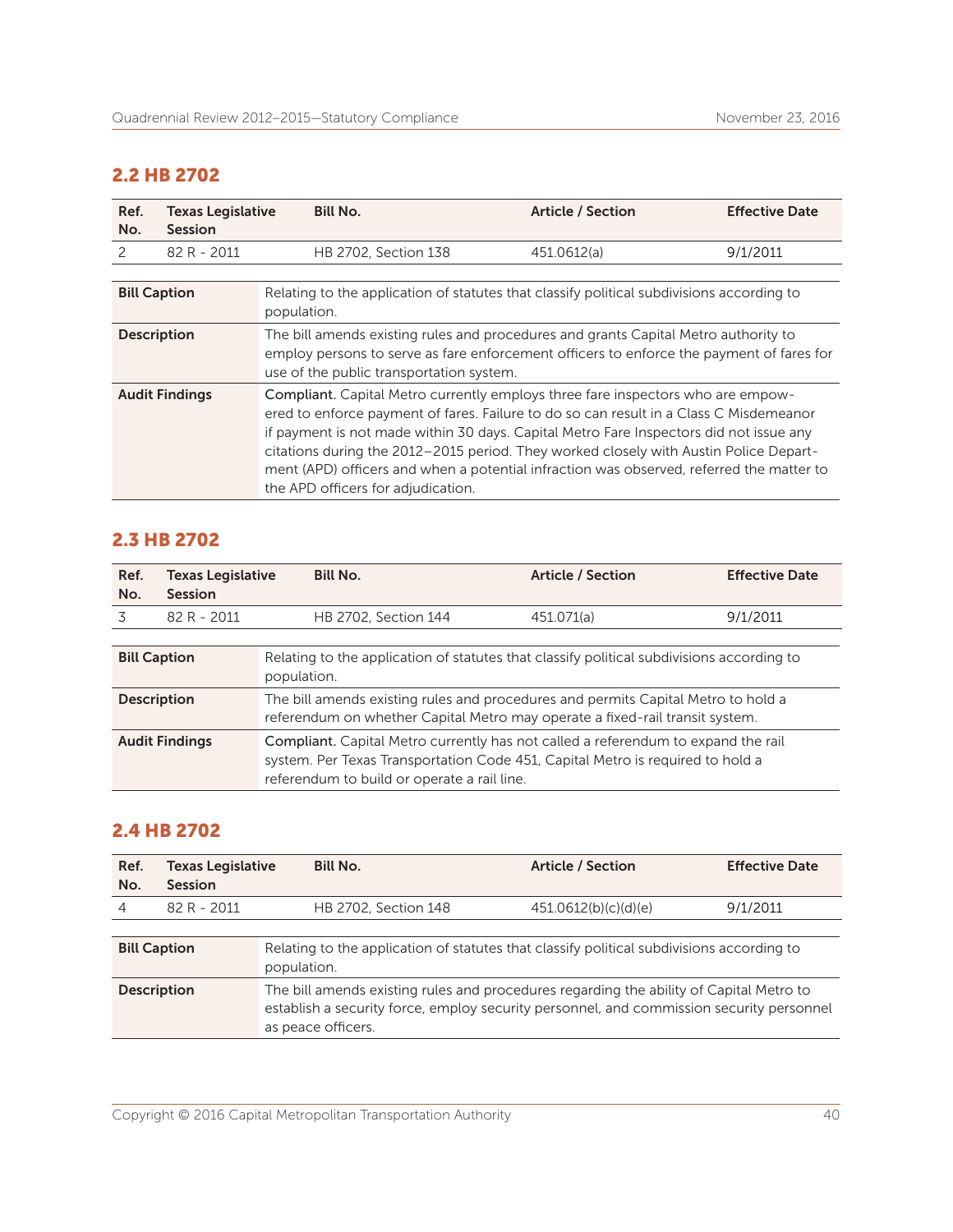| <b>Audit Findings</b> | Not Applicable. Capital Metro does not commission peace officers. Capital Metro does   |
|-----------------------|----------------------------------------------------------------------------------------|
|                       | employ off-duty police officers under an agreement with the city of Austin. Austin     |
|                       | Police Department (APD) officers on assignment for Capital Metro must abide by all     |
|                       | APD rules pertaining to off-duty officers. As of December 2015, Capital Metro employed |
|                       | approximately 130 off-duty Austin Police Department officers.                          |

### 2.5 HB 2325

| Ref.<br>No.         | Texas Legislative<br>Session | <b>Bill No.</b>                  | <b>Article / Section</b>                                                                                                                                                                                                                                               | <b>Effective Date</b> |
|---------------------|------------------------------|----------------------------------|------------------------------------------------------------------------------------------------------------------------------------------------------------------------------------------------------------------------------------------------------------------------|-----------------------|
| 5                   | 82 R - 2011                  | HB 2325, Section 1               | 451.110(c)                                                                                                                                                                                                                                                             | 9/1/2011              |
|                     |                              |                                  |                                                                                                                                                                                                                                                                        |                       |
| <b>Bill Caption</b> |                              | mass transportation authorities. | Relating to the competitive bidding and notice requirements for contracts of certain                                                                                                                                                                                   |                       |
| <b>Description</b>  |                              | less than \$50,000.              | The bill amends existing rules and procedures regarding competitive bidding, namely<br>that the Capital Metro Board may contract for the construction of an improvement or<br>the purchase of any property through a noncompetitive bidding process if the contract is |                       |
|                     | <b>Audit Findings</b>        |                                  | <b>Compliant.</b> On August 27, 2012, the Capital Metro Board approved an update to the<br>procurement Department Acquisition Policy to increase the small purchase threshold to<br>\$50,000. This threshold remains in place as of December 31, 2015.                 |                       |

### 2.6 HB 2325

| Ref.<br>No.         | Texas Legislative<br><b>Session</b> | <b>Bill No.</b>                                                                                                                                                                                                                                                                                                                                                                                                                                   | <b>Article / Section</b> | <b>Effective Date</b> |
|---------------------|-------------------------------------|---------------------------------------------------------------------------------------------------------------------------------------------------------------------------------------------------------------------------------------------------------------------------------------------------------------------------------------------------------------------------------------------------------------------------------------------------|--------------------------|-----------------------|
| 6                   | 82 R - 2011                         | HB 2325, Sections 2 and 3                                                                                                                                                                                                                                                                                                                                                                                                                         | 451.111(a)               | 9/1/2011              |
| <b>Bill Caption</b> |                                     | Relating to the competitive bidding and notice requirements for contracts of certain<br>mass transportation authorities.                                                                                                                                                                                                                                                                                                                          |                          |                       |
| <b>Description</b>  |                                     | The bill amends existing rules and procedures regarding competitive bidding, namely<br>that the Capital Metro Board may authorize the negotiation of a contract without<br>competitive sealed bids or proposals if the value is not more than \$50,000 as long as the<br>announcement for the contract is posted in a prominent place in the principal office of<br>the authority for at least two weeks before the date the contract is awarded. |                          |                       |
|                     | <b>Audit Findings</b>               | Compliant. On August 27, 2012, the Capital Metro Board approved an update to the<br>procurement Department Acquisition Policy to increase the small-purchase threshold<br>to \$50,000. This threshold remains in place as of December 31, 2015. CapMetro posts<br>all noncompetitive bids on a bulletin board in the public entryway of the main building<br>(2910 East 5th Street) as well as on the internet at: www.demandstar.com.            |                          |                       |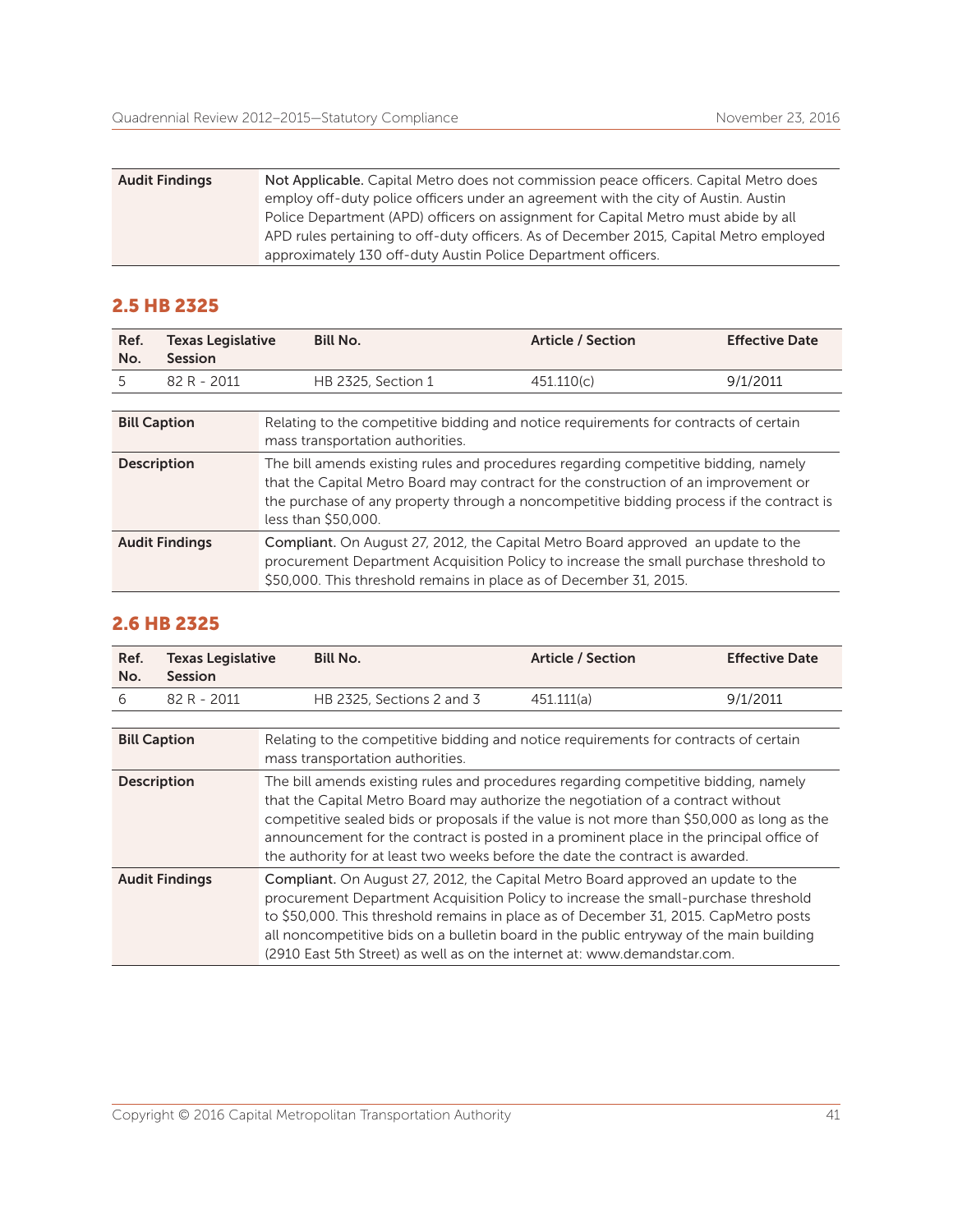## 2.7 HB 2702

| Ref.<br>No.                                                                                                                                                                                                                                                                                                             | <b>Texas Legislative</b><br>Session | <b>Bill No.</b>                                                                                          | <b>Article / Section</b> | <b>Effective Date</b> |
|-------------------------------------------------------------------------------------------------------------------------------------------------------------------------------------------------------------------------------------------------------------------------------------------------------------------------|-------------------------------------|----------------------------------------------------------------------------------------------------------|--------------------------|-----------------------|
|                                                                                                                                                                                                                                                                                                                         | 82 R - 2011                         | HB 2702, Section 159                                                                                     | 451.458                  | 9/1/2011              |
|                                                                                                                                                                                                                                                                                                                         |                                     |                                                                                                          |                          |                       |
| <b>Bill Caption</b>                                                                                                                                                                                                                                                                                                     |                                     | Relating to the application of statutes that classify political subdivisions according to<br>population. |                          |                       |
| The bill amends existing rules and procedures regarding the Capital Metro Board appoint-<br><b>Description</b><br>ing a qualified individual to perform internal auditing services for a term of five years.                                                                                                            |                                     |                                                                                                          |                          |                       |
| Compliant. The Capital Metro Board appointed a qualified individual to perform internal<br><b>Audit Findings</b><br>auditing services. The Board appointed an individual on October 28, 2009 for a five-year<br>term. The individual was re-appointed in 2014. There are no statutory restrictions on<br>reappointment. |                                     |                                                                                                          |                          |                       |

## 2.8 HB 2702

| Ref.<br>No.           | <b>Texas Legislative</b><br><b>Session</b> | <b>Bill No.</b>                                                                                                                                                                                                                                                                                                                                                                                                                                                                                               | <b>Article / Section</b>                                                                                                                                                                                                                                   | <b>Effective Date</b> |  |
|-----------------------|--------------------------------------------|---------------------------------------------------------------------------------------------------------------------------------------------------------------------------------------------------------------------------------------------------------------------------------------------------------------------------------------------------------------------------------------------------------------------------------------------------------------------------------------------------------------|------------------------------------------------------------------------------------------------------------------------------------------------------------------------------------------------------------------------------------------------------------|-----------------------|--|
| 8                     | 82 R - 2011                                | HB 2702, Section 160                                                                                                                                                                                                                                                                                                                                                                                                                                                                                          | 451.459(a)                                                                                                                                                                                                                                                 | 9/1/2011              |  |
|                       |                                            |                                                                                                                                                                                                                                                                                                                                                                                                                                                                                                               |                                                                                                                                                                                                                                                            |                       |  |
| <b>Bill Caption</b>   |                                            | Relating to the application of statutes that classify political subdivisions according to<br>population.                                                                                                                                                                                                                                                                                                                                                                                                      |                                                                                                                                                                                                                                                            |                       |  |
| <b>Description</b>    |                                            | The bill amends existing rules regarding what entities are subject to review under<br>Chapter 325, Government Code (Texas Sunset Act). It creates an additional review to<br>be conducted as if the authority were scheduled to be abolished on September 1, 2017.<br>It furthermore defines that the reviews conducted examine as an assessment of the<br>governance, management, and operating structure of the authority's compliance with<br>the duties and requirements placed on it by the legislature. |                                                                                                                                                                                                                                                            |                       |  |
| <b>Audit Findings</b> |                                            |                                                                                                                                                                                                                                                                                                                                                                                                                                                                                                               | Compliant. The Sunset Review was completed in September 2010. R 84 HB 3123 repeals<br>Section 451.459 of the Transportation code, which required that another review be<br>conducted as if the authority were scheduled to be abolished September 1, 2017. |                       |  |

## 2.9 HB 2702

| Ref.<br>No.         | Texas Legislative<br>Session | Bill No.                                                                                                 | Article / Section                                                                                                                                                                                                                                                    | <b>Effective Date</b> |  |
|---------------------|------------------------------|----------------------------------------------------------------------------------------------------------|----------------------------------------------------------------------------------------------------------------------------------------------------------------------------------------------------------------------------------------------------------------------|-----------------------|--|
| 9                   | 82 R - 2011                  | HB 2702, Section 161                                                                                     | 451.460(a)                                                                                                                                                                                                                                                           | 9/1/2011              |  |
|                     |                              |                                                                                                          |                                                                                                                                                                                                                                                                      |                       |  |
| <b>Bill Caption</b> |                              | Relating to the application of statutes that classify political subdivisions according to<br>population. |                                                                                                                                                                                                                                                                      |                       |  |
| <b>Description</b>  |                              | the municipality or the county.                                                                          | The bill amends existing rules and procedures regarding Capital Metro and the<br>requirement to provide an annual report to each governing body of a municipality or<br>county in the authority regarding the status of any financial obligation of the authority to |                       |  |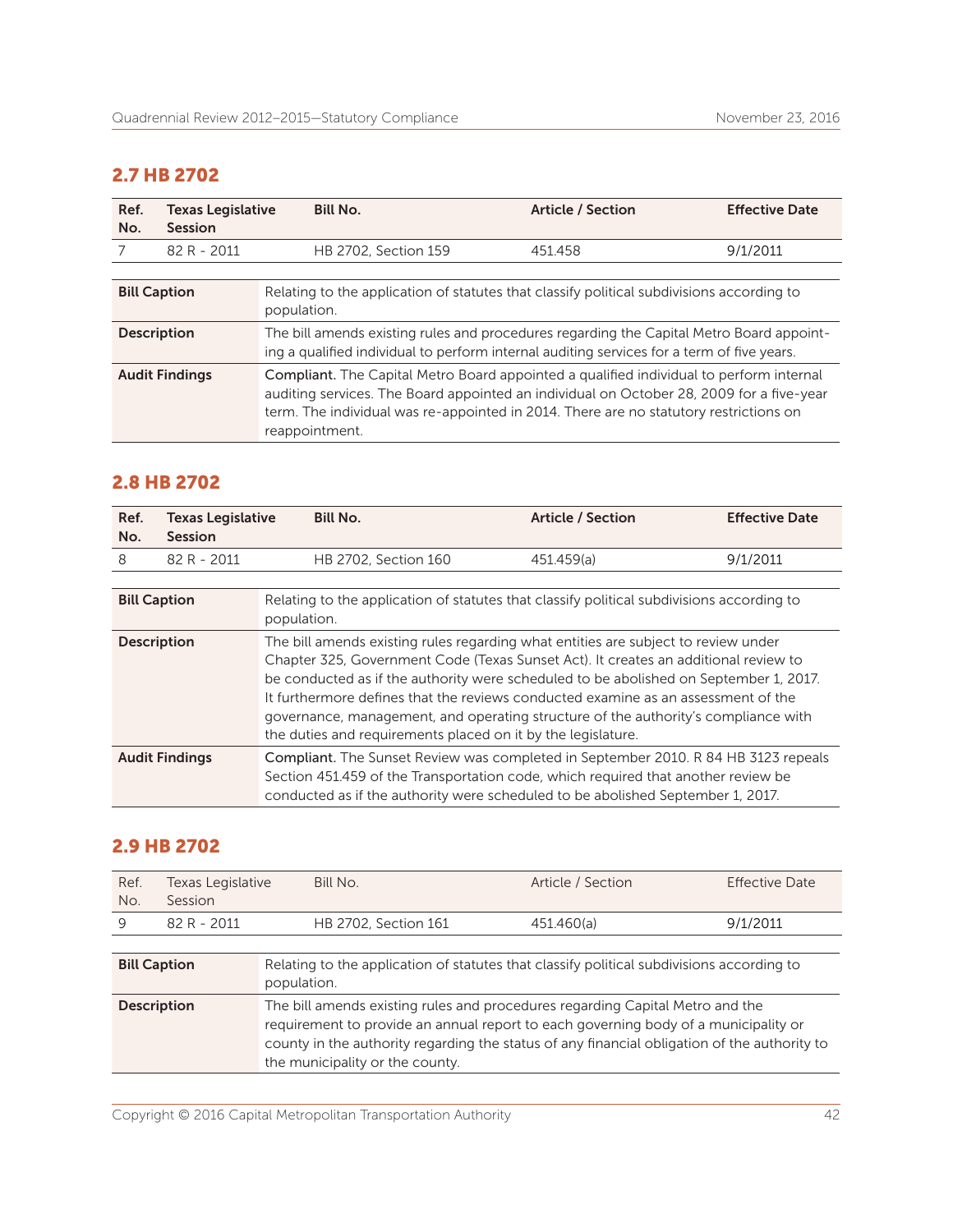| <b>Audit Findings</b> | Compliant. The Capital Metro Board annually provides a report to each governing            |
|-----------------------|--------------------------------------------------------------------------------------------|
|                       | body of a municipality or county in the authority regarding the status of any financial    |
|                       | obligation of the authority to the municipality or county. The financial report summarizes |
|                       | the status of any financial obligation as of the end of the previous fiscal year.          |

## 2.10 HB 2702

| Ref.<br>No.           | <b>Texas Legislative</b><br><b>Session</b> | Bill No.                                                                                                           | <b>Article / Section</b>                                                                                                                                                                                                           | <b>Effective Date</b> |  |
|-----------------------|--------------------------------------------|--------------------------------------------------------------------------------------------------------------------|------------------------------------------------------------------------------------------------------------------------------------------------------------------------------------------------------------------------------------|-----------------------|--|
| 10                    | $82 R - 2011$                              | HB 2702, Sections 162-163                                                                                          | 451.501, 451.502, 451.5021                                                                                                                                                                                                         | 9/1/2011              |  |
| <b>Bill Caption</b>   |                                            | population.                                                                                                        | Relating to the application of statutes that classify political subdivisions according to                                                                                                                                          |                       |  |
| <b>Description</b>    |                                            | The bill amends existing rules and procedures regarding Board composition and<br>appointment terms and conditions. |                                                                                                                                                                                                                                    |                       |  |
| <b>Audit Findings</b> |                                            |                                                                                                                    | <b>Compliant.</b> Appointments to the Capital Metro Board comply with the requirements<br>outlined in Section 451,5021. Information about each Board member is listed on the<br>Capital Metro website: http://capmetro.org/board/. |                       |  |

### 2.11 SB 650

| Ref.<br>No.                                                                                                                                                                                                                                                                                                                                                                                                                                      | <b>Texas Legislative</b><br><b>Session</b> | <b>Bill No.</b>                                                                                                                                                                                                                                                                                                                                                                                                                                                                                                                                                                                                                                                                                                                                               | <b>Article / Section</b> | <b>Effective Date</b> |
|--------------------------------------------------------------------------------------------------------------------------------------------------------------------------------------------------------------------------------------------------------------------------------------------------------------------------------------------------------------------------------------------------------------------------------------------------|--------------------------------------------|---------------------------------------------------------------------------------------------------------------------------------------------------------------------------------------------------------------------------------------------------------------------------------------------------------------------------------------------------------------------------------------------------------------------------------------------------------------------------------------------------------------------------------------------------------------------------------------------------------------------------------------------------------------------------------------------------------------------------------------------------------------|--------------------------|-----------------------|
| 11                                                                                                                                                                                                                                                                                                                                                                                                                                               | 82 R - 2011                                | SB 650, Sections 132-139                                                                                                                                                                                                                                                                                                                                                                                                                                                                                                                                                                                                                                                                                                                                      | 451.132-451.139          | 9/1/2011              |
| <b>Bill Caption</b>                                                                                                                                                                                                                                                                                                                                                                                                                              |                                            | Relating to the management of certain metropolitan rapid transit authorities.                                                                                                                                                                                                                                                                                                                                                                                                                                                                                                                                                                                                                                                                                 |                          |                       |
| The bill amends existing rules and procedures regarding: (1) adoption of a five-year<br><b>Description</b><br>capital improvement plan, (2) limits on capital expenditures, (3) the need for an operating<br>reserve account, (4) the adoption of a strategic and a rail safety plan, (5) competitive<br>bid requirements for transit services, (6) public involvement in board matters, and<br>(7) requirements as to when bonds may be issued. |                                            |                                                                                                                                                                                                                                                                                                                                                                                                                                                                                                                                                                                                                                                                                                                                                               |                          |                       |
|                                                                                                                                                                                                                                                                                                                                                                                                                                                  | <b>Audit Findings</b>                      | Compliant.                                                                                                                                                                                                                                                                                                                                                                                                                                                                                                                                                                                                                                                                                                                                                    |                          |                       |
|                                                                                                                                                                                                                                                                                                                                                                                                                                                  |                                            | Every September, the Capital Metro Board of Directors adopts operating and capital<br>(1)<br>budgets for the next fiscal year. The budget incorporates planned capital spending<br>for the next year of the Capital Improvement Plan (CIP). The CIP is an appendix to<br>the adopted annual budget and includes estimated costs for the next four years.<br>The CIP also reflects the funding source for each capital project. Public review and<br>comment is included in the budget development process prior to board adoption. The<br>Capital Metro Board adopted the Capital Planning Policy in January 2011. The policy<br>incorporates the detailed planning process and is consistent with organizational and<br>regional long-range goals. [451.132] |                          |                       |
|                                                                                                                                                                                                                                                                                                                                                                                                                                                  |                                            | The Capital Metro Board of Directors' operating budget includes line-item account<br>(2)<br>details for each department, and the capital budget includes project descriptions,                                                                                                                                                                                                                                                                                                                                                                                                                                                                                                                                                                                |                          |                       |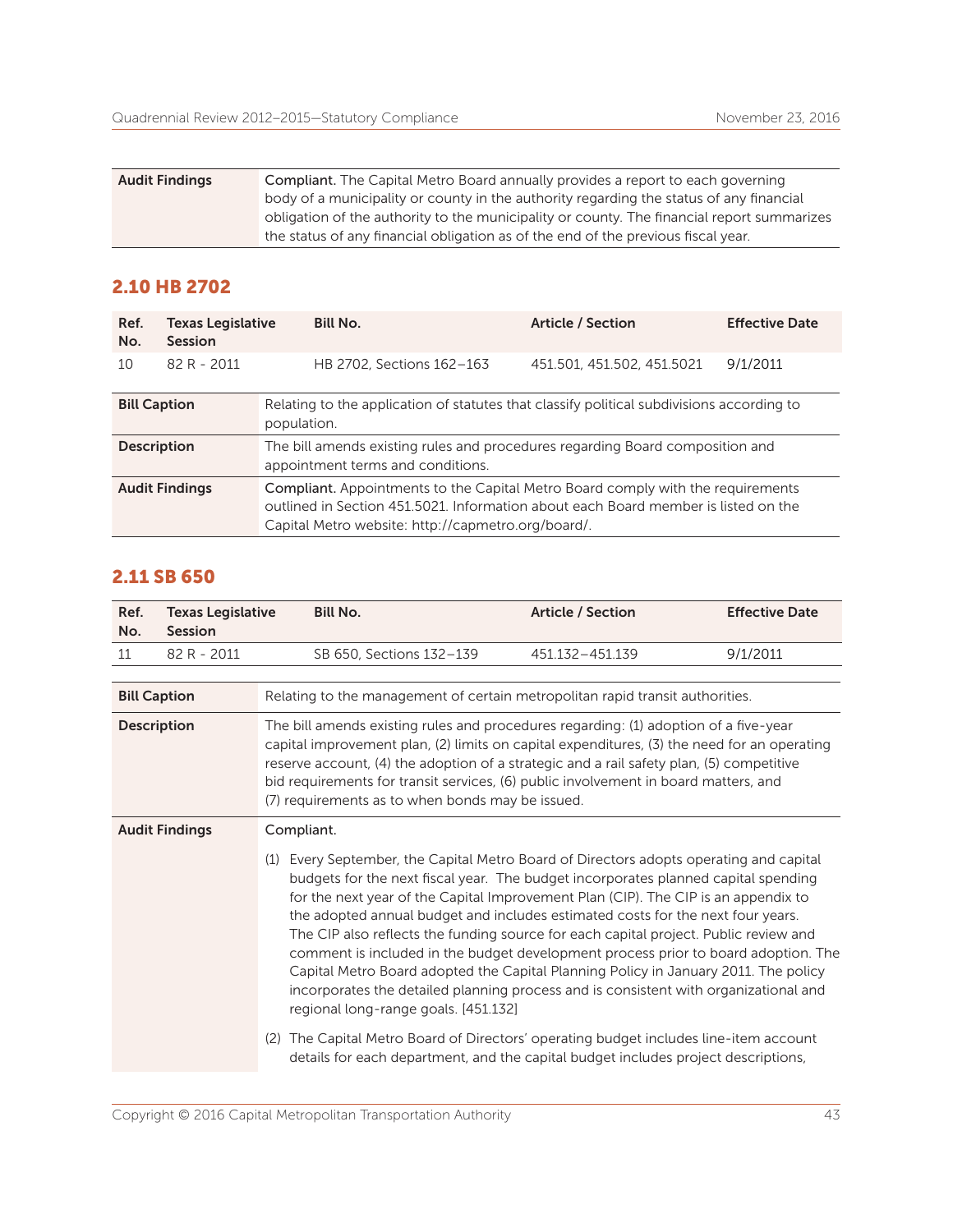spending categories, funding sources, expected benefits, estimated operating cost impacts and the corresponding strategic objectives for each of the capital projects.

 The statute requires quarterly status reports on actual operations and capital expenditures. Capital Metro staff currently reports operating expense variances to the Board on a monthly basis. Capital Metro staff uses a matrix to monitor projects identified in the Capital Improvement Plan (CIP). Elements of the matrix include project budget, project manager, major milestones and timelines. Beginning in January 2011, Capital Metro staff reports quarterly to the Board regarding capital project status and progress.

 Capital Metro maintains, updates, and posts accounting records for each authority account on the agency's website. See http://www.capmetro.org/transparency/. [451.133]

- (3) The Capital Metro Board approved a reserve policy on September 24, 2010. The policy defines several types of reserves: an operating reserve of at least two months of operating expenses (a cash flow reserve), a capital reserve, a self-insurance reserve and a budget stabilization reserve. Procedures are being developed on funding and maintaining the various reserves. The FY 2015 Operating Reserve Account balance was \$32.9 million. [451.134]
- (4) In October 2011, the Capital Metro Board adopted a strategic plan that includes a new vision, mission, and four key goals to guide the agency through FY2012 and beyond.The goals and objectives are tied directly to Capital Metro's operating and capital budgets.

The four key principles reflected in the Strategic Plan are:

- 1. Provide a Great Customer Experience
- 2. Improve our Business Practices
- 3. Demonstrate the Value of Public Transportation in an Active Community
- 4. Be a Regional Leader

 The most recent strategic plan (2014–2019) can be found at: http://www.capmetro. org/future-plans.aspx [451.135]

 A Safety System Program Plan (SSPP) has been completed by Capital Metro and reviewed and accepted by the Federal Railroad Administration, the federal agency responsible for rail oversight. The SSPP identifies goals and objectives to ensure safe, reliable, convenient and efficient operations. This SSPP also describes the requirements, processes and controls required to transport people safely on the system.

 Since May 2010, staff has reported on the safety of the system to the Capital Metro Board on a monthly basis. The reports are also shared with the Texas Department of Transportation. [451.136]

(5) Capital Metro issued a Request for Proposals in 2011 to competitively procure all transit services not directly provided by Capital Metro employees by September 2012. Effective August 19, 2012, all transit service is operated by contractors. For a complete list of service providers, please see Table 1 in the Performance Indicators section. This procurement process complied with all aspects of Section 451.137. Subsequent procurement activities through December 31, 2015 have also complied with Section 451.137. [451.137]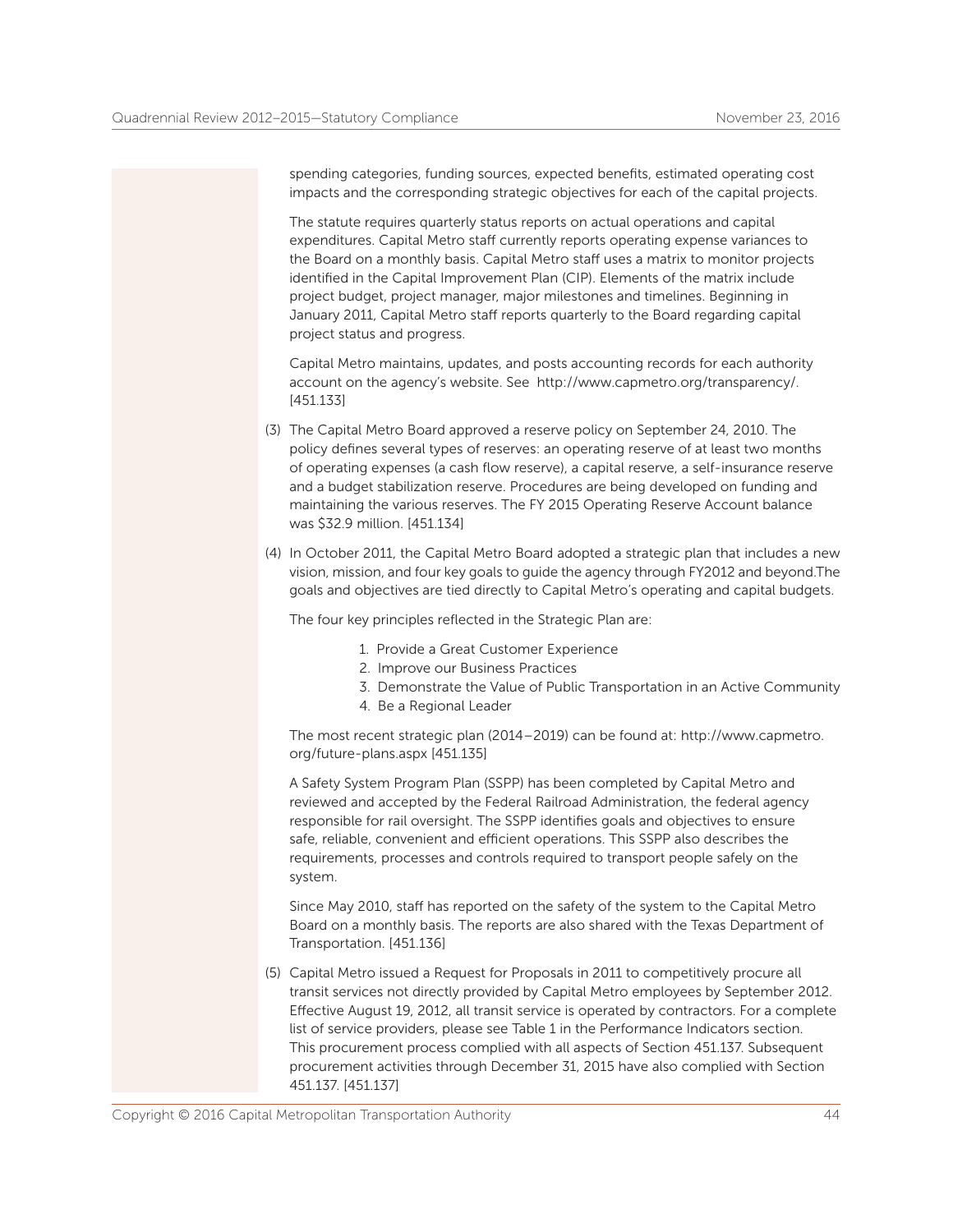(6) In 2010, the Capital Metro Board adopted a Community Involvement Policy that outlines how Capital Metro will work to ensure that its decision-making processes are open and accessible to all interested parties. The policy establishes how Capital Metro will develop and implement a comprehensive community involvement strategy for receiving input from the community http://www.capmetro.org/getinvolved/

 Capital Metro staff is reaching out to a greater number of stakeholders though social media and technology. For example, during the review period, Capital Metro developed outreach and community involvement plans for all action items going to the Board (e.g., budget, fare changes, service changes), which includes use of televised town halls, webinars, blogs and social media outlets such as Facebook and Twitter. [451.138]

(7) Cap Metro has not issued bonds for self-insurance or retirement of pension fund reserves as of December 2015. [451.139]

### 2.12 SB 650

| Ref.<br>No.                                                                                                                                                                      | <b>Texas Legislative</b><br><b>Session</b> | <b>Bill No.</b>                                                                                                                                                                                                                                                                                                                                                                                                                                                                  | <b>Article / Section</b> | <b>Effective Date</b> |
|----------------------------------------------------------------------------------------------------------------------------------------------------------------------------------|--------------------------------------------|----------------------------------------------------------------------------------------------------------------------------------------------------------------------------------------------------------------------------------------------------------------------------------------------------------------------------------------------------------------------------------------------------------------------------------------------------------------------------------|--------------------------|-----------------------|
| 12                                                                                                                                                                               | 82 R - 2011                                | SB 650, Section 2 and 3                                                                                                                                                                                                                                                                                                                                                                                                                                                          | 451.461 and 451.6101     | 9/1/2011              |
|                                                                                                                                                                                  |                                            |                                                                                                                                                                                                                                                                                                                                                                                                                                                                                  |                          |                       |
| <b>Bill Caption</b>                                                                                                                                                              |                                            | Relating to the application of statutes that classify political subdivisions according to<br>population.                                                                                                                                                                                                                                                                                                                                                                         |                          |                       |
| The bill amends existing rules and procedures regarding providing transportation services<br><b>Description</b><br>to persons with disabilities in a withdrawn unit of election. |                                            |                                                                                                                                                                                                                                                                                                                                                                                                                                                                                  |                          |                       |
| <b>Audit Findings</b>                                                                                                                                                            |                                            | Compliant. MetroAccess is a demand-response, shared-ride service for people whose<br>disabilities prevent them from riding regular bus and rail service. MetroAccess service<br>complies with the Americans with Disabilities Act of 1990 (ADA). The term "paratransit"<br>in this section refers to transit that is parallel in service to fixed-route bus service. The<br>paratransit Rider's Guide is available online. http://www.capmetro.org/metroaccess.<br>$aspx$ ?id=58 |                          |                       |
|                                                                                                                                                                                  |                                            | Capital Metro implemented an alternative program for continuation of services to<br>persons with disabilities as provided in Section 451.6101. As of December 31, 2015,<br>there was one individual who applied and was eligible to receive transportation services<br>pursuant to the requirements of the alternative program.                                                                                                                                                  |                          |                       |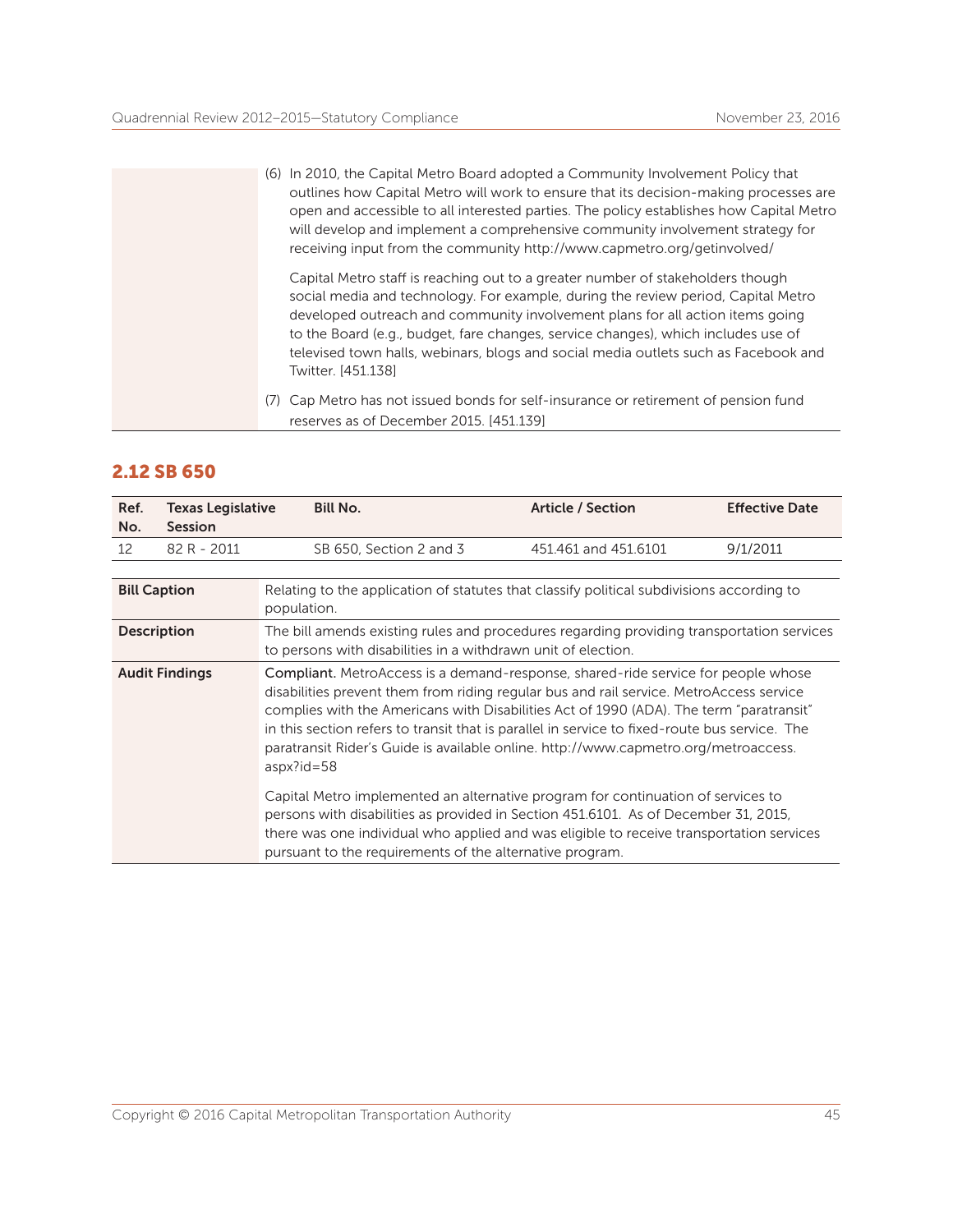## 3. Statutory Amendments to the Texas Transportation Code Section 451

Seven amendments to the Texas Transportation Code Section 451 were enrolled during the last three Texas Legislature Sessions. The amendments are listed and described in Table 2.2.

#### Table 2.2 Enrolled Amendments to the Texas Transportation Code Section 451 82nd, 83rd, and 84th Texas Legislature Sessions

| Ref.<br>No. | <b>Texas Legislature</b><br>Session | <b>Bill No.</b>                 | <b>Texas</b><br>Transportation<br>Code Chapter /<br><b>Article / Section</b> | <b>Bill Caption</b>                                                                                                                                                                                                                  |
|-------------|-------------------------------------|---------------------------------|------------------------------------------------------------------------------|--------------------------------------------------------------------------------------------------------------------------------------------------------------------------------------------------------------------------------------|
| 13          | 82 R - 2011                         | HB 2396,<br>Section 1           | 451.702                                                                      | Relating to the pledge of advanced<br>transportation district sales and use taxes to<br>certain bonds.                                                                                                                               |
| 14          | 83 R - 2013                         | HB 2148,<br>Section 3           | Section 162.312                                                              | Relating to the motor fuel tax on<br>compressed natural gas and liquefied natural<br>gas; receiving a refund; providing penalties;<br>imposing a tax.                                                                                |
| 15          | 83 R - 2013                         | HB 3031,<br>Sections 1<br>and 2 | 451.0612 and<br>451.0612(a)                                                  | Allows Capital Metro to employ persons<br>to serve as fare enforcement officers to<br>enforce the payment of fares for use of the<br>public transportation system.                                                                   |
| 16          | 84 R - 2015                         | <b>HB 283</b><br>Section 1      | 551.128                                                                      | Relating to the requirement that certain<br>governmental bodies make audio and video<br>recordings of open meetings available on<br>the Internet.                                                                                    |
| 17          | 84 R - 2015                         | HB 3123,<br>Article 4           | Section 4.03                                                                 | Relating to governmental entities subject to<br>the Sunset Review process.                                                                                                                                                           |
| 18          | 84 R - 2015                         | HB 3666,<br>Sections 1 and 2    | 451.601 and<br>451.618                                                       | Relating to the withdrawal of the territory<br>of certain emergency services districts from<br>the territory of a metropolitan rapid transit<br>authority.                                                                           |
| 19          | 84 R - 2015                         | SB 57, Section 6                | 451.061                                                                      | Relating to information collected by a<br>regional tollway authority, regional mobility<br>authority, regional transportation authority,<br>metropolitan rapid transit authority, or<br>coordinated county transportation authority. |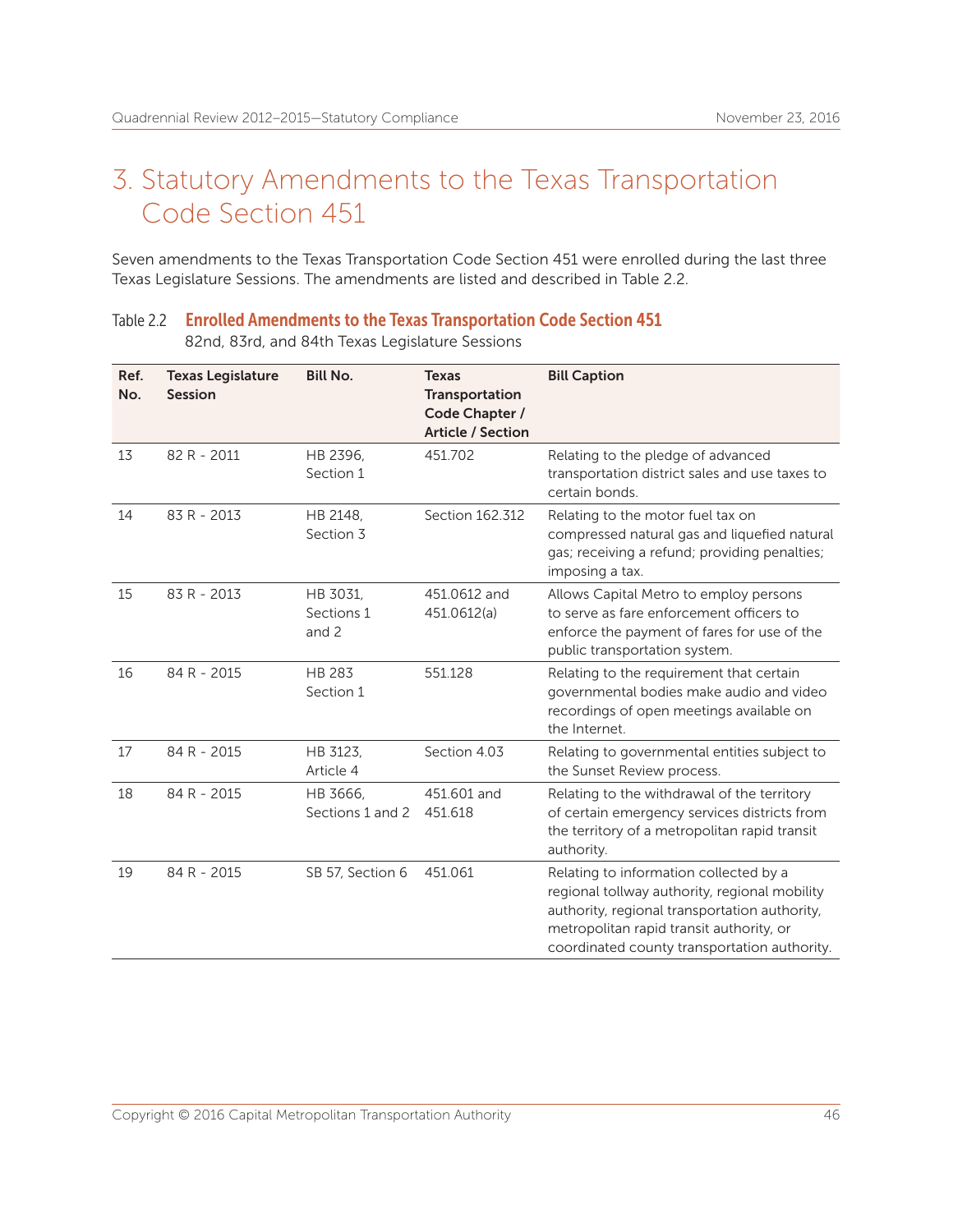## 3.1 HB 2396

| Ref.<br>No.           | <b>Texas Legislative</b><br><b>Session</b> | <b>Bill No.</b>                                                                                                                                                                                                              | <b>Article / Section</b>                                                                                                                                                                                                                                                                                                                                      | <b>Effective Date</b> |
|-----------------------|--------------------------------------------|------------------------------------------------------------------------------------------------------------------------------------------------------------------------------------------------------------------------------|---------------------------------------------------------------------------------------------------------------------------------------------------------------------------------------------------------------------------------------------------------------------------------------------------------------------------------------------------------------|-----------------------|
| 13                    | 82 R - 2011                                | HB 2396, Section 1                                                                                                                                                                                                           | 451.702                                                                                                                                                                                                                                                                                                                                                       | 9/1/2011              |
|                       |                                            |                                                                                                                                                                                                                              |                                                                                                                                                                                                                                                                                                                                                               |                       |
| <b>Bill Caption</b>   |                                            | bonds.                                                                                                                                                                                                                       | Relating to the pledge of advanced transportation district sales and use taxes to certain                                                                                                                                                                                                                                                                     |                       |
| <b>Description</b>    |                                            | hearing and announcement occur.                                                                                                                                                                                              | The bill amends the transportation code to allow the Capital Metro Board to order an<br>election to create an advanced transportation district within its boundaries and impose a<br>sales and use tax for advanced transportation and mobility enhancement. The proceeds<br>may be pledged to one or more sales and use tax revenue bonds providing a public |                       |
| <b>Audit Findings</b> |                                            | Not Applicable. Capital Metro did not order an election to create an advanced<br>transportation district during the review period nor to impose a sales and use tax for<br>advanced transportation and mobility enhancement. |                                                                                                                                                                                                                                                                                                                                                               |                       |

### 3.2 HB 2148

| Ref.<br>No.           | <b>Texas Legislative</b><br><b>Session</b> | Bill No.                                                                                                                                                                                                | <b>Article / Section</b> | <b>Effective Date</b> |  |
|-----------------------|--------------------------------------------|---------------------------------------------------------------------------------------------------------------------------------------------------------------------------------------------------------|--------------------------|-----------------------|--|
| 14                    | 82 R - 2013                                | HB 2148, Section 3                                                                                                                                                                                      | Section 162.312          | 9/1/2013              |  |
|                       |                                            |                                                                                                                                                                                                         |                          |                       |  |
| <b>Bill Caption</b>   |                                            | Relating to the motor fuel tax on compressed natural gas and liquefied natural gas;<br>receiving a refund; providing penalties; and imposing a tax.                                                     |                          |                       |  |
| <b>Description</b>    |                                            | Bill grandfathers the existing motor fuels tax annual decal collection system for Chapter<br>451 and 452 transit authorities utilizing CNG (compressed natural gas) and LNG (liquefied<br>natural gas). |                          |                       |  |
| <b>Audit Findings</b> |                                            | Compliant. As of 2013, Capital Metro does not operate buses that use CNG or LNG.                                                                                                                        |                          |                       |  |

## 3.3 HB 3031

| Ref.<br>No.           | <b>Texas Legislative</b><br>Session | <b>Bill No.</b>                                                                                                                                                                                                                                            | <b>Article / Section</b> | <b>Effective Date</b> |  |
|-----------------------|-------------------------------------|------------------------------------------------------------------------------------------------------------------------------------------------------------------------------------------------------------------------------------------------------------|--------------------------|-----------------------|--|
| 15                    | 83 R - 2013                         | HB 3031, Sections 1 and 2                                                                                                                                                                                                                                  | 451.0612 and 451.0612(a) | 9/1/2013              |  |
|                       |                                     |                                                                                                                                                                                                                                                            |                          |                       |  |
| <b>Bill Caption</b>   |                                     | Relating to fare enforcement officers for metropolitan rapid transit authorities.                                                                                                                                                                          |                          |                       |  |
| <b>Description</b>    |                                     | Allows Capital Metro to employ persons to serve as fare enforcement officers to enforce<br>the payment of fares for use of the public transportation system.                                                                                               |                          |                       |  |
| <b>Audit Findings</b> |                                     | Compliant. Substantively the same as HB 2702 (2011), except this bill allows all rapid<br>transit authorities to employ fare enforcement officers, regardless of when the authority<br>was created or the size of the principal municipality's population. |                          |                       |  |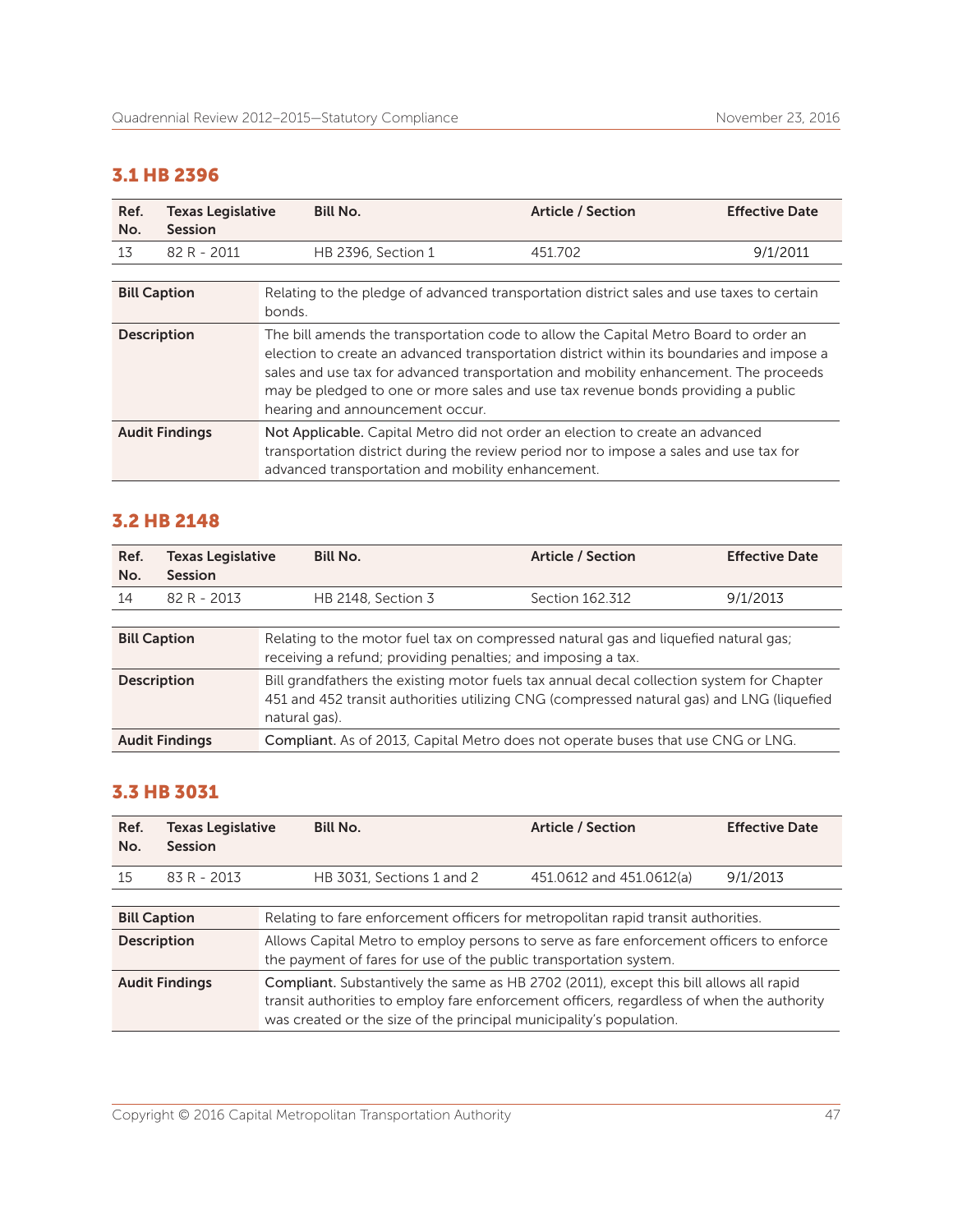## 3.4 HB 283

| Ref.<br>No.        | <b>Texas Legislative</b><br><b>Session</b> | <b>Bill No.</b>                                        | <b>Article / Section</b>                                                                                                                                                                                                                                                                                                                                                                                                                                                                                                                                                                                                                                                                                                                                                                                                                                                                                                                                                                                                                                                                                                                                                                       | <b>Effective Date</b> |
|--------------------|--------------------------------------------|--------------------------------------------------------|------------------------------------------------------------------------------------------------------------------------------------------------------------------------------------------------------------------------------------------------------------------------------------------------------------------------------------------------------------------------------------------------------------------------------------------------------------------------------------------------------------------------------------------------------------------------------------------------------------------------------------------------------------------------------------------------------------------------------------------------------------------------------------------------------------------------------------------------------------------------------------------------------------------------------------------------------------------------------------------------------------------------------------------------------------------------------------------------------------------------------------------------------------------------------------------------|-----------------------|
| 16                 | 84 R - 2015                                | HB 283, Section 1                                      | Section 551.128                                                                                                                                                                                                                                                                                                                                                                                                                                                                                                                                                                                                                                                                                                                                                                                                                                                                                                                                                                                                                                                                                                                                                                                | 1/1/2016              |
|                    |                                            |                                                        |                                                                                                                                                                                                                                                                                                                                                                                                                                                                                                                                                                                                                                                                                                                                                                                                                                                                                                                                                                                                                                                                                                                                                                                                |                       |
|                    | <b>Bill Caption</b>                        | recordings of open meetings available on the Internet. | Relating to the requirement that certain governmental bodies make audio and video                                                                                                                                                                                                                                                                                                                                                                                                                                                                                                                                                                                                                                                                                                                                                                                                                                                                                                                                                                                                                                                                                                              |                       |
| <b>Description</b> |                                            | scheduled open meeting of the body on television.      | Bill requires a transit authority or department subject to Chapter 451, 452, 453, or 460<br>of the Transportation Code, certain school district boards, an elected governing body<br>of a home-rule municipality that has a population of 50,000 or more, or a county<br>commissioner's court for a county that has a population of 125,000 or more, to make<br>a video and audio recording of each regularly scheduled open meeting. An archived<br>copy of the video and audio recording of each meeting must be made available on the<br>Internet. The governmental body is not required to establish a separate website and can<br>post the video on an existing website, including a publicly accessible video-sharing or<br>social networking site. If the governmental body maintains a website, the video should<br>be on that website. The archived video recording must be available online no later than<br>seven days after the date the recording was made and should be maintained for no less<br>than two years. A government body is exempt if there is no recording from the result of<br>a catastrophe or technical breakdown. A governmental body may broadcast a regularly |                       |
|                    | <b>Audit Findings</b>                      | aspx?id=142).                                          | Compliant. Live video feeds of Board meetings are available through a link on the Board<br>Meetings page of the Capital Metro website (http://www.capmetro.org/boardmeetings/).<br>Video files of past Board meetings are available on the Capital Metro website, in the<br>Board Archive tab on the Board meetings page (http://www.capmetro.org/board.                                                                                                                                                                                                                                                                                                                                                                                                                                                                                                                                                                                                                                                                                                                                                                                                                                       |                       |

### 3.5 HB 3123

| Ref.<br>No.           | Texas Legislative<br><b>Session</b> | <b>Bill No.</b>                                                                                                                                                                          | <b>Article / Section</b> | <b>Effective Date</b> |  |
|-----------------------|-------------------------------------|------------------------------------------------------------------------------------------------------------------------------------------------------------------------------------------|--------------------------|-----------------------|--|
| 17                    | 84 R - 2015                         | <b>HB 3123, Article 4</b>                                                                                                                                                                | Section 4.03             | 6/18/2015             |  |
|                       |                                     |                                                                                                                                                                                          |                          |                       |  |
| <b>Bill Caption</b>   |                                     | Relating to government entities subject to the Sunset Review process.                                                                                                                    |                          |                       |  |
| <b>Description</b>    |                                     | The bill repeals Section 451.459 of the Transportation code, which required that another<br>review be conducted as if the authority were scheduled to be abolished September 1,<br>2017. |                          |                       |  |
| <b>Audit Findings</b> |                                     | Not Applicable. No action required by Capital Metro.                                                                                                                                     |                          |                       |  |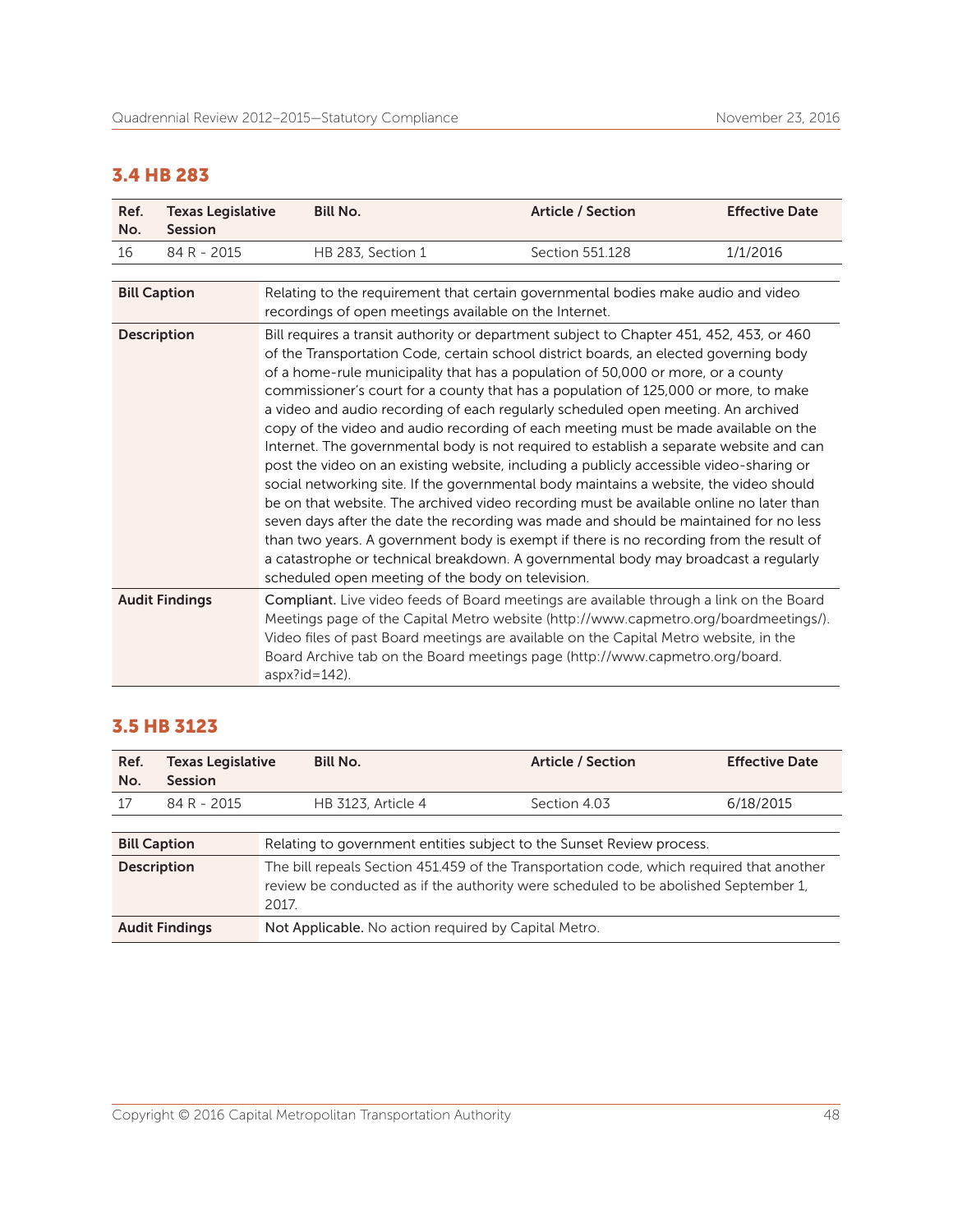## 3.6 HB 3666

| Ref.<br>No.           | <b>Texas Legislative</b><br>Session | <b>Bill No.</b>                                                                                                                                                                                                                                                           | <b>Article / Section</b> | <b>Effective Date</b> |  |
|-----------------------|-------------------------------------|---------------------------------------------------------------------------------------------------------------------------------------------------------------------------------------------------------------------------------------------------------------------------|--------------------------|-----------------------|--|
| 18                    | 84 R - 2015                         | HB 3666, Sections 1 and 2                                                                                                                                                                                                                                                 | 451,601 and 451,618      | 9/1/2015              |  |
|                       |                                     |                                                                                                                                                                                                                                                                           |                          |                       |  |
| <b>Bill Caption</b>   |                                     | Relating to the withdrawal of the territory of certain emergency services districts from<br>the territory of a metropolitan rapid transit authority.                                                                                                                      |                          |                       |  |
| <b>Description</b>    |                                     | Bill allows for the withdrawal of an emergency services district from the Capital Metro<br>authority by vote of the majority of registered voters of the district. Furthermore, the new<br>law outlines actions the governing body must take if an election is requested. |                          |                       |  |
| <b>Audit Findings</b> |                                     | Not Applicable. No emergency services districts have withdrawn during the review<br>period (2012-2015).                                                                                                                                                                   |                          |                       |  |

## 3.7 SB 57

| Ref.<br>No.                                                                                                                                                                                                                                                                                                                                                                                                                                                                                                                                                                                                                                                                                                                            | <b>Texas Legislative</b><br><b>Session</b> | <b>Bill No.</b>                                                                                                                                                                                                                | <b>Article / Section</b> | <b>Effective Date</b> |
|----------------------------------------------------------------------------------------------------------------------------------------------------------------------------------------------------------------------------------------------------------------------------------------------------------------------------------------------------------------------------------------------------------------------------------------------------------------------------------------------------------------------------------------------------------------------------------------------------------------------------------------------------------------------------------------------------------------------------------------|--------------------------------------------|--------------------------------------------------------------------------------------------------------------------------------------------------------------------------------------------------------------------------------|--------------------------|-----------------------|
| 19                                                                                                                                                                                                                                                                                                                                                                                                                                                                                                                                                                                                                                                                                                                                     | 84 R - 2015                                | SB 57, Section 6                                                                                                                                                                                                               | 451.061                  | 9/1/2015              |
|                                                                                                                                                                                                                                                                                                                                                                                                                                                                                                                                                                                                                                                                                                                                        |                                            |                                                                                                                                                                                                                                |                          |                       |
| <b>Bill Caption</b>                                                                                                                                                                                                                                                                                                                                                                                                                                                                                                                                                                                                                                                                                                                    |                                            | Relating to information collected by a regional tollway authority, regional mobility<br>authority, regional transportation authority, metropolitan rapid transit authority, or<br>coordinated county transportation authority. |                          |                       |
| Bill provides that certain personal account information collected by a regional tollway<br><b>Description</b><br>authority, regional mobility authority, regional transportation authority, metropolitan<br>rapid transit authority, or coordinated county transportation authority is not subject to<br>disclosure under the State's Public Information Act (Chapter 552). Personal information<br>includes a person's name, address, e-mail address, phone number, account number,<br>password, payment transaction activity, toll or charge record, credit, debit, or other<br>payment card number and other personal financial information. This change will not<br>prohibit law enforcement or judicial requests for information. |                                            |                                                                                                                                                                                                                                |                          |                       |
| <b>Compliant.</b> The Legal Department solely controls the release of information under<br><b>Audit Findings</b><br>Chapter 552, so the release of personal account information is always approved by Chief<br>Legal Counsel or someone duly appointed by her.                                                                                                                                                                                                                                                                                                                                                                                                                                                                         |                                            |                                                                                                                                                                                                                                |                          |                       |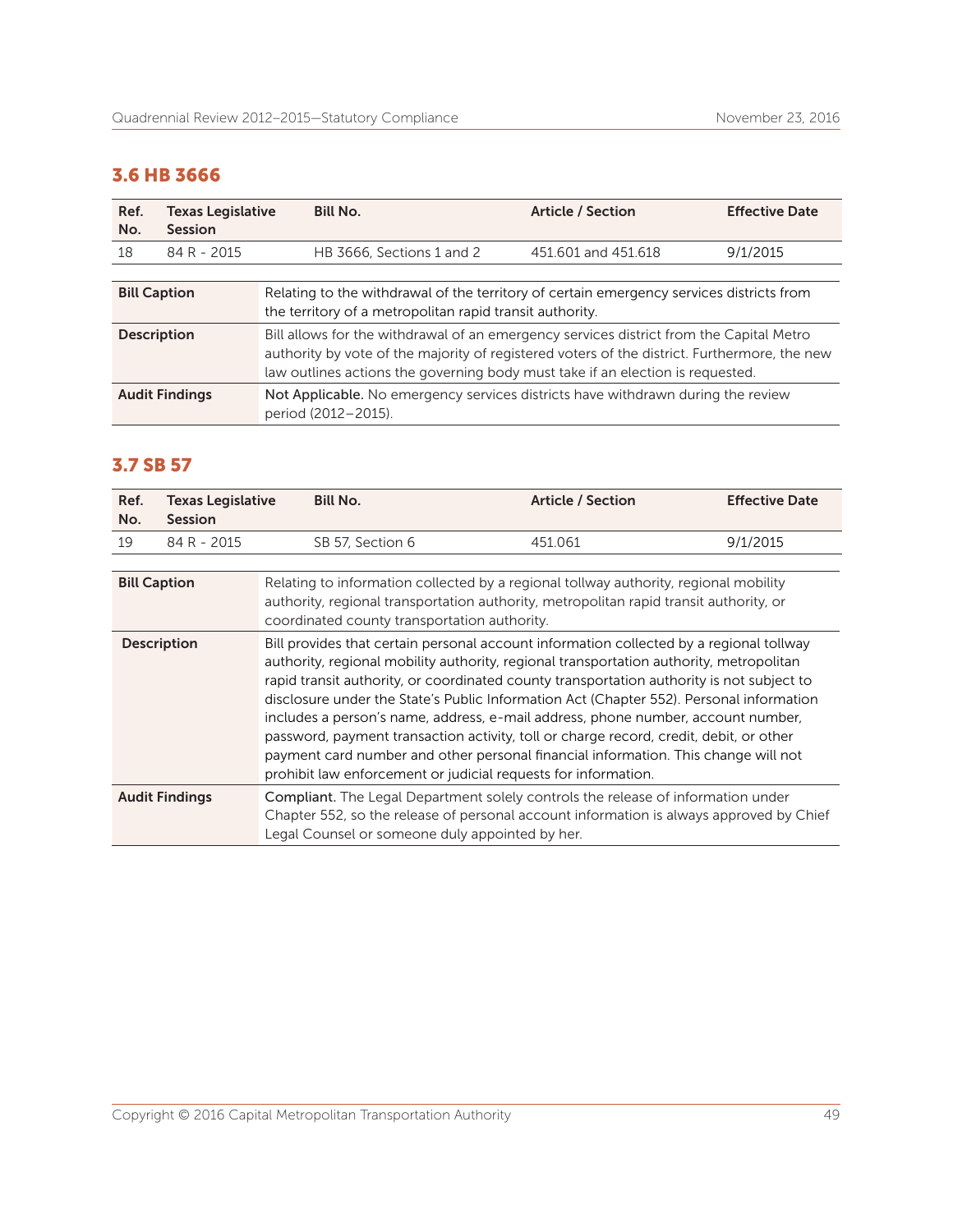## 4. Other Statutes Relevant to Capital Metro

Two other amendments to Texas statutes, adopted during the last three Texas Legislature Sessions, were deemed relevant to Capital Metro. The amendments are listed and described in Table 2.3.

#### Table 2.3 Other Enrolled Amendments to the Texas Legislative Code

82nd, 83rd, and 84th Texas Legislature Sessions

| Ref.<br>No. | <b>Texas Legislature</b><br><b>Session</b> | <b>Bill No.</b>                         | Texas<br>Government<br>Code Chapter /<br><b>Article / Section</b>                | <b>Bill Caption</b>                                                                                                                                                                                                                                                                          |
|-------------|--------------------------------------------|-----------------------------------------|----------------------------------------------------------------------------------|----------------------------------------------------------------------------------------------------------------------------------------------------------------------------------------------------------------------------------------------------------------------------------------------|
| 20          | 82 R - 2011                                | SB 18,<br>Subchapter B.<br>Subchapter C | Section<br>2206.053,<br>2206.101.<br>22.0111, 21.0113,<br>21.102                 | Relating to the use of eminent domain<br>authority.                                                                                                                                                                                                                                          |
| 21          | 82 R - 2011                                | SB 1303,<br>Article 24                  | Chapter<br>191. Section<br>191.001-003,<br>Chapter<br>192 Section<br>192.001-003 | Relating to nonsubstantive additions to<br>and corrections in enacted codes, to the<br>nonsubstantive codification or disposition of<br>various laws omitted from enacted codes.<br>and to conforming codifications enacted<br>by the 81st Legislature to other Acts of that<br>legislature. |

### 4.1 SB 18

| Ref. | <b>Texas Legislative</b> | Bill No.             | <b>Article / Section</b>             | <b>Effective Date</b> |
|------|--------------------------|----------------------|--------------------------------------|-----------------------|
| No.  | <b>Session</b>           |                      |                                      |                       |
| 20   | 82 R - 2011              | SB 18, Subchapter B, | Section 2206.053, 2206.101, 9/1/2012 |                       |
|      |                          | Subchapter C         | 22.0111, 21.023, 21.102              |                       |
|      |                          |                      |                                      |                       |

| <b>Bill Caption</b>   | Relating to the use of eminent domain authority.                                                                                                                                                                                                                                                                                                                                                                                                                                                                                                                                                                                                                                       |
|-----------------------|----------------------------------------------------------------------------------------------------------------------------------------------------------------------------------------------------------------------------------------------------------------------------------------------------------------------------------------------------------------------------------------------------------------------------------------------------------------------------------------------------------------------------------------------------------------------------------------------------------------------------------------------------------------------------------------|
| <b>Description</b>    | Bill modifies processes and requirements governing eminent domain, including evidence<br>to be considered by special commissioners in making decisions on damages awards,<br>the rights of property owners to repurchase taken property, the requirement of a bona<br>fide offer to purchase property, and landowners' right to access information from an<br>entity taking their property. Additionally, the bill adds a statutory prohibition against a<br>government or private entity taking land that was not for a public use. The bill requires<br>governmental entities to pay relocation expenses for displaced property owners and<br>provide a relocation advisory service. |
| <b>Audit Findings</b> | <b>Compliant.</b> No eminent domain proceedings took place during the review period<br>$(2012 - 2015)$ .                                                                                                                                                                                                                                                                                                                                                                                                                                                                                                                                                                               |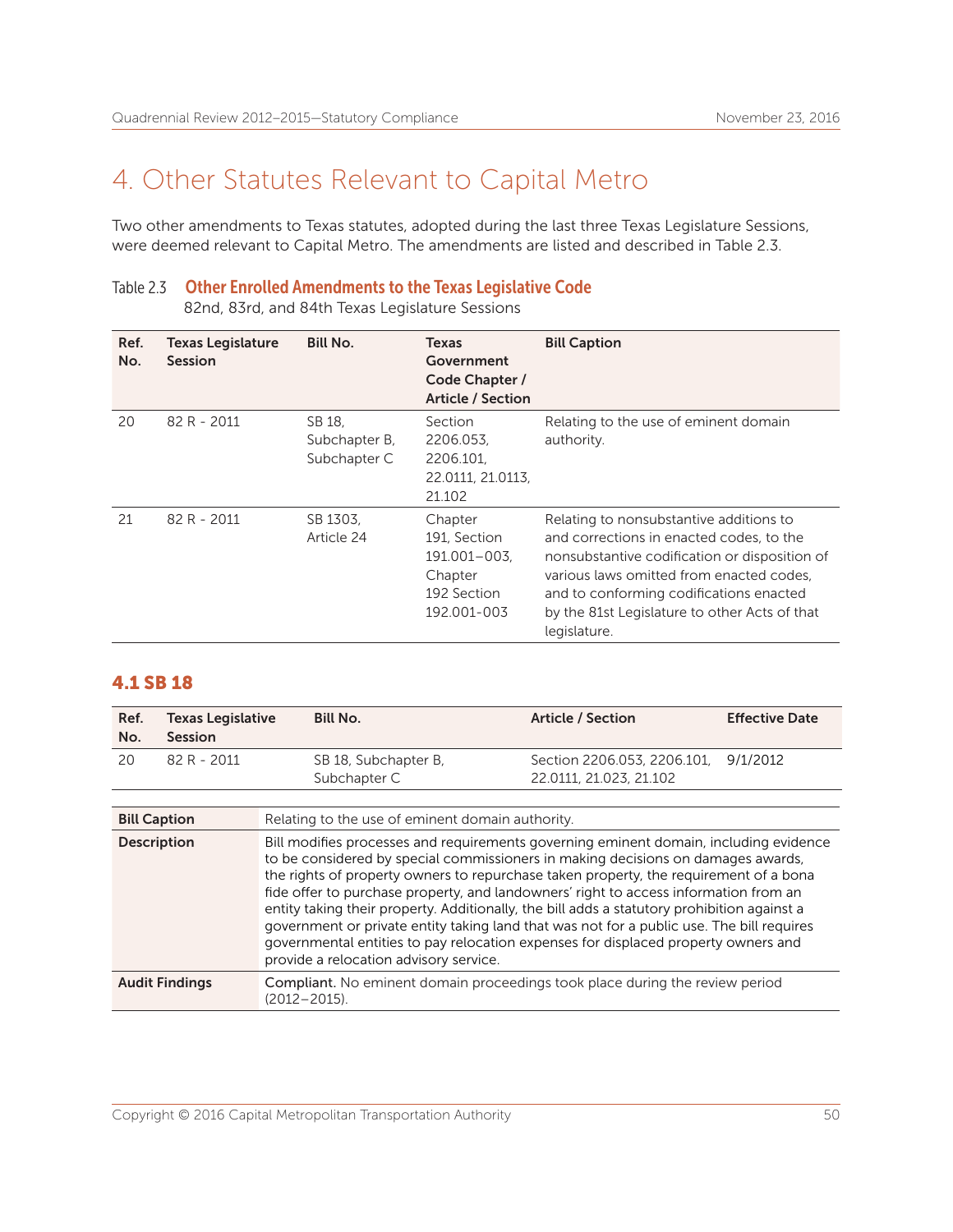### 4.2 SB 1303

| Ref.<br>No.                                                                                                                                                                                                                                                                                                | <b>Texas Legislative</b><br><b>Session</b> | <b>Bill No.</b>                                                                                                     | <b>Article / Section</b>            | <b>Effective Date</b> |
|------------------------------------------------------------------------------------------------------------------------------------------------------------------------------------------------------------------------------------------------------------------------------------------------------------|--------------------------------------------|---------------------------------------------------------------------------------------------------------------------|-------------------------------------|-----------------------|
| 21                                                                                                                                                                                                                                                                                                         | 82 R - 2011                                | SB 1303, Article 24                                                                                                 | Chapter 191, Section<br>191.001-003 | 9/1/2012              |
|                                                                                                                                                                                                                                                                                                            |                                            |                                                                                                                     | Chapter 192, Section<br>192.001-003 |                       |
|                                                                                                                                                                                                                                                                                                            |                                            |                                                                                                                     |                                     |                       |
| <b>Bill Caption</b><br>Relating to nonsubstantive additions to and corrections in enacted codes, to the<br>nonsubstantive codification or disposition of various laws omitted from enacted codes,<br>and to conforming codifications enacted by the 81st Legislature to other Acts of that<br>legislature. |                                            |                                                                                                                     |                                     |                       |
| <b>Description</b>                                                                                                                                                                                                                                                                                         |                                            | The bill addresses structures and materials near railroads and railways and engineer and<br>train operator permits. |                                     |                       |
| Compliant. Capital Metro contracts with service providers all include language to ensure<br><b>Audit Findings</b><br>compliance with federal and state legislation.                                                                                                                                        |                                            |                                                                                                                     |                                     |                       |

## 5. Compliance with the Sunset Provisions

#### 5.1 Background

Due to a variety of financial and operational business problems, Senator Kirk Watson introduced SB 1263, 81st Legislative Session (2009), that placed Capital Metro under review by the Texas Sunset Advisory Commission. The legislation required Sunset to assess Capital Metro's governance, management, operations, and compliance with legislative requirements.

In September 2009, Capital Metro prepared and submitted a Self-Evaluation Report to the Sunset Advisory Commission. The Commission collected additional information, conducted public meetings, and published its decisions in July 2010. The Texas Legislature passed SB 650, 82nd Legislative Session (2011), which made changes in the law to ensure that Capital Metro implemented the recommendations.

Note that unlike state agencies, Capital Metro is not subject to abolishment under the Sunset Act because Capital Metro receives no state appropriations.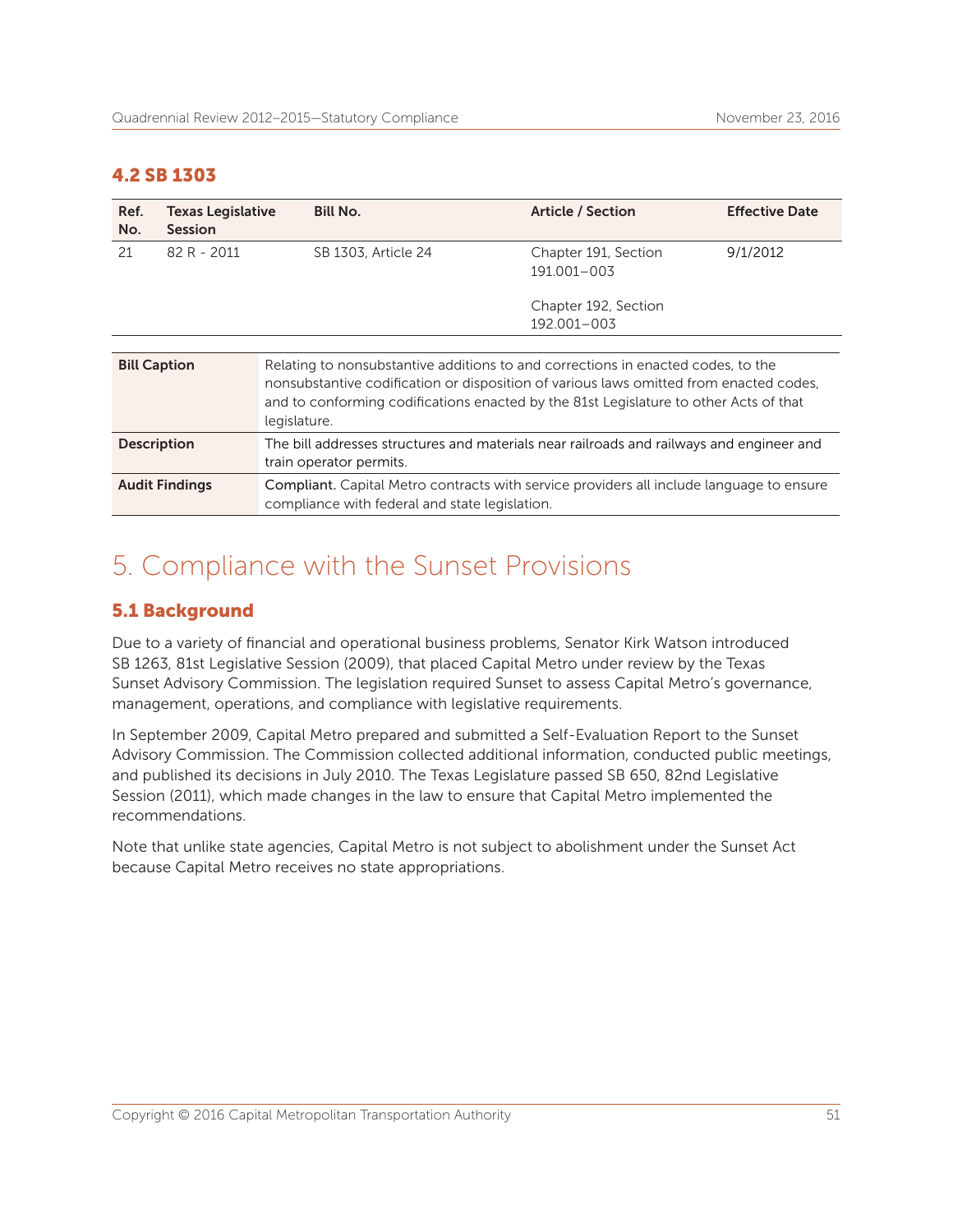#### 5.2 Sunset Recommendations

In 2011, the Texas Legislature adopted the majority of the Sunset Commission's recommendations, removing only a few provisions that had already been implemented by Capital Metro. The Legislature also added a new provision to address how to maintain services for certain people with disabilities in areas that withdrew from Capital Metro's service area. The bill's five major provisions are summarized on the following pages.

#### 1. Require the Board to revamp Capital Metro's reserves and budgeting practices to ensure its finances are responsibly managed.

Senate Bill 650 requires the Board to maintain a reserve equal to at least two months of actual operating expenses, or about \$27.5 million. The Legislature modified this provision to allow the Board five years to establish the reserve amount, but requiring Capital Metro to report to the Legislature in three years on its progress in meeting the reserve. The bill allows the Board to spend from reserves only to address unanticipated circumstances, and requires the Board to adjust reserve amounts at least once a year. The Legislature expanded on this provision by requiring the Board to post on its website the balances, deposits, expenditures, and interest income for all its financial accounts, as well as for its reserve account.

The bill requires Capital Metro to develop a new strategic plan that establishes its mission and goals, and sets policy and service priorities to drive budget development and allocation of resources. The bill also requires Capital Metro to develop a system for tracking the progress of its capital projects, and prohibits Capital Metro from spending more on these projects than provided for in the budget.

Senate Bill 650 requires the Board to develop a five-year capital improvement plan, with public comment, that links to Capital Metro's strategic goals. The capital plan must address various elements including project prioritization and proposed financing. The Legislature added that the capital plan must include policies on cost-benefit analysis of projects and participation of Historically Underutilized Businesses.

#### 2. Require Capital Metro to competitively bid all transit services not directly provided by its own employees.

Senate Bill 650 requires Capital Metro to use a competitive bidding process to contract out for any transit services not provided directly by Capital Metro employees, including bus and paratransit services, no later than September 1, 2012. This provision will effectively dissolve Capital Metro's relationship with StarTran, its in-house noncompetitively bid service provider. This change should significantly reduce costs to Capital Metro, as StarTran's costs far exceed similar services provided by peer transit systems and those already competitively bid by Capital Metro. Any contracts for transit services must include performance and cost control measures, incentives for performance, penalties for noncompliance, and contract end dates. The Legislature also added a provision authorizing Capital Metro to issue bonds to help spread out the costs of pension liabilities resulting from implementing this requirement.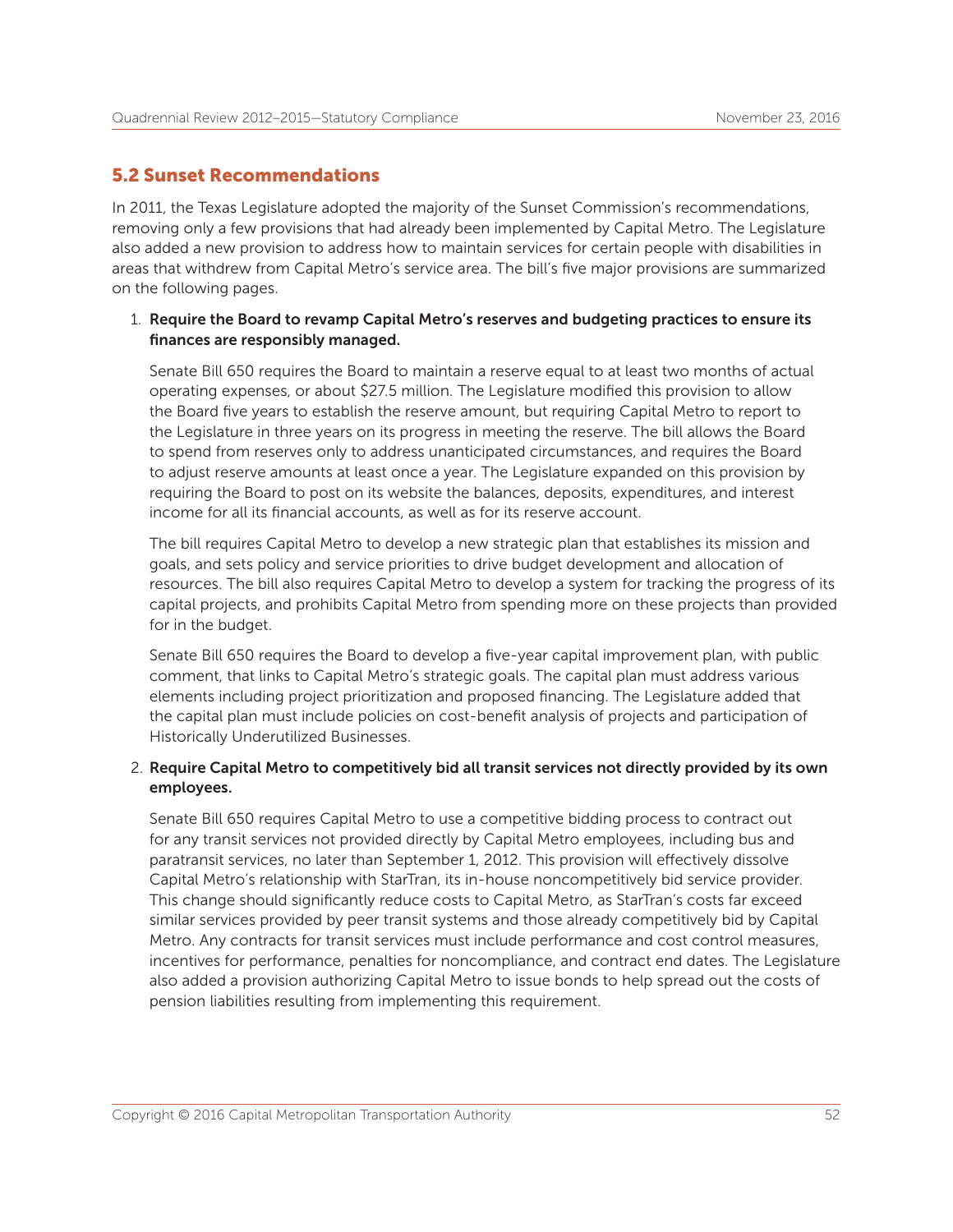#### 3. Enhance the ongoing safety of Capital Metro's commuter rail system.

The bill requires Capital Metro to adopt a comprehensive rail safety plan that covers all rail activities, including commuter and freight. The safety plan must emphasize the safety of Capital Metro's railroad bridges, and include specifics such as hazard analyses, risk assessments, and safety audits. The Legislature modified this provision by requiring Capital Metro to provide the Texas Department of Transportation any rail safety-related reports that Capital Metro also provides to federal transportation agencies.

#### 4. Require Capital Metro to develop a policy to engage stakeholders more effectively and to help rebuild the public's trust.

Senate Bill 650 requires Capital Metro to develop a public involvement policy that ensures full opportunity for the public to help shape decisions on Capital Metro's plans and transportation projects. The policy must provide for public comment on issues in advance of Board decisions, an approach for obtaining input throughout the year, and information on how the public can be involved. The bill requires that Capital Metro post the public involvement policy on its website.

#### 5. Require Capital Metro to provide services to certain persons with disabilities living in communities that withdrew from its service area.

The bill requires Capital Metro to provide limited transportation services to persons with disabilities who were disabled and lived in outlying communities at the time these communities withdrew from Capital Metro's service area. These communities will pay the costs associated with providing the transportation services. This bill provision expires on January 1, 2020.

### 5.3 Audit Findings

Iknow's review found that Capital Metro has fully implemented the Sunset Advisory Commission's recommendations. Capital Metro is compliant with SB 650, Sections 1, 2, and 3, 82nd Texas Legislature Session. Additionally, HB 3123, Section 4.03, was passed by the 84th Texas Legislature Session (2015) that eliminated the requirement that Capital Metro undergo a second Sunset Review in 2017.

## 6. Findings and Recommendations

Iknow's statutory compliance review assesses compliance with 21 legislative requirements. Compliance findings documented in this report indicate that Capital Metro remains in full compliance with all of the requirements that were applicable to the Authority during the FY 2012–FY 2015 audit period. The State Auditor's Office issued a report on November 5, 2015, which found that Capital Metro had fully implemented all statutory recommendations from the Sunset Review.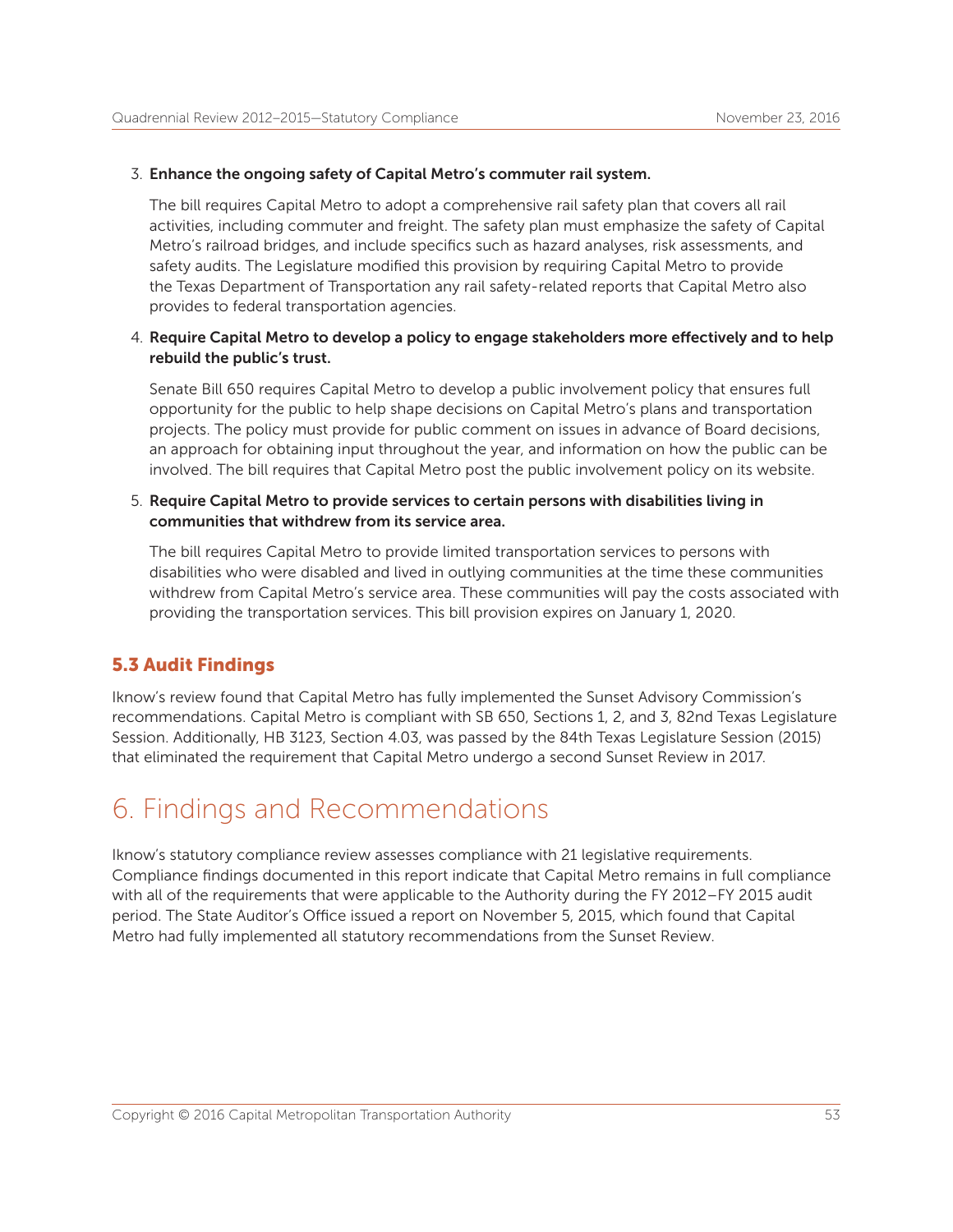## 7. Improvement Opportunities

The following recommendation is offered to Capital Metro for consideration to further enhance its compliance with state statutes:

#### Iknow Recommendation #1: Conduct a detailed cost study to determine the financial impact of implementing Sunset Provision #2.

In their final report, the Sunset Advisory Commission stated "Requiring Capital Metro to competitively contract out transit services would result in a net estimated savings of \$11.8 million initially and up to \$22.2 million once some initial costs have been covered, as summarized in the chart below. The chart does not show a savings in 2012 because Capital Metro will need time to transition to contracting for services. While Capital Metro may take action sooner, this estimate conservatively provides a year to implement these changes. In addition, the exact amount of these savings would depend on contract negotiations. The next three years show the costs to Capital Metro for paying out StarTran pension liabilities and vacation or sick leave for StarTran employees, before realizing greater savings in 2016. These estimates may vary depending on how the Board approaches the contract, particularly if the Board opts to maintain some level of current salaries and benefits during the transition."

| <b>Fiscal</b><br>Year | Savings to<br><b>Capital Metro</b> | Costs to<br><b>Capital Metro</b> | <b>Net Savings to</b><br><b>Capital Metro</b> |
|-----------------------|------------------------------------|----------------------------------|-----------------------------------------------|
| 2012                  | S0                                 | S0                               | S0                                            |
| 2013                  | \$22,200,000                       | \$10,400,000                     | \$11,800,000                                  |
| 2014                  | \$22,200,000                       | \$6,000,000                      | \$16,200,000                                  |
| 2015                  | \$22,200,000                       | \$6,000,000                      | \$16,200,000                                  |
| 2016                  | \$22,200,000                       | \$0                              | \$22,200,000                                  |

Since 2012, Capital Metro has outsourced all of its transit services to independent contractors, as described in the Performance Indicators section. However, as presented in the Performance Indicators section, Capital Metro's annual operating costs for all modes of transit excluding Vanpool grew by 18.7 percent over the audit review period (2012–2015), which represents a 5.9 percent combined annual growth rate (CAGR). A detailed cost study will identify the most important cost drivers behind the cost growth and provide a response to the Sunset Advisory Commission about why the cost savings forecasted in the table never materialized.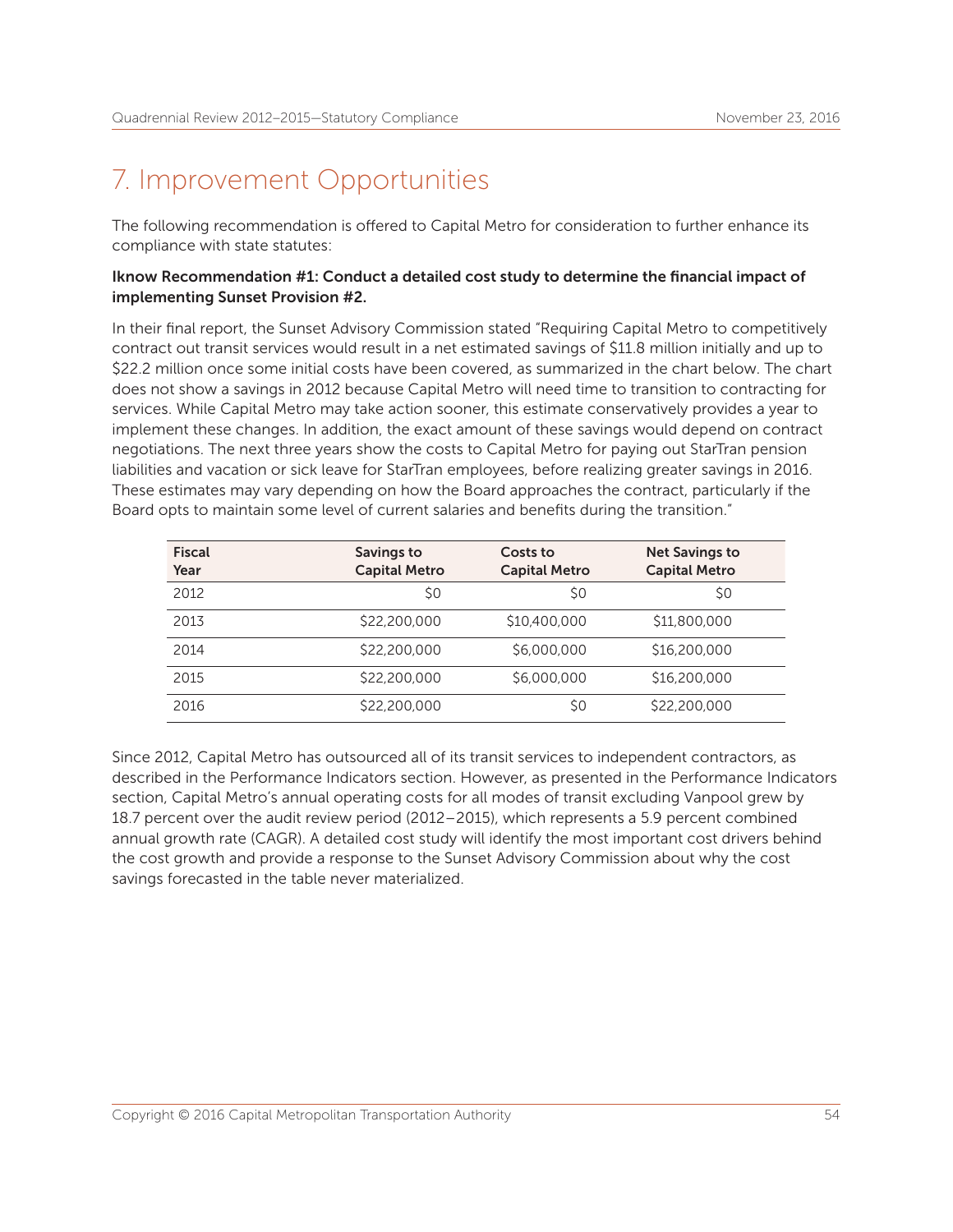# Section 3

Vehicle Transit Operations and Maintenance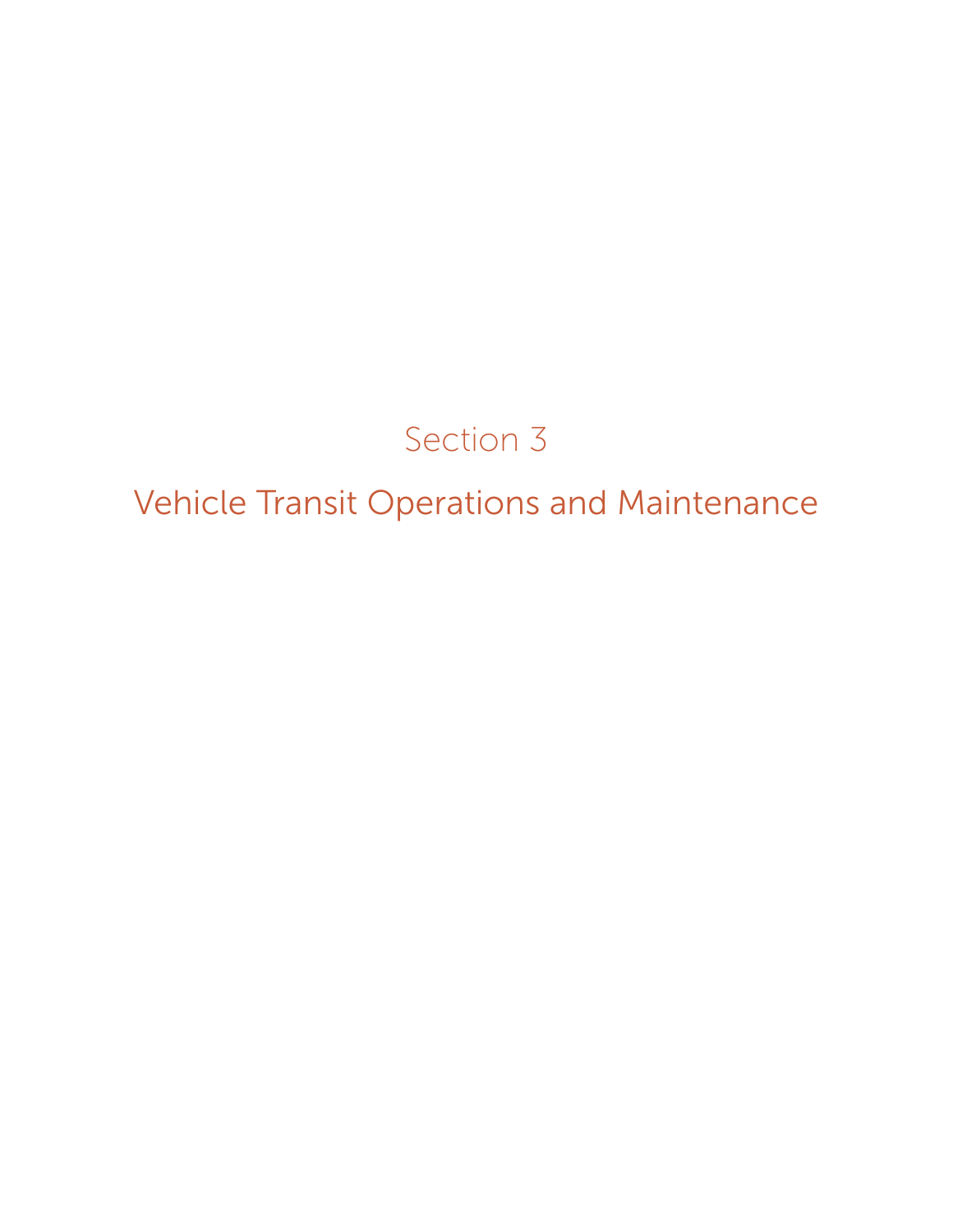## 1. Executive Summary

The purpose of this section of the report is to examine Capital Metropolitan Transportation Authority's (CMTA) vehicle transit operation and maintenance functions.

Iknow's overall assessment of these functions is good. CMTA is in the middle of transition. At the beginning of the Quadrennial Performance Review period, Capital Metro was ordered by State statute to outsource all of its transit service operations to external service providers. This is a complex task and trying to achieve acceptable and stable levels of maintenance performance with a portfolio of new vendors in just a few years is quite challenging.

As part of this transition to contracted service providers, Capital Metro had to establish new internal roles, hire staff, and design and implement the new processes, policies, and procedures to effectively monitor the performance of its services vendors.

Making matters even more challenging, more than a third of Capital Metro's revenue vehicle fleet is greater than ten years old. An older fleet has a lower Miles Between Road Calls (MBRC) metric and requires more maintenance.

We applaud the progress Capital Metro has made in moving to a new operating model. Several recommendations are provided to strengthen the Agency's contracting process and ongoing contract oversight activities.

## 2. Organization of the Vehicle Transit Operations and Maintenance Section

The vehicle transit operations and maintenance portion of the Quadrennial Performance Review is organized into three main parts.

- 1. Transit Operations and Maintenance Overview. In this section, we summarize Capital Metro's fleet and facility assets, list the CMTA's key service providers, describe the CMTA's maintenance oversight function, and highlight the main elements of the current maintenance environment.
- 2. Audit Findings. In this section, we present our audit findings of the vehicle transit operations and maintenance functions. The findings follow our four lines of analysis—a review of the contracts between Capital Metro and six of its major service providers; a condition assessment of the fleet and facilities; a review of the monthly reports submitted by the service providers; and external benchmarking.
- 3. Improvement Recommendations. In this section, we present several improvement recommendations. Management responses to Iknow's recommendations are also presented.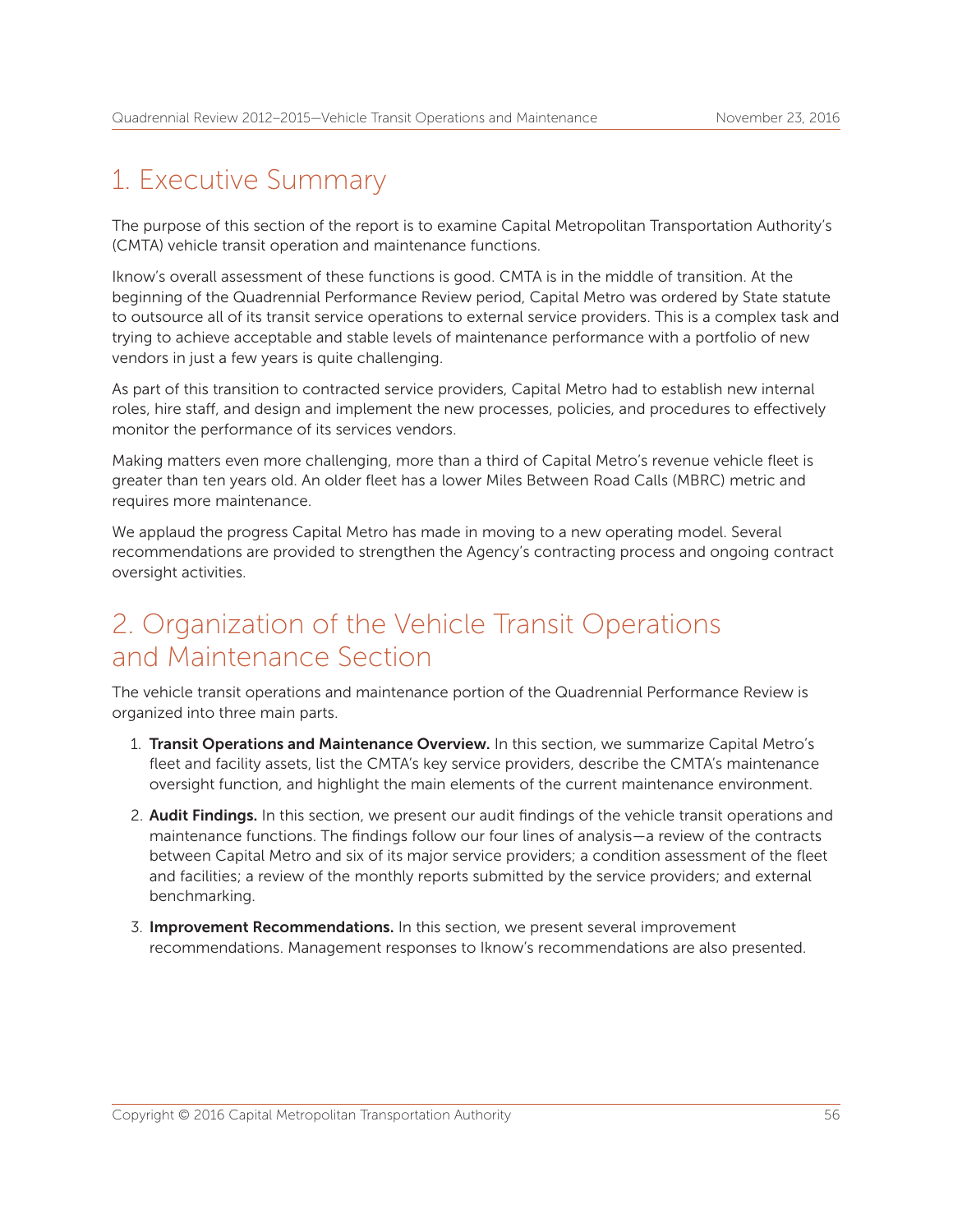## 3. Acronyms

The following acronyms are used in this section.

| Acronym     | Meaning                                                                             |
|-------------|-------------------------------------------------------------------------------------|
| <b>CMTA</b> | Capital Metropolitan Transportation Authority (also "Capital Metro" or "Authority") |
| <b>CMMS</b> | computerized maintenance management system                                          |
| <b>LRV</b>  | commuter rail vehicle                                                               |
| $MAP-21$    | Moving Ahead for Progress in the 21st Century Act                                   |
| <b>MMIS</b> | maintenance management information system                                           |
| <b>NRV</b>  | nonrevenue vehicle                                                                  |
| <b>OEM</b>  | original equipment manufacturer                                                     |
| PMI         | preventive maintenance inspection                                                   |
| <b>SGR</b>  | state of good repair                                                                |
| <b>TAMP</b> | transit asset management plan                                                       |
| <b>WSA</b>  | ways, structures, and amenities                                                     |

## 4. Background

## 4.1 System Maintenance Audit Scope

The Texas Transportation Code, Title 6 (Roadways), Subtitle K (Mass Transportation), Chapter 451 (Metropolitan Rapid Transit Authorities), Subchapter A (General Provisions), Section 451.454 (Performance Audits: Certain Authorities), states that the board of an authority in which the principal municipality has a population of more than 1.9 million or less than 850,000 shall contract at least once every four years for a performance audit of the authority with the purpose of providing:

- 1. evaluative information necessary for the performance of oversight functions by state and local officers, and
- 2. information to the authority to assist in making changes for the improvement of the efficiency and effectiveness of authority operations.

Capital Metro selected "transit operations" and "transit authority system maintenance" as the specific functions to be examined as part of the Quadrennial Performance Review, 2012–2015.

## 4.2 Texas Administrative Code

Iknow included the Texas Administrative Code, Title 43 (Transportation), Part 1 (Texas Department of Transportation), Chapter 31 (Public Transportation), Subchapter E (Property Management Standards), Rule §31.53 (Maintenance Requirements) maintenance guidelines as part of its review.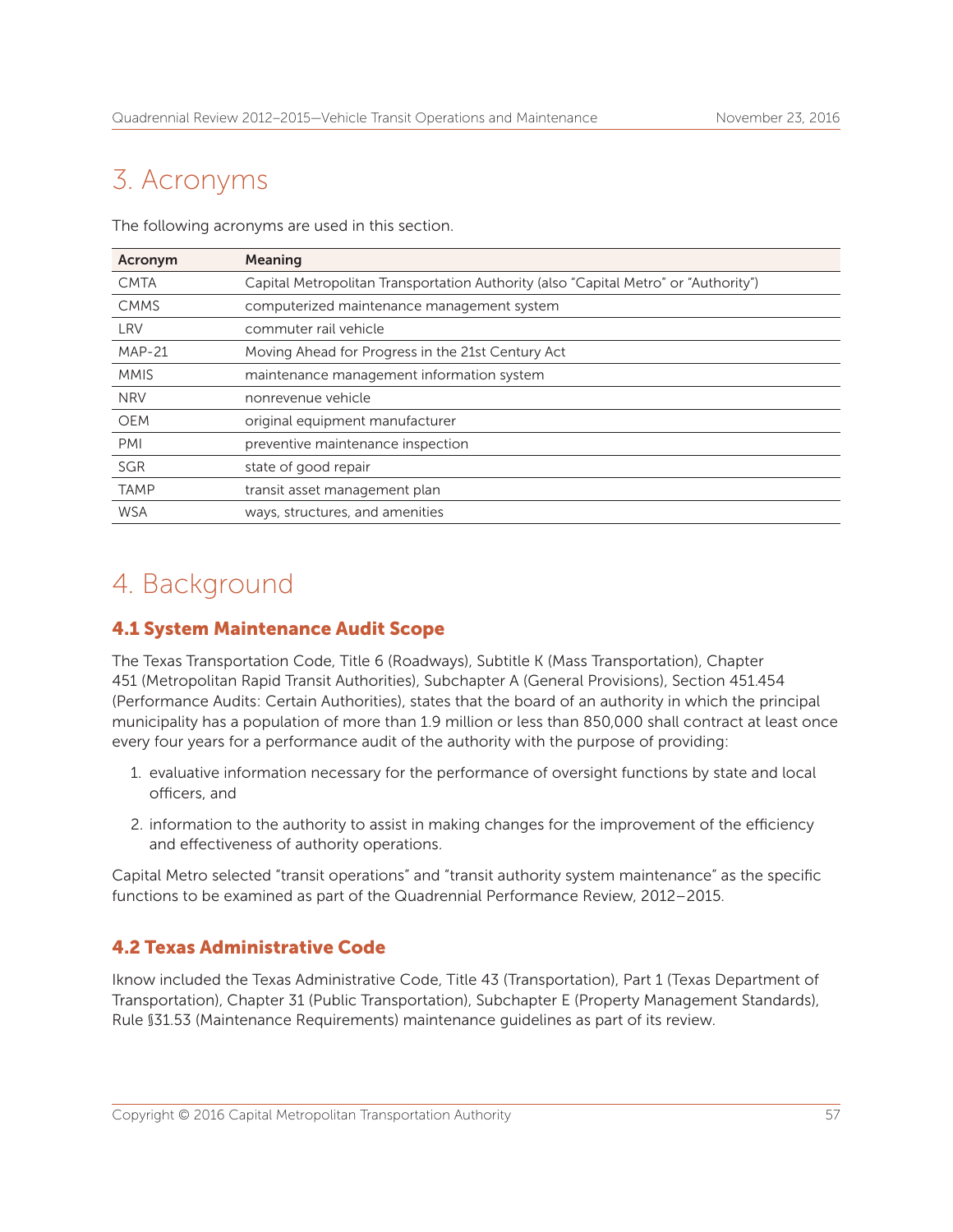Iknow understands that Capital Metro does not receive state appropriations and acknowledges that this rule was adopted by the Texas Legislature to protect the public investment in real property and equipment purchased with state or federal public transportation funds. Specifically, it grants the Department of Transportation (TxDOT) authority to ensure that sub recipients maintain all property and equipment in good condition. Part (b) states that for real property and facilities, "sub recipients shall perform necessary maintenance and grounds keeping to preserve the value of the original investment and its physical appearance and integrity." Part (c) states that "sub recipients shall maintain equipment to ensure that the equipment remains in good condition."

Sub recipients shall have a maintenance program that includes:

- 1. A written maintenance plan;
- 2. Preventive maintenance inspections and scheduled services, which shall include at a minimum the manufacturers' recommended servicing schedules;
- 3. Provisions for accessibility;
- 4. Management of maintenance resources;
- 5. Warranty compliance and recovery; and
- 6. Standards for maintenance subcontractors.

#### 4.3 Sunset Commission Report and Senate Bill 650

The net effect of the Sunset Commission Report and Senate Bill 650 has been to shift all maintenance operations previously performed by Capital Metro to numerous external, independent contractors. Background on the Sunset Commission Report is provided in the following pages.

#### 4.3.1 1985 to 2009

When Capital Metro was first created in 1985, it took over transit services from the City of Austin's contractor, Austin Transit Corporation. Under federal requirements, the Authority had to continue to recognize the labor protections of the employees of this company or risk losing federal funding. These protections, at the time, included the right to collectively bargain and the right to strike. However, under state law, Capital Metro, as a public entity, could not enter into a collective bargaining agreement with a union. State law also prohibits public employees from striking.

Initially, Capital Metro resolved this conflict between federal and state requirements by hiring a management company to conduct labor negotiations. Due to concerns that this arrangement did not adequately separate Capital Metro and its unionized employees, Capital Metro decided to organize a private nonprofit corporation, known as StarTran, to negotiate with the union and operate most of its services. This structure was intended to provide more separation of Capital Metro from union activities without having to contract out services to a private for-profit provider. In addition, workers maintained their right to collectively bargain and strike.

In 2009, StarTran provided two-thirds of Capital Metro's bus services and all of its paratransit services. Capital Metro paid StarTran \$80 million to operate 226 buses on 85 regular routes and to drive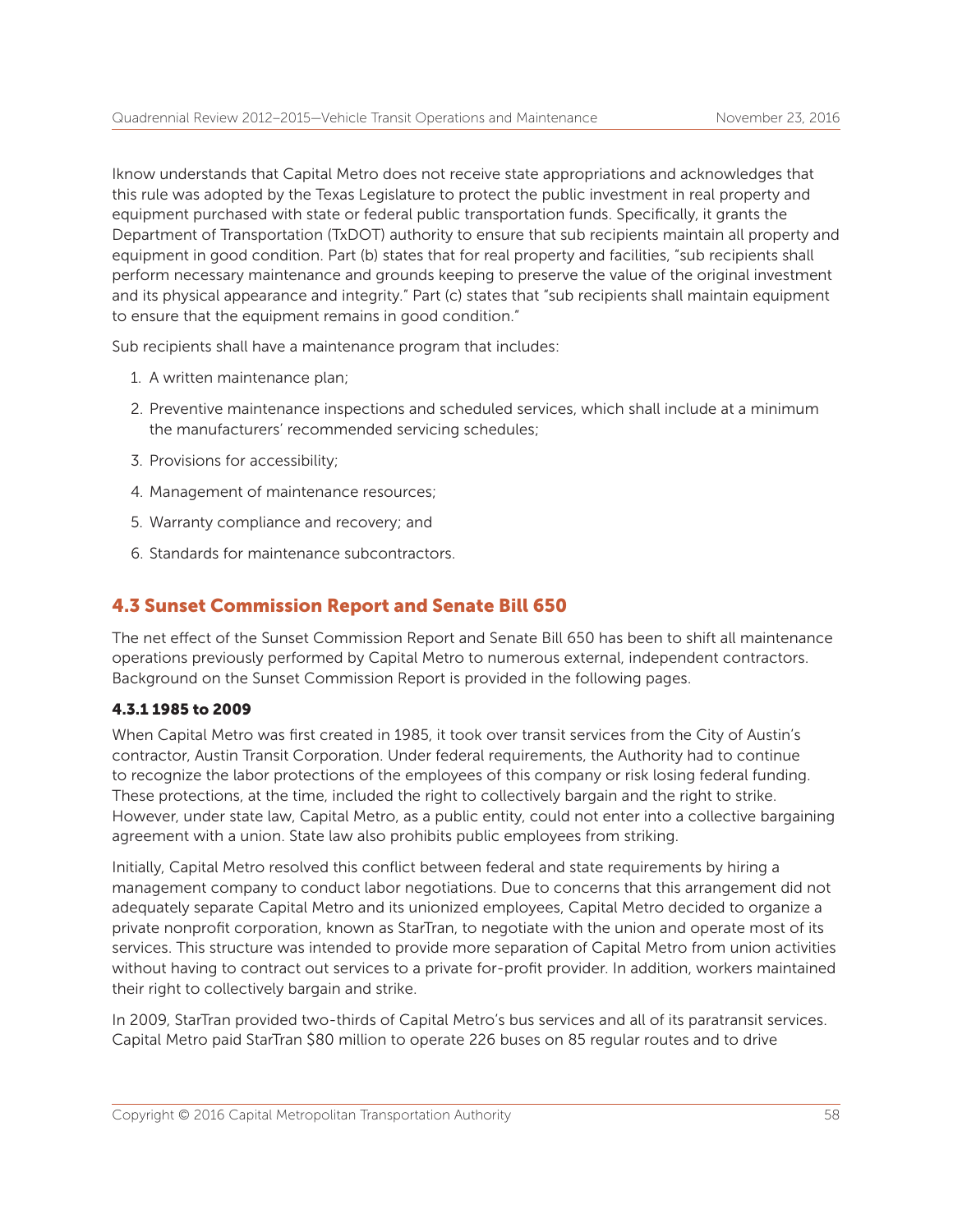118 vehicles providing paratransit services. As of September 30, 2009, StarTran had 926 employees, including 620 drivers, 120 mechanics, 150 administrative staff, and 36 maintenance staff. For the other third of its bus services, Capital Metro contracted with two private for-profit providers, First Transit with a \$9.6 million contract and Veolia with a \$10.5 million contract.

As part of Capital Metro's agreement with StarTran, StarTran was responsible for hiring, firing, and managing its employees, and negotiating with the two unions that represented StarTran workers. The primary union, the Amalgamated Transit Union Local 1091, represented 500 of 800 union-eligible workers; a smaller union represented 13 employees.

#### 4.3.2 Sunset Advisory Commission Recommendations

Senate Bill 1263, passed by the Texas Legislature in 2009, required the Sunset Advisory Commission to "evaluate the governance, management, and operations of Capital Metro to determine what improvements are needed . . . to operate efficiently and effectively."

The Sunset Advisory Commission's review of Capital Metro included an assessment of StarTran. The Commission's findings were:

- **E** Capital Metro's costs to provide services through StarTran are growing rapidly, and are significantly higher than Capital Metro's competitively contracted services. Over the last six years, StarTran's annual expenditures grew by about \$17 million, or 27 percent. This increase occurred despite the level of service remaining relatively constant. During this same period, the number of employees declined by 6 percent—from a high of 987 in fiscal year 2006 to a low of 926 in fiscal year 2009. However, high fixed costs and increased overtime wages contributed to driving up overall costs even as the number of employees decreased.
	- *Comparison to contracted providers.* StarTran's fixed route bus services cost more than similar services provided by Capital Metro's two contracted service providers. According to Capital Metro, based on a cost-per-mile comparison, StarTran's fixed-route costs in fiscal year 2009 were 23 percent higher than First Transit's and 32 percent higher than Veolia's costs.
	- *Peer comparison.* A 2008 peer review found that services provided by StarTran cost 32 percent more per mile than services operated by Capital Metro's contract providers. These higher costs for StarTran contribute significantly to Capital Metro's overall higher costs when compared to peer transit systems. For example, for 2007, the peer review found that Capital Metro's fixed-route costs per mile are 37 percent higher than those of a select group of peer cities.
	- *Paratransit cost comparison.* Capital Metro's cost of paratransit services was high, resulting in the Authority spending about \$28.9 million, or more than 17 percent of its operating budget to serve about 7,000 clients. Capital Metro spends on average about \$41 per passenger trip, or about 35 percent more than the average of peer transit authorities. Sunset staff also found that contracted paratransit providers can deliver services at lower costs than in-house employees. For example, both Fort Worth's and San Antonio's transit authorities use in-house employees and contracted providers for paratransit services. Fort Worth's and San Antonio's contracted providers' cost-per-passenger for paratransit services is 33 percent less, on average, than that of in-house employees.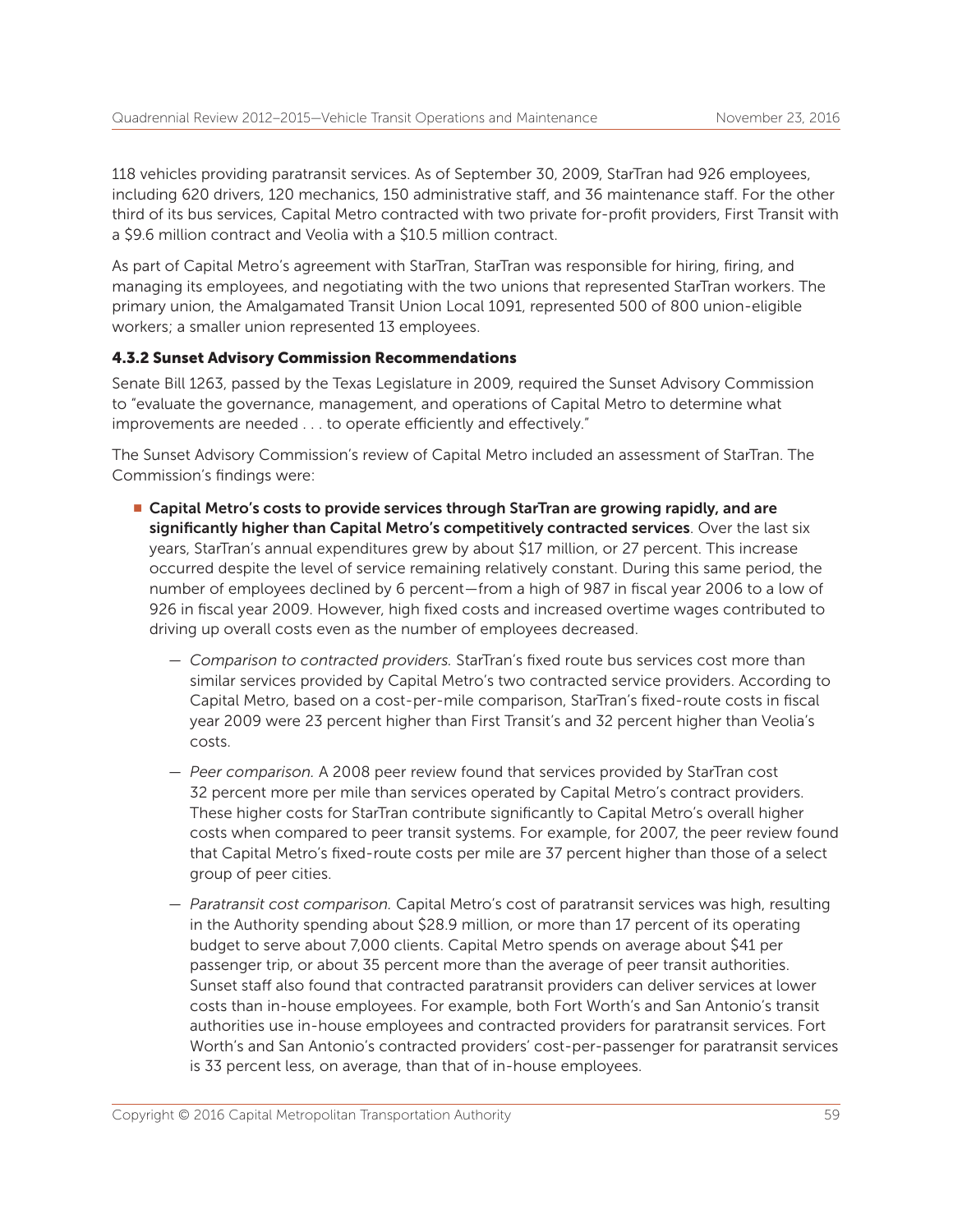- *Comparisons of labor costs and benefits.* In a comparison of labor contracts, Sunset staff found that StarTran's hourly labor rates were higher than First Transit and Veolia. StarTran's highest labor rate for an operator was 23 percent higher than First Transit's and 27 percent higher than Veolia's rates. Top pay for StarTran's mechanics was 13 percent higher than First Transit's.
- *Performance comparison*. Sunset staff questioned whether StarTran's higher costs led to higher performance; in fact, key performance measurements tracked through monthly reports indicate that StarTran's performance was not significantly different than that of Capital Metro's contract providers.
- The unclear organizational relationship between Capital Metro and StarTran results in confusion and no clear control by Capital Metro over these services. StarTran comprised the most significant portion of staff providing Capital Metro's services. The Authority provided the majority of administrative support for StarTran, including finance, accounting, payroll, auditing, and human resource services. In fact, StarTran's 926 employees existed separately from Capital Metro staff, with several layers of management but no clear link to Capital Metro's Board. As a nonprofit corporation with its own Board, StarTran appeared as a separate organization, but, in fact, no true line existed between the two organizations, contributing to unclear and confusing relationships between the two entities.

In July 2010, the Sunset Advisory Commission adopted the staff report concerning Capital Metro and the Texas Legislature passed Senate Bill 650 in 2011 that required Capital Metro to address key components of its finances and operation, as detailed in the Sunset Report. Senate Bill 650 required Capital Metro to use a competitive bidding process to contract out for any transit services not provided directly by Capital Metro employees, including bus and paratransit services, no later than September 1, 2012. This provision effectively dissolved Capital Metro's relationship with StarTran, its inhouse noncompetitively bid service provider. "This change should significantly reduce costs to Capital Metro, as StarTran's costs far exceed similar services provided by peer transit systems and those already competitively bid by Capital Metro. Any contracts for transit services must include performance and cost control measures, incentives for performance, penalties for noncompliance, and contract end dates." The Legislature also added a provision authorizing Capital Metro to issue bonds to help spread out the costs of pension liabilities resulting from implementing this requirement.

This law required that Capital Metro adopt one of two proposed labor structures: a public option where all transit services operated by StarTran would be provided by direct employees of Capital Metro; and a private option where all services not directly operated by Capital Metro employees would be provided by private contractors after a competitive procurement process. In May 2011, ATU Local 1091 notified Capital Metro that its membership was unwilling to become direct public employees of the Authority. On June 27, 2011, the Capital Metro Board of Directors voted to direct staff to contract out all services provided by StarTran in order to comply with the new law.

#### 4.3.3 July 2011 to Present

In July 2011, Capital Metro issued an Expression of Interest (EOI) document to gain the transit industry's input regarding fulfillment of its duties under Senate Bill 650. The EOI responses were used by Capital Metro to gather information regarding possible business approaches to meeting the requirements of Senate Bill 650.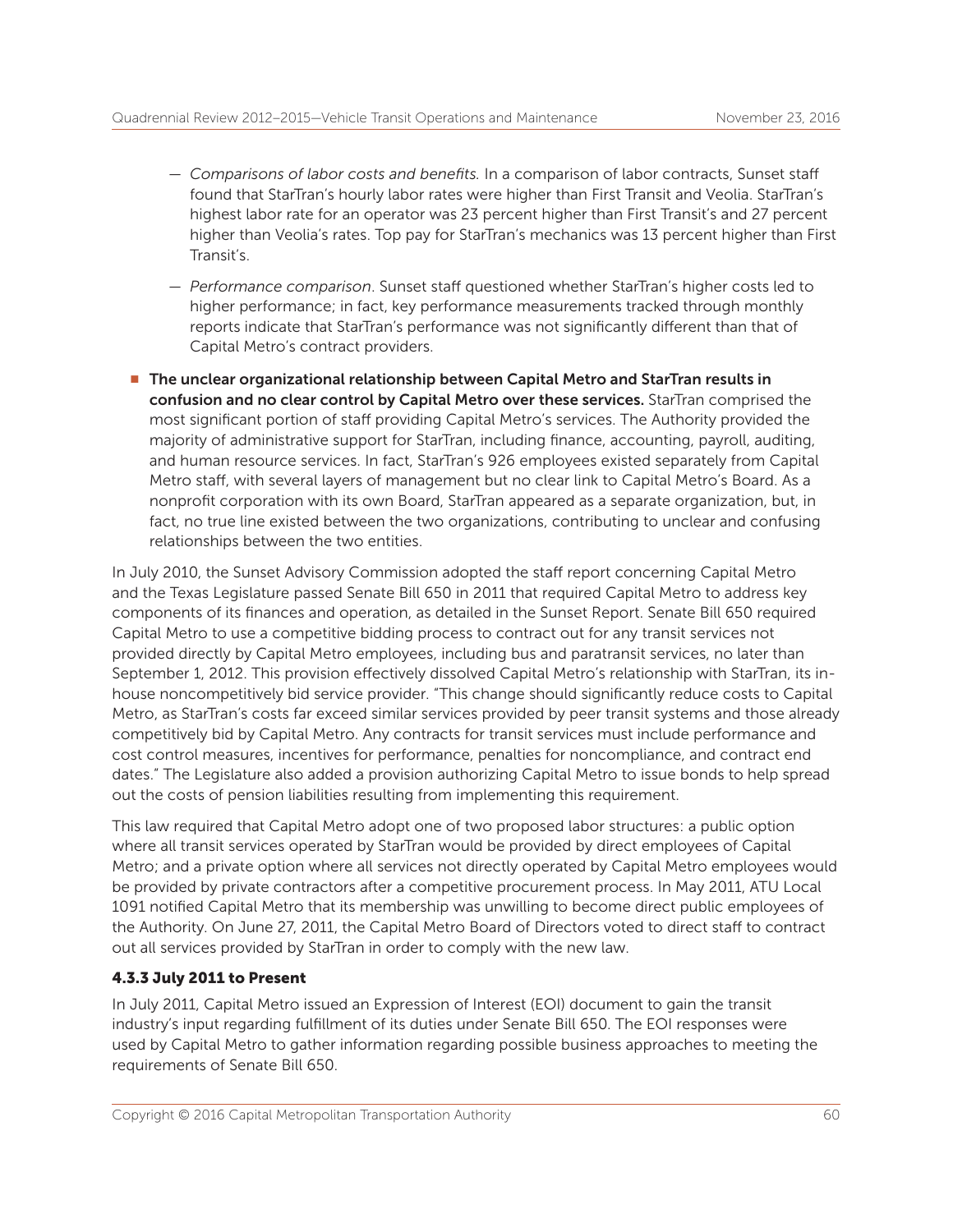On September 1, 2011, Capital Metro issued a Request for Proposal (RFP) No. 122551 to solicit proposals from qualified, independent contractors to provide fixed-route transportation services. On September 15, 2011, Capital Metro issued a Request for Proposal (RFP) No. 122639 to solicit proposals from qualified, independent contractors to provide paratransit services. On April 23, 2012, the Capital Metro Board of Directors awarded the fixed route transportation services contract to McDonald Transit Associates, Inc., and the paratransit services contract to MV Transportation, Inc.

Regarding labor and employment provisions, McDonald was required to hire StarTran's existing workforce. Specifically, McDonald "shall offer employment to all bargaining unit employees who are represented by Amalgamated Transit Union Local 1091 (ATU Local 1091) and employed by StarTran, Inc. (the prior employer and operator of certain of Capital Metro's fixed route and paratransit services) on August 18, 2012." Such employees shall be employed in positions with McDonald that are comparable to those which they held as StarTran employees.

Capital Metro also required McDonald and MV to recognize ATU Local 1091 as the authorized representative of the employees who previously worked for StarTran.

Since 2012, Capital Metro has entered into other contracts that have outsourced its transit and maintenance services. No Capital Metro staff is involved in any direct maintenance activities.

## 5. Transit Operations and Maintenance Overview

Capital Metropolitan Transportation Authority (hereinafter, "Capital Metro," "CMTA," or "the Authority") is a public agency responsible for providing mass transit service within the City of Austin and the surrounding communities of Leander, Lago Vista, Jonestown, Manor, San Leanna, and Point Venture, as well as the unincorporated area of Travis County within Precinct 2 and the Anderson Mill area of Williamson County.

CMTA's route network and services provide an average of 108,000 rides each weekday across approximately 534 square miles and includes over one million residents. CMTA operates four transit modes: buses, trains, paratransit, and vanpool vehicles.

This section provides an overview of CMTA's transit operations and maintenance functions. Its purpose is to satisfy Section 451.454 of the State of Texas Transportation Code, which states that one purpose of the audit is to provide "evaluative information necessary for the performance of oversight functions by state and local officers."

In this section, we:

- Provide a summary of Capital Metro's physical assets;
- **If** List the key service providers that have responsibility for managing Capital Metro's physical assets;
- **Describe Capital Metro's internal organization structure that is responsible for managing the** service providers; and
- **Describe Capital Metro's internal maintenance environment.**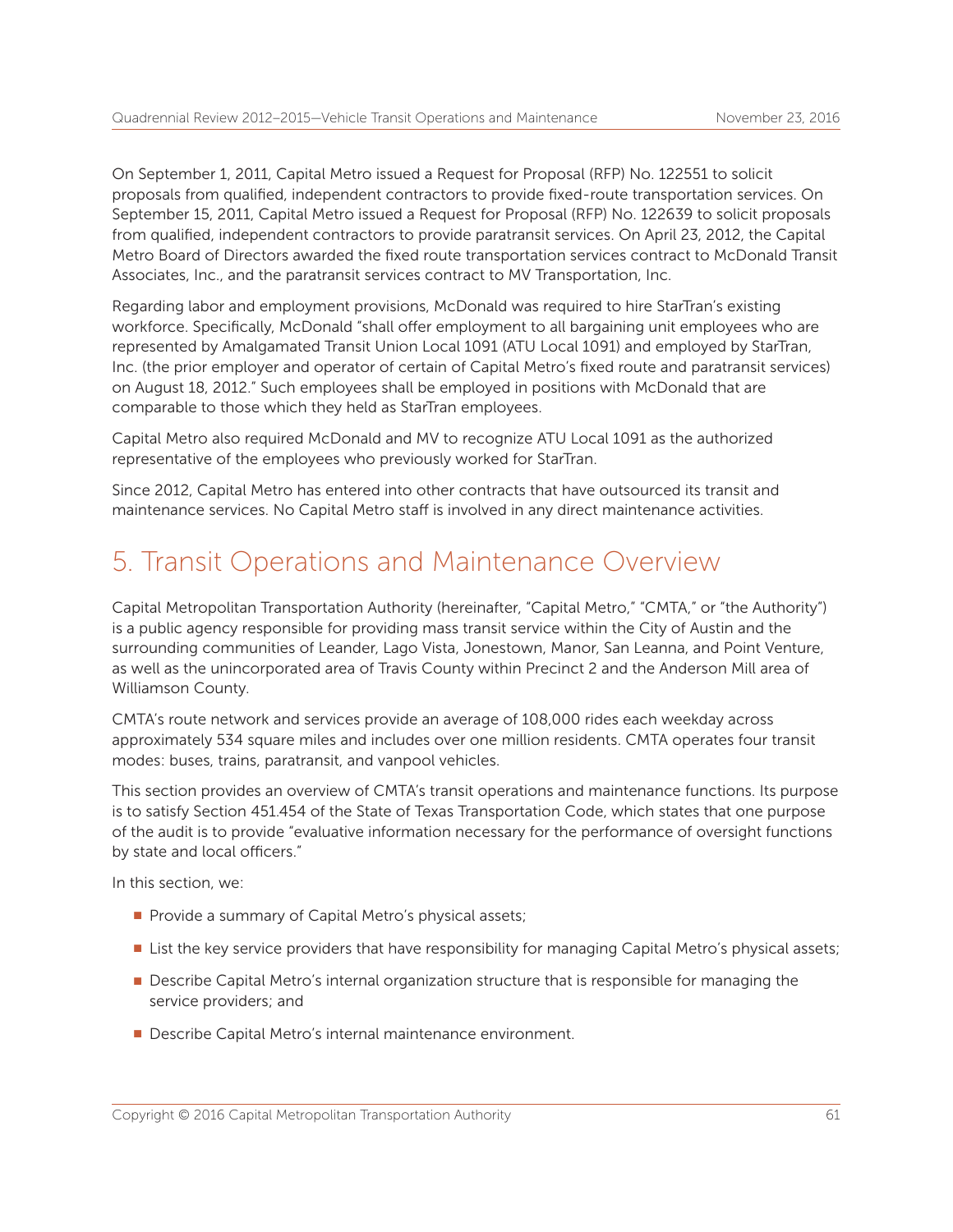## 5.1 Physical Assets Summary

Table 3.1 provides important metrics about CMTA's fleet and facility assets.

## Table 3.1 **CMTA Physical Asset Snapshot**

| Operating Budget, FY2016                                                    | \$246.3 million                                                                                                                                                                            |
|-----------------------------------------------------------------------------|--------------------------------------------------------------------------------------------------------------------------------------------------------------------------------------------|
| Capital Budget, FY2016                                                      | \$110.9 million                                                                                                                                                                            |
| System wide Ridership (all modes), FY 2015                                  | Capital Metro provided an average of 108,000 rides each weekday<br>onboard its buses, trains, paratransit, and vanpool vehicles, which<br>totaled over 34 million rider boardings in 2015. |
| Major Facilities                                                            | 5                                                                                                                                                                                          |
| Maintenance Department Headcount                                            | 0 (excludes contractor oversight roles and other maintenance<br>support functions)                                                                                                         |
| <b>Fleet</b>                                                                |                                                                                                                                                                                            |
| <b>Total Number of Revenue Vehicles</b>                                     | 578                                                                                                                                                                                        |
| <b>Total Number of Nonrevenue Vehicles</b><br>(NRV)                         | 86                                                                                                                                                                                         |
| 1. Bus                                                                      |                                                                                                                                                                                            |
| Number of Passenger Trips, FY2015<br>(includes special events and charters) | 28.37 million rides                                                                                                                                                                        |
| Number of Revenue Miles, FY2015                                             | 14.75 million miles                                                                                                                                                                        |
| Number of Routes                                                            | 79 bus routes, consisting of:                                                                                                                                                              |
|                                                                             | 50 MetroBus routes.                                                                                                                                                                        |
|                                                                             | 2 MetroRapid routes,                                                                                                                                                                       |
|                                                                             | ■ 8 ExpressBus routes, and                                                                                                                                                                 |
|                                                                             | 19 UT shuttle routes.                                                                                                                                                                      |
| Number of Bus Stops                                                         | MetroBus and MetroExpress: 2,700 bus stops                                                                                                                                                 |
|                                                                             | MetroRapid: 43 stations along the Route 801 North Lamar/South<br>Congress corridor, 46 stations along the Route 803 from The<br>Domain to Westgate                                         |
| Fleet Size and Composition                                                  | 395 total vehicles, consisting of:                                                                                                                                                         |
|                                                                             | 355 MetroBus and MetroExpress vehicles<br>m,                                                                                                                                               |
|                                                                             | 40 MetroRapid vehicles                                                                                                                                                                     |
| Maintenance Providers (during the                                           | Capital Area Rural Transportation System (CARTS)                                                                                                                                           |
| Quadrennial Performance Review period)                                      | First Transit, Inc.<br>$\sim$                                                                                                                                                              |
|                                                                             | McDonald Transit Associates, Inc.<br>ш                                                                                                                                                     |
|                                                                             | MV Contract Transportation, Inc.                                                                                                                                                           |
|                                                                             | Veolia Transportation                                                                                                                                                                      |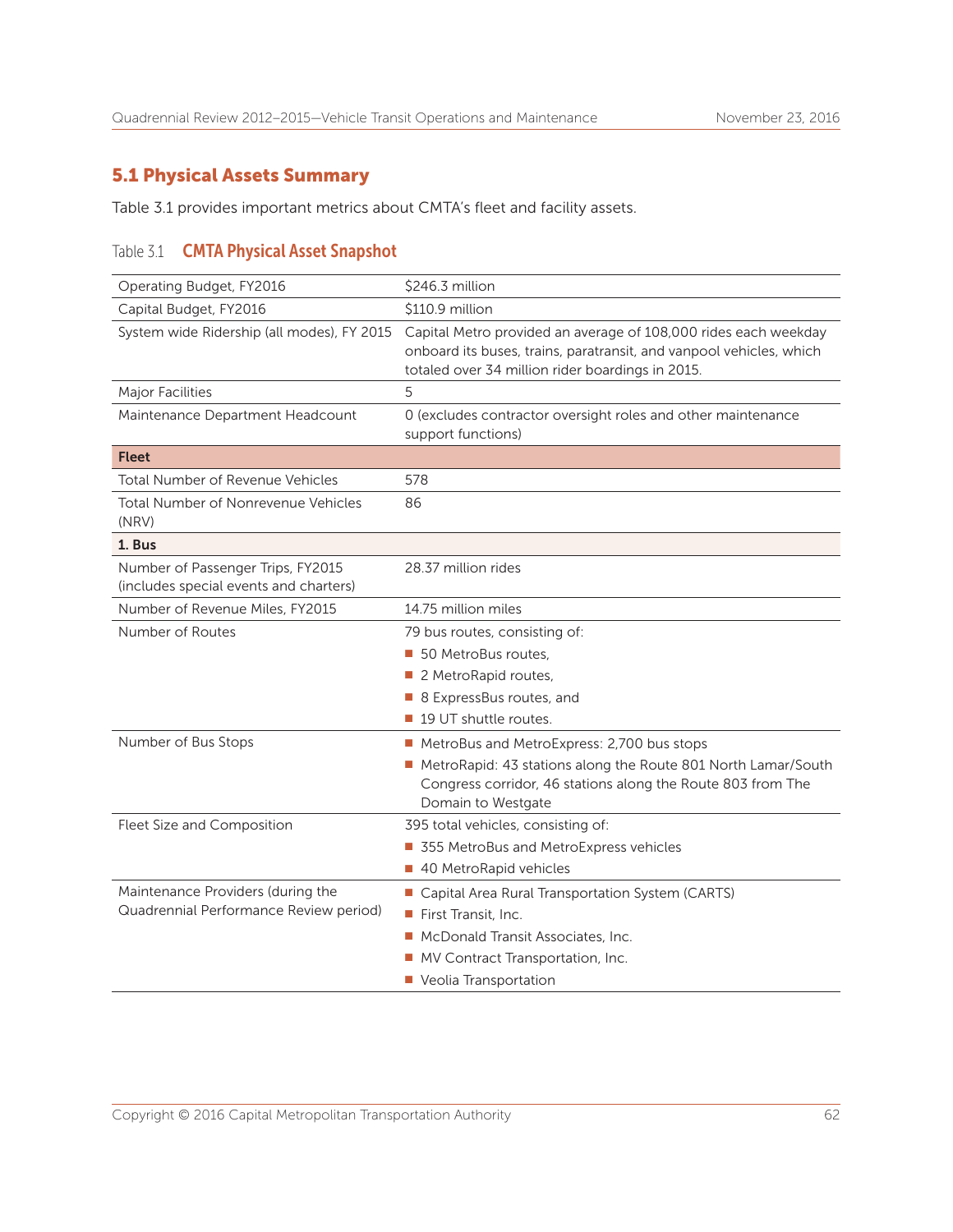| Maintenance Facilities (currently owned<br>by CMTA)                   | Capital Metro Headquarters<br>2910 East Fifth Street, Austin, Texas 78702                                                                                                                         |
|-----------------------------------------------------------------------|---------------------------------------------------------------------------------------------------------------------------------------------------------------------------------------------------|
|                                                                       | 140,000 square feet                                                                                                                                                                               |
|                                                                       | North Operations Facility                                                                                                                                                                         |
|                                                                       | 9315 McNeil Road, Austin, Texas 78758                                                                                                                                                             |
|                                                                       | 137,377 square feet                                                                                                                                                                               |
| 2. Commuter Rail (Train)                                              |                                                                                                                                                                                                   |
| Number of Passengers, FY2015                                          | 814,292                                                                                                                                                                                           |
| Number of Routes                                                      | One MetroRail route that provides passenger rail service between<br>the City of Leander and downtown Austin                                                                                       |
| Number of Revenue Car Miles, FY2015                                   | 287,997                                                                                                                                                                                           |
| Length of Commuter Rail System                                        | 32-mile line                                                                                                                                                                                      |
| Number of Commuter Rail Stations                                      | 9                                                                                                                                                                                                 |
| <b>Total Commuter Rail Fleet</b>                                      | 6                                                                                                                                                                                                 |
| Fleet Size and Composition                                            | Six (6) Gelenk Treib Wagen (GTW) DMU 2/6 (DMU) diesel-electric,<br>self-propelled vehicles, manufactured by Stadler Bussnang AG. The<br>DMU seats 108 passengers and can accommodate 96 standees. |
| Maintenance Providers (during the<br>Quadrennial Audit review period) | Herzog Transit Services, Inc.                                                                                                                                                                     |
| Maintenance Facilities (owned by CMTA)                                | North Operations Facility<br>9315 McNeil Road, Austin, Texas 78758<br>137,377 square feet                                                                                                         |
| 3. Paratransit                                                        |                                                                                                                                                                                                   |
| Number of Passenger Trips, FY2015                                     | 698,896                                                                                                                                                                                           |
| Maintenance Providers (during the                                     | Austin Ride Right                                                                                                                                                                                 |
| Quadrennial Audit review period; excludes                             | Capital Area Rural Transportation System (CARTS)                                                                                                                                                  |
| Demand taxi)                                                          | <b>LeFleur Transportation</b>                                                                                                                                                                     |
|                                                                       | MV Transportation, Inc.                                                                                                                                                                           |
| Fleet Size and Composition                                            | 116 vehicles, consisting of:                                                                                                                                                                      |
|                                                                       | 19 Chevy Cut Away Van 2011 Champion (diesel)                                                                                                                                                      |
|                                                                       | 25 Chevy Cut Away Van 2013 Champion (diesel)                                                                                                                                                      |
|                                                                       | 25 Ford Sedans 2014 (gasoline)                                                                                                                                                                    |
|                                                                       | 47 Chevy Cut Away Van 2014 Champion (diesel)                                                                                                                                                      |
| Maintenance Facilities (owned by CMTA)                                | MetroAccess Services Facility [South Base]                                                                                                                                                        |
|                                                                       | 509 Thompson Lane, Austin, Texas 78742<br>19,738 square feet                                                                                                                                      |
|                                                                       | One additional maintenance facility is leased and operated by a<br>service provider (1834 Ferguson Lane, Austin, TX 78754 [North<br>Base]).                                                       |
| 4. Vanpool                                                            |                                                                                                                                                                                                   |
| Number of Passenger Trips, FY2015                                     | 259,000 trips                                                                                                                                                                                     |
| Number of Revenue Miles, FY2015                                       | 2,241,335                                                                                                                                                                                         |

Copyright © 2016 Capital Metropolitan Transportation Authority 63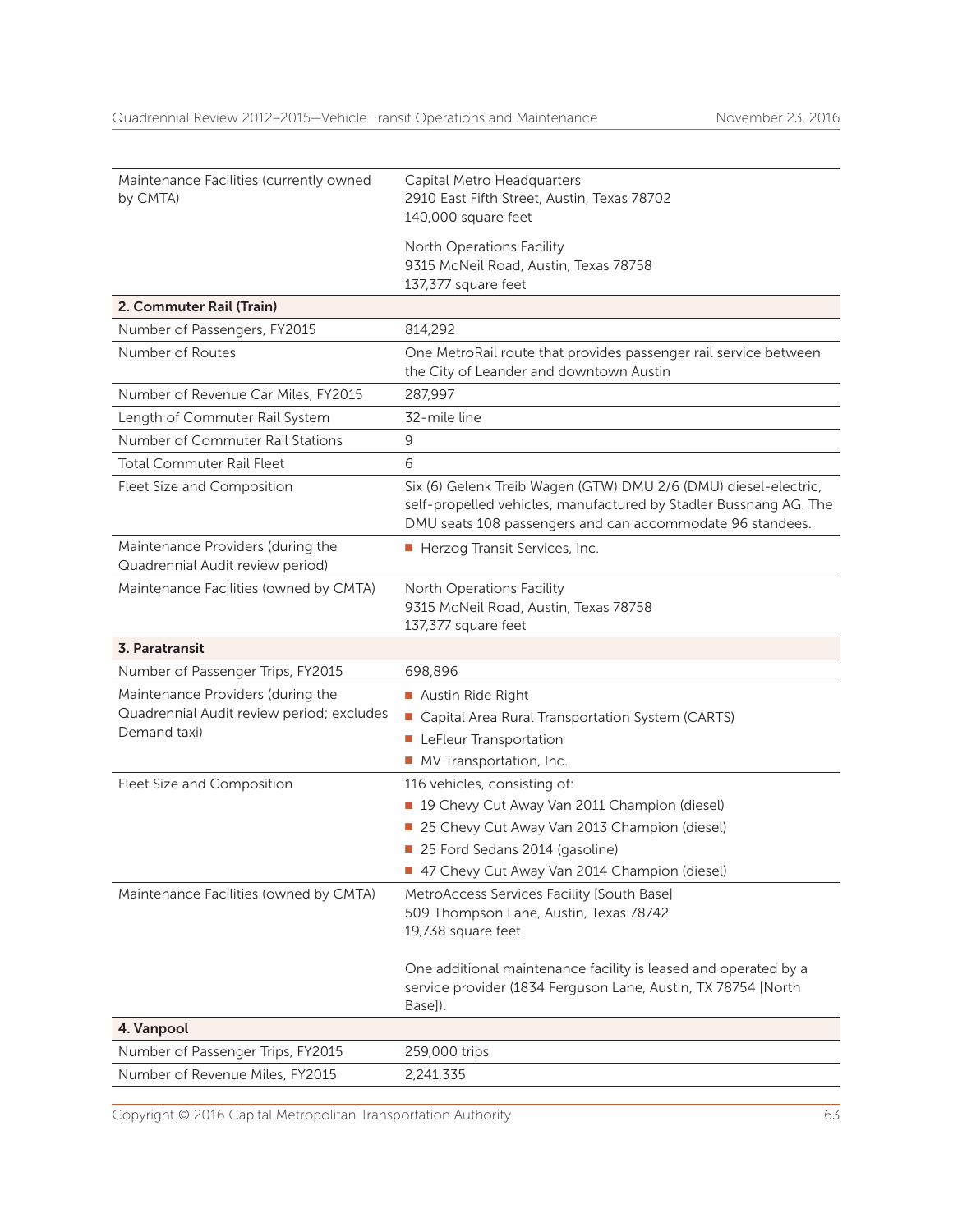| <b>Fleet Composition</b>            | Over 200 vans                                                  |
|-------------------------------------|----------------------------------------------------------------|
| Maintenance Provider                | VRIDE, Inc.                                                    |
| <b>Other</b>                        |                                                                |
| <b>Freight Rail</b>                 |                                                                |
| Name                                | Capital Metro Railroad (CMTY)                                  |
| Number of Passengers, FY2015        | 0                                                              |
| Number of Revenue Car Miles, FY2015 | The current freight operation has an annual capacity of 70,000 |
|                                     | cars.                                                          |
| Track Length                        | 162 miles of main track between Giddings and Llano             |
| <b>Fleet Composition</b>            | 0                                                              |
| Maintenance Provider                | Watco Companies, LLC                                           |

Source: Capital Metro (various documents).

#### 5.1.1 Fleet

Summaries of the four transit modes are provided below.

- 1. **Bus.** CMTA operates local and express bus routes through the MetroBus, MetroRapid, ExpressBus, and University of Texas Student Shuttle programs.
	- **MetroBus** fixed-route service is the principal service of Capital Metro's transit system. Capital Metro operates 50 MetroBus routes, including local and cross-town routes. CMTA operates approximately 12.4 million total bus miles over its fixed-route system. The fleet of buses provided riders with an average of 70,235 weekday boardings in FY 2015. Capital Metro's 355 buses operate seven days per week, providing service to over one million residents of the service area.
	- **MetroRapid** is a premium fixed-route bus service. In January 2014, the first service began operation along North Lamar/South Congress (Route 801). The second service, Burnet/ South Lamar (Route 803), began in August 2014. MetroRapid brings together a set of unique features to result in faster, more convenient service for the community. Some of the features include frequent service, limited stops, boarding from all doors, unique and upgraded stops with real-time arrival information, passenger wi-fi, and vehicles equipped with signalpriority technology. The fleet of 40 buses carried over 2.7 million riders in its second year of operation. The average weekday boardings were 8,976 in FY 2015.
	- **ExpressBus** service is limited-stop service to and from The University of Texas, Capitol complex, downtown, and Park & Rides. There are eight routes that serve north and northwest Austin as well as the cities of Leander, Manor, and Elgin. The average weekday boardings were 2,205 in FY 2015. (Note: The service to Elgin is provided by Capital Area Rural Transportation System.)
	- **Iniversity of Texas Student Shuttle** service is provided for The University of Texas (UT). There are 19 routes that provide connections between housing and the downtown campus. Routes move students between the greater UT campus area and areas with high-density student populations. Each year, Capital Metro operates approximately 1.4 million total bus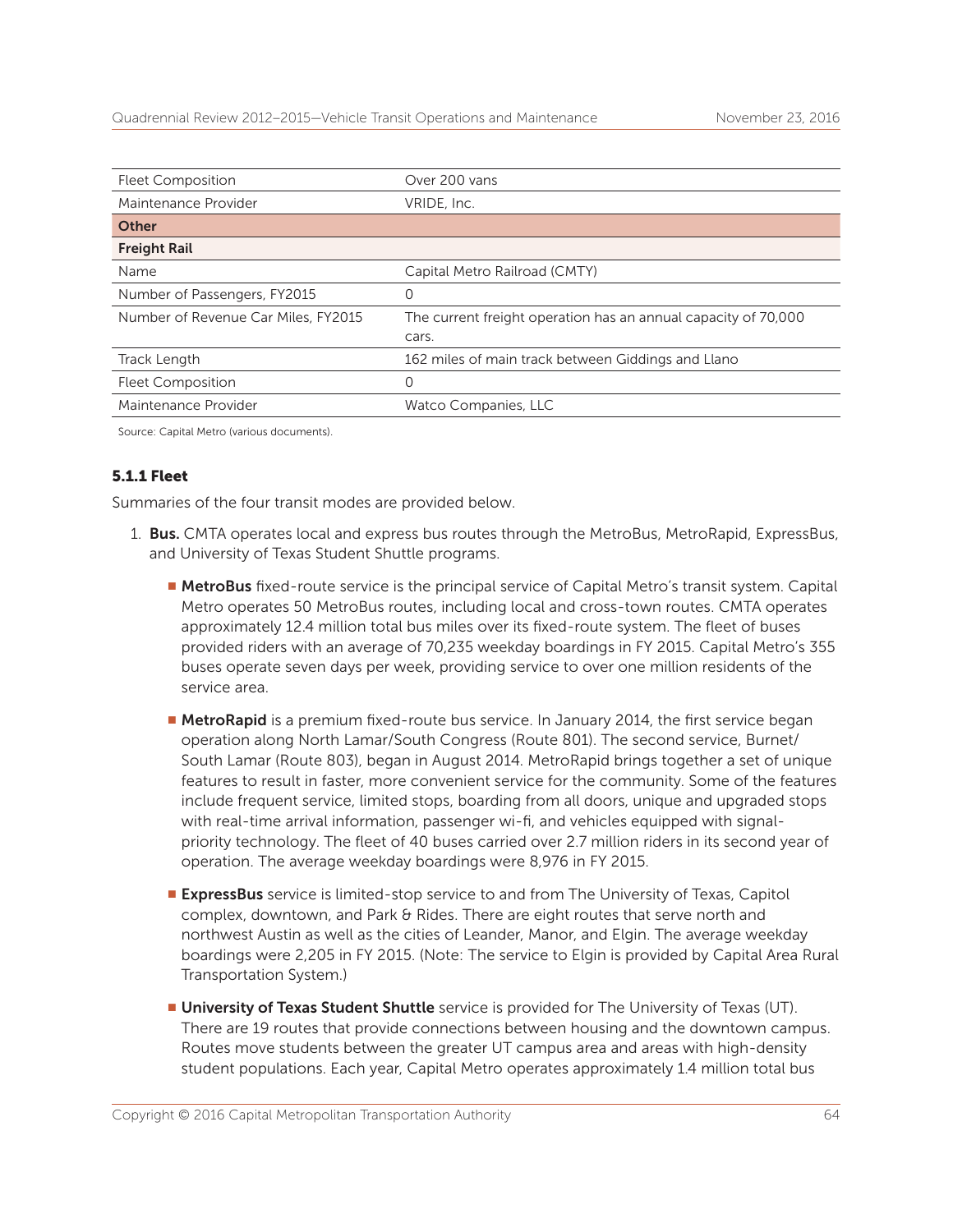miles over the UT shuttle system, providing riders with more than 18,000 one-way trips each weekday during a regular semester. The average weekday boardings were 18,265 in FY 2015.

 Bus services were provided by five contractors over the four-year Quadrennial Performance Review period: Capital Area Rural Transportation System (CARTS), First Transit, McDonald Transit Associates, MV Contract Transportation, and Veolia Transportation. These service providers are also responsible for performing maintenance on the vehicles.

2. Commuter Rail. In the spring of 2010, Capital Metro began operating the MetroRail commuter rail service, a 32-mile line of existing freight tracks between Leander and Downtown Austin. The MetroRail's Red Line provides convenient service for suburban and central Austin residents. Service is provided six days per week with increased service levels for special events. The average weekday boardings were 2,774 in FY 2015.

Herzog Transportation Services, Inc., is the contractor responsible for operating the commuter rail service and performing maintenance.

3. Paratransit. The MetroAccess ADA Paratransit Program is for persons who have a disability or medical condition that limits or prevents them from independently using accessible bus service some or all of the time as defined in the Americans with Disabilities Act (ADA) of 1990. Persons certified by Capital Metro under this program may ride MetroAccess within ¾ miles of Capital Metro's noncommuter fixed-route bus service on the same days and during the same hours as the fixed-route service in their area. The average weekday boardings were 2,213 in FY 2015.

MV Transportation, Inc., and Austin Ride Right, LLC are the contractors currently responsible for providing paratransit services and performing maintenance.

4. Vanpool. The RideShare program provides eligible groups of 5 to 12 people with a monthto-month lease agreement of a passenger van that includes insurance, maintenance, 24-hour roadside assistance, administrative support, and fuel-purchasing program. The cost of a Capital Metro RideShare vanpool varies and is based on van selection, commute distance, and number of riders sharing the monthly fare, plus fuel and tolls. The average weekday boardings were 943 in FY 2015.

VRIDE is the contractor responsible for providing vanpool services.

Table 3.2 provides a snapshot of Capital Metro's current vehicle fleet. The fleet consists of 578 total revenue vehicles, excluding the vans for Rideshare. The vehicles are sourced by nine manufacturers. The fleet composition contains at least 17 different models. The largest single model type is the Gillig bus, Model G22D102N4, with 112 vehicles, which represents almost 20 percent of the total vehicle fleet. This model's average age is 15.3 years old.

More than 50 percent of the fleet is under five-years old; one-third of the fleet is greater than 10 years old.

Capital Metro has 86 nonrevenue vehicles. The NRV fleet consists of a mix of Ford F450s, E150s, Explorers, Crown Victorias, and other assorted Ford trucks and cars, thirteen Toyota Priuses, and several other vehicle types.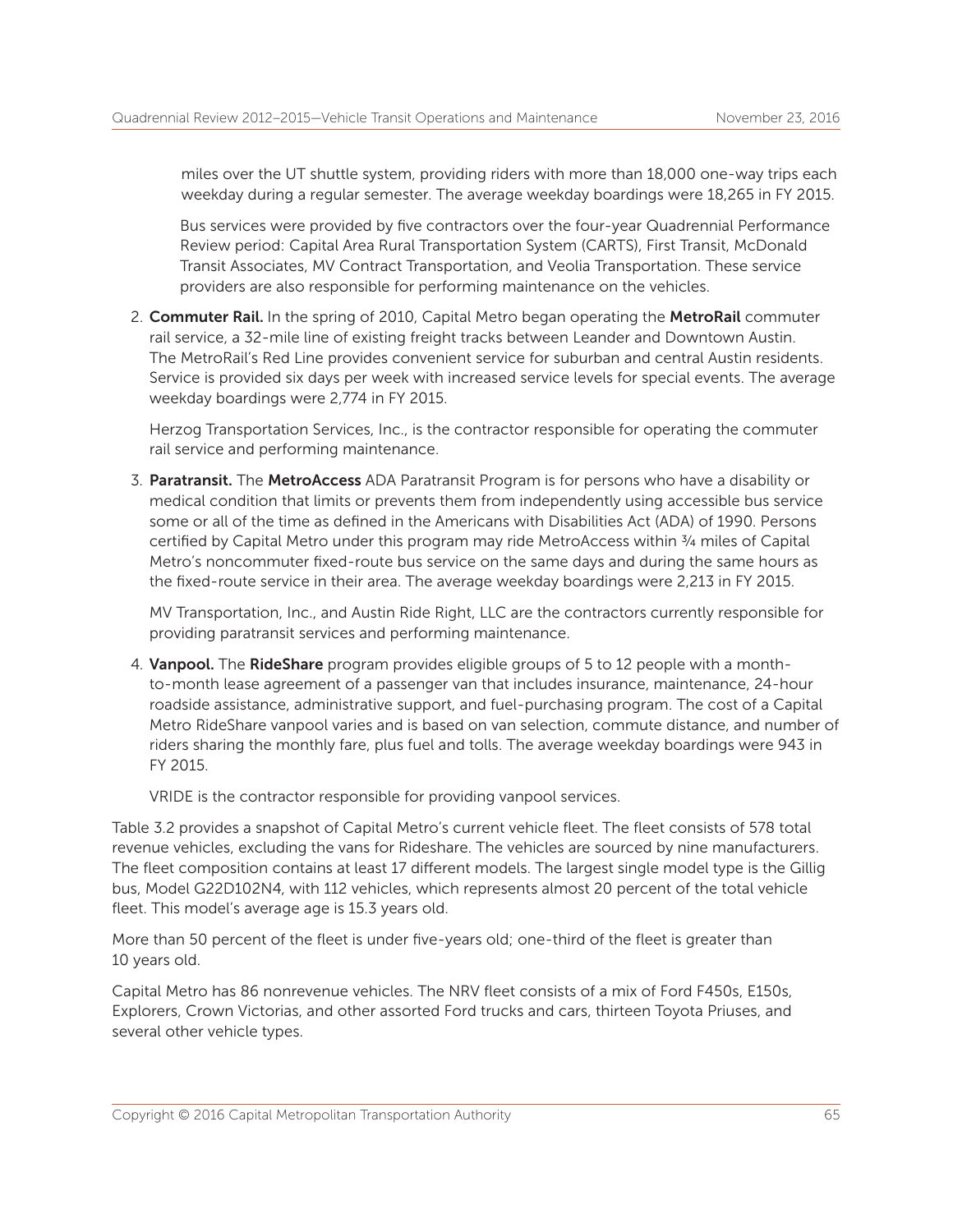| Manufacturer             | Model            | No. of<br><b>Vehicles</b> | % of Total<br><b>Fleet</b> | <b>Average Age</b><br>(years) | Location                           | Contractor             |
|--------------------------|------------------|---------------------------|----------------------------|-------------------------------|------------------------------------|------------------------|
| Champion                 | C4500            | 47                        | 8.13%                      | 1.00                          | 509 Thompson Lane                  | Ride Right             |
| Champion                 | <b>DEFENDER</b>  | 3                         | 0.52%                      | 1.00                          | 2910 East 5th Street               | McDonald               |
| Champion                 | G33503           | 34                        | 5.88%                      | 6.29                          | 509 Thompson Lane                  | Ride Right             |
| Gillig                   | G22D102N4        | 112                       | 19.38%                     | 15.31                         | 2910 East 5th Street:<br>North Ops | McDonald;<br><b>MV</b> |
| Gillig                   | G27D102N4        | 47                        | 8.13%                      | 0.02                          | North Ops                          | <b>MV</b>              |
| Gillig                   | n/a              | 46                        | 7.96%                      | 0.00                          | 2910 East 5th Street;<br>North Ops | McDonald;<br><b>MV</b> |
| <b>MCI</b>               | D4500-<br>14328C | 6                         | 1.04%                      | 0.00                          | 2910 East 5th Street               | McDonald               |
| Mobility<br>Ventures     | MV1              | 35                        | 6.06%                      | 2.00                          | 509 Thompson Lane                  | Ride Right             |
| Motor Coach<br>Ind.      | D4500            | 10                        | 1.73%                      | 11.80                         | 2910 East 5th Street               | McDonald               |
| New Flyer                | D35LF            | 37                        | 6.40%                      | 14.62                         | 2910 East 5th Street:<br>North Ops | McDonald:<br><b>MV</b> |
| New Flyer                | D35LFR           | 69                        | 11.94%                     | 4.54                          | 2910 East 5th Street               | McDonald               |
| New Flyer                | D40LFR           | 53                        | 9.17%                      | 7.38                          | 2910 East 5th Street               | McDonald               |
| New Flyer                | DE40LF           | $\overline{c}$            | 0.35%                      | 13.00                         | 2910 East 5th Street               | McDonald               |
| New Flyer                | DE40LFR          | 1                         | 0.17%                      | 9.00                          | 2910 East 5th Street               | McDonald               |
| <b>NOVA Bus</b><br>Corp. | LFS40            | 18                        | 3.11%                      | 2.00                          | North Ops                          | <b>MV</b>              |
| <b>NOVA Bus</b><br>Corp. | <b>LFS60</b>     | 22                        | 3.81%                      | 3.00                          | North Ops                          | <b>MV</b>              |
| Optima                   | $LFB-34$         | 30                        | 5.19%                      | 12.00                         | North Ops                          | <b>MV</b>              |
| Stadler                  | GTW 2/6          | 6                         | 1.04%                      | 9.00                          | North Ops                          | Herzog                 |
| <b>TOTAL</b>             |                  | 578                       | 100.00%                    |                               |                                    |                        |

#### Table 3.2 Average Age and Composition of Capital Metro's Revenue Vehicles (September 2016)

Source: Capital Metro Fleet List, October 3, 2016; Iknow analysis.

#### 5.1.2 Primary Facilities

Capital Metro owns four facilities and leases a facility at 209 West Ninth Street for the Transit Store and various MetroAccess operations. The facility name, address, function, size, and year of acquisition/ completion of each primary facility are:

Capital Metro Headquarters 2910 East Fifth Street Austin, Texas 78702 Administration: 29,000 square feet, 1986 Maintenance: 140,000 square feet, 1986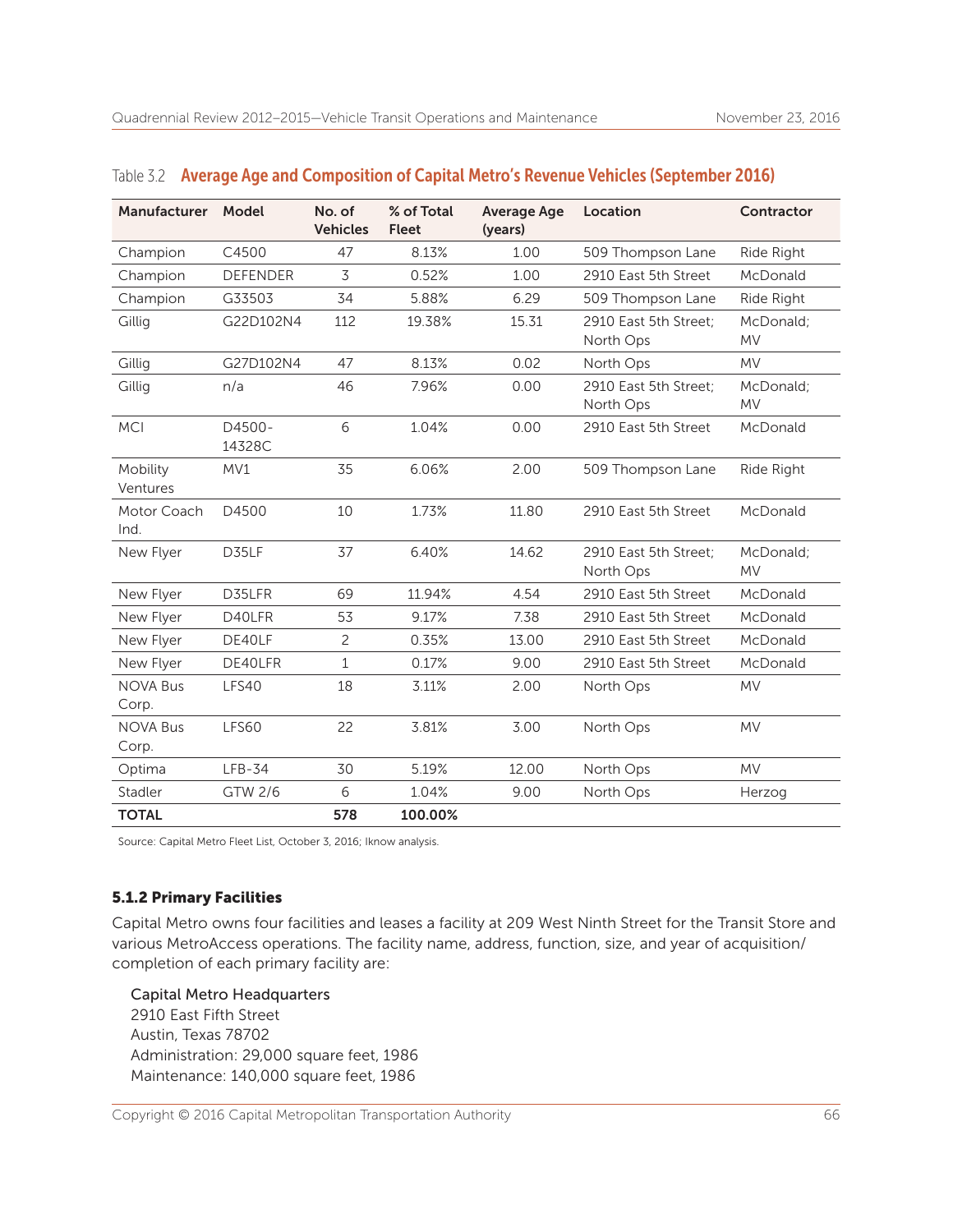## Capital Metro Administrative Annex/Child Care Facility

624 Pleasant Valley Austin, Texas 78702 25,500 square feet, 2006

#### MetroAccess Services Facility

509 Thompson Lane Austin, Texas 78742 19,738 square feet, 2000

## North Operations Facility

9315 McNeil Road Austin, Texas 78758 137,377 square feet, 2008

#### Transit Store, MetroAccess Eligibility, MetroAccess Call Center, MetroAccess Administration (leased) 209 West Ninth Street Austin, TX 78701 18,000 square feet, 2013

Capital Metro owns or leases thirteen Park & Ride facilities:

#### Austin

- **n** Great Hills **n Pavilion**
- 
- $\blacksquare$  Howard Station Park & Ride  $\blacksquare$  Tech Ridge
	-
- Lakeline Station Park & Ride Triangle
- 
- Oak Hill Park & Ride
- North Lamar Transit Center South Congress Transit Center

#### Jonestown

**Jonestown Park & Ride** 

#### Lago Vista

 $\blacksquare$  Lago Vista Park & Ride

#### Leander

■ Leander Station Park & Ride

#### Manor

 $\blacksquare$  Manor Park & Ride

#### Elgin

■ Elgin Park & Ride [owned by the Capital Area Rural Transportation System (CARTS)]

Capital Metro owns nine rail stations:

- **Example:** Leander Station **n** Highland Station
- Lakeline Station NLK, Jr. Station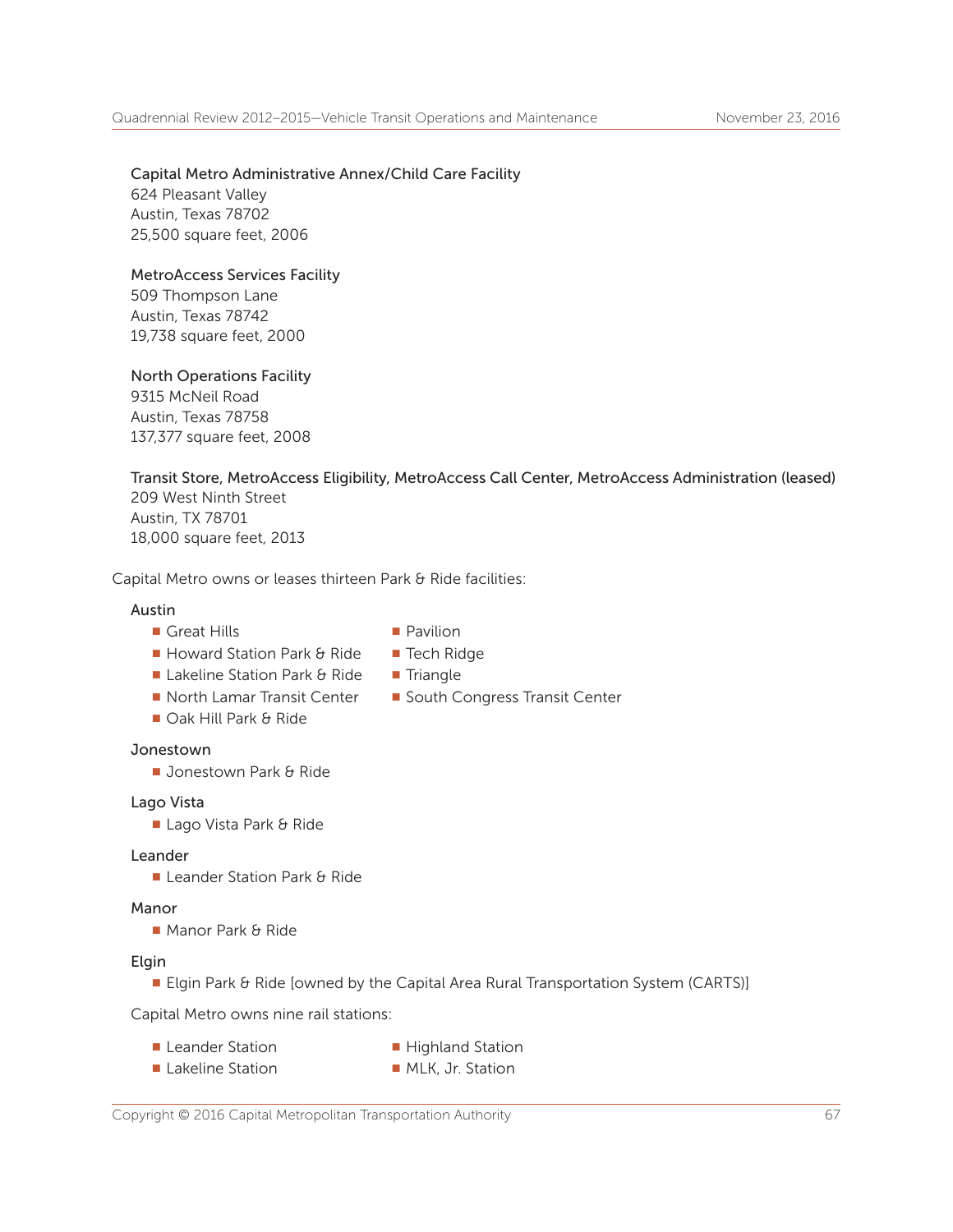- 
- Howard Station Nation Network Plaza Saltillo Station
- **n** Kramer Station **n Downtown Station**
- **n** Crestview Station

#### 5.1.3 Inventory

Parts and supplies inventory is the responsibility of the contracted service providers.

# 5.2 Key Service Providers with Maintenance-Related Tasks

As described in Section 4.3, the net effect of the Sunset Commission Report and Senate Bill 650 has been to shift all transit operations and maintenance previously performed by Capital Metro in 2012 to numerous external, independent contractors. Today, Capital Metro staff is not involved in any direct maintenance activities and only partially involved in transit service activities (e.g., paratransit control center).

During the Quadrennial Review Audit period of 2012–2015, Capital Metro used multiple contractors for supplying transit services (see Table 3.3). The contractors in the table are grouped by transit mode. All had maintenance as part of their scope of services.

| <b>Service Mode</b>                                                     | Company                                          | <b>Years of Operation During</b><br>the Quadrennial Audit Period |
|-------------------------------------------------------------------------|--------------------------------------------------|------------------------------------------------------------------|
| <b>Bus</b>                                                              | Capital Area Rural Transportation System (CARTS) | 2012-2015                                                        |
|                                                                         | First Transit, Inc.                              | 2012-2015                                                        |
|                                                                         | McDonald Transit Associates, Inc.                | 2012-2015                                                        |
|                                                                         | MV Contract Transportation, Inc.                 | 2015                                                             |
|                                                                         | Veolia Transportation                            | 2012-2014                                                        |
| <b>Commuter Bus</b><br>Capital Area Rural Transportation System (CARTS) |                                                  | 2014-2015                                                        |
|                                                                         | McDonald Transit Associates, Inc.                | 2012-2015                                                        |
| Paratransit                                                             | Austin Ride Right                                | 2014-2015                                                        |
|                                                                         | Capital Area Rural Transportation System (CARTS) | 2014-2015                                                        |
|                                                                         | LeFleur Transportation                           | 2012-2014                                                        |
|                                                                         | MV Transportation, Inc.                          | 2012-2015                                                        |
| Paratransit<br>(Demand taxi)                                            | Greater Austin Transportation Company            | 2012-2015                                                        |
| Rail                                                                    | 2012-2015<br>Herzog Transit Services, Inc.       |                                                                  |
| Vanpool                                                                 | VRIDE, Inc.                                      | 2014-2015                                                        |

#### Table 3.3 Key Capital Metro Transit Service Contractors with Maintenance Responsibilities

Source: National Transit Database; Iknow analysis.

Additional contractors were used for facility-related maintenance.

All Capital Metro contractors had a responsibility to preserve and maintain the fleet, equipment, and facilities, and were required to meet defined levels of service. Contractual language and oversight by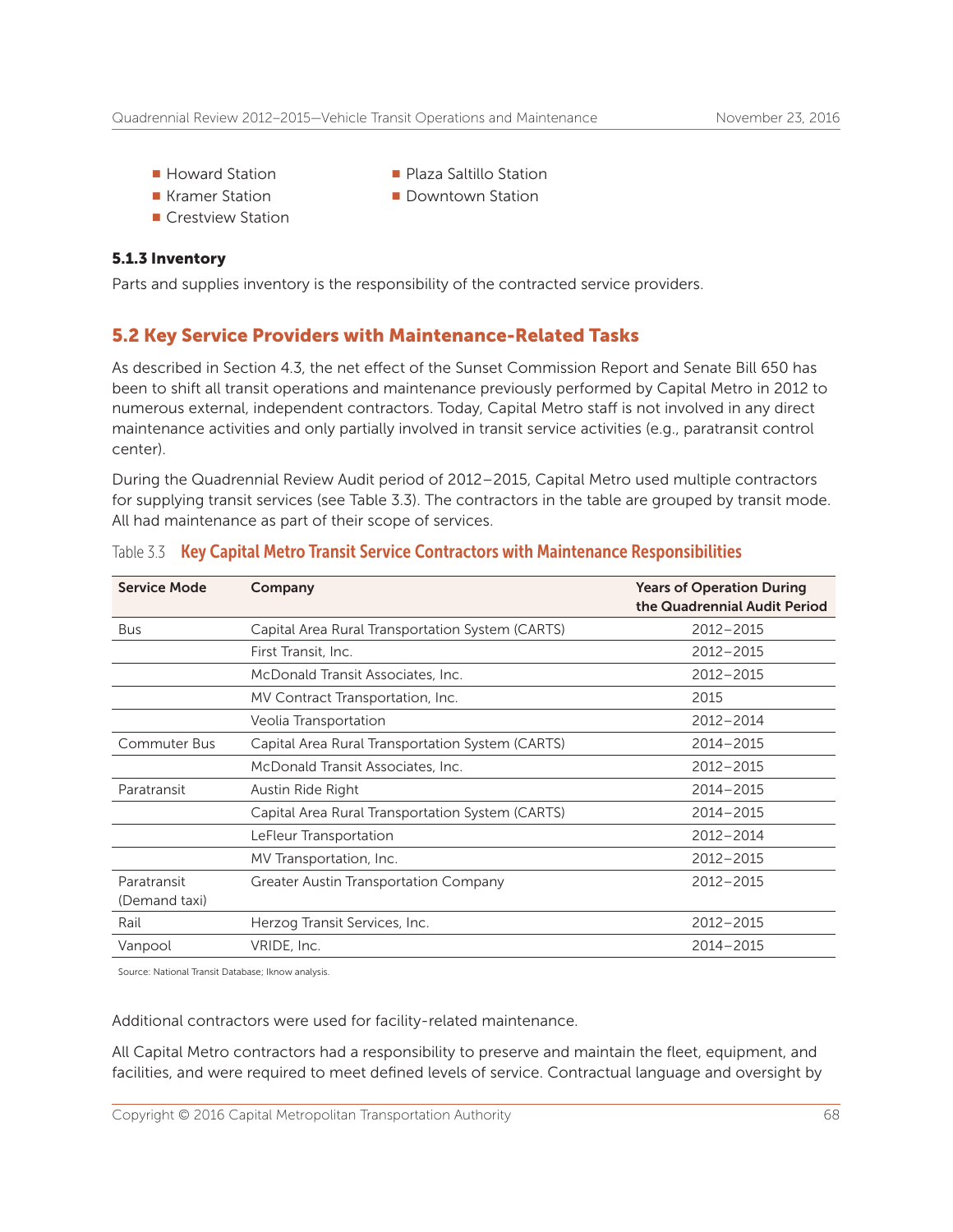Capital Metro were the two primary tools used by CMTA to ensure that the contractors achieved the agreed-upon service levels and stayed within the contract budget.

# 5.3 Organization Structure

Capital Metro's role in transit operations and maintenance consists primarily of strategy, route and schedule creation, maintenance standards creation, contract development, and ongoing oversight roles that are scattered throughout the organization. For example, for maintenance, some of the important departments and functions include:

■ Bus and Paratransit Department. The Bus and Paratransit Department has two teams with vehicle maintenance responsibility (see Exhibit 3.1). The Contract Oversight team includes three CMTA staff dedicated to vehicle maintenance quality assurance. The Maintenance Standards and Projects team focuses on managing projects related to vehicle purchases, configuration changes, and establishing the maintenance standards. This team also supports the Contract Oversight team in a consultative role.



#### Exhibit 3.1 Bus and Paratransit Services Organization Chart-November 2016

Source: Capital Metro PBS Department.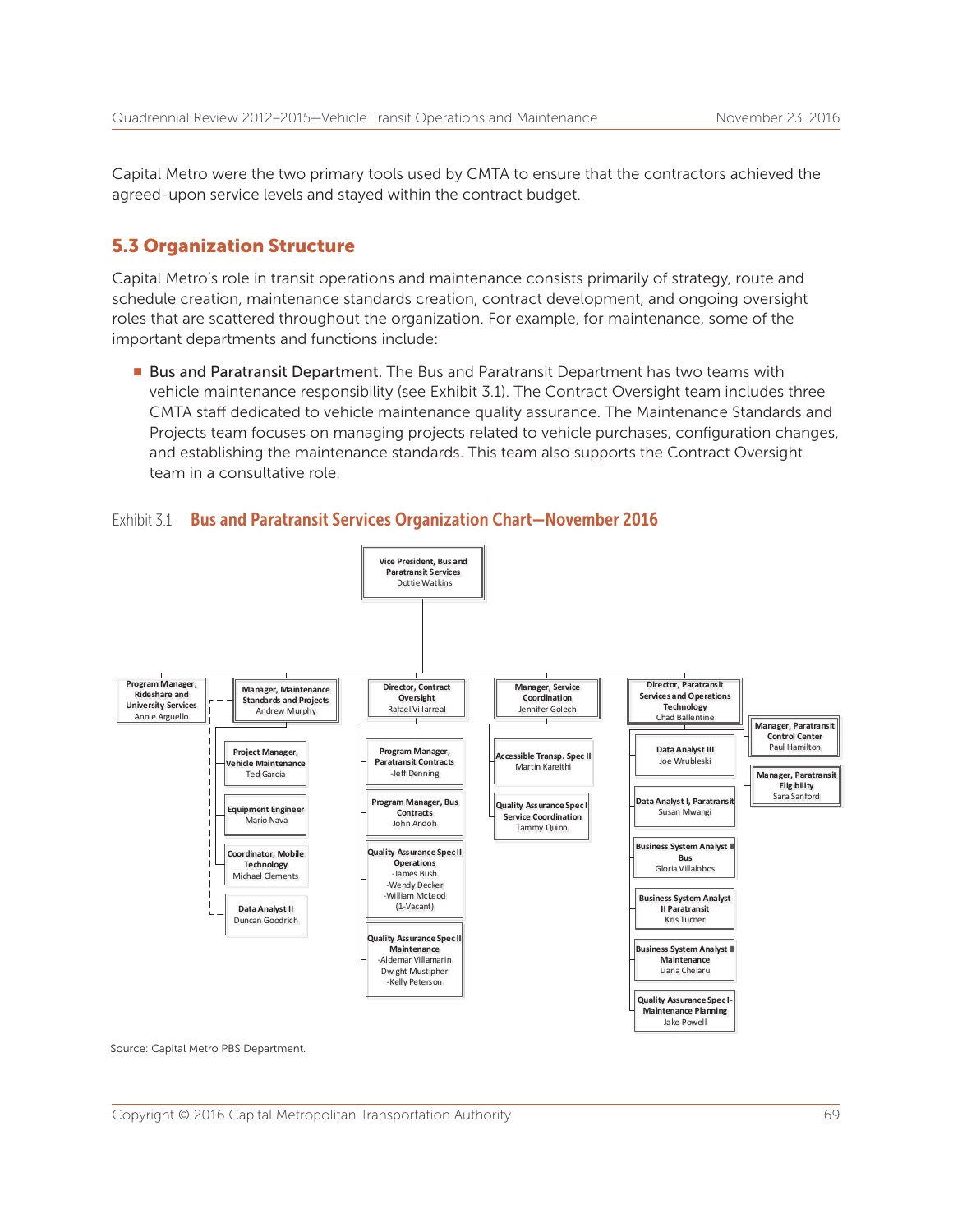**Rail.** The Director of Rail Operations is responsible for the daily operation and maintenance of the entire CMTA railroad, covering commuter (MetroRail), freight, and excursion (Austin Steam Train) transit. He reports to the Vice President of Rail Operations. The Director is supported by a Program Manager–Rail Transportation, who serves as the Contracting Officer's Technical Representative for the Herzog and Watco contracts.

#### Exhibit 3.2 Rail Operations Organization Chart-November 2016



- **Property and Asset Management.** The Vice President of Property and Asset Management is responsible for the maintenance of all nonrevenue assets, excluding vehicles.
- **Procurement.** The Purchasing Department develops Request for Proposals (RFPs), evaluates proposals received from potential service providers, and negotiates with service providers on contract terms and conditions. Performance goals and standards are provided by the operations departments.
- **Example 2** Legal. Provides support for contract review and negotiations.
- **n Information Technology**. IT hosts and supports Spear, Capital Metro's maintenance management information system. IT handles Spear's access credentials, security, system maintenance, updates and patches, and other system-related tasks.

# 5.4 Current Maintenance Environment

This section provides an overview of several important elements of Capital Metro's maintenance environment. Specifically, the following eight topics are discussed:

- 1. Vehicle Maintenance Program Plan
- 2. Maintenance Standards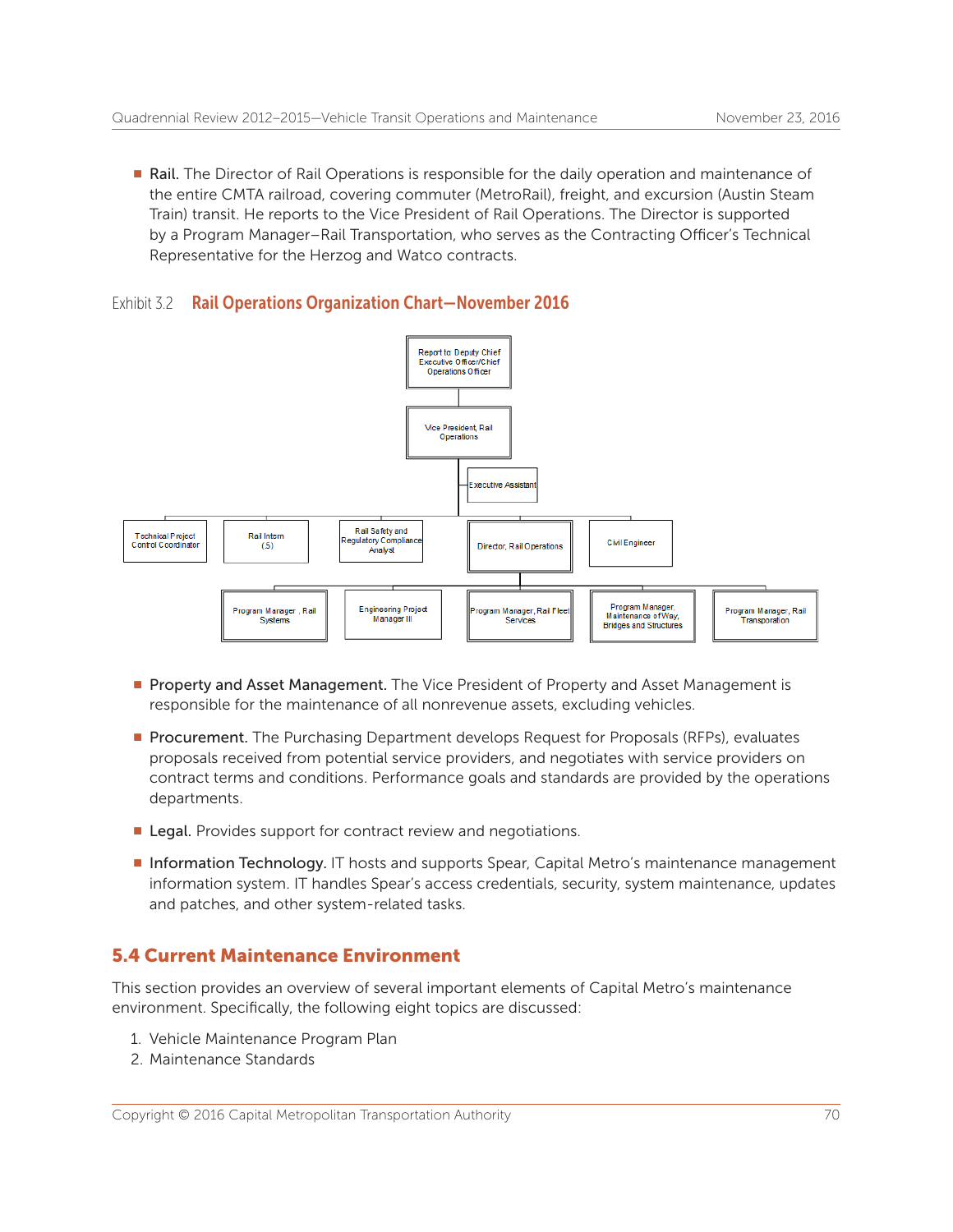- 3. Maintenance-Related Quality Assurance Audits
- 4. Preventive Maintenance Inspections (PMIs)
- 5. MAP-21/State of Good Repair
- 6. Performance Measurement
- 7. Enterprise Asset Management System
- 8. Capital Metro's Triennial Review of Maintenance-Related Issues

Iknow conducted in-person interviews with Capital Metro operations, audit, legal, IT, and other executive and administrative staff. Iknow also conducted a variety of in-person interviews with senior maintenance personnel across almost all major contractors. The objectives of these interviews were to confirm our analysis of the information we received from our data requests and to discuss our improvement recommendations.

#### 5.4.1 Vehicle Maintenance Program Plan

Iknow reviewed Capital Metro's Bus and Paratransit Services (BPS) Vehicle Maintenance (VM) Program Plan, dated May 2015. The primary objective of the BPS VM Program Plan is to "ensure that safe, reliable, and clean transit vehicles are available for service." This objective is achieved through:

- **E** Establishing and communicating the standards for vehicle maintenance that will maintain the integrity and value of the fleet,
- **Ensuring compliance to the standards and each contract through focused quality assurance** audits, and
- **Partnering with our contracted service providers to continuously improve the VM Program.**

The VM Program Plan covers:

- **Program Objective**
- Team Structure and Focus Areas
- Standards and Project Management
- Quality Assurance and Contractor Oversight
- **Performance Measurements**
- Continuous Improvement.

The VM Program Plan is written and owned by the BPS Maintenance Projects and Standards team (see Exhibit 1).

#### 5.4.2 Maintenance Standards

The basis of the Capital Metro vehicle maintenance standard is the preventive maintenance program. This program includes detailed work procedures for specific time-based and mileage-based preventive maintenance inspections (PMIs) and routine/repetitive maintenance tasks for each vehicle series.

For example, PMI checklists and preventative maintenance (PM) repetitives checklists for each bus series are kept updated and saved on CMTA's internal servers. Updated checklists are communicated to the contractors by email. The tasks in the PM repetitives checklists are concurrently loaded into Spear, Capital Metro's enterprise asset and maintenance management system. Spear is described in Section 5.4.7.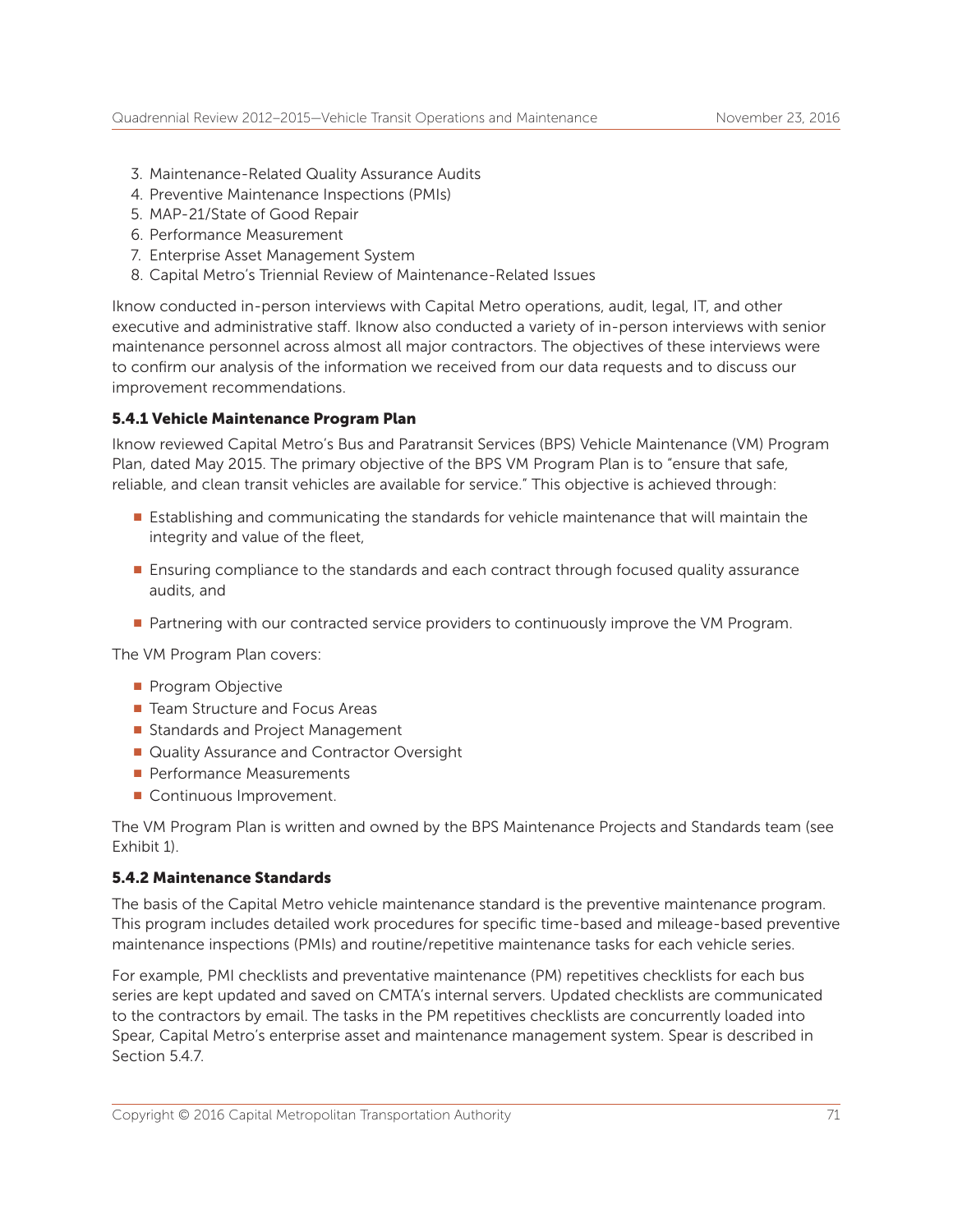The mileage-based and time-based PM requirements are the Maintenance Patterns with Template Work Order established in Spear. Spear automatically generates work orders from these maintenance patterns.

The Manager, Vehicle Maintenance Projects and Standards, is responsible for establishing the maintenance standards. The maintenance standards are updated as the fleet matures and new approaches to vehicle reliability are adopted. Updates are identified by:

- **n** Monitoring component failures for trends, which suggest that a change to the standard would improve vehicle reliability;
- Adopting reasonable contractor requests for updates to accepted repair procedures or aspects of vehicle configuration;
- **Periodic review of various aspects of the standard with contractor maintenance teams to identify** areas which warrant clarification or update; and
- $\blacksquare$  Periodic reviews by a third party.

#### 5.4.3 Maintenance-Related Quality Assurance Audits

The BPS Contract Oversight team has three people focused on the oversight of service providers' vehicle maintenance programs. This team conducts audits, analyzes performance data, and reports on the contract compliance of the vehicle maintenance programs for each of Capital Metro's service providers. This team is not adequately staffed to audit every aspect of every vehicle. The team's working assumption is that if an audit of any aspect of the maintenance program is found to be following a repeatable process that achieves the desired results, then that process is likely to be working across the entire fleet.

The QA Team generally splits their time between conducting quality assurance audits and assisting contractors. The purpose of quality assurance audits is to determine whether the fleet is in an acceptable condition and the contractor is in compliance with their contract. The QA Team regularly conducts the routine maintenance audits listed in Table 3.4.

| <b>Audit Name</b>                         | <b>Description of Audit Objective</b>                                                                                                                                                                                                                                                                                                                                                                                                                                  |
|-------------------------------------------|------------------------------------------------------------------------------------------------------------------------------------------------------------------------------------------------------------------------------------------------------------------------------------------------------------------------------------------------------------------------------------------------------------------------------------------------------------------------|
| Ready Line                                | Measurement of the "final" product of each contractor's maintenance shop. Vehicles<br>assigned for pull-out are inspected for elements that would indicate that the bus is not<br>ready for service.                                                                                                                                                                                                                                                                   |
| <b>PMI Process Audit</b>                  | Audit to review the processes used by contractors to perform preventive maintenance<br>work on revenue vehicles. PMI Process Audit is performed on a unit, identified by the<br>contractor, as recently having gone through a PM Inspection. Findings are noted and<br>graded. Findings serve a dual purpose: first, to determine a contractor's adherence to<br>the CMTA PMI program; and second, to aid contractors in identifying opportunities for<br>improvement. |
| <b>PMI Process Audit</b><br>Re-Inspection | A re-inspection of a unit that has had a PMI Audit to review the repairs performed to<br>correct the identified issues. Repairs are documented in an acceptable/unacceptable<br>fashion, thereby establishing a standard for the quality of acceptable repairs.                                                                                                                                                                                                        |

#### Table 3.4 CMTA's BPS Routine Maintenance Audits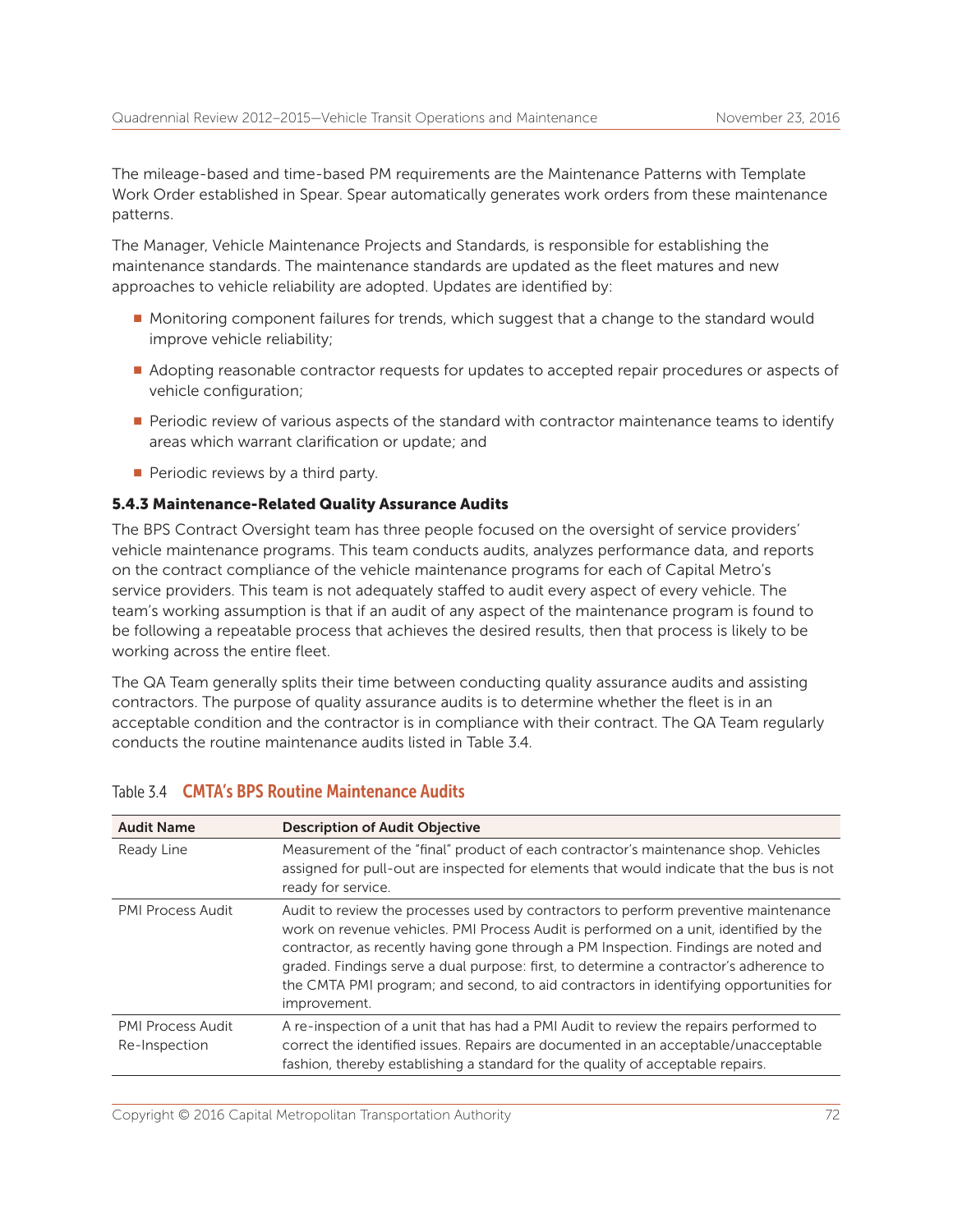#### Table 3.4 CMTA's BPS Routine Maintenance Audits continued

| <b>Fuel and Service Audit</b>                  | Measures contractors' ability to fuel, clean, and service units in preparation for the<br>next service period.                                                                                                                                                                                                                                                                                                         |
|------------------------------------------------|------------------------------------------------------------------------------------------------------------------------------------------------------------------------------------------------------------------------------------------------------------------------------------------------------------------------------------------------------------------------------------------------------------------------|
| <b>Road Call Process</b><br>Review             | A review of all chargeable road calls a contractor incurs during each month. The<br>review also allows BPS VM to accurately calculate how many Road Calls each<br>contractor incurs for reporting, trend analysis, and performance measurement. Road<br>Call specifics will be discussed between the BPS and contractor to better understand<br>and agree on how to better provide safe, clean, and reliable vehicles. |
| Work Order Quality<br>Audit                    | Audit used to measure the contractor's ability to accurately identify, repair, and test<br>repairs performed on units. Work Orders are reviewed to ensure the time, parts, and<br>repair processes are appropriate responses for the identified issues.                                                                                                                                                                |
| Herzog Process Review                          | An in-process inspection to verify that maintenance actions are being performed to<br>OEM and FRA guidelines.                                                                                                                                                                                                                                                                                                          |
| Herzog Quarterly<br>Maintenance Plan<br>Review | Review of all scheduled maintenance actions calendar day-based and hours-based as<br>defined in the maintenance plan to verify "on-time" performance. This also serves to<br>identify plan items that may or may not be listed/necessary.                                                                                                                                                                              |
| <b>DVIR Audit</b>                              | Daily Vehicle Inspection Report Audit is used to measure a contractor's process to:<br>Inspect a vehicle and note issues prior to pulling out for service<br>accurately note defects experienced while in service<br>assess the maintenance department's response to issues identified by operators,                                                                                                                   |
| <b>OEM Parts Audit</b>                         | Review of parts used to repair vehicles to ensure the quality is of original equipment<br>manufacturer (OEM) standard equivalent or better.                                                                                                                                                                                                                                                                            |
| <b>Tire Audit</b>                              | Field inspection of tires mounted on units that are used in service to make sure<br>they meet or exceed CMTA's minimum tire standards, thereby helping to provide<br>a safe vehicle. Any issues identified are immediately reported to the contractor for<br>correction.                                                                                                                                               |
| Other, as needed                               | As weaknesses are identified in other audits, the QA team may perform a focused<br>audit of a particular vehicle component or maintenance process. These focused audits<br>are not intended to become part of the regular pattern of QA. Rather, they provide<br>information about an area which may need additional attention by the contractor's<br>maintenance management.                                          |
| Line Inspections                               | While not an audit of a particular contractor, the QA Specialists play a crucial role in<br>performing line inspections at the factory when new vehicles are purchased.                                                                                                                                                                                                                                                |

Source: Capital Metro's Bus and Paratransit Services (BPS) Vehicle Maintenance (VM) Program Plan, May 2015.

The exact audits conducted each month will vary, with a focus placed on areas of concern that were highlighted in previous audits.

The QA Team spends an equal amount of time assisting contractors. The QA Team is tasked with helping the contractor solve problems (e.g., Spear usage, ITS installation, DVR issues, accidents, fleet defect investigation, and NHTSA recalls). The QA Team will train the contractors, share knowledge, and spend time coaching and counseling on how to better maintain the fleet. Accordingly, the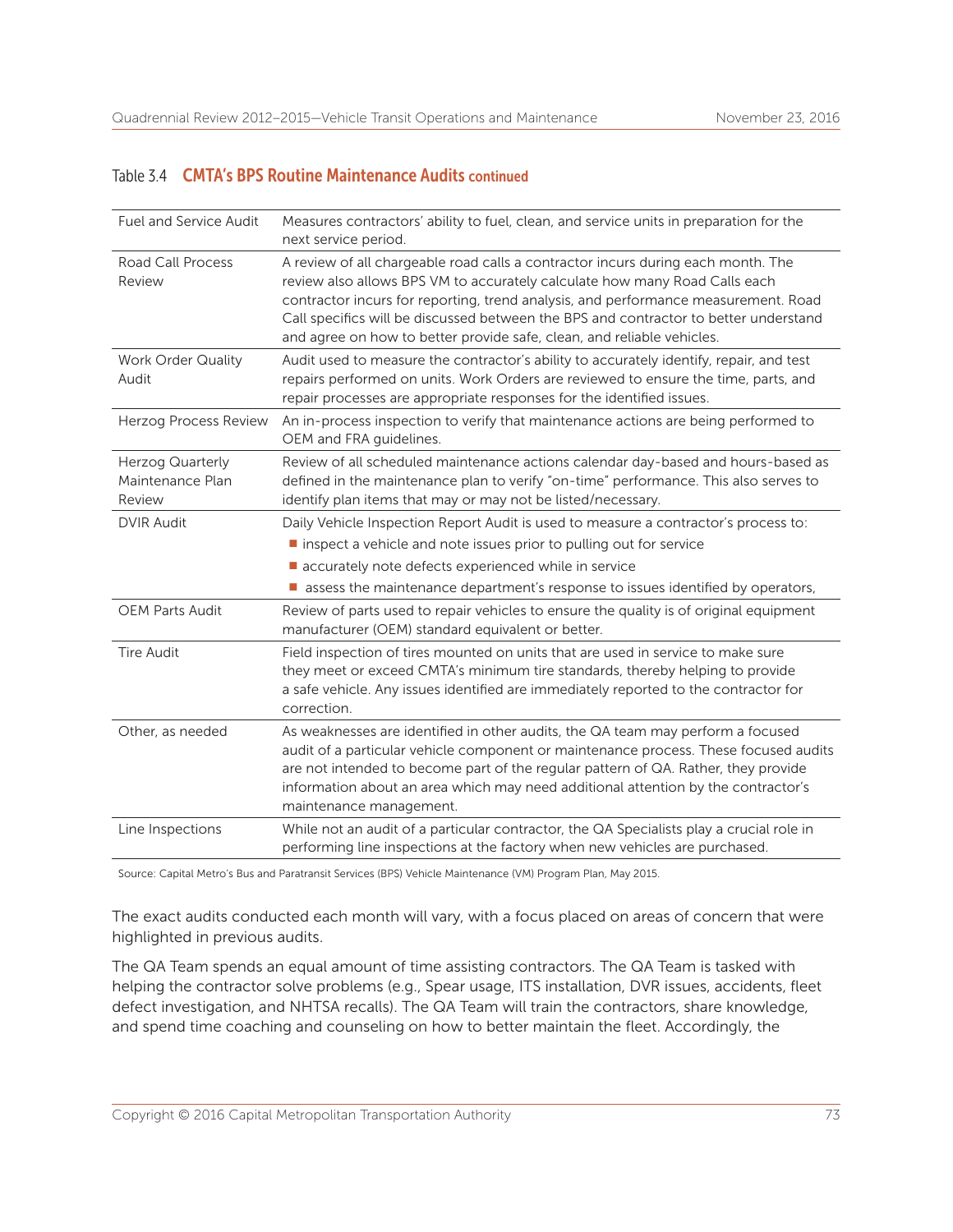QA Team is ultimately measured by how well they are addressing the problems that occur at each contractor facility. Each QA Specialist is assigned one or more contractors for which they take the lead on oversight. Additionally, the QA specialists support each other in performing audits and managing contractors. While a contractor may see one specialist more frequently than the others, each QA specialist is charged with developing good rapport with all contractors and understanding the oversight needed at each facility.

Capital Metro conducts monthly audits of its operating contractors and records the results in Excel spreadsheets. Iknow reviewed Capital Metro's audit spreadsheets for McDonald Transit, MV Transportation (both bus and paratransit), Ride Right, and Herzog Transit Services, and found that they were comprehensive and up-to-date in most categories.

#### 5.4.4 Preventive Maintenance Inspections (PMIs)

Preventive maintenance inspections (PMIs) are uniquely developed for each type of vehicle or piece of equipment. These are available in Spear. Capital Metro's contracts with service providers have mandatory requirements regarding performing PMIs.

#### 5.4.5 MAP-21/State of Good Repair

One of the main elements of the recently enacted legislation Moving Ahead for Progress in the 21st Century (MAP-21) is the concept of "state of good repair" (SGR). This legislation requires public transportation agencies that receive federal assistance or grant money to develop an asset management plan. This plan needs to touch on several elements; at a minimum, it needs to address an agency's inventory, condition assessment, and investment prioritization.

The FTA's Asset Management Guide defines "transit assets" as rolling stock, right-of-way, stations, facilities, systems, and equipment. The guide also defines "transit asset management" as a strategic and systematic process through which an organization procures, operates, maintains, rehabilitates, and replaces transit assets to manage their performance, risks, and costs over their life cycle to provide safe, cost-effective, reliable service to current and future customers. It defines an "asset management business plan" as a document that outlines the implementation activities, roles, responsibilities, resources, and timelines needed to address an agency's asset management policy and strategy.

The Moving Ahead for Progress in the 21st Century Act (MAP-21), whose requirements were affirmed in the Fixing America's Surface Transportation Act (FAST), requires the development and ongoing management of a system to capture and describe public transportation assets.

Capital Metro uses Spear as its asset management system. The current implementation contains master equipment records for all transit asset types and physical infrastructure, including rolling stock vehicles (bus, nonrevenue, paratransit, railcar, etc.), facilities/stationary assets, linear/fixed guideway, and systems equipment. All Capital Metro assets, which are required to be included in the Transit Asset Management Plans and to be reported to the National Transit Database (NTD), are included in Spear, except for the following:

- **Park and Ride components**
- $\blacksquare$  Linear guideway broken down into tangent track and curved track
- $\blacksquare$  Security assets
- **n** IT software assets.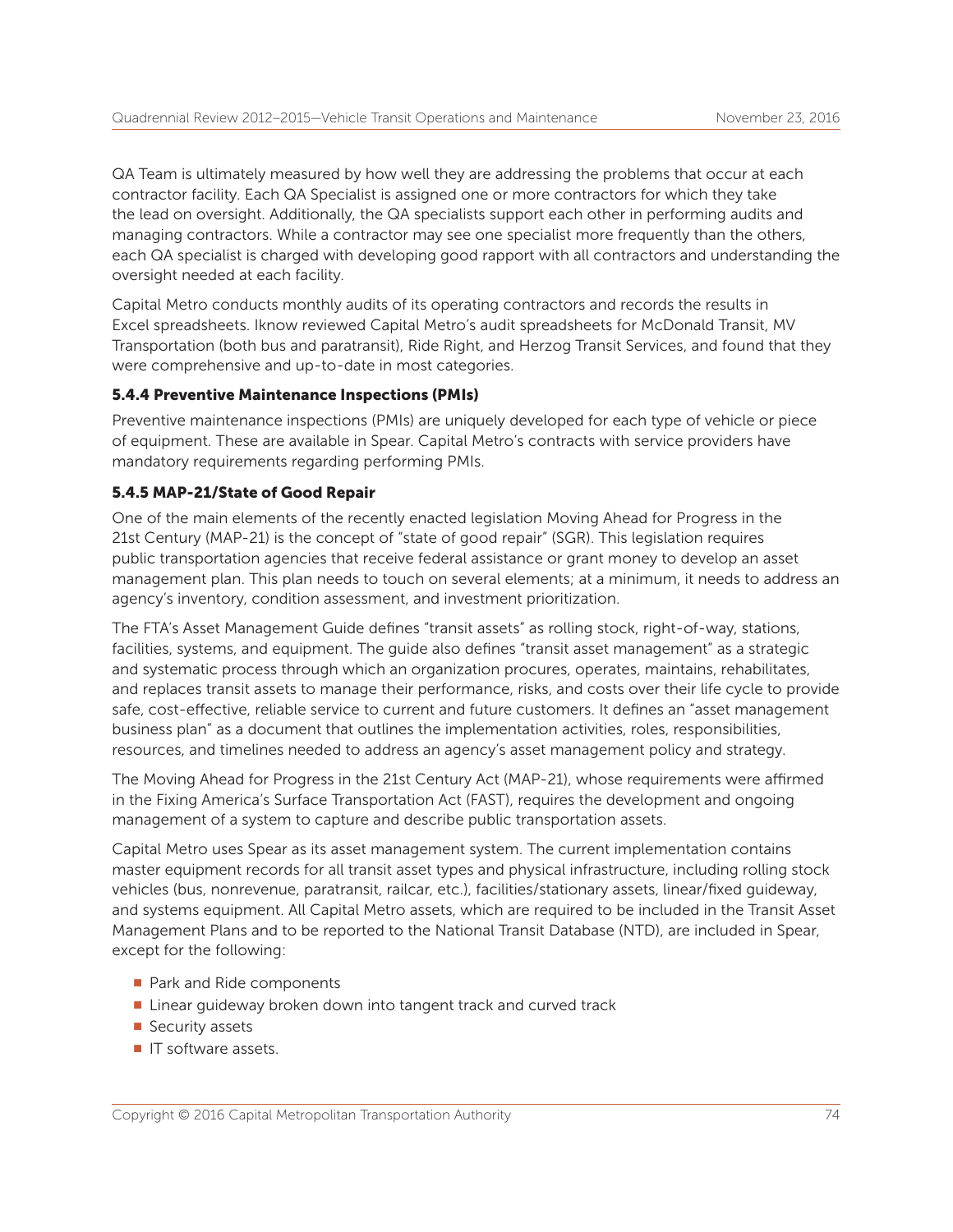In 2016, Capital Metro added new database fields in Spear to capture additional data required for the Transit Asset Management Plans. The new fields are:

- <sup>n</sup> Useful Life Benchmark
- Condition
- **Priority Rating**
- $\blacksquare$  Security Rating
- $\blacksquare$  Safety Rating
- Retirement Date
- **Percentage of Capital Responsibility.**

Capital Metro set a November 1, 2016 deadline to have the above-referenced information entered into Spear, excluding the security and IT software assets. Capital Metro intends to submit its completed information to the NTD in the voluntary FY2017 reporting year.

#### 5.4.6 Performance Measurement

A variety of performance measurements are collected from the individual service providers to measure their performance. Capital Metro groups performance measurements into three categories.

#### 1. Customer Impact

- **Road Calls. Displays the miles between mechanical road calls information for each contractor** (3- to 6-month trend), including a list of all road calls by category (mechanical, electrical, fare box, tires, other, etc.).
- **n** Mechanical Lost Time. A report of the amount of service that was not provided due to mechanical failures (3- to 6-month trend).

#### 2. Current State of the Fleet

- **PM Timeliness. Charts depicting the timeliness of mileage-based and time-based PMs for each** facility.
- *Quality Assurance Scores.* A list all audit results for each contractor and associated scores, providing a 3- to 6-month view of scores over time to display the trend.
- **Commentary provided by the VM QA Coordinator elaborating on what the QA scores reveal** about each contractor's performance.
- Contractor Incentives and Disincentives. A list of all possible incentives and disincentives related to maintenance and assessed for each contractor each month, including total dollar impact.

#### 3. Future State and Trends

- **Scheduled versus Unscheduled Maintenance. Shows whether the contractor is managing** PM process properly and/or whether the maintenance standard is adequate to achieve this balance.
- **Projects and Campaigns. Vehicle projects being managed and campaigns or reconfiguration** requests under consideration.

Iknow reviewed the monthly performance reports for several of CMTA's key service providers, including McDonald Transit Associates, MV Transportation, Ride Right, and Rosemark. Specifically, we reviewed the December 2015 report, which included data for the full 2015 calendar year, and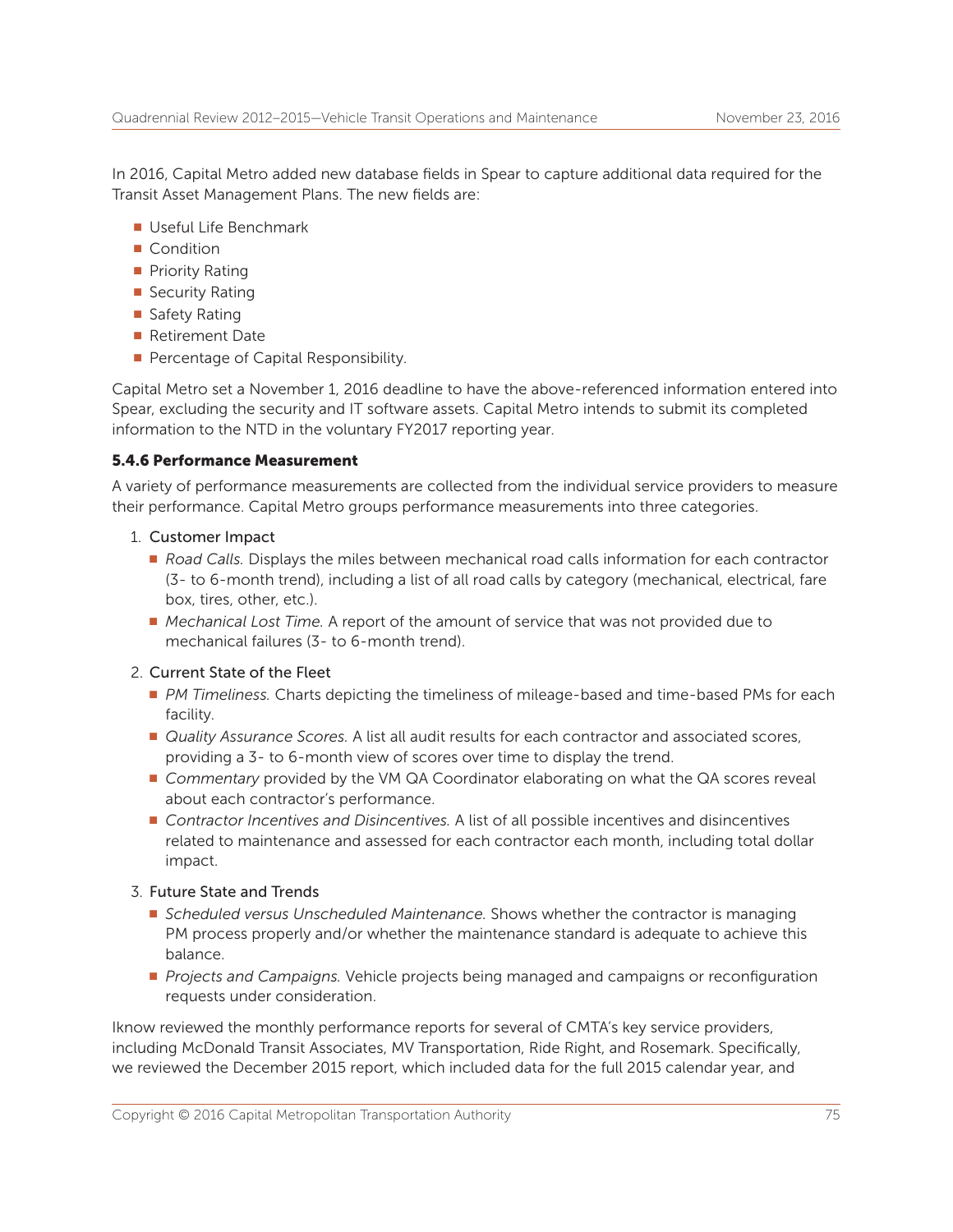the individual monthly reports through August 2016. All the reports covered the three groups of performance metrics listed previously.

#### 5.4.7 Enterprise Asset Management System

Accurate tracking of information through the entire life cycle of an asset is critical to transit asset management. Asset data needs to be consistently defined, captured, shared, and retained across each phase of the supporting business processes—planning, building (capital works), operations, and maintenance. Consequently, the information systems supporting each of these business areas need to be capable of accessing, capturing, and maintaining asset data for enterprise-wide needs.

Capital Metro's current computerized maintenance management system (CMMS) is a Spear 4i, a commercial software product offered by Spear Technologies, Inc. Spear Technologies provides enterprise asset management systems and services for maintenance and materials management of moving and infrastructure assets. Spear 4i helps increase asset utilization, extend asset life cycles, increase worker productivity, improve safety, minimize inventory, and increase warranty recovery, as well as manage moving and linear assets, such as buses, rail vehicles, aircrafts, airports, tracks, mines, and roadways. Spear Technologies, Inc., was founded in 1997 and is headquartered in San Francisco, California. As of April 20, 2006, Spear Technologies operates as a subsidiary of Hansen Information Technologies.

Spear minimizes the need for paper records and provides extensive real-time information on the status of the fleet, maintenance personnel, and schedule requirements. Almost all maintenance functions and activities are entered into this database, and all employees have access to varying levels of the data to assist them in the performance of their responsibilities. Mechanics on the shop floor enter all information pertaining to their preventive maintenance inspections, repairs, and other work orders. Mechanics are able to access repair manuals, standard operating procedures (SOPs), and other information directly pertinent to the vehicle they are repairing. A benefit of the system is that it integrates information from not only the maintenance functions, but also materials management and human resources.

Some of the features of the current system in support of maintenance operations are detailed work orders of various types; templates for more commonly used work order types; equipment and configuration listings for vehicles, facilities, infrastructure, and linear assets; team member timekeeping; warranty and component movement; capturing costs of labor and materials for inhouse rebuilt components; and cost and performance reporting from the historical database. The material inventory side of the system includes bill of materials; cycle count; inventory forecasting; material issue; material receipts, returns, adjustments and transfers; picklists; putaways; material stock requisitions; and cost and performance reporting from the historical database.

CMTA's Chief Information Officer confirmed that the CMTA's current Spear implementation will be upgraded or replaced within the next two fiscal years.

#### 5.4.8 Capital Metro's Triennial Review of Maintenance-Related Issues

Capital Metro's 2015 Triennial Review stated "During this Triennial Review of CMTA, no deficiencies were found with the FTA requirements for maintenance."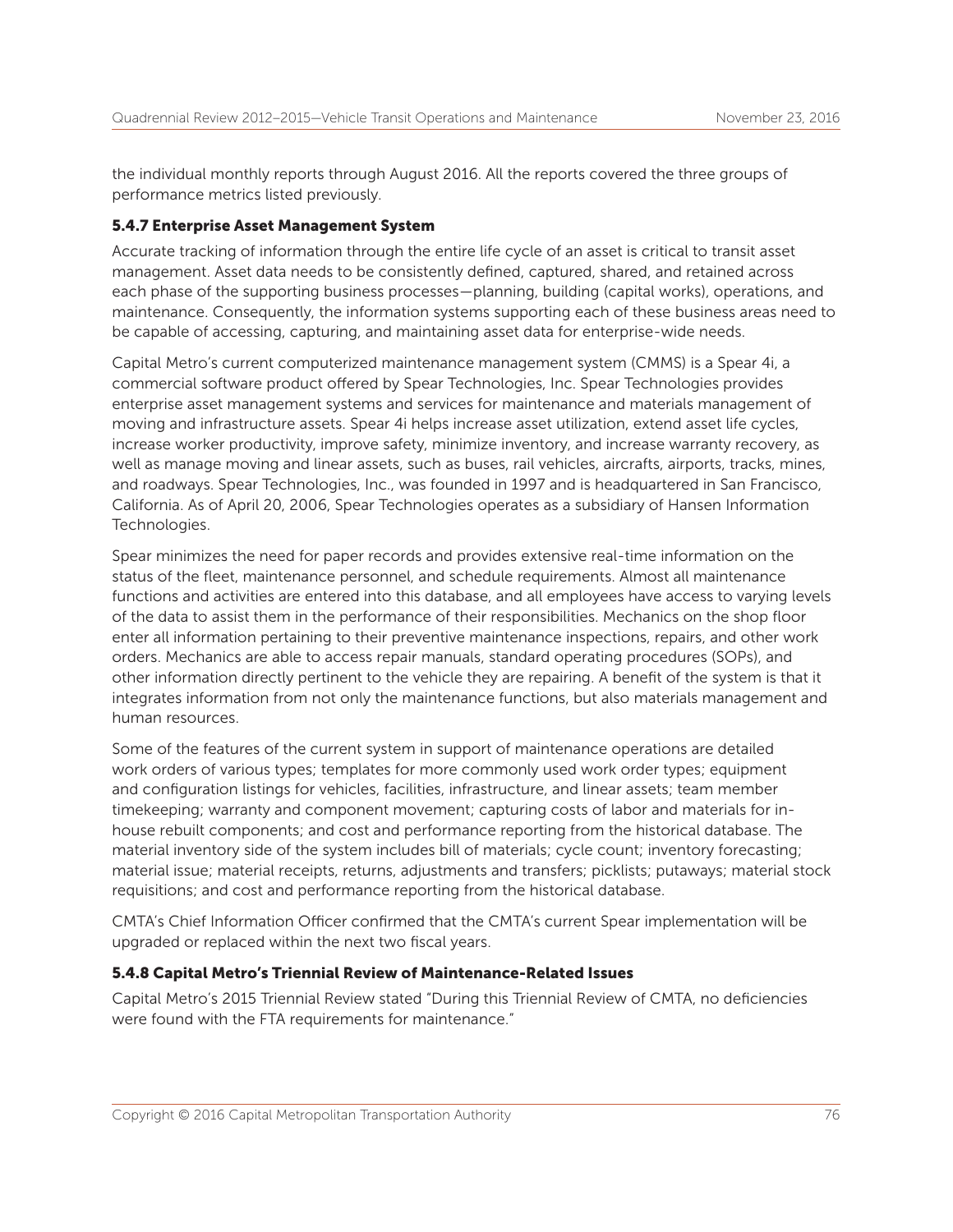# 6. Audit Findings of Transit Operation and Maintenance

In this section, we present our audit findings of vehicle transit operation and maintenance functions. The findings follow four lines of analysis.

- 1. Analysis of Service Providers' Contracts. Because all vehicle transit operation and maintenance functions are outsourced, Iknow started by reviewing the contracts between Capital Metro and six of its major service providers.
- 2. Condition Assessment of the Fleet and Facilities. For each mode, Iknow spoke with the contracted service providers about their current maintenance practices and procedures, conducted inspections of the maintenance facilities, observed in-process maintenance activities, and performed visual examinations of the interior and exterior conditions of a sample of vehicles.
- 3. Review of Monthly Reports Submitted by Service Providers. Iknow reviewed the monthly status reports that are prepared and submitted by Capital Metro's primary service providers. An emphasis was placed on the FY2015 monthly reports, the last year of the Quadrennial Performance Review period.
- 4. External Benchmarking. Iknow analyzed data from the National Transit Database for similar transit agencies. Because of the Review's focus on maintenance, we used the performance metric Miles Between Road Calls (MBRC).

# 6.1 Analysis of Service Providers' Contracts

Because the 2016 Quadrennial Performance Review's focus is on vehicle transit operation and maintenance functions, Iknow reviewed several of the major contracts that had maintenance activities as part of their scope of work. Table 3.5 lists the contract title for five large service providers that perform maintenance-related services on Capital Metro assets, sorted by contract award date.

|   | <b>Subcontractor Name</b>         | <b>Contract Title</b>                               | <b>Award Date</b> |
|---|-----------------------------------|-----------------------------------------------------|-------------------|
|   | McDonald Transit Associates, Inc. | <b>Contracted Fixed Route Services</b>              | April 23, 2012    |
|   | MV Transportation, Inc.           | <b>Contracted Paratransit Services</b>              | April 23, 2012    |
|   | Ride Right LLC                    | North Base Paratransit Services                     | January 29, 2014  |
| 4 | Herzog Transit Services, Inc.     | Commuter Rail-Operations, Dispatch &<br>Maintenance | July 8, 2015      |
|   | Rosemark                          | Building and Equipment Maintenance at<br>North Ops  | May 23, 2016      |

## Table 3.5 Major Capital Metro Contracts That Include Maintenance Activities

Source: Capital Metro's Procurement Department.

Iknow's review of the individual contracts yielded the following observations and insights: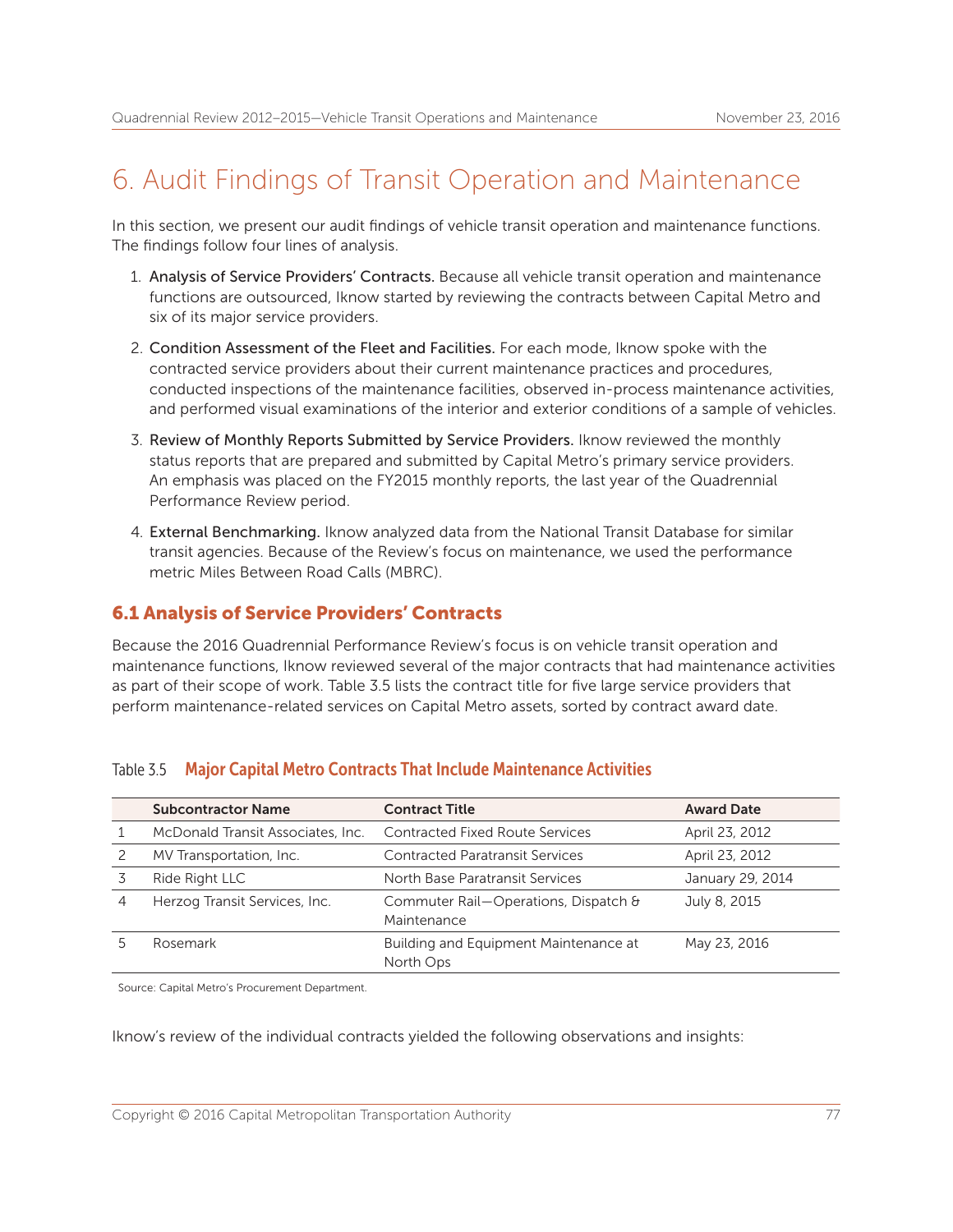- 1. The contracts are quite lengthy and complex.
- 2. Maintenance activities on vehicles and facilities have been outsourced to contractors. In most cases, Capital Metro retains ownership of the assets.
- 3. The performance targets were inconsistent and many varied from contract to contract, even for the same transit mode.
- 4. The contracts' stated performance targets were too low. For example, McDonald's Miles Between Road Calls metric is set at 5,500 miles. However, benchmarking from similar transit agencies suggests that the target should be set significantly higher. See Section 6.4, Benchmarking Findings.
- 5. The penalties for noncompliance were too low. For example, one of the contract requirements for bus repairs states "Major repair work must be completed no later than twenty (20) working days from the time it is reported." Failure to complete major repair work within this timeframe will result in a penalty of \$100 per day. The Missed Trip penalty is \$100 per incident.
- 6. The contracts had many mandatory requirements that built in a higher cost structure. For example, the contracts define mandatory key staff positions, require Capital Metro to approve all new hires for these key positions, and assess financial penalties when vacant positions are not filled within sixty calendar days. Contractors should be able to staff their organizations as they see fit to satisfy the contract's performance goals.
- 7. The value of these contracts is significant. The value of these five contracts total more than \$368 million.
- 8. The quality of the contracts has improved over time.

|   | <b>Subcontractor Name</b>         | <b>Contract Title</b>                               | <b>Contract Value</b> |
|---|-----------------------------------|-----------------------------------------------------|-----------------------|
|   | McDonald Transit Associates, Inc. | <b>Contracted Fixed Route Services</b>              | \$171,492,749.55      |
|   | MV Transportation, Inc.           | <b>Contracted Paratransit Services</b>              | \$53,202,551.13       |
|   | Ride Right LLC                    | North Base Paratransit Services                     | \$24,556,227.95       |
| 4 | Herzog Transit Services, Inc.     | Commuter Rail-Operations, Dispatch &<br>Maintenance | \$117,580,748.90      |
|   | Rosemark                          | Building and Equipment Maintenance at<br>North Ops  | \$1,578,188.00        |
|   | <b>TOTAL</b>                      |                                                     | \$368,410,465.53      |

#### Table 3.6 Value of Six Major Capital Metro Contracts

Source: Capital Metro's Procurement Department.

Highlights of the maintenance-related services for the five contracts are presented on the following pages.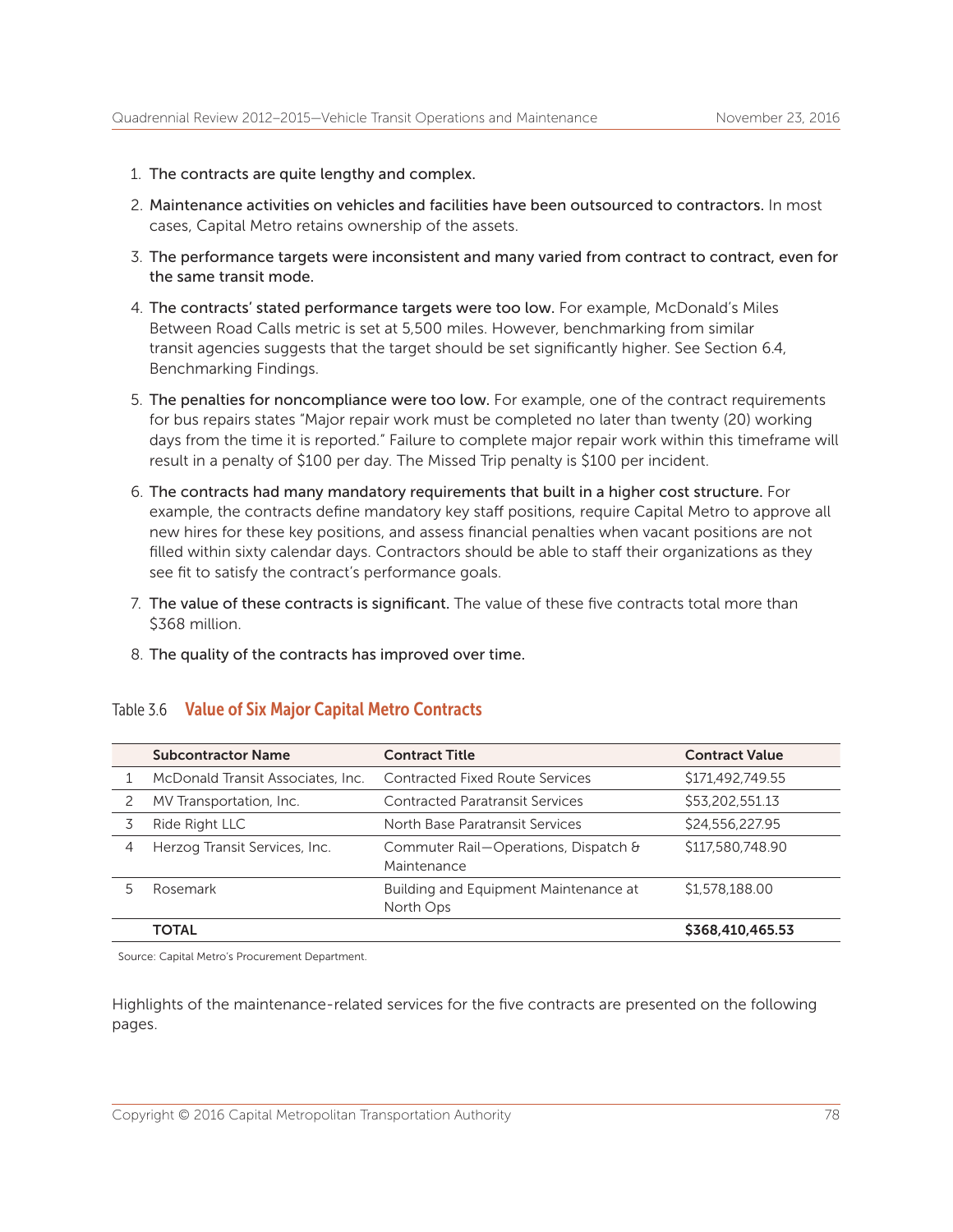| Ref.<br>No.                                                                                                                                                                                                                                                                                                                                                                                                                                                                                                                                                                                                                                                                                                                                                                                                                                                                                                                                                                                                                                                                    | <b>Capital Metro</b><br><b>Contract No.</b> | <b>Award Date</b>                                                                                                                                                                                                                                                                            | <b>Contract Term</b>                                                                                            |
|--------------------------------------------------------------------------------------------------------------------------------------------------------------------------------------------------------------------------------------------------------------------------------------------------------------------------------------------------------------------------------------------------------------------------------------------------------------------------------------------------------------------------------------------------------------------------------------------------------------------------------------------------------------------------------------------------------------------------------------------------------------------------------------------------------------------------------------------------------------------------------------------------------------------------------------------------------------------------------------------------------------------------------------------------------------------------------|---------------------------------------------|----------------------------------------------------------------------------------------------------------------------------------------------------------------------------------------------------------------------------------------------------------------------------------------------|-----------------------------------------------------------------------------------------------------------------|
| 1                                                                                                                                                                                                                                                                                                                                                                                                                                                                                                                                                                                                                                                                                                                                                                                                                                                                                                                                                                                                                                                                              | 126137                                      | April 23, 2012                                                                                                                                                                                                                                                                               | June 2012 to September 30, 2015 (Approximately<br>39 months). Four optional one-year renewals are<br>permitted. |
|                                                                                                                                                                                                                                                                                                                                                                                                                                                                                                                                                                                                                                                                                                                                                                                                                                                                                                                                                                                                                                                                                | <b>Contract Title</b>                       | <b>Contracted Fixed Route Services</b>                                                                                                                                                                                                                                                       |                                                                                                                 |
|                                                                                                                                                                                                                                                                                                                                                                                                                                                                                                                                                                                                                                                                                                                                                                                                                                                                                                                                                                                                                                                                                | <b>Contractor Name</b>                      | McDonald Transit Associates, Inc.                                                                                                                                                                                                                                                            |                                                                                                                 |
| McDonald Transit Associates shall provide safe, reliable, and dependable public<br>Maintenance-<br>transportation services to customers in the Capital Metro service area. The service<br><b>Related Scope</b><br>includes fixed-route bus service.<br>of Services<br>(Highlights)<br>McDonald will provide all personnel necessary to perform the services and all other<br>goods and services needed to deliver the services. Unless explicitly stated as a Capital<br>Metro responsibility, McDonald is responsible for all equipment, supplies, staff, effort,<br>and management services necessary to operate a high-quality public transportation<br>service.                                                                                                                                                                                                                                                                                                                                                                                                            |                                             |                                                                                                                                                                                                                                                                                              |                                                                                                                 |
|                                                                                                                                                                                                                                                                                                                                                                                                                                                                                                                                                                                                                                                                                                                                                                                                                                                                                                                                                                                                                                                                                |                                             |                                                                                                                                                                                                                                                                                              |                                                                                                                 |
|                                                                                                                                                                                                                                                                                                                                                                                                                                                                                                                                                                                                                                                                                                                                                                                                                                                                                                                                                                                                                                                                                |                                             |                                                                                                                                                                                                                                                                                              | Capital Metro will provide all vehicles and fuel required for scheduled service.                                |
|                                                                                                                                                                                                                                                                                                                                                                                                                                                                                                                                                                                                                                                                                                                                                                                                                                                                                                                                                                                                                                                                                |                                             | Capital Metro will provide a facility for the service option. The facility provided for<br>this service is the Main Operations and Maintenance Facility located at 2910 East Fifth<br>Street, Austin, Texas 78702. Capital Metro staff will continue to occupy portions of this<br>building. |                                                                                                                 |
|                                                                                                                                                                                                                                                                                                                                                                                                                                                                                                                                                                                                                                                                                                                                                                                                                                                                                                                                                                                                                                                                                |                                             | Capital Metro will provide water, sewer, and electrical utilities.                                                                                                                                                                                                                           |                                                                                                                 |
| McDonald shall be responsible for the ongoing routine maintenance of the buildings<br>and equipment. McDonald shall be responsible for building maintenance of the Vehicle<br>Maintenance building, Service Island building, Administration building, bus parking lot,<br>bus yard canopy, gates, fencing, CNG building, sludge pond, yard lights, emergency<br>generator, and all structures, equipment, and machines.<br>McDonald is responsible for maintenance and repair work of Capital Metro-owned<br>NRVs.<br>activities.<br>McDonald is directly responsible and accountable for all Capital Metro property in<br>accordance with the requirements of the contract. This includes Capital Metro property<br>in the possession or control of a subcontractor. McDonald shall establish and maintain<br>a system in accordance with this section to control, protect, preserve, and maintain all<br>Capital Metro property. McDonald shall maintain and make available the records and<br>account for all Capital Metro property until relieved of that responsibility. |                                             |                                                                                                                                                                                                                                                                                              |                                                                                                                 |
|                                                                                                                                                                                                                                                                                                                                                                                                                                                                                                                                                                                                                                                                                                                                                                                                                                                                                                                                                                                                                                                                                |                                             |                                                                                                                                                                                                                                                                                              |                                                                                                                 |
|                                                                                                                                                                                                                                                                                                                                                                                                                                                                                                                                                                                                                                                                                                                                                                                                                                                                                                                                                                                                                                                                                |                                             | McDonald is required to utilize Capital Metro's maintenance management system<br>(Spear 4i) to effectively record and manage building and equipment maintenance                                                                                                                              |                                                                                                                 |
|                                                                                                                                                                                                                                                                                                                                                                                                                                                                                                                                                                                                                                                                                                                                                                                                                                                                                                                                                                                                                                                                                |                                             |                                                                                                                                                                                                                                                                                              |                                                                                                                 |

# 6.1.1 McDonald Transit Associates, Inc.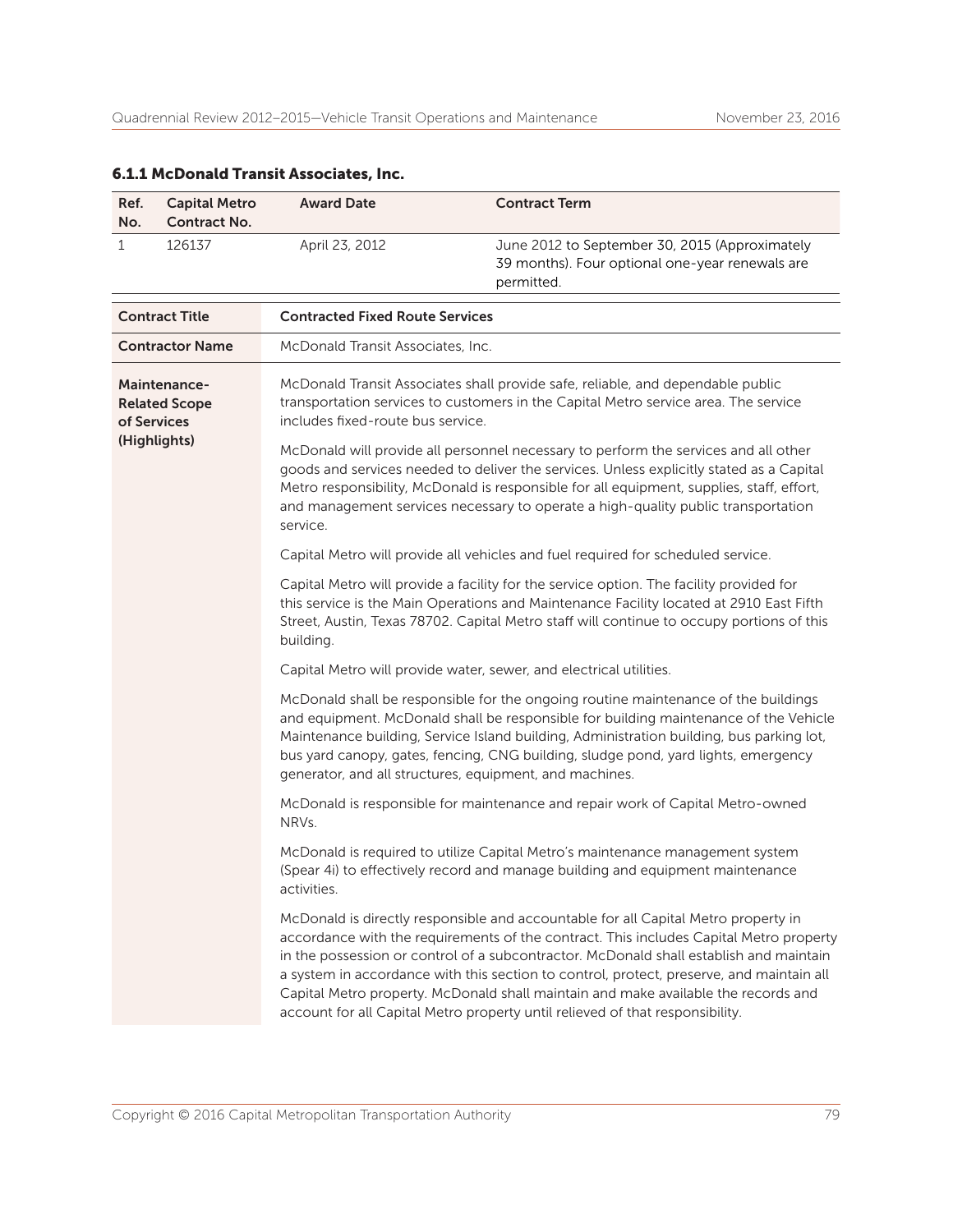McDonald shall maintain property control and accountability of manufacturing or assembly drawings; installation, operation, repair, or maintenance instructions; and other similar information furnished to McDonald by Capital Metro or generated or acquired by McDonald under the contract.

 McDonald shall be responsible for the proper care, maintenance, and use of Capital Metro property in its possession or control from the time of receipt until properly relieved of responsibility, in accordance with sound industrial practice and the terms of the contract.

 McDonald's maintenance program shall provide for disclosure of need for and the performance of preventive maintenance; disclosure and reporting of need for capital rehabilitation; and recording of work accomplished under the program.

McDonald's preventive maintenance program shall include at least:

- 1. Inspection of buildings at periodic intervals to assure detection of deterioration and the need for repairs;
- 2. Inspection of plant equipment at periodic intervals to assure detection of maladjustment, wear, or impending breakdown;
- 3. Regular lubrication of bearings and moving parts in accordance with a lubrication plan;
- 4. Adjustments for wear, repair, or replacement of worn or damaged parts and the elimination of causes of deterioration;
- 5. Removal of sludge, chips, and cutting oils from equipment that will not be used for a period of time;
- 6. Taking necessary precautions to prevent deterioration caused by contamination, corrosion, and other substances; and
- 7. Proper storage and preservation of accessories and special tools furnished with an item of plant equipment but not regularly used with it.

 McDonald's maintenance program shall provide for disclosing and reporting the need for major repair, replacement, and other capital rehabilitation work for Capital Metro property in its possession or control.

 McDonald shall keep records of maintenance actions performed and any deficiencies in the Capital Metro property discovered as a result of inspections.

 Training and certification of maintenance personnel for all vehicles shall be the responsibility of McDonald.

 Capital Metro will provide some large capital equipment required to maintain vehicles. Equipment provided by Capital Metro will be maintained by McDonald according to the OEM specifications and Capital Metro PM program.

 Capital Metro will provide existing major shop equipment such as bus lifts, portable bus lifts, jack stands, special tools, portable fans, specialized test equipment, a/c servicing machines, etc.

 McDonald is responsible for the preventive maintenance program on all of the building systems and the shop and garage equipment. Capital Metro will identify the Preventive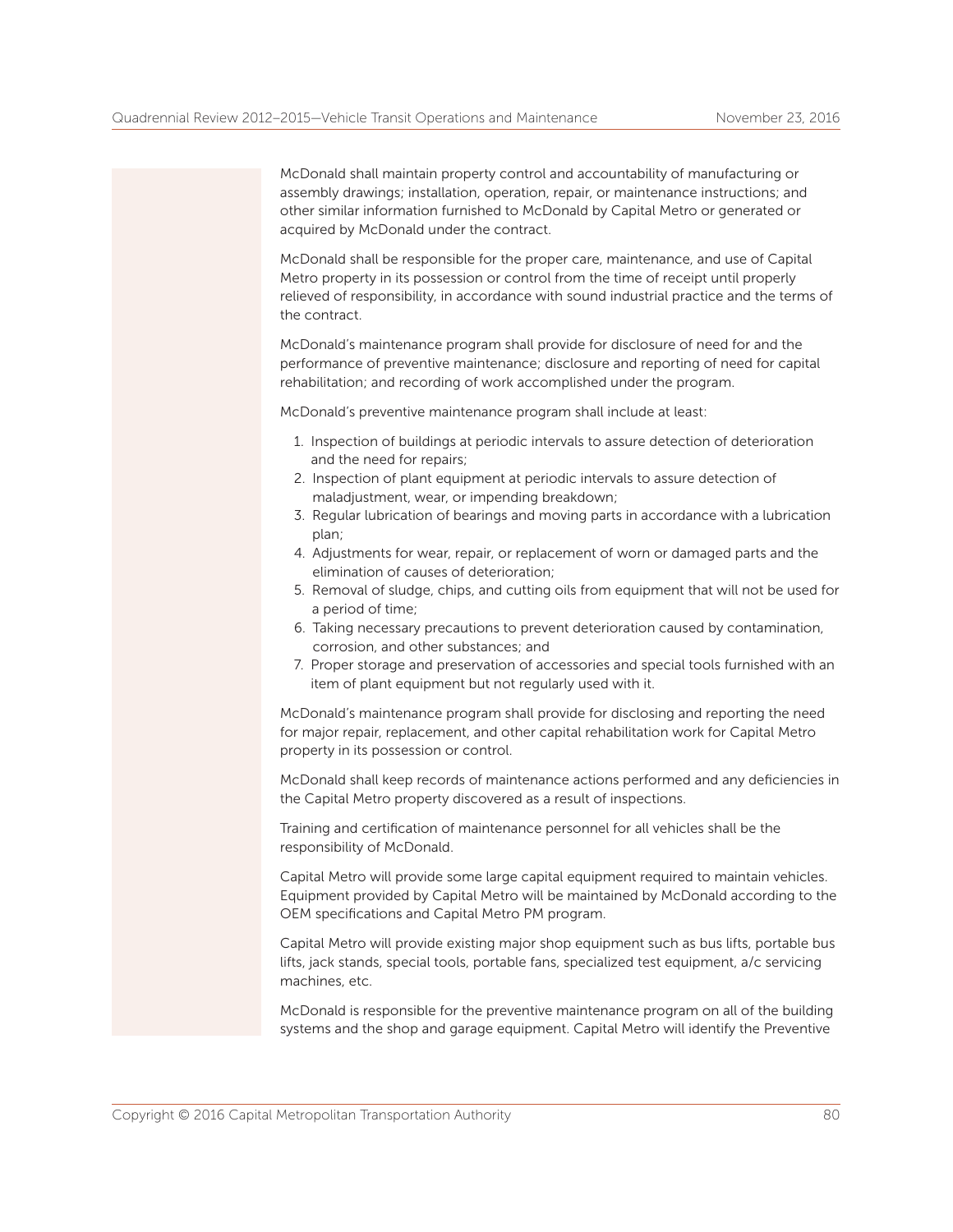|                        | Maintenance Inspections required for the facility at 2910 East Fifth Street, and for the<br>CMTA Annex at 624 North Pleasant Valley. |  |
|------------------------|--------------------------------------------------------------------------------------------------------------------------------------|--|
| <b>Contract Amount</b> | \$171,492,749.55                                                                                                                     |  |

#### 6.1.2 MV Transportation, Inc.

Capital Metro provides ADA complementary paratransit services through a mix of Capital Metro employees and contracted service providers. Capital Metro is responsible for coordinating these resources to provide high-quality and sustainable paratransit service called "MetroAccess."

Capital Metro employees oversee the contractors and manage the Eligibility Department and the CMTA Control Center operations. Capital Metro's Eligibility Department is responsible for maintaining the integrity of passenger account information, and determining eligibility for ADA paratransit service. The CMTA Control Center is comprised of Reservations, Scheduling, and Dispatch for Capital Metro's ADA paratransit services. The CMTA Control Center is responsible for receiving all requests for customer trip requests based on the appropriate level of eligibility granted to the customer by the Eligibility Department. The CMTA Control Center must then coordinate the provision of services by efficiently scheduling trips to one of the various Capital Metro paratransit service providers. Capital Metro is also responsible for all other duties required to successfully operate the paratransit program, including, but not limited to, budgeting, annual reporting, public outreach, regional coordination, complaint resolution, and federal compliance.

In 2012, Capital Metro's strategy was to contract with multiple-service providers to provide MetroAccess paratransit trips. The service providers are responsible for managing their own fleets, drivers, maintenance, supervisors, technology, and safety programs under the terms and conditions outlined in their contracts.

During the 2012–2015 audit period, Capital Metro used three service providers.

- 1. MV Transportation, Inc. (509 Thompson Lane, Austin, TX 78742 [South Base]). MV operates a Capital Metro-owned fleet of Champion and Mobility Ventures lift-equipped vehicles. MV uses the Capital Metro-owned administrative office and maintenance facility located on Thompson Lane. MV provides an estimated 23,200 service hours per month with a mix of Champion liftequipped vehicles, sedans, and small paratransit accessible vehicles.
- 2. LeFleur Transportation. (1834 Ferguson Lane, Austin, TX [North Base]). LeFleur provided service using a mix of Chrysler Town & Country minivans and Ford Hi-top lift-equipped vans.
- 3. Austin Ride Right. (1834 Ferguson Lane, Austin, TX [North Base]). Ride Right replaced LeFleur and started providing a portion of Capital Metro's paratransit services on May 1, 2014. Monthly service hour estimates are approximately 7,800 to 8,000.

In this section, we describe the maintenance-related terms in the MV Transportation contract. Highlights of the Austin Ride Right contract are summarized in the next section.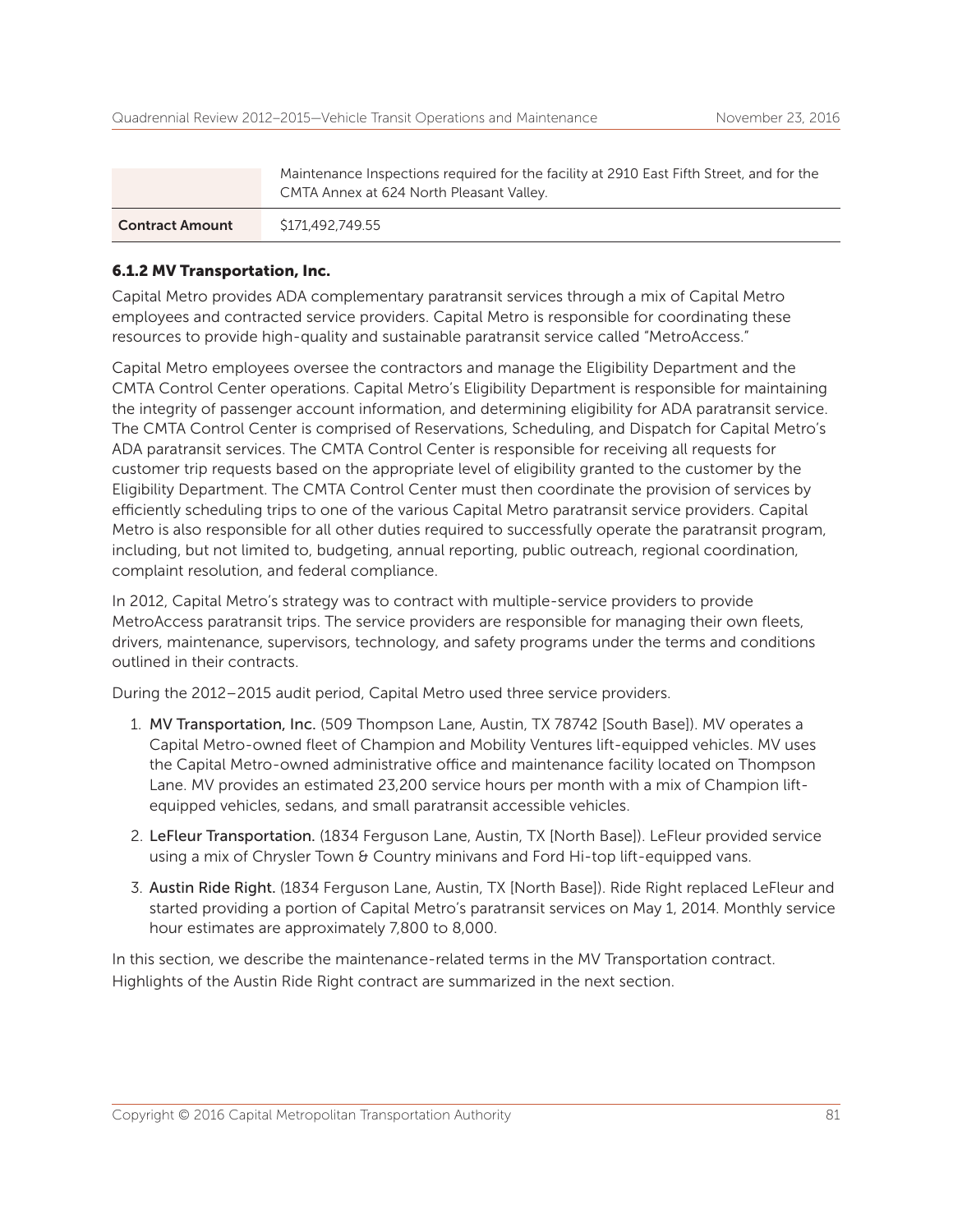| Ref.<br>No. | <b>Capital Metro</b><br><b>Contract No.</b> | <b>Award Date</b> | <b>Contract Term</b>                                                                                             |
|-------------|---------------------------------------------|-------------------|------------------------------------------------------------------------------------------------------------------|
|             | 126138                                      | April 23, 2012    | June 2012 to September 30, 2015 (Approximately<br>39 months). Three optional one-year renewals are<br>permitted. |

| <b>Contract Title</b>                                               | <b>Contracted Paratransit Services</b>                                                                                                                                                                                                                                                                                                                                                                                              |
|---------------------------------------------------------------------|-------------------------------------------------------------------------------------------------------------------------------------------------------------------------------------------------------------------------------------------------------------------------------------------------------------------------------------------------------------------------------------------------------------------------------------|
| <b>Contractor Name</b>                                              | MV Transportation, Inc.                                                                                                                                                                                                                                                                                                                                                                                                             |
| Maintenance-<br><b>Related Scope</b><br>of Services<br>(Highlights) | MV Transportation shall provide safe, reliable, and dependable paratransit services<br>to customers in the Capital Metro service area. Unless explicitly stated as a Capital<br>Metro responsibility, MV is responsible for all equipment, supplies, staff, effort, and<br>management services necessary to operate a high-quality public transportation service.                                                                   |
|                                                                     | MV shall work with Capital Metro to ensure a well-coordinated transition from existing<br>services provided by StarTran to services provided under this contract. MV must work<br>with Capital Metro to provide paratransit customers with a seamless transition that<br>aims to provide customers with high-quality and uninterrupted service throughout this<br>process.                                                          |
|                                                                     | MV will take possession of Capital Metro revenue vehicles in accordance with the<br>terms and conditions outlined in the contract. Capital Metro will transfer maintenance<br>responsibilities to MV, while Capital Metro maintains ownership of the vehicle assets.<br>The Service Provider will perform maintenance on Capital Metro fleet vehicles and on-<br>board vehicle equipment to standards established by Capital Metro. |
|                                                                     | Capital Metro will provide a fleet made up of air-conditioned, accessible paratransit<br>vehicles ranging in model types and years. An adequate number of vehicles will be<br>made available to MV to assure a 20 percent spare ratio $(+/- 2$ percent.) MV shall use<br>the vehicles supplied by Capital Metro.                                                                                                                    |
|                                                                     | MV shall be responsible for all vehicle maintenance and shall maintain records for same.<br>Maintenance will be performed to original equipment manufacturer (OEM) standards<br>and/or Capital Metro's written instructions or specifications. OEM or better replacement<br>parts will be used.                                                                                                                                     |
|                                                                     | MV shall provide a description of the maintenance program. This plan shall include,<br>at a minimum, preventive maintenance, mechanic training, shop safety, engine and<br>transmission rebuilding, corrective repairs, warranty administration and body repairs for<br>Capital Metro's specific fleet of vehicles.                                                                                                                 |
|                                                                     | MV is responsible for all routine preventive maintenance, major repair, running repairs,<br>body work of any type, electronics systems, servicing, road calls, corrective repairs,<br>and daily and detailed cleaning necessary to keep Capital Metro-furnished vehicles in a<br>safe, reliable and well-maintained condition, assuring that all on-board systems are fully<br>functional and operational.                          |
|                                                                     | Maintenance schedules are maintained in the Spear 4i system for each vehicle type.<br>Failure to adhere to the schedule will be cause for Capital Metro to remove the vehicle<br>from service. Such action does not relieve MV's obligation to provide service under the<br>terms of the contract. MV shall adhere to the schedule for:                                                                                             |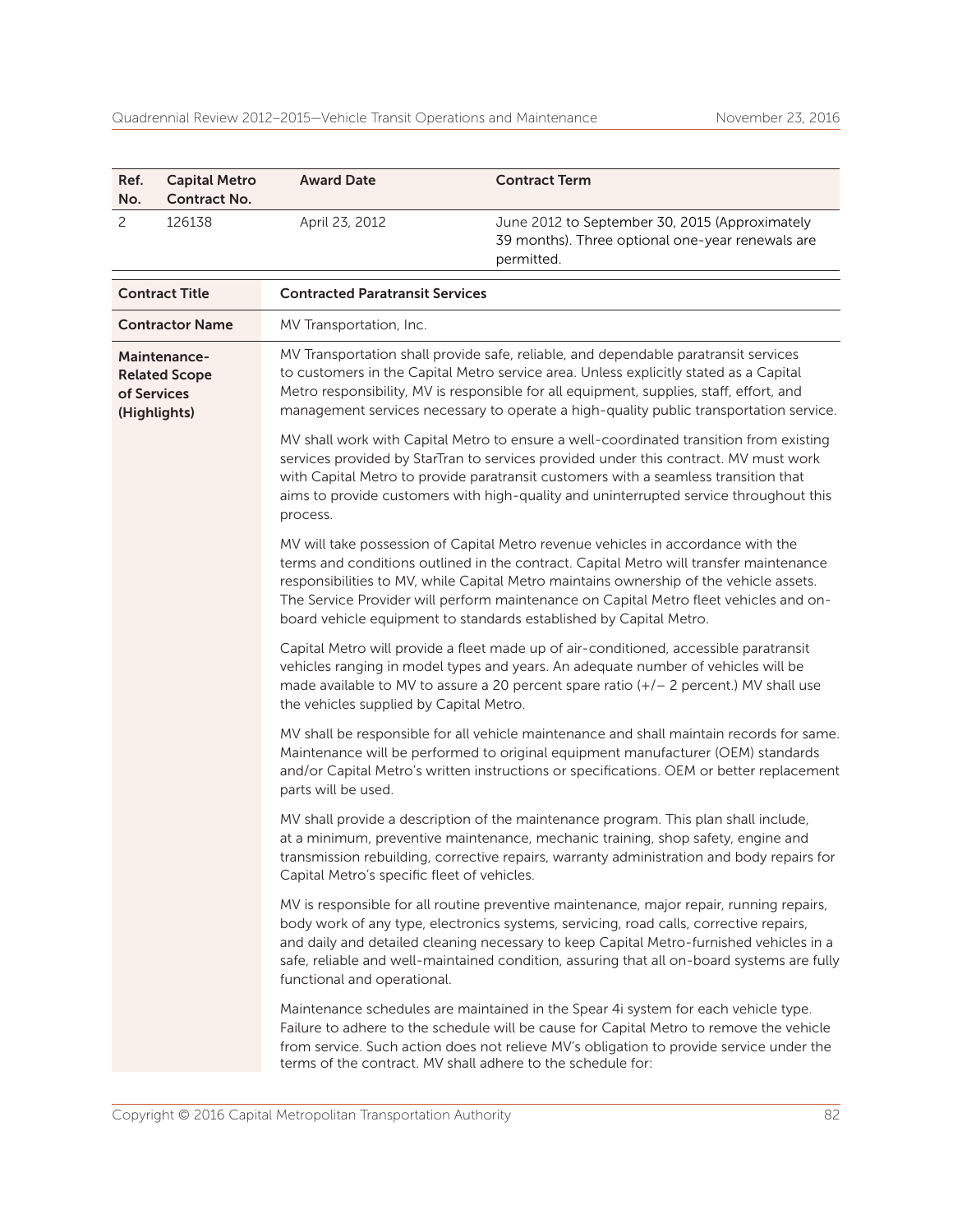- $\blacksquare$  PM inspections
- $\blacksquare$  PM repetitive
- $\blacksquare$  Transmission fluid changes
- $\blacksquare$  Fire extinguisher inspection
- $\blacksquare$  Amerex fire suppression system inspection
- $\blacksquare$  Texas State inspection
- $\blacksquare$  Wheelchair ramp /lift inspection
- **N** HVAC inspection
- $\blacksquare$  Electronics (camera system) inspection

 The scope of the PM program for Capital Metro vehicles will not be compromised or reduced, as it is essential for the continued service life of the vehicles. It is to be considered as a minimum amount of effort required for fleet vehicles at their present age and mileage. No modifications to the PM Program are to be made without written approval from Capital Metro.

 MV shall be totally responsible to maintain the vehicles, including tires, in "like-new" condition less allowable wear and tear. Replacement tires are to be OEM quality or a grade better and must be provided by the contractor.

 MV shall follow the preventive maintenance schedule. The maintenance shall be performed according to the manufacturer's warranty guidelines.

 For every Preventive Maintenance Inspections (PMI), MV shall complete a Capital Metro inspection checklist form, complete the appropriate Repetitive work, identify in Spear all defects found for repair, complete all identified repair work, document repairs in Spear, sign the PMI forms, and place it on file for all inspections. Regular preventive maintenance inspections are to be conducted at 3,000-mile intervals or as identified by OEM maintenance standards, whichever is more frequent. The PM Inspection is considered late at 3,001 miles. No vehicle is to be operated in service by the Service Provider if it is late for a scheduled PMI.

 All repairs required from the PM Inspection are to be completed prior to the vehicle being returned to revenue service. Any exceptions must be approved in advance by Capital Metro and cannot affect safety and reliability. Failure to adhere to this schedule will result in a vehicle being removed from service by Capital Metro. Such action does not relieve Service Provider's obligation to provide service under the terms of the contract.

 MV shall be responsible for maintenance of the administration building, vehicle maintenance area, service island area, all parking lots, gates, fencing, yard lights, emergency generator, all other structures, equipment, and machines.

 MV shall perform normal maintenance of the facilities in accordance with sound industrial practice, including protection, preservation, and repair of the facilities and normal parts replacement for equipment. In addition, the maintenance shall include, but not be limited to the following:

 1. Annual inspection and certification of existing back-flow protection device on the 2" water line for the bus wash system.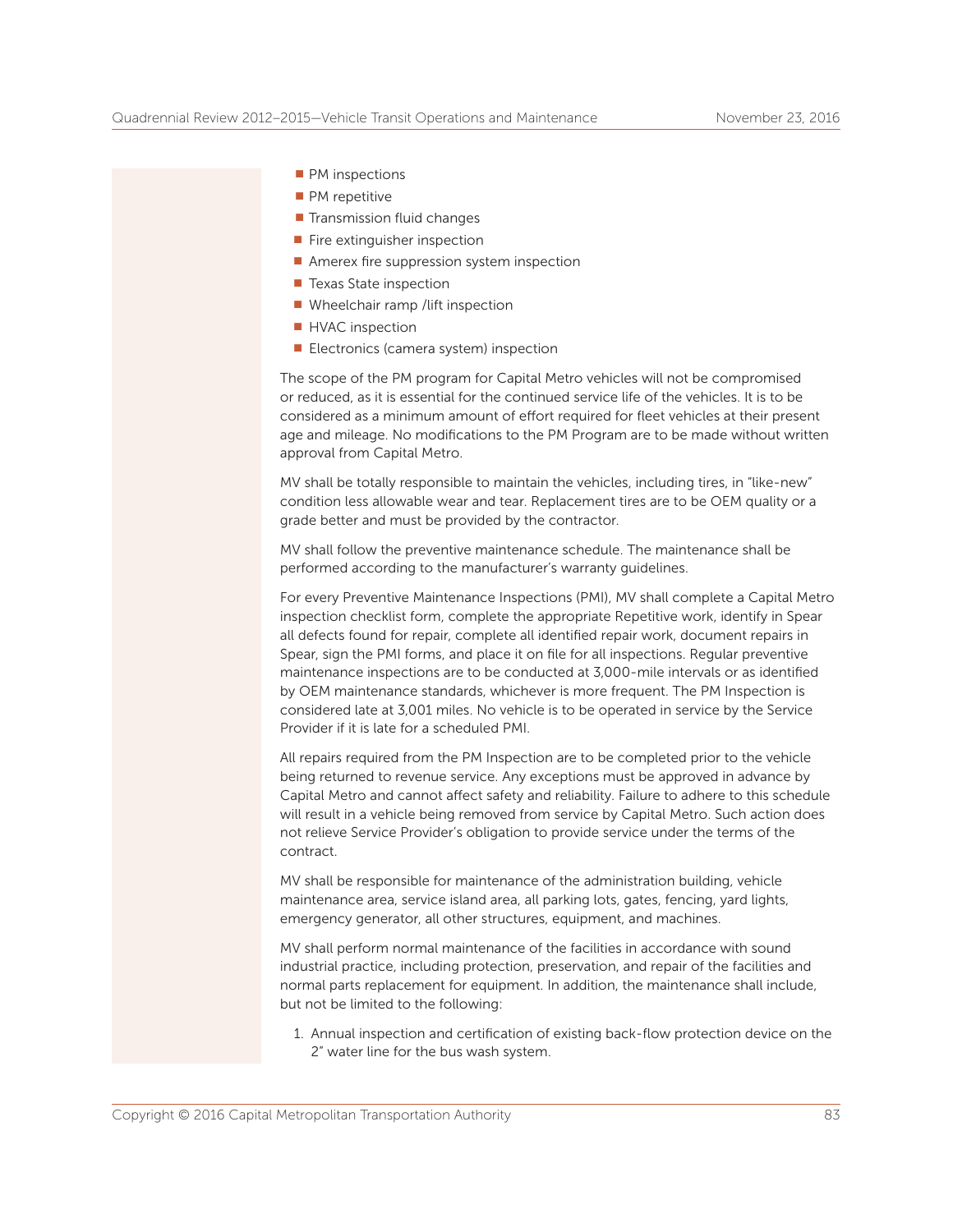- 2. Annual industrial waste/discharge permit for the existing sludge/grease traps located on site underground.
- 3. Annual cost of having sludge/grease pit emptied and disposal of contents at a licensed hazardous waste disposal site and tracking of hazardous waste according all local, state, or other applicable regulations or EPA guidelines.
- 4. Disposal of reclaimed motor oil.
- 5. Annual inspection of existing irrigation system and replacement of damaged parts.
- 6. Plumbing lines and equipment repair.
- 7. Exterior lighting and high-bay maintenance light bulb replacement.
- 8. Bus wash gantry system annual maintenance and repair.

 MV shall perform any maintenance work directed by Capital Metro in writing. MV shall notify Capital Metro in writing when sound industrial practice requires maintenance in excess of the normal maintenance program.

 MV shall keep records of all work done on the facilities and shall give Capital Metro reasonable opportunity to inspect these records. All records related to asset management, maintenance, and disposal will be documented in the Spear 4i asset management system. When facilities are disposed of under this contract, MV shall deliver the related records to Capital Metro or, if Capital Metro directs, to third persons.

 MV shall be responsible for the proper care, maintenance, and use of Capital Metro property in its possession or control from the time of receipt until properly relieved of responsibility, in accordance with sound industrial practice and the terms of the contract. The removal of Capital Metro property to storage, or its contemplated transfer, does not relieve MV of these responsibilities.

MV's maintenance program shall provide for:

- 1. Disclosure of need for and the performance of preventive maintenance;
- 2. Disclosure and reporting of need for capital rehabilitation; and
- 3. Recording of work accomplished under the program.

 Preventive maintenance is maintenance performed on a regularly scheduled basis to prevent the occurrence of defects and to detect and correct minor defects before they result in serious consequences. An effective preventive maintenance program shall include at least:

- 1. Inspection of buildings at periodic intervals to assure detection of deterioration and the need for repairs;
- 2. Inspection of plant equipment at periodic intervals to assure detection of maladjustment, wear, or impending breakdown;
- 3. Regular lubrication of bearings and moving parts in accordance with a lubrication plan;
- 4. Adjustments for wear, repair, or replacement of worn or damaged parts and the elimination of causes of deterioration;
- 5. Removal of sludge, chips, and cutting oils from equipment that will not be used for a period of time;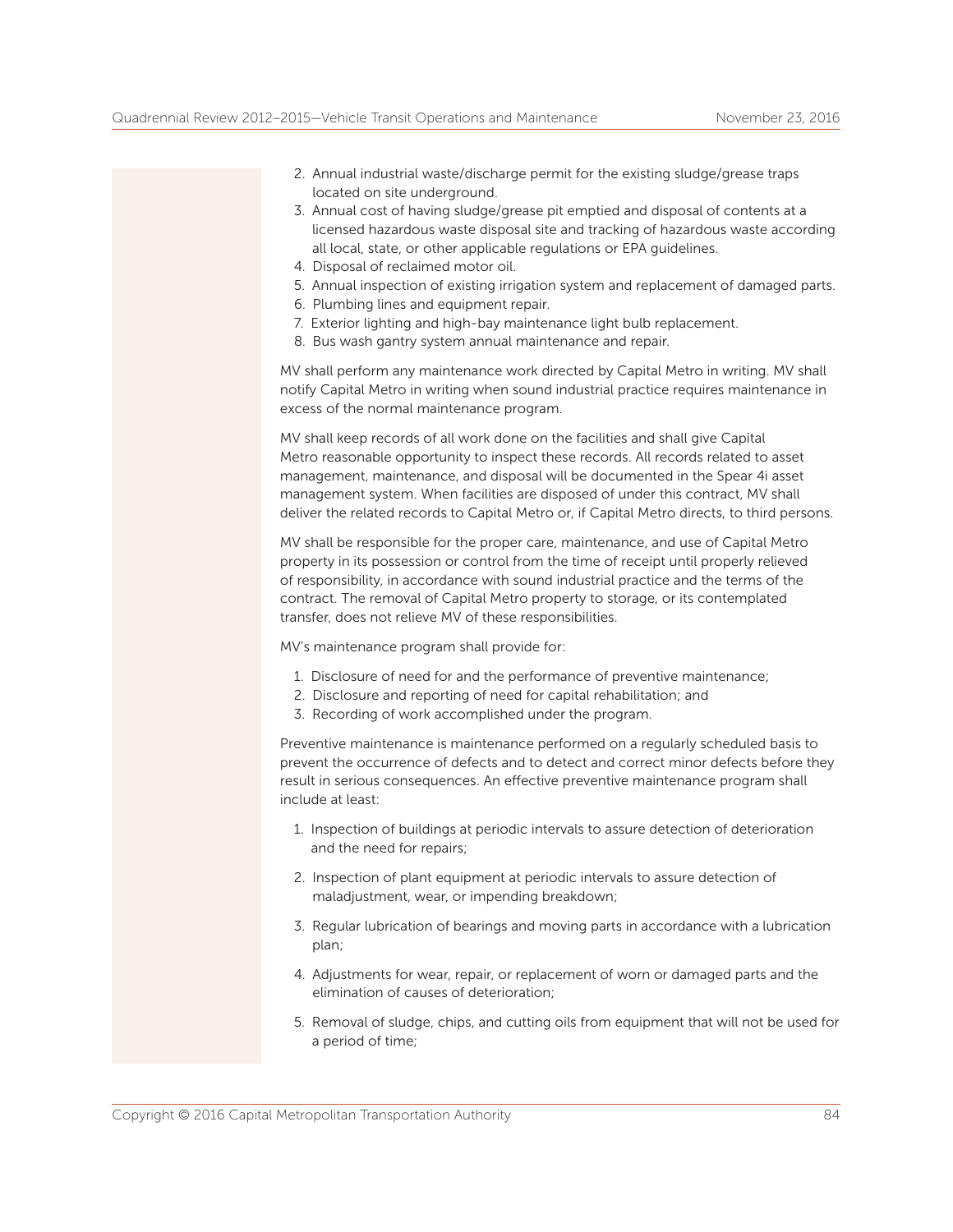|                        | 6. Taking necessary precautions to prevent deterioration caused by contamination,<br>corrosion, and other substances; and                                                                                        |
|------------------------|------------------------------------------------------------------------------------------------------------------------------------------------------------------------------------------------------------------|
|                        | 7. Proper storage and preservation of accessories and special tools furnished with an<br>item of plant equipment but not regularly used with it.                                                                 |
|                        | MV's maintenance program shall provide for disclosing and reporting the need for<br>major repair, replacement, and other capital rehabilitation work for Capital Metro<br>property in its possession or control. |
|                        | MV shall keep records of maintenance actions performed and any deficiencies in the<br>Capital Metro property discovered as a result of inspections.                                                              |
|                        | MV is responsible for the preventative maintenance program on all of the building<br>systems and the shop and garage equipment.                                                                                  |
| <b>Contract Amount</b> | \$53,202,551.13                                                                                                                                                                                                  |

# 6.1.3 Ride Right LLC

| Ref.<br>No.                                                                                                                                                                                                                                                                                                                                                                                                                                | <b>Capital Metro</b><br><b>Contract No.</b> | <b>Award Date</b>                                                                                                                                                                                                                                                                                                                                                                                                                                                                                                                                          | <b>Contract Term</b>                                                                                                                                                                                                                                             |
|--------------------------------------------------------------------------------------------------------------------------------------------------------------------------------------------------------------------------------------------------------------------------------------------------------------------------------------------------------------------------------------------------------------------------------------------|---------------------------------------------|------------------------------------------------------------------------------------------------------------------------------------------------------------------------------------------------------------------------------------------------------------------------------------------------------------------------------------------------------------------------------------------------------------------------------------------------------------------------------------------------------------------------------------------------------------|------------------------------------------------------------------------------------------------------------------------------------------------------------------------------------------------------------------------------------------------------------------|
| 3                                                                                                                                                                                                                                                                                                                                                                                                                                          | 132939                                      | January 29, 2014                                                                                                                                                                                                                                                                                                                                                                                                                                                                                                                                           | May 1, 2014 to September 30, 2019                                                                                                                                                                                                                                |
|                                                                                                                                                                                                                                                                                                                                                                                                                                            | <b>Contract Title</b>                       | <b>North Base Paratransit Services</b>                                                                                                                                                                                                                                                                                                                                                                                                                                                                                                                     |                                                                                                                                                                                                                                                                  |
|                                                                                                                                                                                                                                                                                                                                                                                                                                            | <b>Contractor Name</b>                      | Ride Right LLC (dba Austin Ride Right LLC)                                                                                                                                                                                                                                                                                                                                                                                                                                                                                                                 |                                                                                                                                                                                                                                                                  |
| Ride Right shall provide safe, reliable, and dependable paratransit services to customers<br>Maintenance-<br>in the Capital Metro service area. Unless explicitly stated as a Capital Metro responsi-<br><b>Related Scope</b><br>bility, Ride Right will supply staffing, facility, small paratransit vehicles, and equipment<br>of Services<br>necessary to operate a high-quality public transportation service.<br>(Highlights)         |                                             |                                                                                                                                                                                                                                                                                                                                                                                                                                                                                                                                                            |                                                                                                                                                                                                                                                                  |
|                                                                                                                                                                                                                                                                                                                                                                                                                                            |                                             | A minimum of forty-three (43) revenue vehicles are required for this work at startup.<br>Ride Right shall be responsible for providing any additional revenue vehicles needed as<br>spares. Spare revenue vehicles would allow for one or more of the revenue vehicles to<br>be out of service for a maintenance routine, accident, or any other activity or condition<br>that would not allow a revenue vehicle to be placed into service. These spare revenue<br>vehicles must be of the same type, color, and configuration as the 43 revenue vehicles. |                                                                                                                                                                                                                                                                  |
| Ride Right will take possession of Capital Metro revenue vehicles in accordance with<br>the terms and conditions outlined in the contract. Capital Metro will transfer mainte-<br>nance responsibilities to Ride Right, while Capital Metro maintains ownership of the<br>vehicle assets. Ride Right will perform maintenance on Capital Metro fleet vehicles and<br>on-board vehicle equipment to standards established by Capital Metro. |                                             |                                                                                                                                                                                                                                                                                                                                                                                                                                                                                                                                                            |                                                                                                                                                                                                                                                                  |
|                                                                                                                                                                                                                                                                                                                                                                                                                                            |                                             | repairs for Capital Metro's vehicle fleet.                                                                                                                                                                                                                                                                                                                                                                                                                                                                                                                 | Ride Right shall provide a description of the maintenance program. This plan shall<br>include, at a minimum, preventive maintenance, mechanic training, shop safety, engine<br>and transmission rebuilding, corrective repairs, warranty administration and body |
| Ride Right shall be responsible for all vehicle maintenance and shall maintain records<br>for same. Maintenance will be performed to original equipment manufacturer (OEM)                                                                                                                                                                                                                                                                 |                                             |                                                                                                                                                                                                                                                                                                                                                                                                                                                                                                                                                            |                                                                                                                                                                                                                                                                  |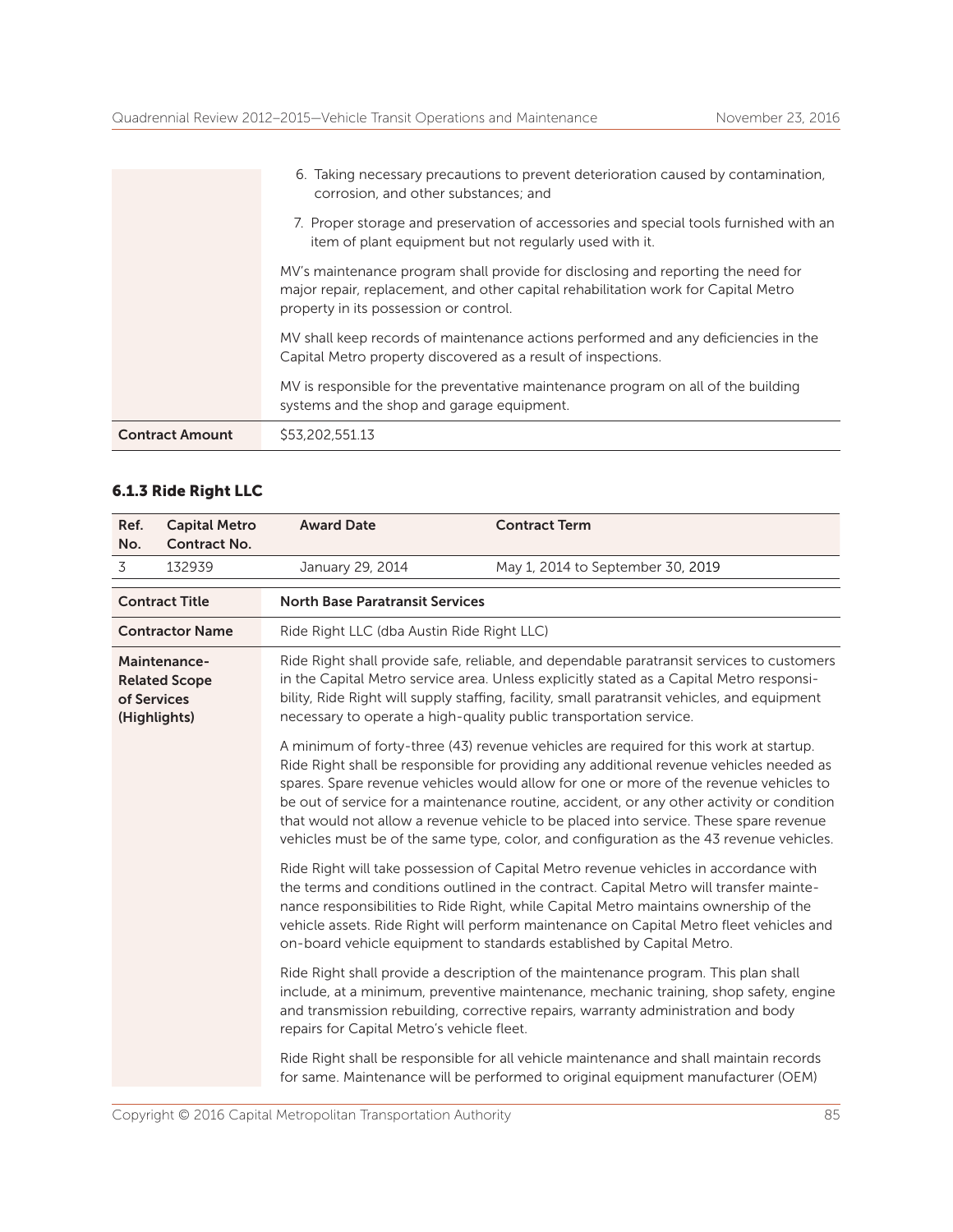standards and/or Capital Metro' written instructions or specifications. OEM or better replacement parts will be used.

 Ride Right is responsible for all preventive maintenance, major repairs, minor repairs, running repairs, body work of any type, electronics systems, servicing, road calls, corrective repairs, and daily and detailed cleaning necessary to keep their vehicles in a safe, reliable, and well-maintained condition, assuring that all on-board systems are fully functional and operational. Contractor shall either perform all or part of the work using contractor's personnel, and/or shall utilize subcontractor(s) to perform all or part of the work. In either case, the contractor is responsible for assuring that the work is performed by qualified personnel.

 Ride Right shall schedule maintenance activities to assure a sufficient supply of safe, reliable, and clean revenue vehicle for service every day. The following are vehicle maintenance activities that are expected to be performed on a scheduled basis. The schedule of maintenance tasks is to be a component of the Maintenance Program supplied to CMTA by Ride Right. Examples of scheduled maintenance tasks are:

- $\blacksquare$  PM inspections
- $\blacksquare$  Engine fluid changes
- $\blacksquare$  Transmission fluid changes
- $\blacksquare$  Fire extinguisher inspection
- $\blacksquare$  Texas State inspection
- $\blacksquare$  Electronics (camera system) inspection

 In the schedule of maintenance tasks, Ride Right shall state the mileage or time interval for each major task; e.g., PM Inspection at 3,000 miles or 60 calendar days.

 Revenue vehicles shall not be operated in service if they are past due for a PM Inspection, or any safety related task.

 Ride Right shall follow the maintenance schedule as prescribed by the manufacturer for the revenue vehicle and for how it is operated.

Ride Right shall maintain accurate records of defects found and work performed.

 All repairs required from the PM Inspection are to be completed prior to the vehicle being returned to revenue service. Any exceptions must be approved in advance by CMTA and cannot affect safety and reliability. Failure to adhere to this schedule will result in a vehicle being removed from service by CMTA. Such action does not relieve Ride Right's obligation to provide service under the terms of the contract.

 Ride Right's Preventative Maintenance program must be approved by CMTA and submitted for approval prior to contract start up.

**Contract Amount** \$24,556,227.95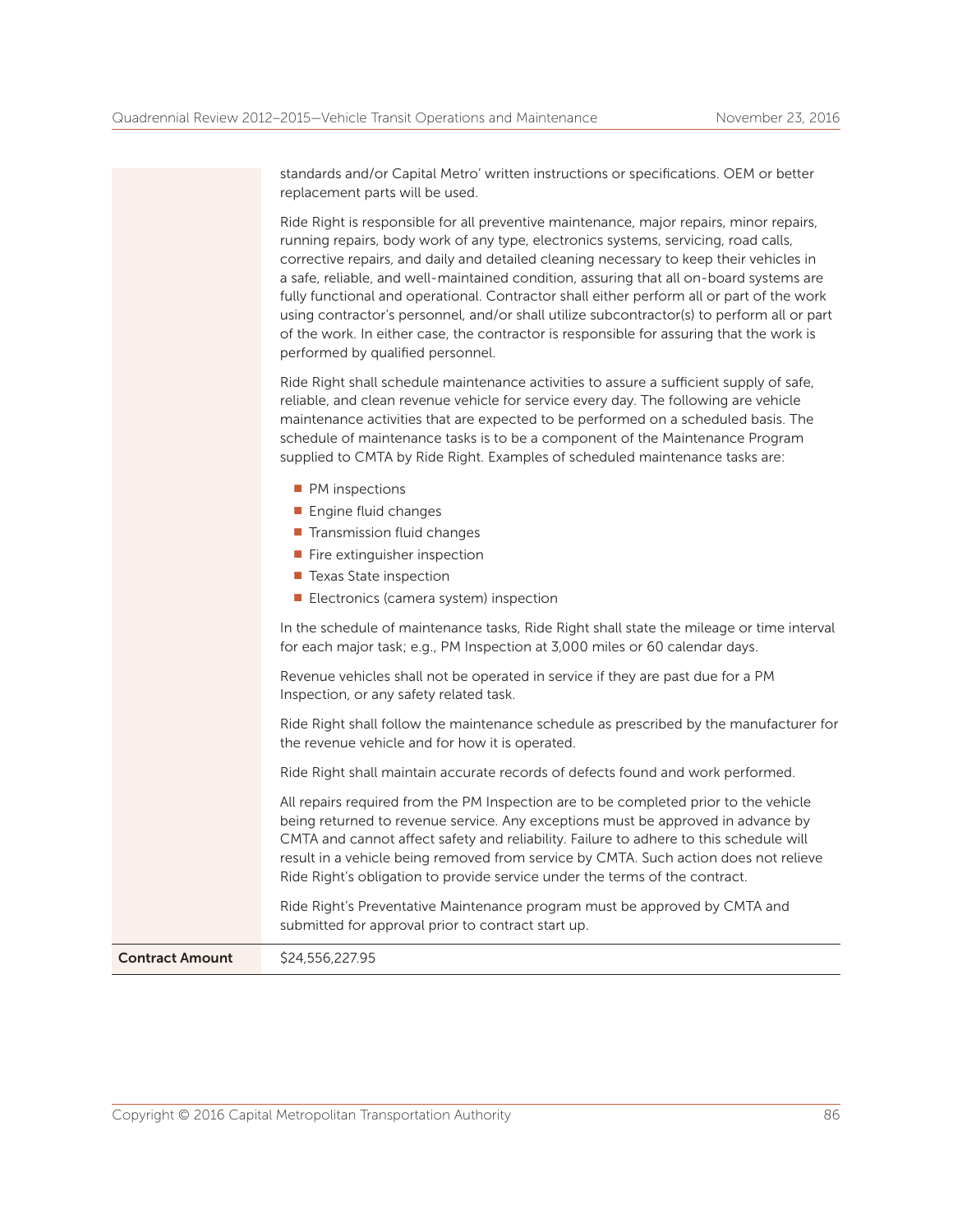| Ref.<br>No.                                                                                                                                    | <b>Capital Metro</b><br><b>Contract No.</b> | <b>Award Date</b>              | <b>Contract Term</b>                                                                                                                                                                                                                                                                                                                                                                                                                  |
|------------------------------------------------------------------------------------------------------------------------------------------------|---------------------------------------------|--------------------------------|---------------------------------------------------------------------------------------------------------------------------------------------------------------------------------------------------------------------------------------------------------------------------------------------------------------------------------------------------------------------------------------------------------------------------------------|
| 5                                                                                                                                              | 137666                                      | July 8, 2015                   | October 1, 2015 to September 30, 2022 (7 years)                                                                                                                                                                                                                                                                                                                                                                                       |
|                                                                                                                                                | <b>Contract Title</b>                       |                                | Commuter Rail-Operations, Dispatch & Maintenance                                                                                                                                                                                                                                                                                                                                                                                      |
|                                                                                                                                                | <b>Contractor Name</b>                      | Herzog Transit Services, Inc.  |                                                                                                                                                                                                                                                                                                                                                                                                                                       |
| <b>Maintenance-</b><br><b>Related Scope</b>                                                                                                    |                                             |                                | Herzog shall operate, manage, and staff Cap Metro's transportation services in the<br>Central Subdivision with train engineers and train engineer supervision.                                                                                                                                                                                                                                                                        |
| of Services                                                                                                                                    | (Highlights)                                |                                | Herzog shall operate and maintain the Dispatch Control Center (DCC) located at North<br>Operations facility at 9315 McNeil Road, Austin, Texas continuously (24 hours per<br>day, 7 days per week, and 365 days per year). From the Dispatch Center, Herzog shall<br>provide train dispatching services for the entire 112 miles of the CMTA Railroad (CMTY).                                                                         |
| part of its maintenance way services responsibilities.<br>enter data from manual records.<br>electronically, monthly, quarterly, and annually. |                                             |                                | Herzog shall perform track inspection and maintenance, special-work inspection and<br>maintenance, bridge inspection and maintenance, culvert inspection and maintenance,<br>grade-crossing surface inspection and maintenance, drainage ditch inspection and<br>maintenance, vegetation control, and rail polishing on the contract Service Property as                                                                              |
|                                                                                                                                                |                                             |                                | Herzog shall enter five years of historical maintenance data into the Asset Management<br>System within the first 60 days of service commencement date. This information may<br>reside in several different databases and, in some cases, hardcopy form.                                                                                                                                                                              |
|                                                                                                                                                |                                             |                                | Where additional historical data is required for scheduling of tests, inspections, and<br>maintenance activities, such as rail and tie maintenance, Herzog shall be required to                                                                                                                                                                                                                                                       |
|                                                                                                                                                |                                             |                                | All required tests, inspections, and preventive maintenance activities shall be<br>scheduled from the historical last date. All monthly, quarterly, and yearly required tests,<br>inspections, and preventive maintenance records shall be delivered to the Agency                                                                                                                                                                    |
|                                                                                                                                                |                                             |                                | Herzog shall establish computerized work orders in the Asset Management System.                                                                                                                                                                                                                                                                                                                                                       |
|                                                                                                                                                |                                             | Maintenance of Way (MOW) work. | Herzog shall provide CMTA weekly maintenance activity reports for all scheduled                                                                                                                                                                                                                                                                                                                                                       |
|                                                                                                                                                |                                             | Class IV or higher.            | Herzog shall maintain all of the Service Property main track and sidings at CMTA                                                                                                                                                                                                                                                                                                                                                      |
|                                                                                                                                                |                                             |                                | Herzog shall conduct all track and right-of-way inspections.                                                                                                                                                                                                                                                                                                                                                                          |
|                                                                                                                                                |                                             |                                | Herzog shall perform inspections, maintenance, and test all wayside, interlocking,<br>control point, highway-rail grade crossing warning system, communications, defect<br>detectors and DMS signs located within limits of the Service Property in accordance<br>with all applicable regulations, and recommended practices established by federal,<br>state, and local bodies including but not limited to FRA, APTA, AREMA, MUTCD, |

# 6.1.4 Herzog Transit Services, Inc.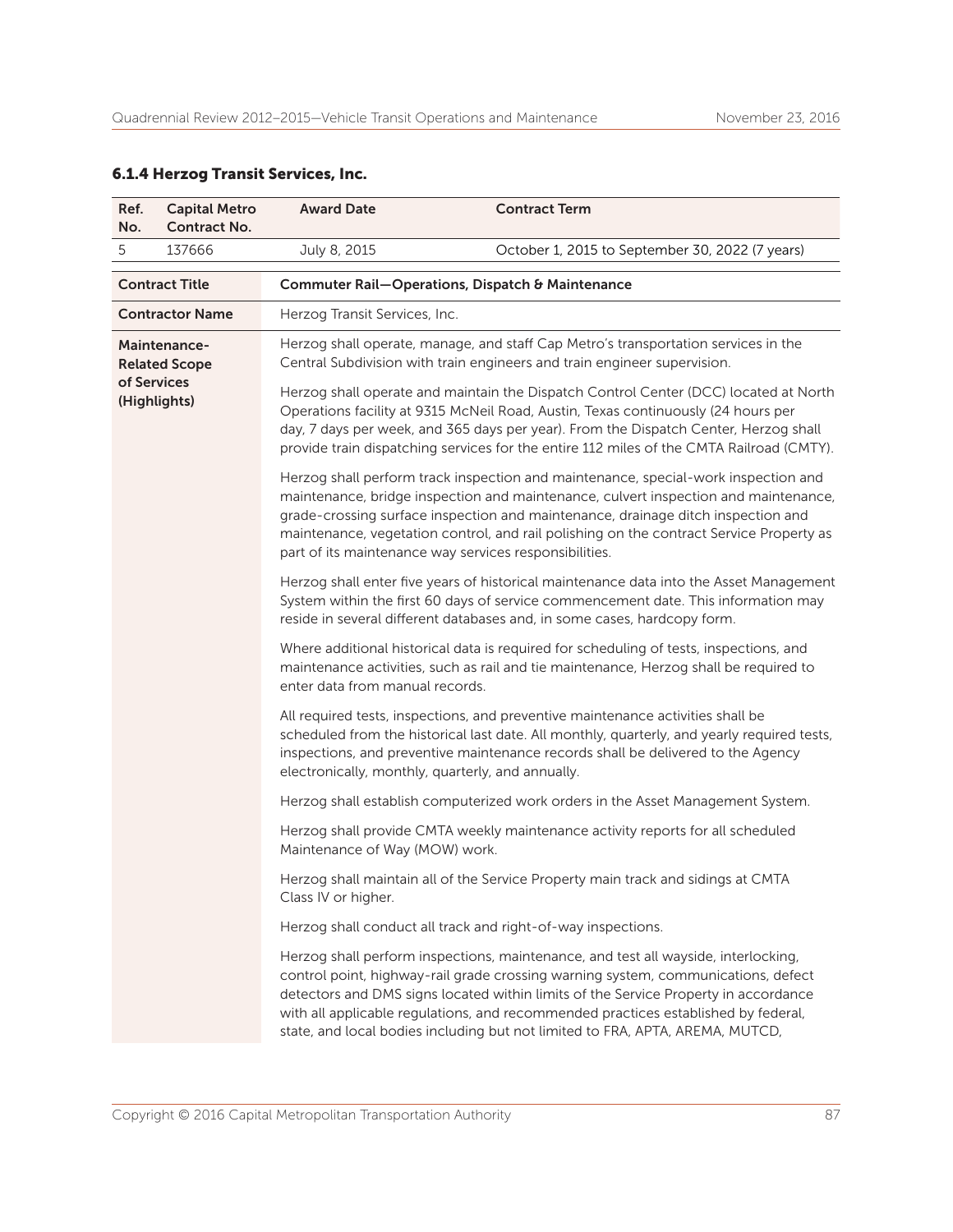|                        | TXMUTCD, Original Equipment Manufacturer (OEM), suppliers and subsuppliers as part<br>of the wayside signal and communications maintenance services.                                                                                                                                                                                                                                                                                                                                                 |
|------------------------|------------------------------------------------------------------------------------------------------------------------------------------------------------------------------------------------------------------------------------------------------------------------------------------------------------------------------------------------------------------------------------------------------------------------------------------------------------------------------------------------------|
|                        | Herzog shall be responsible for all maintenance, and shall maintain records for same.<br>Maintenance will be performed to original equipment manufacturer (OEM) and<br>FRA standards and/or CMTA's written instructions or specifications. OEM or better<br>replacement parts will be used.                                                                                                                                                                                                          |
|                        | Herzog is responsible for all OEM preventive and unscheduled maintenance including<br>major repair, overhauls, running repairs, body work of any type, electronics systems,<br>servicing, corrective repairs, daily and detailed cleaning as stated by OEM necessary<br>to keep CMTA-furnished vehicles in a safe, reliable, and well-maintained condition,<br>assuring that all on-board systems are fully functional and operational.                                                              |
|                        | Herzog shall develop and implement a Comprehensive Preventive Maintenance,<br>Inspection and Cleaning Program which address FRA inspection requirements, CMTA,<br>and OEM inspection, maintenance and cleaning standards, no later than 120 days after<br>the Notice to Proceed. Included in the Preventive Maintenance Inspection and Cleaning<br>Program will be all related inspection forms. This program shall be approved by CMTA<br>and appropriately designed and maintained for CMTA fleet. |
|                        | Herzog shall inspect and maintain the fleet to the applicable FRA, CMTA and OEM<br>standards.                                                                                                                                                                                                                                                                                                                                                                                                        |
|                        | Herzog shall conduct monthly inspections of the NorthOps Facility. Herzog is<br>responsible for the maintenance and repairs of the aboveground storage tank and<br>fueling station.                                                                                                                                                                                                                                                                                                                  |
|                        | CMTA will provide an initial spare parts inventory. Thereafter, the Contractor is<br>responsible for purchasing spare parts and ensuring there is sufficient quantity of spare<br>parts on hand to meet fleet availability requirements.                                                                                                                                                                                                                                                             |
|                        | Herzog shall use the Spear Asset Management System provided by CMTA and shall<br>retain all necessary records to document the work, track resource utilization, schedule<br>work, and forecast requirements as set forth in Asset Management System.                                                                                                                                                                                                                                                 |
|                        | Herzog shall establish and implement a Training Program plan.                                                                                                                                                                                                                                                                                                                                                                                                                                        |
|                        | Other services that will be performed by Herzog include incident management,<br>notification of service delays, and recording all incidents and notification information in<br>the CMTA-provided rail incident management system (OrbCad).                                                                                                                                                                                                                                                           |
| <b>Contract Amount</b> | \$117,580,748.90                                                                                                                                                                                                                                                                                                                                                                                                                                                                                     |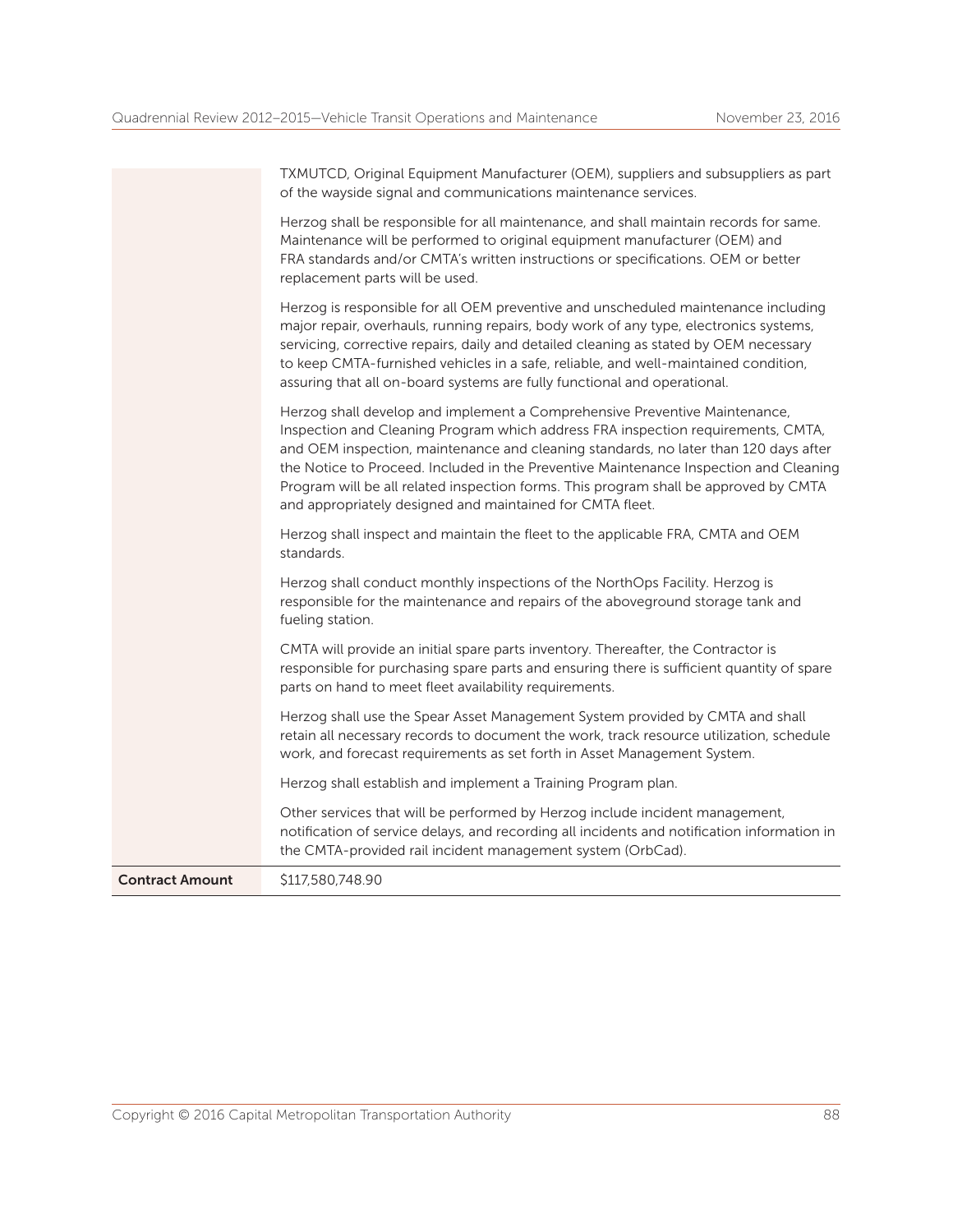#### 6.1.5 Rosemark

| Ref.<br>No.                                                                      | <b>Capital Metro</b><br><b>Contract No.</b> | <b>Award Date</b>                                                                                                                                                                                                                                                                                                                                                                                                                                                                                                                                                                                                                                                                                                                                                  | <b>Contract Term</b>                       |  |  |  |
|----------------------------------------------------------------------------------|---------------------------------------------|--------------------------------------------------------------------------------------------------------------------------------------------------------------------------------------------------------------------------------------------------------------------------------------------------------------------------------------------------------------------------------------------------------------------------------------------------------------------------------------------------------------------------------------------------------------------------------------------------------------------------------------------------------------------------------------------------------------------------------------------------------------------|--------------------------------------------|--|--|--|
| 6                                                                                | 200070                                      | May 23, 2016                                                                                                                                                                                                                                                                                                                                                                                                                                                                                                                                                                                                                                                                                                                                                       | August 6, 2016 to August 5, 2018 (2 years) |  |  |  |
| <b>Contract Title</b>                                                            |                                             | <b>Building and equipment maintenance at North Ops</b>                                                                                                                                                                                                                                                                                                                                                                                                                                                                                                                                                                                                                                                                                                             |                                            |  |  |  |
| <b>Contractor Name</b><br>Ben Fitzgerald Real Estate Services, LLC, dba Rosemark |                                             |                                                                                                                                                                                                                                                                                                                                                                                                                                                                                                                                                                                                                                                                                                                                                                    |                                            |  |  |  |
| Maintenance-<br><b>Related Scope</b><br>of Services<br>(Highlights)              |                                             | Rosemark will provide 24-hour building and preventive maintenance services for the<br>North Operations and Maintenance Facilities, which is located at 9315 McNeil Road,<br>Austin, Texas.<br>Rosemark is responsible for the ongoing routine and preventive maintenance of the                                                                                                                                                                                                                                                                                                                                                                                                                                                                                    |                                            |  |  |  |
|                                                                                  |                                             | facility buildings and equipment. Rosemark is responsible for the building maintenance<br>of the Vehicle Maintenance and Administration building, Service Island building, bus<br>parking lot, employee parking lot, rail-maintenance building, gates, fencing, yard<br>lights, emergency generator, and all structures, equipment, and machines. Rosemark is<br>responsible for the entire site, except for other contractors' areas of responsibility such<br>as vehicles, rail cars, security, IT data, phones, etc.                                                                                                                                                                                                                                            |                                            |  |  |  |
|                                                                                  |                                             | Rosemark is responsible for the preventive maintenance of all building systems<br>and the shop and garage equipment. Capital Metro will identify the preventive<br>maintenance inspections required for the facility. Rosemark has full responsibility for<br>the maintenance, proper use, and handling of shop, major shop equipment, air handling<br>equipment, bus lifts, heaters, water piping, bus wash, air compressors, oil and grease<br>delivery systems, or any such equipment. It is expected that this type of equipment<br>will last throughout the term of this contract with proper care and maintenance by<br>Rosemark. It is Rosemark's responsibility to provide for the care and maintenance of all<br>such equipment, including special tools. |                                            |  |  |  |
|                                                                                  |                                             | Capital Metro will provide and pay for water, sewer, and electrical utilities. Rosemark<br>shall maintain all systems to insure safe and efficient use.                                                                                                                                                                                                                                                                                                                                                                                                                                                                                                                                                                                                            |                                            |  |  |  |
|                                                                                  |                                             | Capital Metro provides the facility with some large capital-vehicle maintenance<br>equipment. Equipment provided by Capital Metro will be maintained by Rosemark<br>according to the OEM specifications.                                                                                                                                                                                                                                                                                                                                                                                                                                                                                                                                                           |                                            |  |  |  |
|                                                                                  |                                             | Other contractors' equipment used for vehicles and rail operations shall be maintained<br>by those contractors.                                                                                                                                                                                                                                                                                                                                                                                                                                                                                                                                                                                                                                                    |                                            |  |  |  |
|                                                                                  |                                             | All work repair orders and preventive maintenance tasks shall be documented in the<br>Spear asset management system.                                                                                                                                                                                                                                                                                                                                                                                                                                                                                                                                                                                                                                               |                                            |  |  |  |
|                                                                                  | <b>Contract Amount</b>                      | Not to exceed \$1,578,188                                                                                                                                                                                                                                                                                                                                                                                                                                                                                                                                                                                                                                                                                                                                          |                                            |  |  |  |

# 6.2 Condition Assessment of the Fleet and Facilities

Iknow conducted numerous visual inspections of Capital Metro's revenue vehicles, maintenance facilities, yards, and passenger stations. The focus of these inspections was to personally observe the overall condition of the vehicle fleet, the maintenance work being performed, the equipment and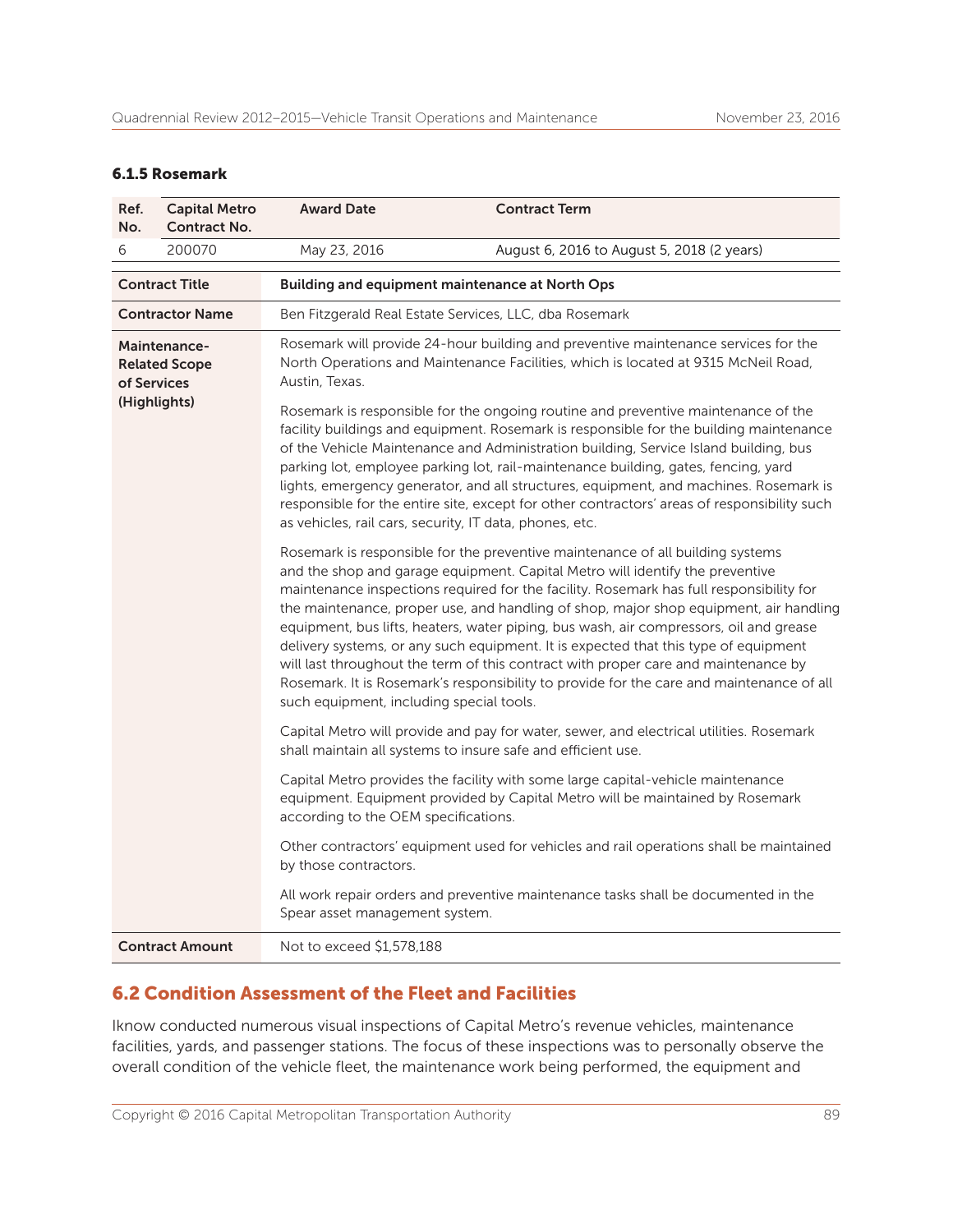tools used to service the vehicles, the stockrooms and inventory holding locations, and the degree of cleanliness of the facilities. During the course of the audit, Iknow personnel formally toured each location and visited each of them several times and during most shifts. Repair, fueling, cleaning, and other major maintenance activities were observed and evaluated.

Iknow found that all contractors have the necessary facilities, personnel, tools, work orders/ instructions, and access to Spear to accomplish their responsibilities and provide high-quality services. The facilities and vehicles are well maintained and they present a professional and competent image of Capital Metro to its riders and other CMTA stakeholders.

#### 6.2.1 Fleet

The good physical and operating condition of the fleet, along with timely repairs and preventive maintenance inspections (PMIs), demonstrate that Capital Metro is able to define and administer a successful maintenance strategy, maintenance standards, and contract oversight. Highlights of the assessment by mode are presented below.

#### 6.2.1.1 Bus

Iknow toured the two bus maintenance facilities located at 2910 East Fifth Street and 9315 McNeil Road. We observed maintenance in progress and inspected buses in the shop and in the yard. We also rode buses on several lines and reviewed repair and maintenance service data.

We found the Capital Metro bus fleet to be in good condition. Bus interiors and exteriors were consistently clean. Maintenance was being done according to CMTA standards.

#### 6.2.1.2 Rail

Iknow toured the rail maintenance facility located at 9315 McNeil Road. We observed maintenance in progress, inspected cars in the shop and on the line, rode cars on the line, and reviewed maintenance service data. The MetroRail fleet exhibits a high level of reliability. Rolling stock appears to be in excellent condition. Interiors and exteriors of cars inspected in the shop and on the line were clean.

Riding cars on the line was uneventful; no problems were encountered. No delays were experienced and no defects were noticed in passenger-observable systems, e.g., propulsion, braking, air conditioning, doors, and public address.

#### 6.2.1.3 Paratransit

Iknow toured the paratransit maintenance facility located at 509 Thompson Lane. We observed maintenance being performed on several paratransit vehicles. The fleet was found to be in good working condition and very presentable.

#### 6.2.2 Facilities

Overall, facility maintenance is very good. Maintenance facilities felt cramped and several people commented on the lack of space for expansion. However, even in tight quarters, vehicle servicing was being carried out and the facilities were generally clean, well lit, appropriately ventilated, and had all the necessary safety equipment (e.g., fire extinguishers, floor markings, etc.).

The administrative buildings are consistently clean. Building exteriors and grounds are well maintained.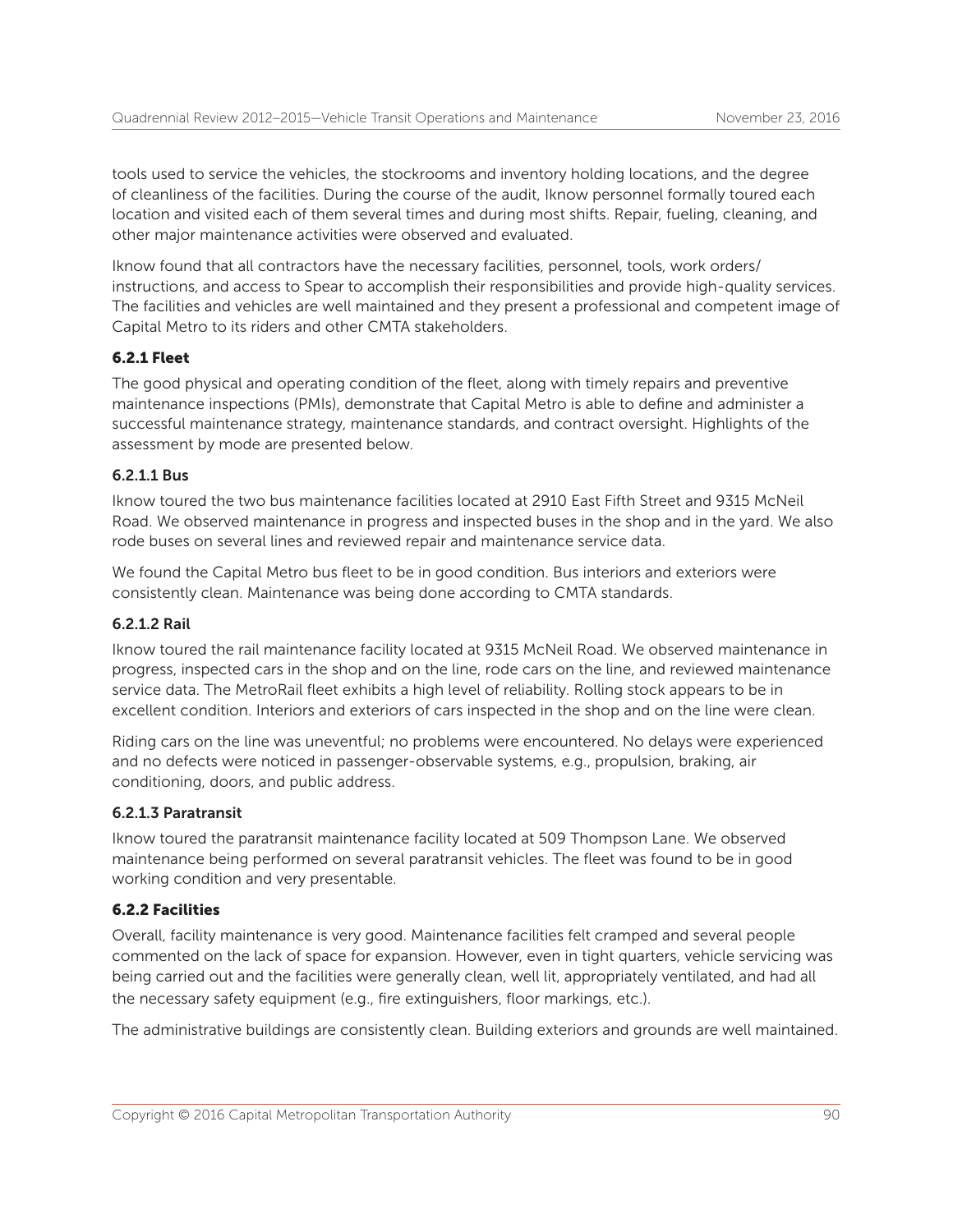# 6.3 Review of Monthly Reports Submitted by Service Providers

Iknow reviewed the monthly status reports of the following Capital Metro service providers:

- **NV Transportation (Bus)**
- **NV Transportation (Paratransit)**
- $\blacksquare$  Ride Right
- McDonald Transit (Travis Transit Management)

We reviewed data primarily from the 2015 calendar year. The information provided in the reports was thorough and typically consisted of the following sections:

- Service Overview
	- Daily Operations Monthly Summary Report
	- Service Performance Indicators
	- On-Time Performance Action Plan
- **n** Staffing Overview
	- Staff Roster
- **n** Customer Service Overview
	- CCRs by Category for the Month
	- Total CCRs by Category—Rolling 13-Month Summary
- Safety & Training Overview
	- Monthly Accident Summary
	- Monthly Accident/Incident Log
	- Safety Action Plan
- $\blacksquare$  Maintenance & Facilities Overview
	- Monthly Vehicle Failure Summary
	- Road Call Summary
	- PMI Report
	- Maintenance Action Plan
- $\blacksquare$  Financial Reporting
	- Review of Invoice

The reports generally included action plans that addressed issues that had arisen during the previous month(s).

An interesting finding from these reports is that early in the contract term, new service providers often struggle to achieve the performance targets specified in their contracts. For example, MV Transportation, which started providing service on May 28, 2015, presented the following performance indicators for 4Q2015.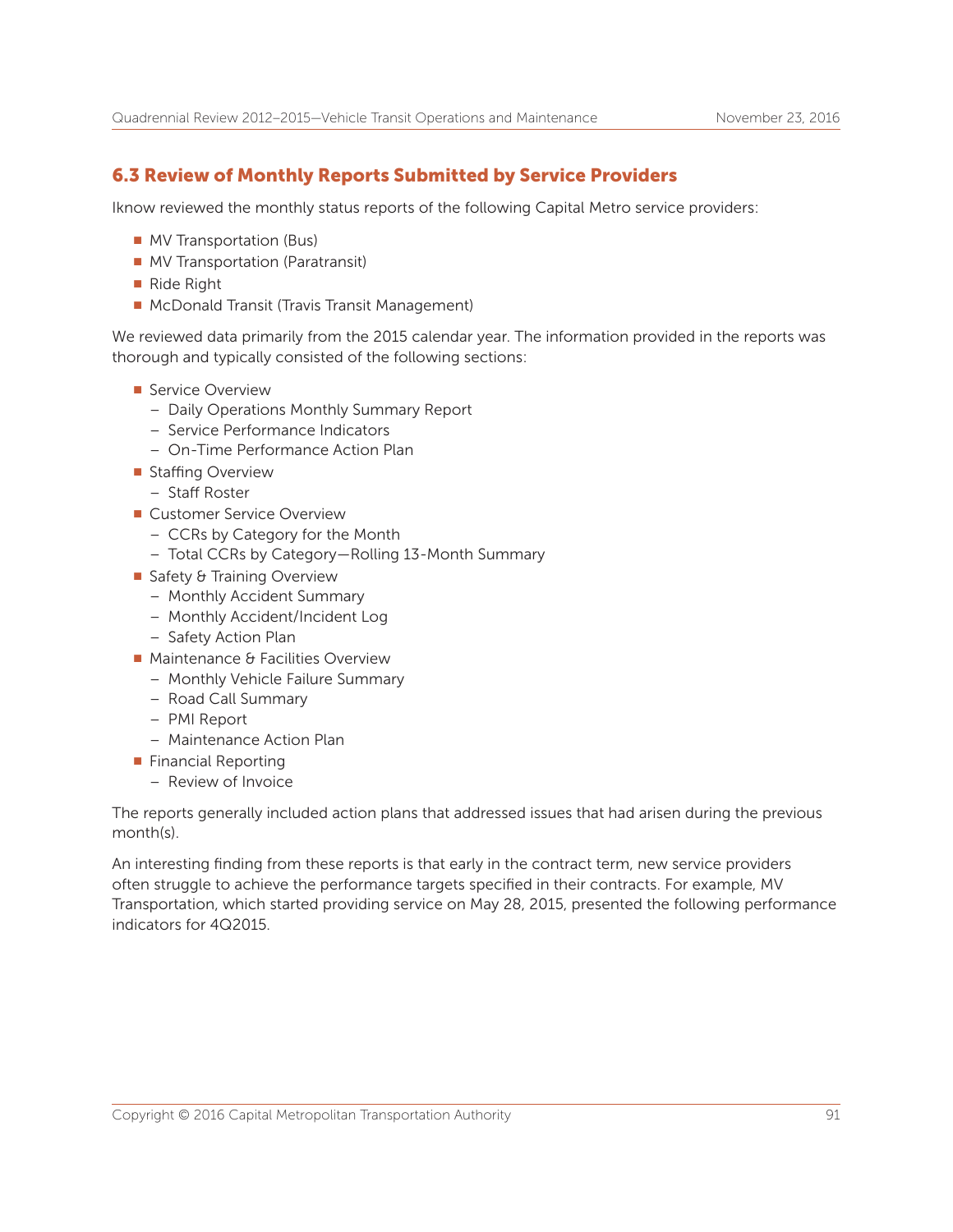Exceeds Standard  $\Box$ Moote Ctandard

 $\Box$ 

|                                                                  |                                                      |                                                                          |                                                                              | meets stanuaru<br><b>Below Standard</b><br>Far Below Standard                      |
|------------------------------------------------------------------|------------------------------------------------------|--------------------------------------------------------------------------|------------------------------------------------------------------------------|------------------------------------------------------------------------------------|
| <b>Fixed Route/</b><br>UT On Time<br>Performance<br>$>= 82.00 %$ | <b>BRT</b><br>On Time<br>Performance<br>$>= 82.00 %$ | <b>Miles Between</b><br>Mechanical<br><b>Road Calls</b><br>> 5,500 Miles | <b>Vehicle</b><br><b>Accidents</b><br>$\leq$<br>0.98/100,000<br><b>Miles</b> | Chargeable<br><b>Complaint Rate</b><br>$\epsilon$ = 16/100,000<br><b>Boardings</b> |
| 65.81%                                                           | 74.39%                                               | 1,930                                                                    | 1.37                                                                         | 6.05                                                                               |
| 64.98%                                                           | 70.27%                                               | 1.997                                                                    | 1.23                                                                         | 7.92                                                                               |
| 74.33%                                                           | 77.71%                                               | 1,962                                                                    | 1.68                                                                         | 6.54                                                                               |
| 68.37%                                                           | 74.12%                                               | 1,963                                                                    | 1.43                                                                         | 6.84                                                                               |
|                                                                  |                                                      |                                                                          |                                                                              |                                                                                    |

#### Table 3.7 Key Performance Indicators for MV Transportation  *October to December 2015*

Source: MV Transportation Monthly Status Report, December 2015.

This pattern is typical during the first 6 to 18 months of a new contract as the services provider defines and implements its policies and practices.

The start-up issues encountered by a new service provider may be compounded by "cutting corners" from the previous provider, once the previous provider knows that his contract is being terminated.

# 6.4 Benchmarking Findings

Iknow analyzed the performance of the maintenance functions for bus, rail, and paratransit (demand response) by comparing Capital Metro with several similarly sized transit agencies. Because the focus of the 2016 Quadrennial Performance Review is on operations and maintenance, we analyzed data on Miles Between Road Calls (MBRC) that were submitted to the National Transit Database, Form S10 for Vehicle Miles and Form R20 for Mechanical Failures, for 2014. For Capital Metro, we used the annual average over the five-year audit period (2011–2015) and used only purchased (outsourced) transportation.

For the benchmarking cohort, we selected 11 members from the American Bus Benchmarking Group (ABBG). The ABBG was established on April 1, 2011, to provide a confidential forum for mid-sized bus organizations in America to learn from each other by comparing performance, sharing experiences, and identifying best practices. Capital Metro is a member of the ABBG.

The findings for bus, rail, and paratransit are presented in Tables 3.8, 3.9, and 3.10, respectively, and show that Capital Metro is in the bottom tier for bus and rail and about average for paratransit.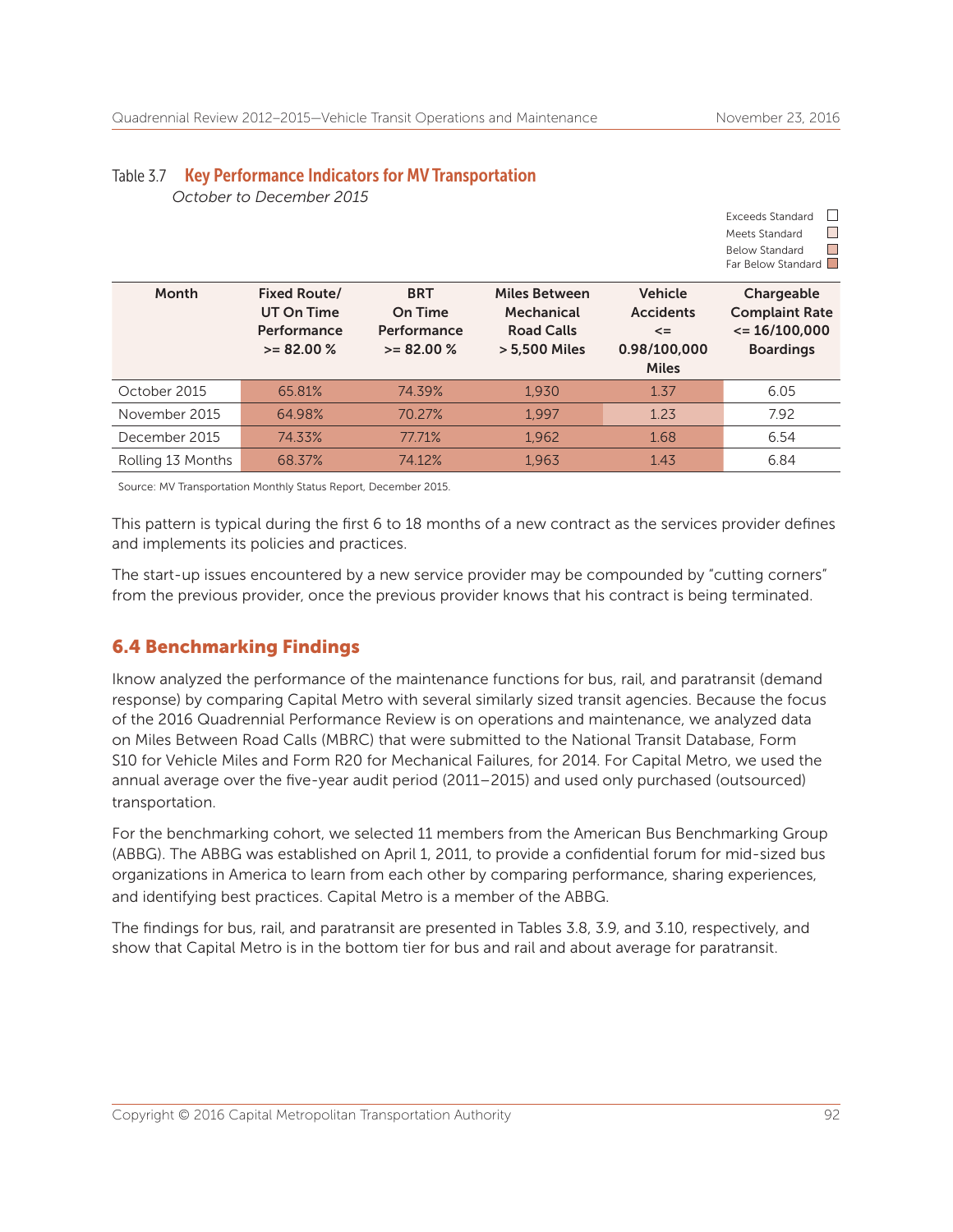| <b>Transit Agency</b>               | Major<br>Mechanical<br><b>Failure</b> | <b>Other</b><br>Mechanical<br><b>Failure</b> | <b>Vehicle Miles</b> | <b>Miles Between</b><br><b>Road Calls</b> |
|-------------------------------------|---------------------------------------|----------------------------------------------|----------------------|-------------------------------------------|
| Utah Transit Authority              | 977                                   | 112                                          | 16,466,614           | 15,121                                    |
| Greater Cleveland RTA               | 1,278                                 | 52                                           | 15,471,663           | 11,633                                    |
| Regional Transit Service-Rochester  | 71                                    | 39                                           | 1,239,632            | 11,269                                    |
| Central Florida RTA                 | 1,489                                 | 220                                          | 16,604,644           | 9,716                                     |
| Pinellas Suncoast Transit           | 309                                   | 879                                          | 10,217,318           | 8,600                                     |
| Spokane Transit Authority           | 647                                   | 258                                          | 5,911,102            | 6,532                                     |
| OmniTrans (San Bernadino)           | 521                                   | 810                                          | 8,520,295            | 6,401                                     |
| Rhode Island PTA                    | 497                                   | 1.215                                        | 9,691,952            | 5,661                                     |
| Lane Transit District               | 446                                   | 177                                          | 3,258,365            | 5,230                                     |
| Fort Worth Transportation Authority | 782                                   | 535                                          | 4,862,147            | 3,692                                     |
| Niagara Frontier Transit Authority  | 951                                   | 1,986                                        | 10,547,659           | 3,591                                     |
| Capital Metro*                      | 1,892                                 | 818                                          | 11,261,744           | 4,156                                     |

#### Table 3.8 Bus Benchmark Comparison-Miles Between Road Calls (MBRC), 2014

Source: National Transit Database, Form S10 for Vehicle Miles and Form R20 for Mechanical Failures; Iknow analysis.

\*Capital Metro data is the annual average over the five-year audit period (2011–2015) and captures only purchased (outsourced) transportation.

## Table 3.9 Rail Benchmark Comparison—Miles Between Road Calls (MBRC), 2014

| <b>Transit Agency</b>              | Major<br>Mechanical<br><b>Failure</b> | Other<br>Mechanical<br><b>Failure</b> | <b>Vehicle Miles</b> | <b>Miles Between</b><br><b>Road Calls</b> |
|------------------------------------|---------------------------------------|---------------------------------------|----------------------|-------------------------------------------|
| Utah Transit Authority             | 8                                     | 51                                    | 6.459.518            | 109.483                                   |
| <b>Greater Cleveland RTA</b>       | 20                                    | 13                                    | 843.922              | 25.573                                    |
| Niagara Frontier Transit Authority |                                       | 64                                    | 917.943              | 13.701                                    |
|                                    |                                       |                                       |                      |                                           |
| Capital Metro*                     | 7.6                                   | 9.2                                   | 302,043              | 17.979                                    |

Source: National Transit Database, Form S10 for Vehicle Miles and Form R20 for Mechanical Failures; Iknow analysis.

\*Capital Metro data is the annual average over the five-year audit period (2011–2015) and captures only purchased (outsourced) transportation.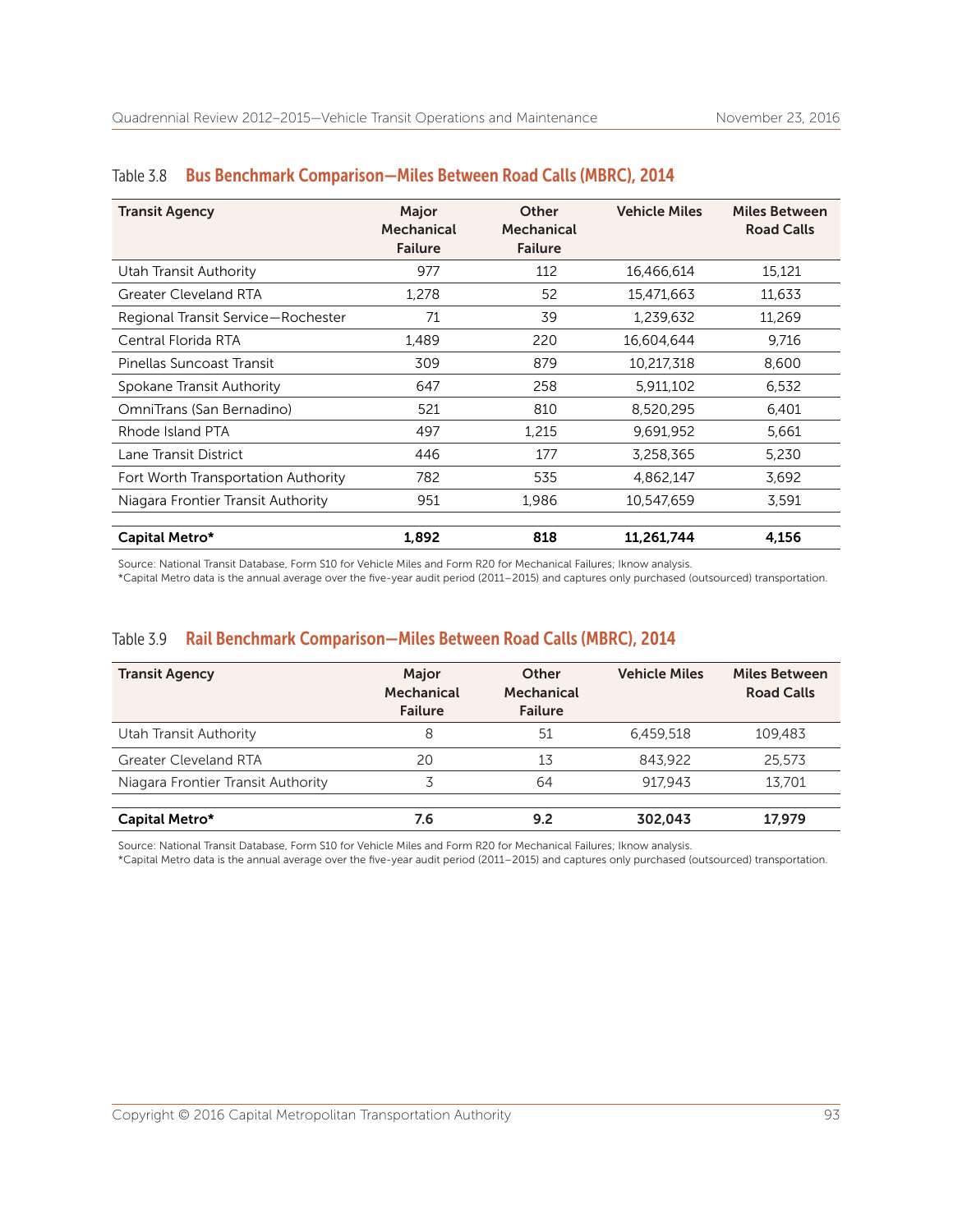# Table 3.10 Paratransit (Demand Response) Benchmark Comparison—Miles Between Road Calls (MBRC), 2014

| <b>Transit Agency</b>               | Major<br>Mechanical<br><b>Failure</b> | <b>Other</b><br>Mechanical<br><b>Failure</b> | <b>Vehicle Miles</b> | <b>Miles Between</b><br><b>Road Calls</b> |
|-------------------------------------|---------------------------------------|----------------------------------------------|----------------------|-------------------------------------------|
| Central Florida RTA                 | 36                                    | 108                                          | 10,329,887           | 71,735                                    |
| Pinellas Suncoast Transit           | 14                                    | 16                                           | 1,902,979            | 63,433                                    |
| OmniTrans (San Bernadino)           | 15                                    | 45                                           | 3,584,043            | 59,734                                    |
| Lane Transit District               | 28                                    | 2                                            | 1,631,016            | 54,367                                    |
| Utah Transit Authority              | 57                                    | 8                                            | 3,150,828            | 48,474                                    |
| Fort Worth Transportation Authority | 202                                   | 42                                           | 4,206,443            | 17,240                                    |
| Niagara Frontier Transit Authority  | 46                                    | 73                                           | 1,928,739            | 16,208                                    |
| Spokane Transit Authority           | 106                                   | 131                                          | 2,761,372            | 11,651                                    |
| Regional Transit Service-Rochester  | 20                                    | $\overline{4}$                               | 247,853              | 10,327                                    |
| Rhode Island PTA                    | 199                                   | 321                                          | 3,931,409            | 7,560                                     |
| Capital Metro*                      | 78                                    | 88                                           | 3,797,811            | 22,906                                    |

Source: National Transit Database, Form S10 for Vehicle Miles and Form R20 for Mechanical Failures; Iknow analysis.

\*Capital Metro data is the annual average over the five-year audit period (2011–2015) and captures only purchased (outsourced) transportation.

# 7. Improvement Recommendations

This section presents the improvement recommendations for Capital Metro's vehicle transit operation and maintenance functions. Its purpose is to satisfy Section 451.454(b)(2) of the State of Texas Transportation Code, which states one purpose of the audit is to provide "information to the authority to assist in making changes for the improvement of the efficiency and effectiveness of authority operations."

Iknow's recommendations are presented in four groups:

- Contracts
- **n** Contract Oversight
- Systems and Documentation
- **N** Vehicle Acquisition

#### *Contracts*

*The importance of the specific terms and arrangements in Capital Metro's contracts with its transit service providers to Capital Metro's transit services cost and quality cannot be understated.* Iknow's analysis of CMTA's major contracts have identified several strategies that can help Capital Metro obtain better maintenance-related services at lower costs.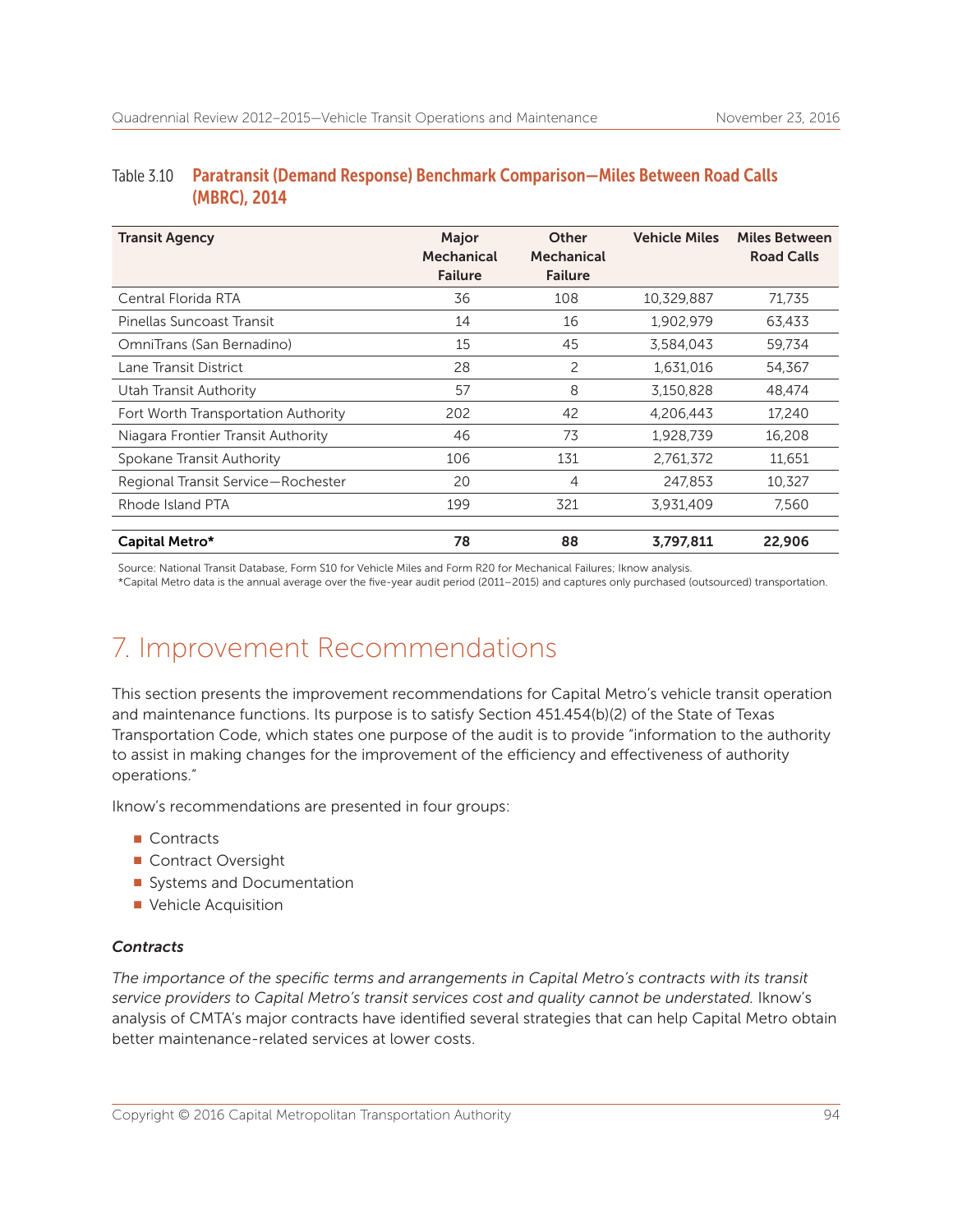1. Define contract performance by primarily using higher-level, strategic performance indicators. We recommend using metrics such as customer satisfaction, repeat ridership, preventable accidents, and miles between road calls as some of these higher-level performance indicators.

We are aware of the monthly Customer Satisfaction Composite Index recently developed for the CMTA's Board of Directors. The Index includes actual results for customer complaints, on-time performance, passenger and vehicle accidents, and miles between road calls. We believe that this type of scorecard should be developed for all CMTA service providers and be used as the basis for contract compliance.

- 2. Set more aggressive goals for the strategic performance indicators. For example, pushing the target of Miles Between Road Calls from 5,500 miles to 10,000 or 12,000 miles (which is achieved at other similar transit authorities) will challenge contractors' maintenance staffs to think more creatively about how to care for the vehicle fleet.
- 3. Standardize these strategic metrics and performance targets across all vehicle modes and all transit services contracts.
- 4. Eliminate lower-level performance metrics that can have an adverse or negative impact on the strategic metrics. For example, by penalizing late arrivals, a driver who is stuck in traffic congestion may speed or drive recklessly to make up the lost time.

We acknowledge that in this specific example, there are contract clauses for Excusable Delays. Specifically, if a contractor failed to meet the on-time performance standard and it can be demonstrated that a particular route has an issue with the schedule (or was impacted by construction, a major accident, etc.), then Capital Metro staff can approve an exception for that route and the on-time performance will be recalculated without that route's data for the purpose of calculating incentives and disincentives. The point we are trying to make with this recommendation is that the performance metrics must be mutually supportive and aligned.

- 5. Eliminate many of the mandatory requirements in current contracts in order to give contractors more leeway in defining and establishing their own policies and practices for performing the work. For example, as discussed in Section 3.1, current CMTA contracts define a specific number of mandatory key staff positions, require Capital Metro to approve all new hires for these key positions, and assess financial penalties when vacant positions are not filled within sixty calendar days. Contractors should be able to staff their organizations as they see fit to satisfy the contract's performance goals.
- 6. Increase the size of the penalties for not meeting the contracts' performance goals and more rigorously enforce compliance.
- 7. Consider bringing back in-house some of the outsourced maintenance-related support functions and processes. These could include materials purchasing, logistics, inventory control, and PMI scheduling.
- 8. Consider breaking the current megacontracts into multiple contracts with smaller, more-defined scopes of work. This may open up more competition, lower prices, and encourage greater supplier diversity.